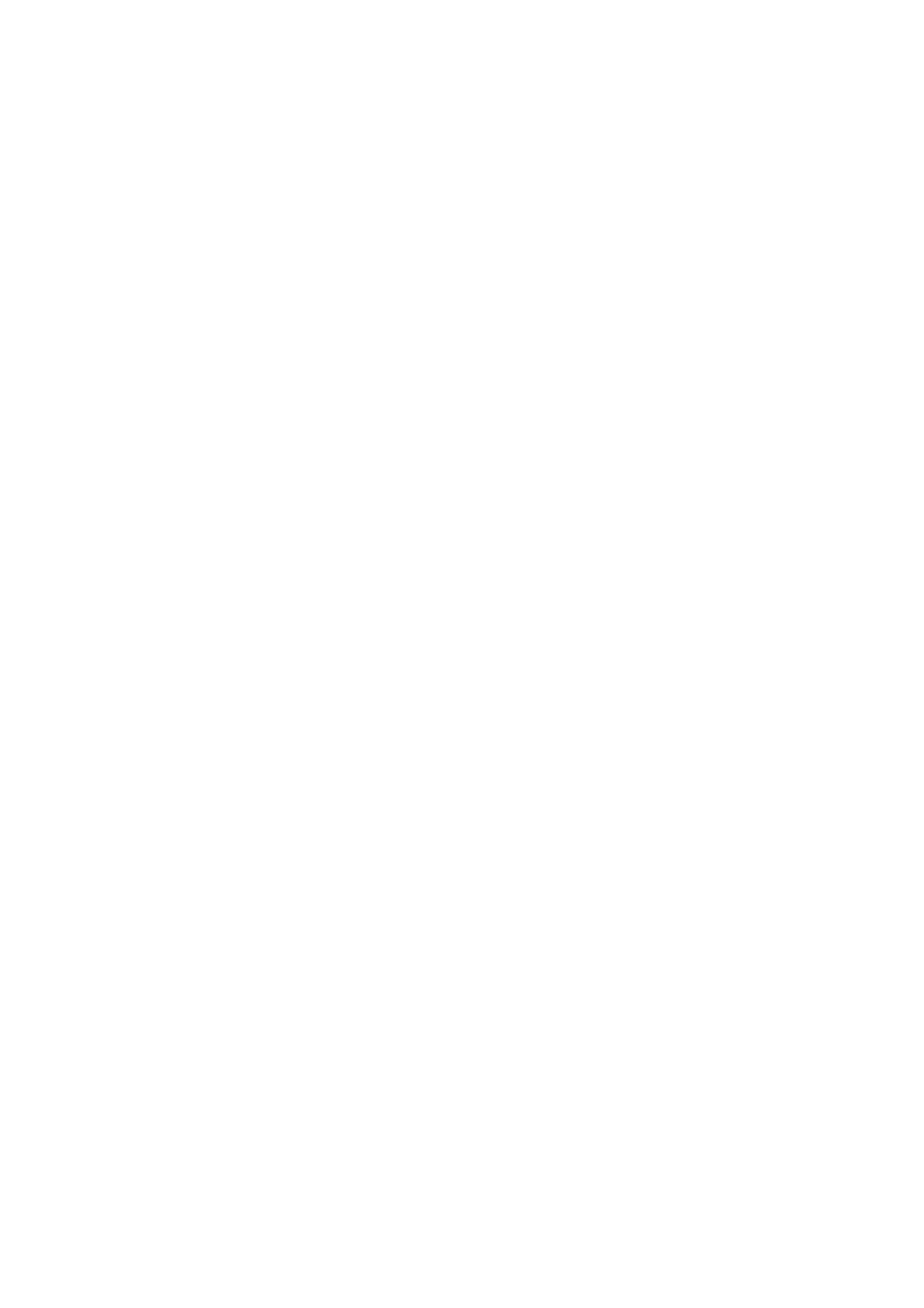# **Opportunities of EU Agricultural Policy Instruments for Biodiversity Conservation and Integrated Rural Development in Protected Areas of the New Member States**

**Report of the workshop convened by the German Federal Agency for Nature Conservation at the International Academy for Nature Conservation, Isle of Vilm October 27 - 30, 2004** 

> **Editors: Horst Korn Rainer Schliep Cordula Epple**

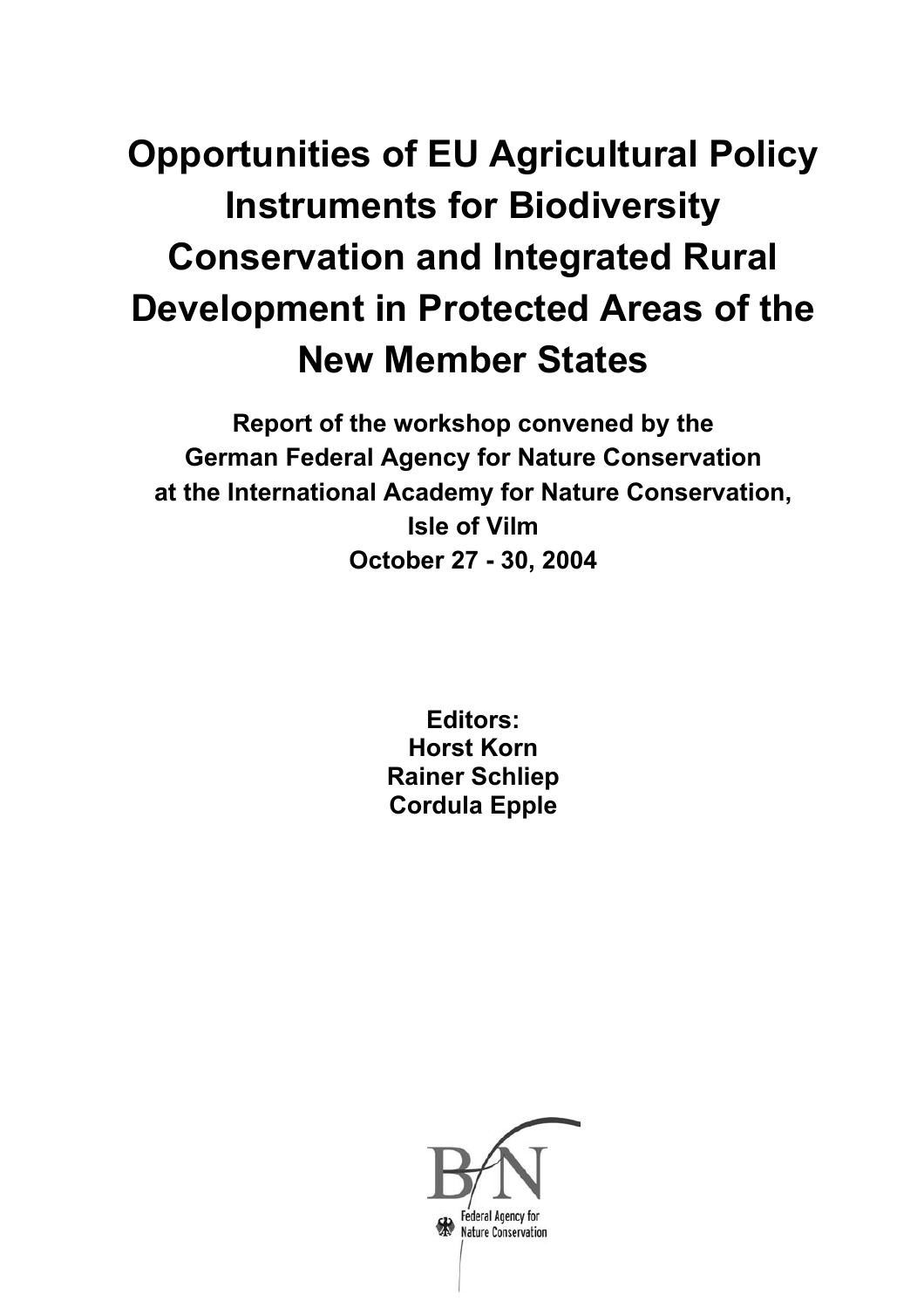Editors' addresses:

| Dr. Horst Korn<br>Cordula Epple | Federal Agency for Nature Conservation<br>Insel Vilm<br>18581 Putbus/Rügen, Germany<br>E-Mail: horst.korn@bfn-vilm.de<br>cordula.epple@bfn-vilm.de |
|---------------------------------|----------------------------------------------------------------------------------------------------------------------------------------------------|
| <b>Rainer Schliep</b>           | Offenbacher Str. 17A<br>14197 Berlin, Germany<br>E-Mail: rainer.schliep@alumni.tu-berlin.de                                                        |

BfN-Skripten are not available in book-trade. An electronic version of this volume is available on the internet at http://www.bfn.de/09/090203.htm

Publisher: Bundesamt für Naturschutz (BfN) Federal Agency for Nature Conservation Konstantinstrasse 110 53179 Bonn, Germany Tel.: +49 228/ 8491-0 Fax: +49 228/ 8491-200 Internet: http://www.bfn.de

All rights reserved by BfN.

The publisher takes no guarantee for correctness, details and completeness of statements and views in this report as well as no guarantee for respecting private rights of third parties. Views expressed in the papers published in this issue of BfN-Skripten are those of the authors and do not necessarily represent those of the publisher.

No part of the material protected by this copyright notice may be reproduced or utilized in any form or by any means, electronic or mechanical, including photocopying, recording or by any information storage and retrieval system without written permission from the copyright owner.

Printed by the printing office of the Federal Ministry of Environment, Nature Conservation and Nuclear Safety.

Printed on 100% recycled paper.

Bonn, Germany 2005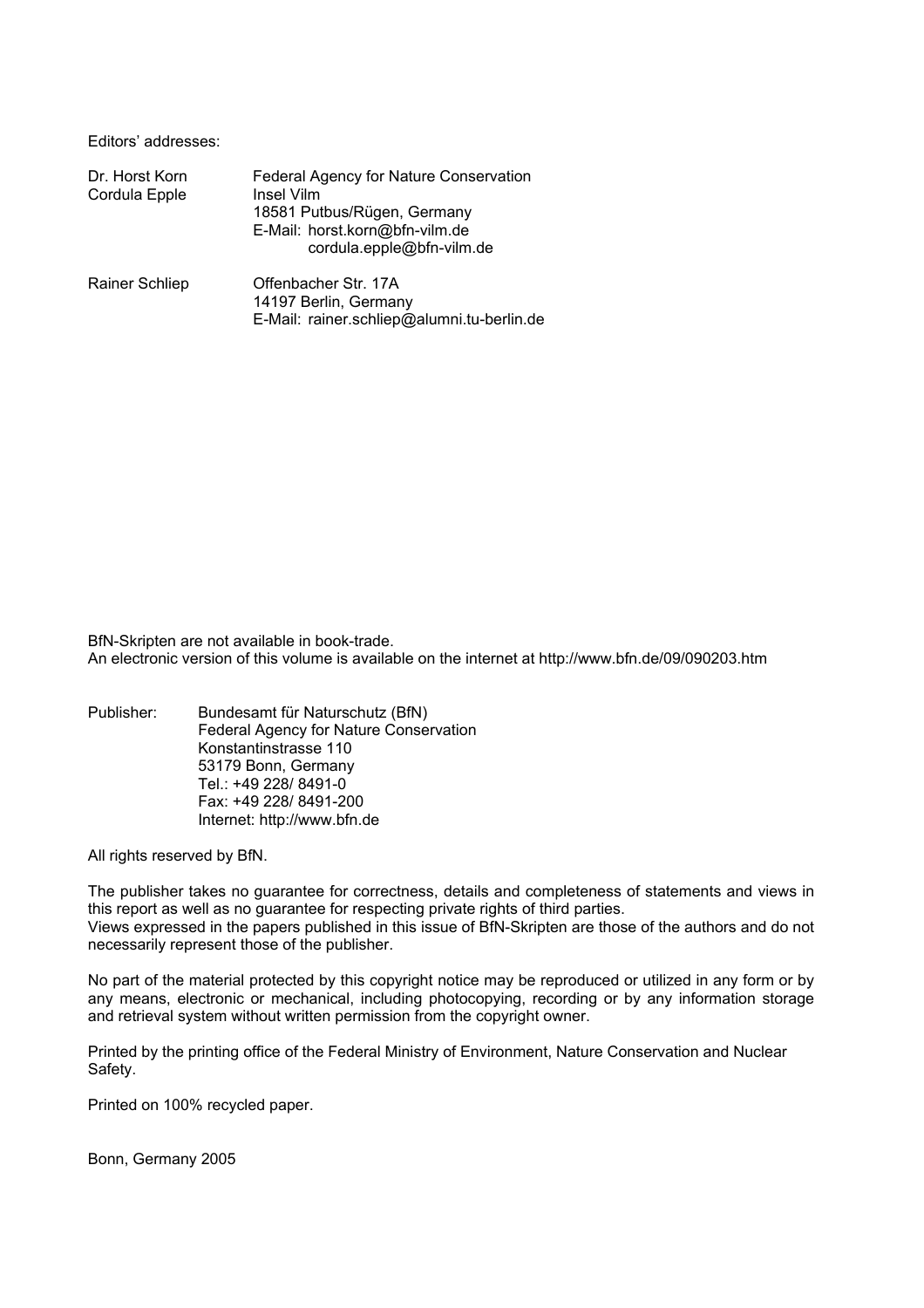# **Contents**

| 1            |                                                                                                                                                         |
|--------------|---------------------------------------------------------------------------------------------------------------------------------------------------------|
| $\mathbf{2}$ | <b>Workshop Results</b>                                                                                                                                 |
|              |                                                                                                                                                         |
|              |                                                                                                                                                         |
| 3            | EU Agricultural Policy - Background and Interlinkages                                                                                                   |
|              | Ongoing Developments in the Agricultural Sector of the Central and Eastern European<br>New Member States and their Impact on Nature and the Environment |
|              | Introduction to EU Agricultural Policy - Current Situation and Future Perspectives<br>$\qquad \qquad \blacksquare$                                      |
|              | Possibilities to Support the Tasks of Protected Areas under EU Agricultural and<br>$\blacksquare$<br><b>Structural Policy</b>                           |
|              | Agriculture - An Essential Part of Nature Conservation<br>$\qquad \qquad \blacksquare$                                                                  |
| 4            | <b>Case Studies from Central and Eastern European Countries</b>                                                                                         |
|              | What does the CAP Mean for Protected Areas in the New Member States?<br>Results of a Situation Analysis in Selected Regions                             |
|              | Perspectives of Agri-Environmental Programme Implementation for Biodiversity<br>$\qquad \qquad \blacksquare$<br>Conservation of Biebrza National Park   |
|              | The Conservation of Agricultural Biodiversity in Wigry National Park                                                                                    |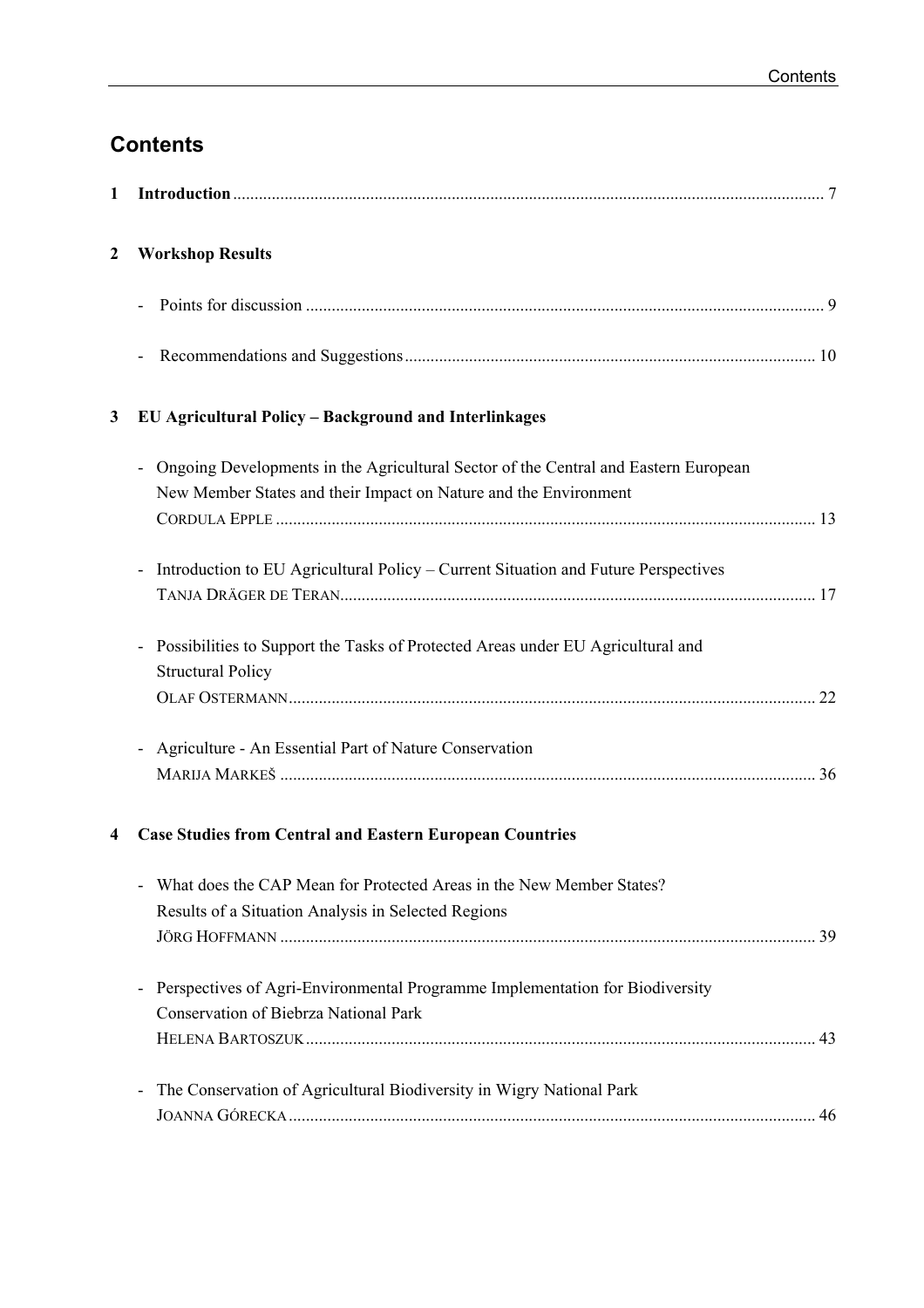|   | A National Agri-Environmental Scheme in Practice in the Kiskunság National Park,<br>2002-2003                                                                                 |  |
|---|-------------------------------------------------------------------------------------------------------------------------------------------------------------------------------|--|
|   |                                                                                                                                                                               |  |
|   | Biodiversity Protection and its Practical Realization Including Agricultural Areas in the Protected<br>$\overline{\phantom{a}}$<br>Landscape Area - Biosphere Reserve Pol'ana |  |
|   | Calcareous Grassland of the Slovenian Sub-Mediterranean Region – its Biodiversity and<br>Conservation                                                                         |  |
| 5 | <b>Case Studies from Germany</b>                                                                                                                                              |  |
|   | Cooperation Between Conservation and Agriculture in the Müritz National Park                                                                                                  |  |
|   | Experiences in Integrated Rural Development and the German Pilot Programme<br>"REGIONEN AKTIV"                                                                                |  |
|   | Nature Conservation Advisory Service for Farmers - A New Approach to<br>Integrate Nature Conservation on Farm Level                                                           |  |
|   | LEADER+-Projects and their Potential to Contribute to Conservation -<br>Experiences from the Model Region Rügen                                                               |  |
| 6 | Short Statements by Participants on the State of Implementation of Measures from the Rural<br><b>Development Plan in their Regions</b>                                        |  |
|   | Czech Republic                                                                                                                                                                |  |
|   | - Poland                                                                                                                                                                      |  |
|   | Hungary<br>$\blacksquare$                                                                                                                                                     |  |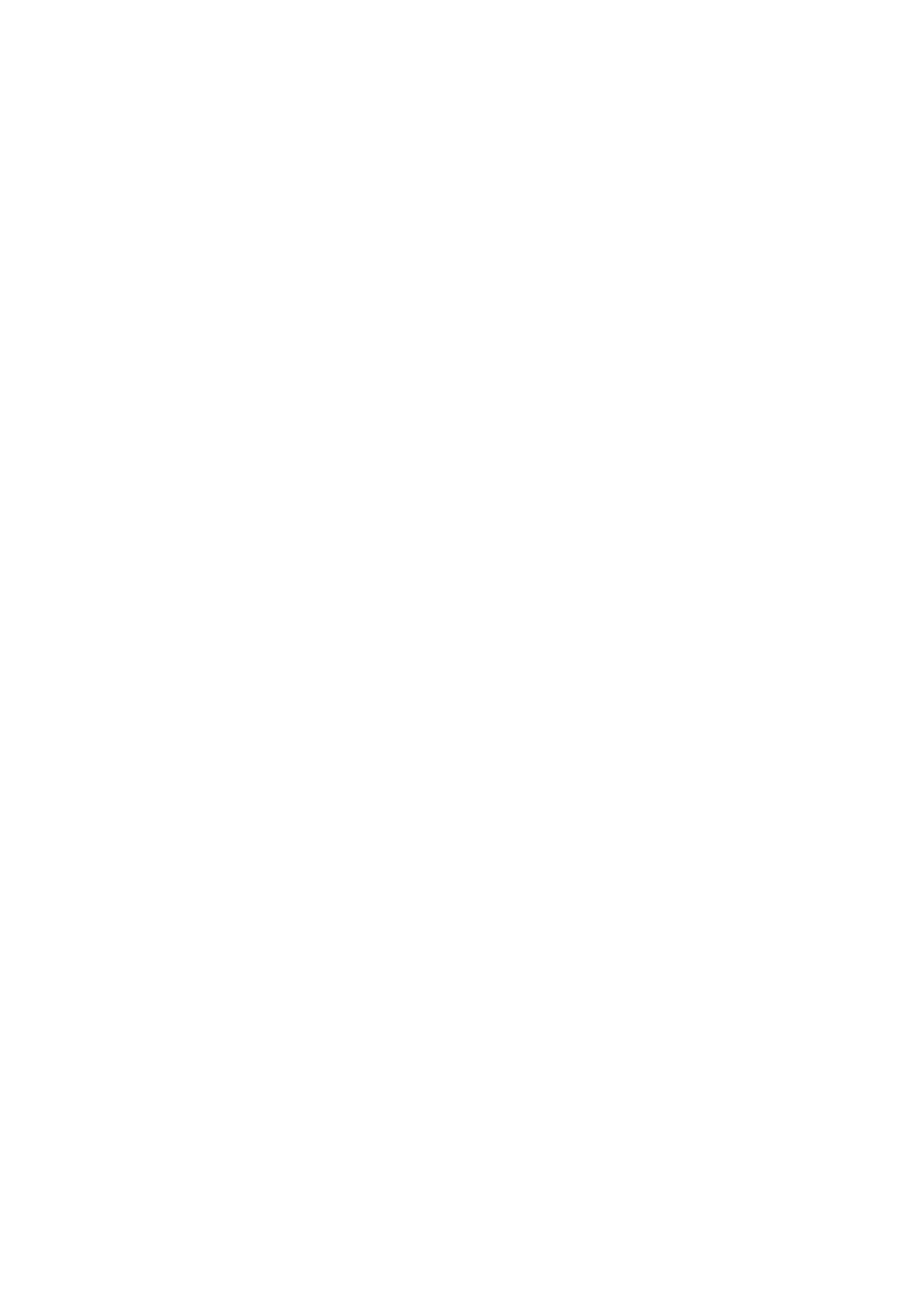# **1 Introduction**

The natural wealth which has been preserved in the protected areas of the new EU member states in Central and Eastern Europe is often regarded as one of the major assets brought into the EU on enlargement. However, some of the changes connected with accession have far-reaching consequences for nature conservation, posing new challenges to protected area management. This is true also with regard to the introduction of the Common Agricultural Policy (CAP). The financial instruments of the CAP are likely to reinforce the intensification and concentration of agricultural production and the abandonment of marginal lands. On the other hand, experience with pre-accession funds has shown that in many cases the existing opportunities of these instruments for the achievement of conservation aims are not fully used due to organisational constraints and a lack of experience and awareness. Large-scale protected areas, with their particular need to balance conservation requirements with the interests of local populations and society at large, have a high potential to serve as pilot regions for the development of integrated approaches leading to mutual benefits.

The aim of the international workshop "Opportunities of EU Agricultural Policy Instruments for Biodiversity Conservation and Integrated Rural Development in Protected Areas of the New Member States" was to examine the implications of the changing framework conditions in agriculture for conservation, to highlight existing opportunities for implementing the CAP in a way which supports the goals of protected areas, and to discuss examples of good practice and experiences made in integrated rural development. The workshop was set up as an informal scientific meeting and brought together 23 participants from 6 European countries, who attended in their personal capacity as experts in biodiversity conservation, protected area management, agricultural policy and other related fields. It was organized by the German Federal Agency for Nature Conservation at its conference centre, the "International Academy for Nature Conservation" on the Isle of Vilm, from October 27-30, 2004. The meeting was chaired by Dr. Horst Korn.

This report contains the results of discussions in the working groups as well as abstracts of the presentations made by participants. The recommendations and suggestions which were elaborated are intended to help individuals and organizations working in this field and to contribute to further discussion on the issue.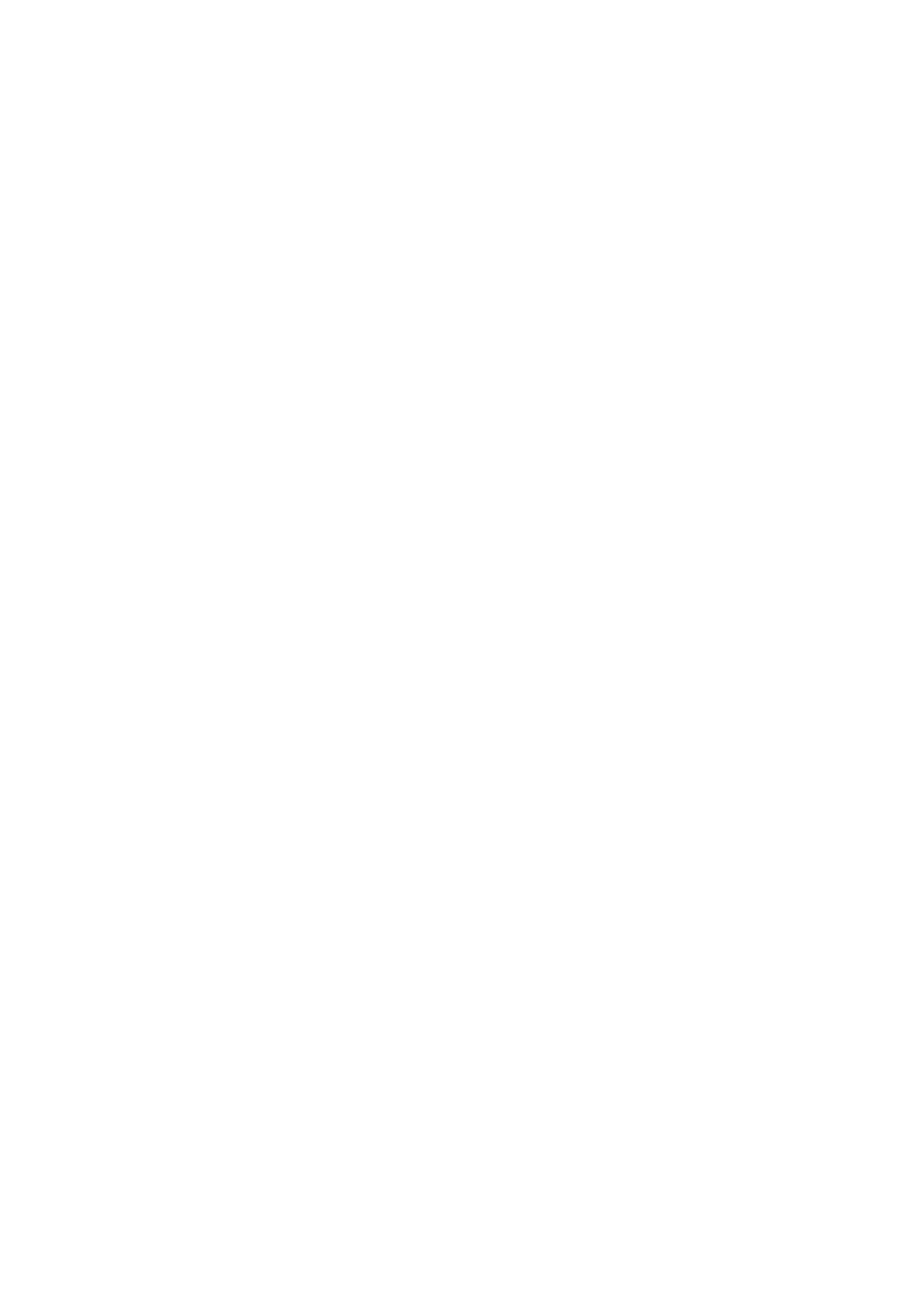# **2 Workshop Results**

# **1. Points for discussion**

In order to prepare the ground for discussions in the working groups, a list of problem areas addressed in the presentations made by participants during the first part of the workshop was compiled. The compilation was subdivided into three thematic blocks:

a) Information problems (from the perspective of conservation actors):

- Getting information about available funding opportunities for activities supporting conservation and integrated rural development
- Providing information about funding opportunities to farmers, helping farmers to find ways to comply with regulations (e.g. cross-compliance requirements, land tenure requirements etc.)

## b) Communication problems:

- Communicating conservation interests to farm advisory services and farmers
- Convincing farmers to make use of funding opportunities for activities supporting conservation and integrated rural development
- Communication and cooperation between agricultural and conservation administration
- Communicating protected area needs to EU and national policy makers
- Creating public awareness

c) Problems concerning the design of measures which will be eligible for funding:

- 1. Compatibility of different measures and policy instruments with each other
- 2. Compatibility of measures with the local farm structures (private/state ownership, parcelling)
- 3. Compatibility of measures which would be desirable from the point of view of conservation practice with EU funding policy (e.g. payments for keeping up current management, compensation for compulsory/voluntary 'income losses')
- 4. Necessity to find practically viable compromises between conservation needs resulting from the biology of species, interests of farmers, available money, adaptation to local conditions, feasibility of controls, administrative complexity etc.

The participants were asked to consider these problems under the aspect of how to move the integration of nature conservation and agricultural policy forward in practice. The following chapter summarises the results of the working groups.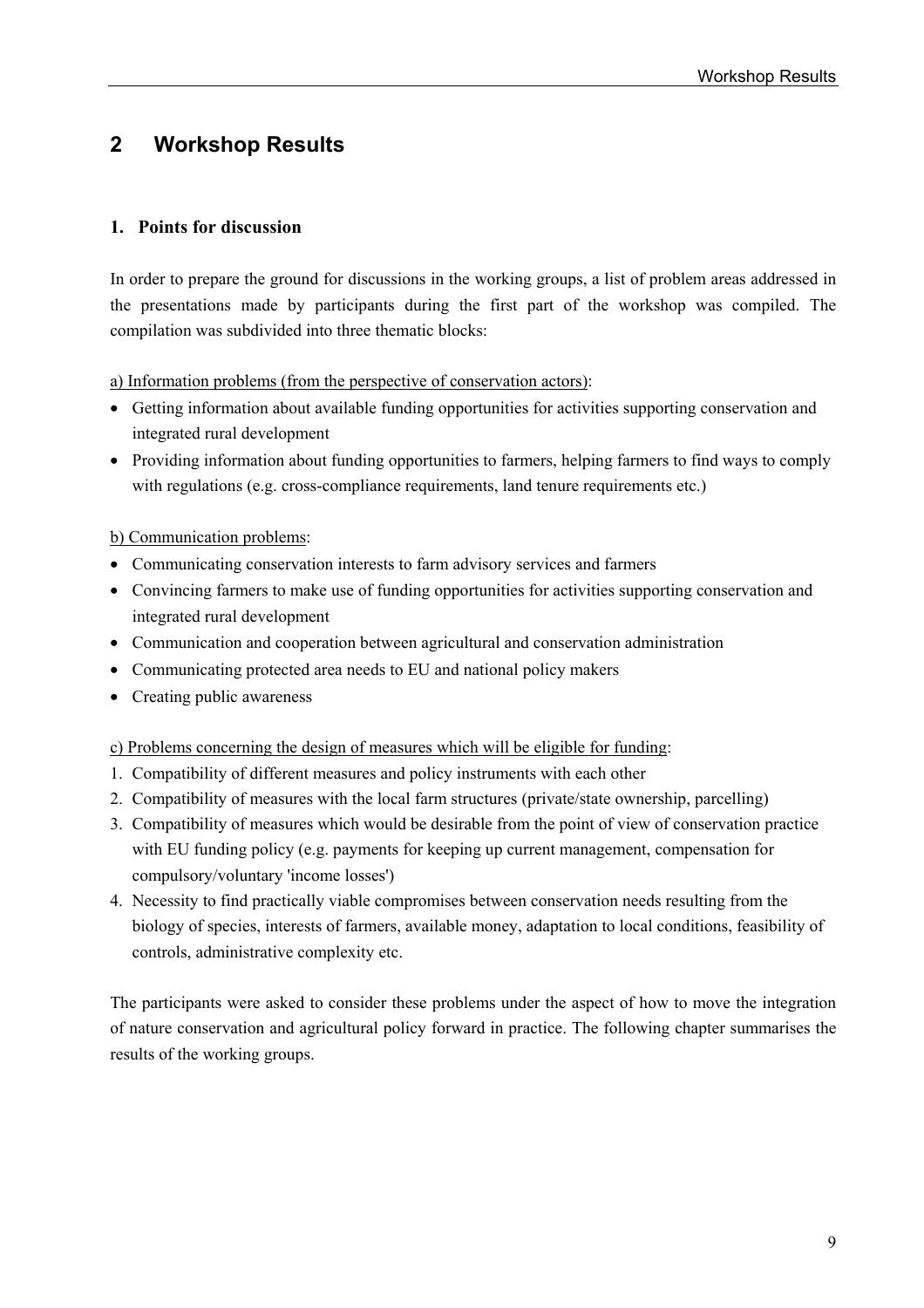# **2. Recommendations and Suggestions**

The urgent need for an adequate advisory service informing farmers about possible ways to integrate conservation concerns in their work was frequently mentioned throughout the presentations and discussions. It was therefore considered as an important topic in the working groups. The participants also discussed further recommendations for protected area managers on the use of existing instruments and opportunities as well as recommendations for policy makers.

# **Recommendations concerning advisory systems on the integration of nature conservation needs into agricultural practice**

#### Introductory remark:

The transfer of information and expertise is essential for the success of measures for agro-environmental development.

#### Problems with existing advisory systems:

- Advisors have mostly agricultural background, knowledge of nature conservation is often lacking
- Lack of easy-to-understand publications and other means of communication

### Suggestions:

- Provide more information to advisors on existing programmes (contents of the measures)
- Provide more information to advisors on nature conservation issues; in a longer perspective, ensure that advisors have qualifications in both farm management and nature conservation
- Ensure knowledge of advisors about the particular conditions of the region in which they work
- Ensure that the advisory service is a free service to farmers
- Ensure timely service, inform farmers as soon as possible so that they will be able to keep application deadlines
- Understand advisory service as a chance for raising awareness, not just for assisting the farmers to apply for money
- Design the advisory system as an on-farm service
- Negotiate with farmers and explain different possibilities for the area in question, emphasising the most appropriate solution; provide the ground for decision-making by the farmers themselves
- Train farmers about sources of additional income, e.g. agro-tourism etc.
- Put more money into the dissemination of information; use all available media to provide easy-tounderstand information, e. g. publications, radio, TV, internet (only useful for larger farming enterprises); if possible, direct contact to farmers should be preferred (through public meetings, faceto-face talks etc.)
- Train farmers to be advisors to other farmers (they can be a better promoter of the ideas and give hands-on experience; advisory function can be used as an additional source of income)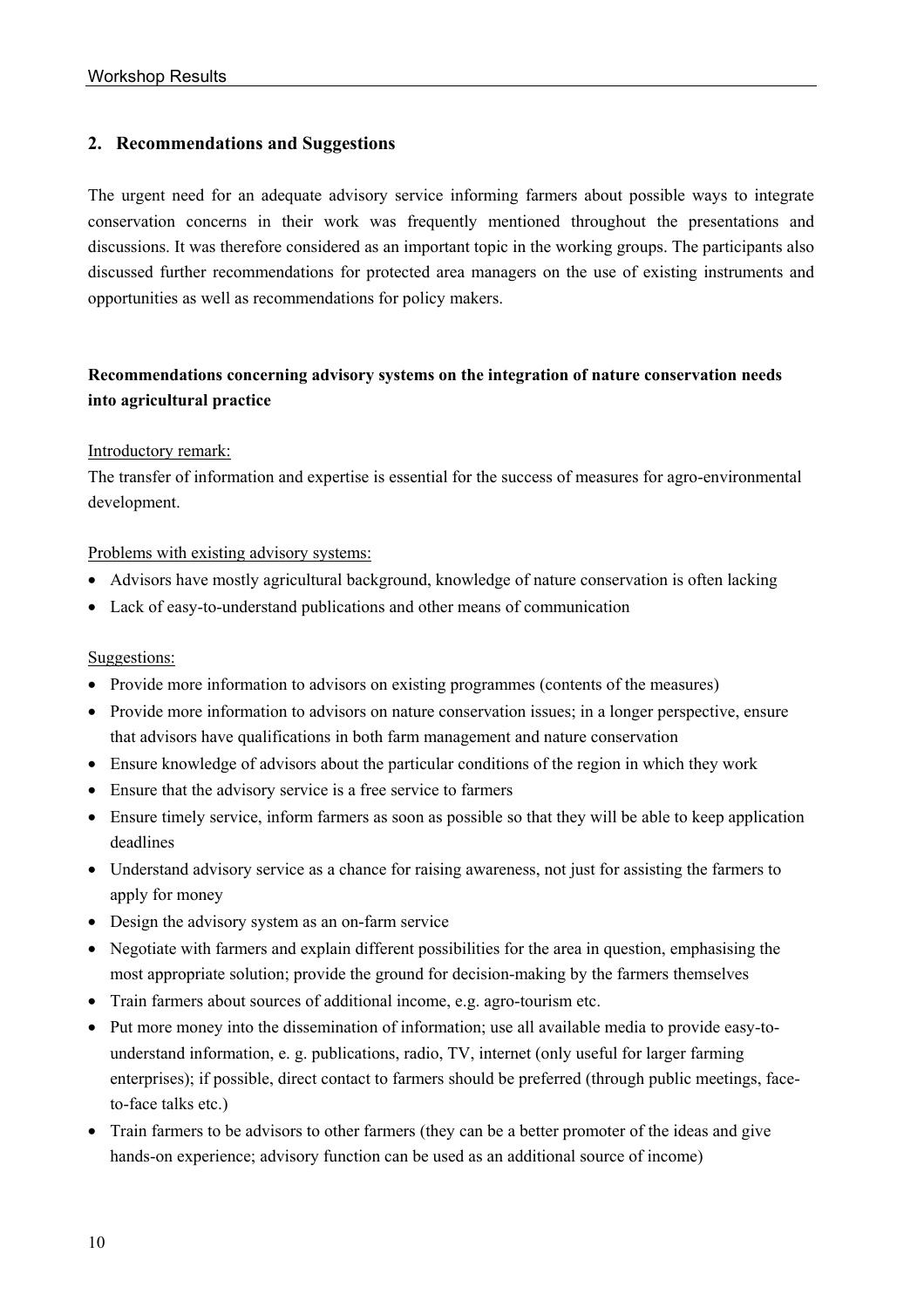- Cooperation of nature conservationists with the agricultural advisory system is particularly important in protected areas and NATURA 2000 sites; nature conservation should give direct input and/or create own information services (e.g. own publications)
- It depends on the local relationship between farmers and the involved institutions, whether it is more useful to have the advisory system separate from other agricultural advice
- Consider possibilities of co-financing the advisory system by EU funds from the  $2<sup>nd</sup>$  pillar; from 2007 onwards there will be measures to support the advisory systems and the farmers who make use of advisory services; include these options timely in the development of the rural development programmes of each member state

#### Vision:

With the help and support of agricultural and nature conservation advisory systems (on farm), long-term management plans should be set up for all farms, integrating all aspects of ecologically sound and economically viable measures, based on the given natural conditions and the ideas/wishes of the farmers.

#### **Recommendations to practitioners in protected areas**

- Take a three-step approach: protect the most valuable areas, buffer and extend
- Start with small things, which will be successful: start with short-term objectives and proceed to longterm projects
- Improve communication with farmers (through meetings etc.)
- Establish a member of staff in protected areas who will serve as a contact person for EUfunds/applications, liaise with advisory services, take care of agri-environmental measures etc.
- Monitor results of measures (e.g. agri-environmental measures), give feedback to farmers on the results
- Take a farmer's perspective; give thought to concepts to improve their economic viability (regional marketing, agrotourism etc.)
- Focus on young people (e.g. by offering special programmes for job creation in the agricultural sector) in order to prevent depopulation of rural areas and loss of traditional knowledge
- Use all kinds of EU or national funds, for example agricultural funds, structural funds, funds for education (e.g. the Leonardo da Vinci-Programme)
- Use possible funding for projects on agro-tourism, e.g. from LEADER+, post-accession structural funds, RDP
- Cooperate with other stakeholders as in the future more EU funds for cooperation will be available; establish networks to ensure more successful application for funds and lower costs
- Promote local products by creating a "chain of businesses" in order to add value to products, to improve their promotion as well as their quality and quantity
- Promote exhibitions, fairs etc. on local products
- Get your message to the decision makers! Gather support for your initiatives by showing working examples but also talking about problems; bring them to active people "on the ground", organise public relation initiatives, publish and distribute positive results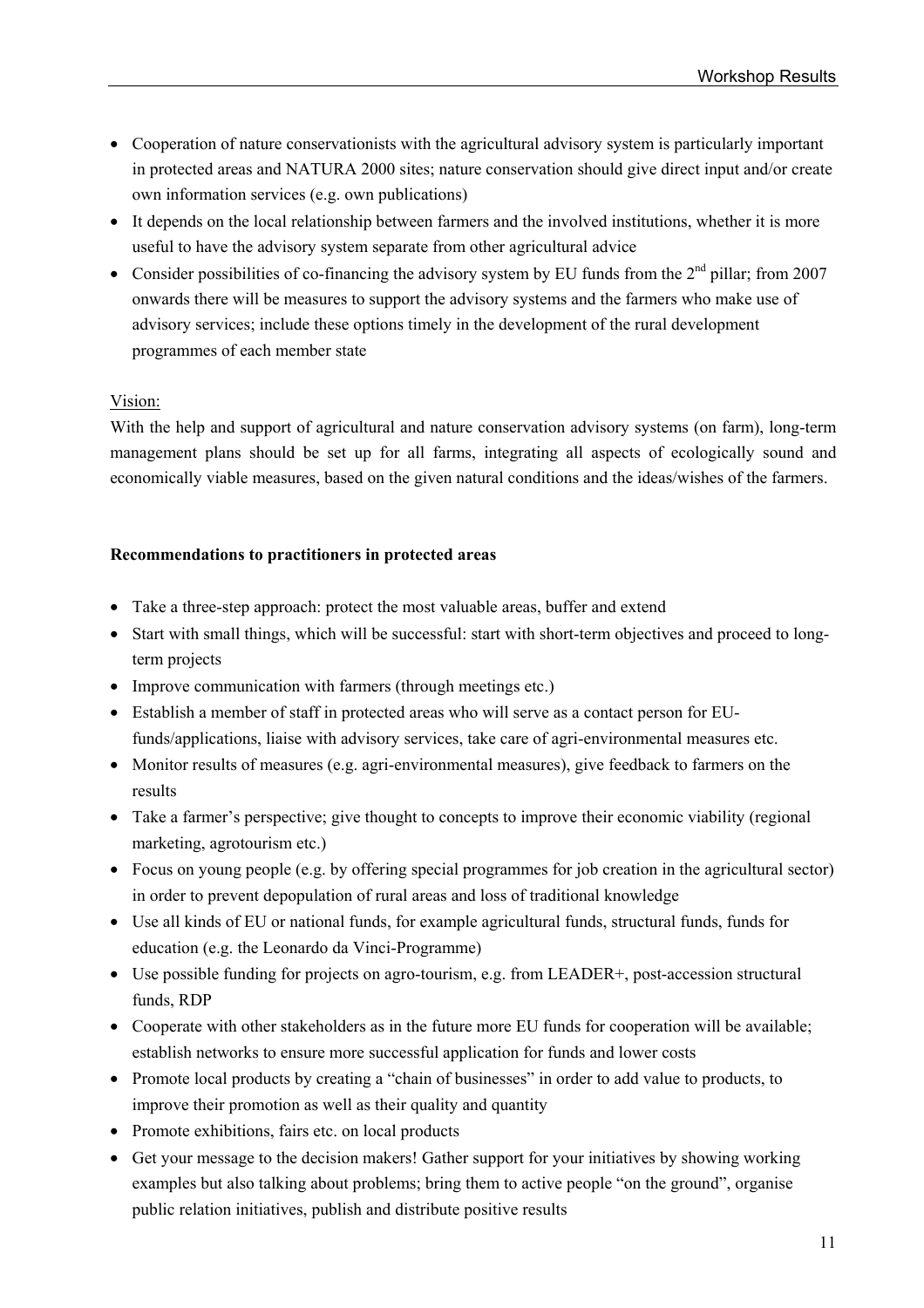- Be actively involved in RDP discussion, provide feedback to politicians (e.g. Ministry of Agriculture)
- Promote the exchange of best practice and experiences made with the EU funds (e.g. regular seminars, internet fora)

#### **Recommendations for policy makers**

- Intensify intersectoral communication, including exchange of data and information
- Intensify communication between administration and practice
- Collaborate with protected area management when setting up measures for rural development plans and agri-environmental measures
- Distribute information on financial opportunities more actively
- Design RDP measures to be transparent, attractive, easy to access and flexible enough to be adapted to local conditions
- Ensure long-term perspectives of funding for RDP measures
- Establish a coordinating person in the ministry of environment or other appropriate institution, who is dealing with all aspects of rural development funding and other EU funds in protected areas
- Pay attention to the need for an adequate advisory service, keeping in mind that investment in education pays off!
- Ensure that accreditation courses for advisors include more environmental issues
- Finance special advisory systems for rural development in protected areas in order to take protected area needs better into account
- Promote interlinkages and consultation between agricultural agencies and nature conservation agencies at the regional and local level
- Enhance information exchange between the agricultural agencies and nature conservation agencies in protected areas with regard to the number and types of applications received from farmers
- Ensure that agricultural extension services take nature conservation aspects into account from the very beginning when they support farmers in the application process for EU and national funds
- Support management and development plans
- Promote regional products, e.g. by supporting regional certification schemes
- Promote tax reduction for locally produced organic products and for renewable energy production on a local scale
- Promote small-scale extensive farming
- Promote the establishment of local farmers' associations
- Include conservation management and information about supporting systems/funds into the curricula from the grammar school on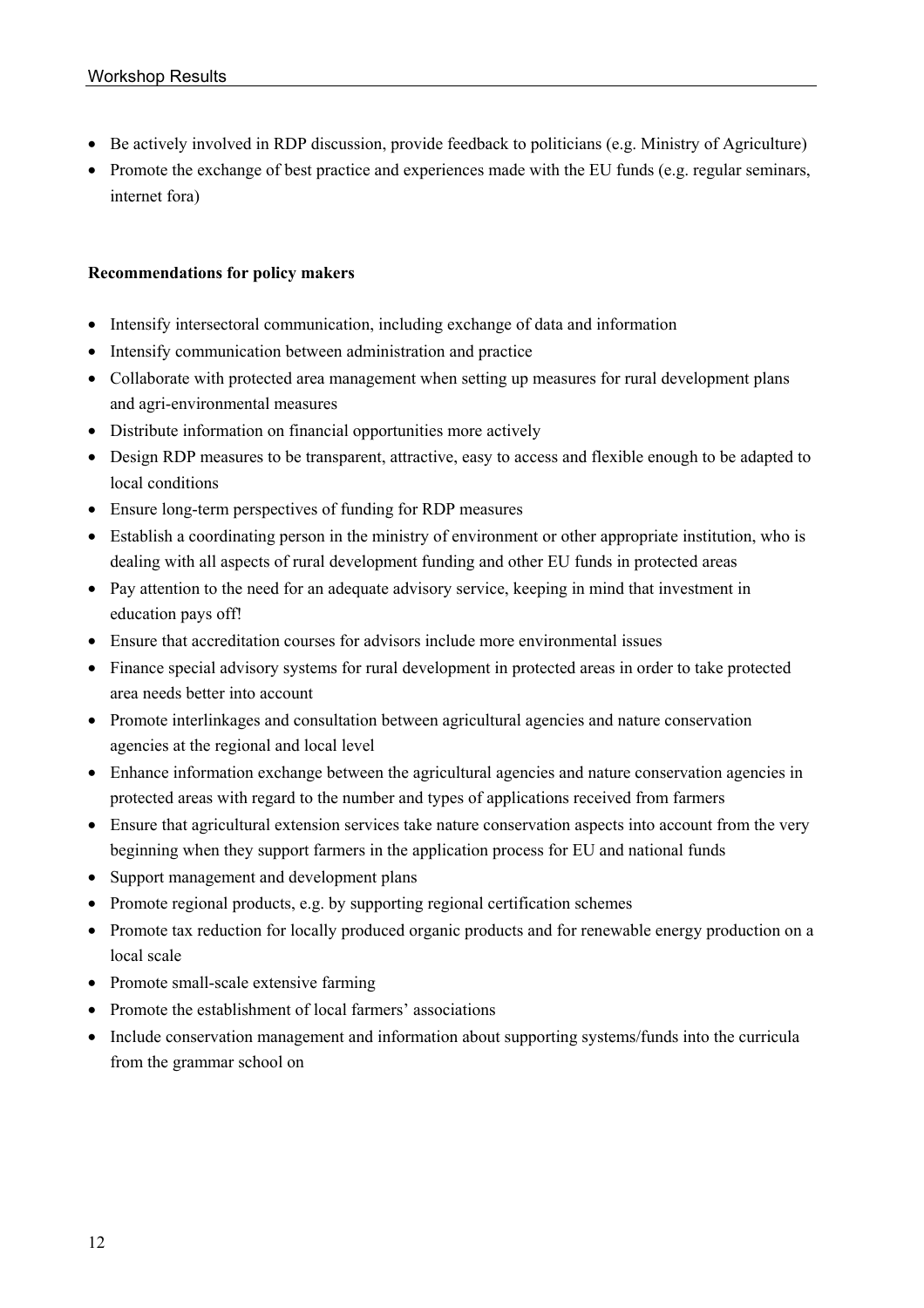# **3 EU Agricultural Policy – Background and Interlinkages**

# **Ongoing Developments in the Agricultural Sector of the Central and Eastern European New Member States and their Impact on Nature and the Environment**

CORDULA EPPLE<sup>1</sup>

The framework conditions for agriculture in the newly acceded Central and Eastern European member states of the EU have changed significantly over the last 15 years, causing both positive and negative effects for the environment.

In spite of considerable variation in farm structures and management systems both within and between the Central and Eastern European countries, some common characteristics in their agricultural sectors as compared with the 'old' EU can be identified.

# **Historical Background – Developments During the Communist Era**

In most CEE countries, after 1950 a period of collectivisation led to the formation of large collective and state farms. At the same time, depending on the political and economic situation and the potential of the respective regions for agriculture, small (semi-)subsistence farms and household plots remained common in many (especially remote or environmentally disadvantaged) areas and provided a significant share of agricultural production.

The increasing mechanisation and rationalisation of agricultural production since the 1950s had similar effects in both eastern and western European countries. Among these are the enlargement of fields, the specialisation of farms towards fewer crops, the loss of landscape elements, the increase of chemical inputs and the drainage of wet soils. However, the degree and coverage of these processes varied considerably within the CEE region and was on the whole lower than in western Europe, particularly in those regions where small-scale, traditional farming structures survived.

As a consequence, in spite of serious environmental problems in intensively farmed areas (e. g. soil erosion and pollution of air and water), the overall decline of the biodiversity associated with agricultural lands was less severe in Central and Eastern Europe than in the EU countries. Large areas of valuable semi-natural habitats, such as wet and dry grasslands, remained and still constitute a major resource for nature conservation today. One indicator for this high nature value are the populations of breeding bird

 $\overline{a}$ <sup>1</sup> The information presented in this chapter is based mainly on the Environmental Issue Report No. 37 "Agriculture and the environment in the EU accession countries" published in 2004 by the European Environment Agency.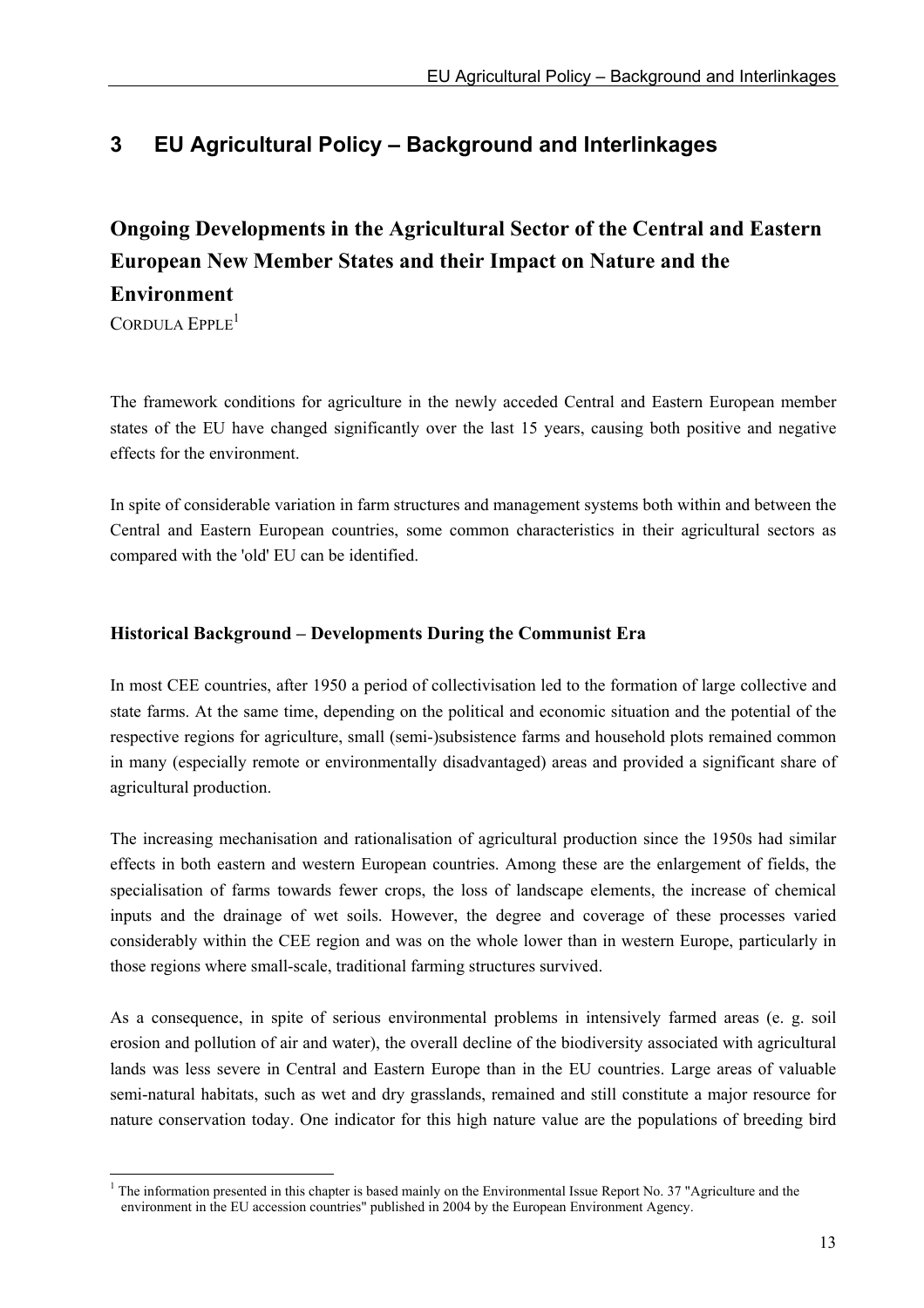species characteristic of extensive farmland, such as the corn crake (*Crex crex*) and the white stork (*Ciconia ciconia*), whose European population is nowadays predominantly situated in the East.

The decrease of employment rates in agriculture in the course of rationalisation did not go as far in Central and Eastern Europe as in the old EU member states, although again there is a broad variation between countries. In 1990, about one quarter of the working population in Poland and Romania was employed in farming, whereas for Slovenia and the Czech Republic the share of agricultural employment was between 5% and 10% (DIW 2004).

#### **Developments During the 1990s**

Like other economic sectors, agricultural activity was strongly influenced by the transformation of socioeconomic conditions which occurred as a consequence of the new political situation in the beginning of the 1990s. In the course of privatisation the size, structure and form of organisation of agricultural enterprises went through substantial changes, with co-operative farms, joint stock holdings and private farms taking the place of collective and state farms. Because of a tendency towards the break-up of largescale enterprises and an increase in the number and size of private holdings, the contrasts in the size of farms are generally becoming less pronounced.

The economic crisis during the first stages of the transformation process resulted in lower consumer demand, reductions in state support and decreasing farm incomes. In addition, many of the newly privatised enterprises did not have enough running capital to invest in farm infrastructure and chemical fertilisers or pesticides, which caused a decline in agricultural productivity. The drop in production was especially marked in the livestock sector, where high investment costs and the low demand for relatively expensive food such as meat and dairy products led to a decline of the cattle and sheep numbers from the level of 1990 by about 50% in most CEE countries.

Despite the general trend towards low overall investment in farming during the 1990s, some intensification of farming has also occurred, especially in areas of potentially high productivity.

From an environmental perspective, the reduction of chemical inputs and stocking densities had a number of positive effects, especially with regard to air and water quality. However, pollution problems resulting from inadequate management of fertilizers and pesticides continue to exist at the local scale. With regard to biodiversity, a major reason for concern is the abandonment of agricultural land in marginal areas. The trend towards abandonment has been particularly strong in extensive grassland systems in the Baltic states and the central European mountain ranges (for example in Estonia, about 25% of arable land and more than 50% of permanent grasslands have been abandoned between 1991 and 2000). As the traditional management of these areas is no longer economically viable, large tracts of highly structured and biodiversity-rich cultural landscapes are being overgrown by forest or converted to other land uses.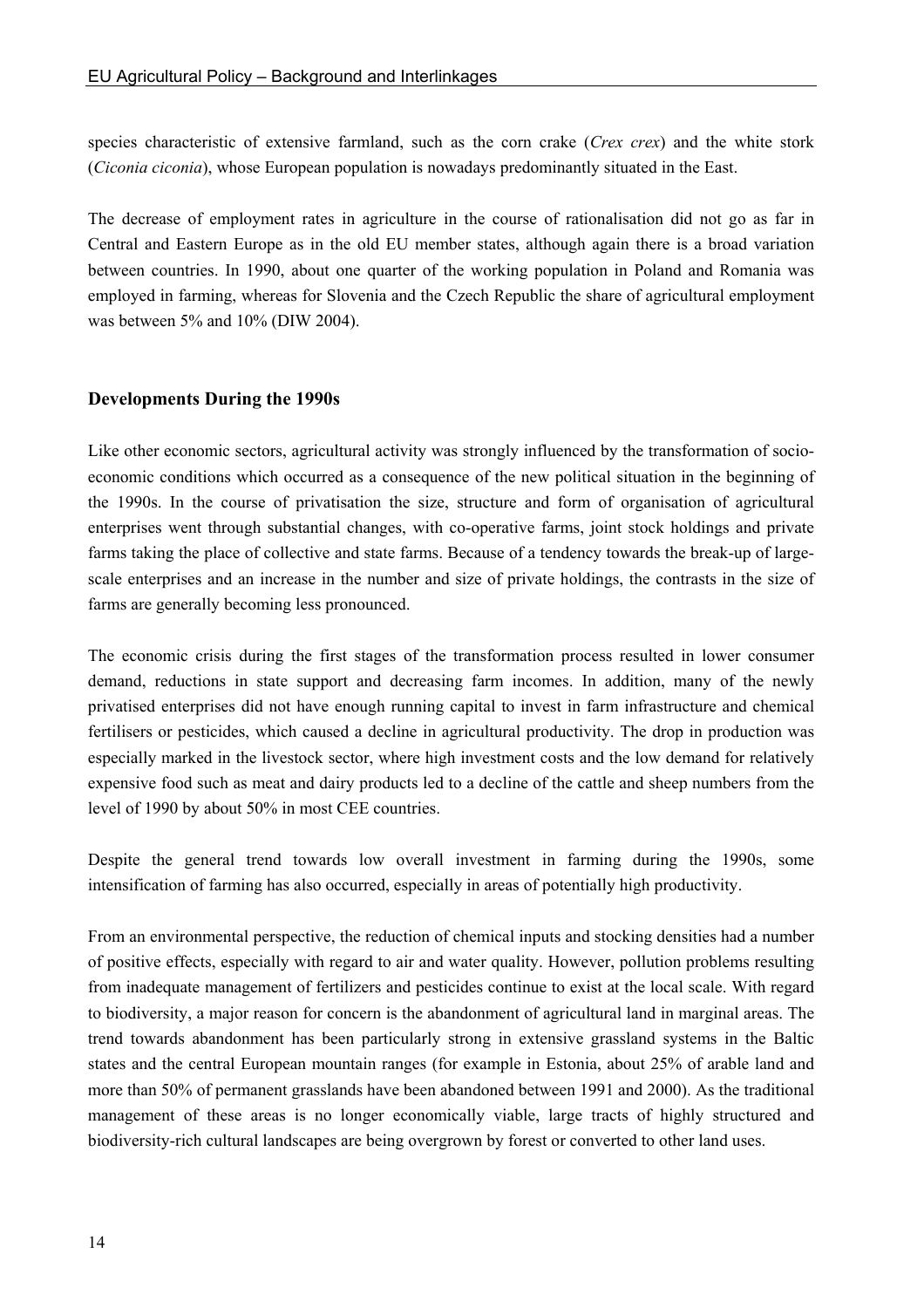#### **Expected Trends Following EU Accession**

As economic conditions and market opportunities in the CEE countries improve, a renewed intensification and a concentration of agricultural production is expected. This process will be reinforced by the introduction of the financial instruments of the Common Agricultural Policy, leading to increasing agricultural incomes which can be invested into modernisation and expansion of production. However, in accordance with the prognoses of the Directorate General for Agriculture of the European Commission it is expected that overall agricultural intensity will not reach the same high level as at the end of the 1980s. Significant increases in the number of livestock are considered unlikely, especially with respect to sheep and goats, which means that many low-input grazing systems will probably not be restored.

When making predictions about possible developments in agriculture, it has to be kept in mind that management decisions also depend on the structure and economic situation of farming enterprises. In regions where large, market-oriented holdings under professional management dominate, the use of CAP payments for investments in intensification will be an attractive option. On the other hand, the owners of traditional, small to medium-size farms with a low profit margin may need all of the limited support available to them in order achieve a sufficient income, without being able or willing to take major steps towards modernisation.

Over the past decades, a number of features have been introduced to the Common Agricultural Policy in order to mitigate the negative environmental impacts of current production patterns (see also contributions by DRÄGER DE TERAN and OSTERMANN in this volume). The success of these policy elements in preserving the environmental values of farmland will depend to a large degree on national implementation.

Experts predict that the negative effects for soil and water resources which might be caused by intensification processes after accession will be compensated to some extent as a consequence of improved management. More reason for concern is seen with regard to the preservation of biodiversity and traditional landscapes, which will suffer both from intensification in productive areas and from abandonment in marginal regions. Although the use of environmental instruments under the CAP may help to slow down structural change and maintain extensive farming practices, it seems likely that additional measures will be necessary if the loss of biodiversity on agricultural lands is to be reversed.

## **References**

- DEUTSCHES INSTITUT FÜR WIRTSCHAFTSFORSCHUNG (DIW) (2004): Wochenbericht Nr. 51 (Weekly report 51/2004 of the German Institute for Economic Research).
- EUROPEAN ENVIRONMENT AGENCY (2004): Agriculture and the environment in the EU accession countries – Implications of applying the EU common agricultural policy. Environmental issue report No. 37.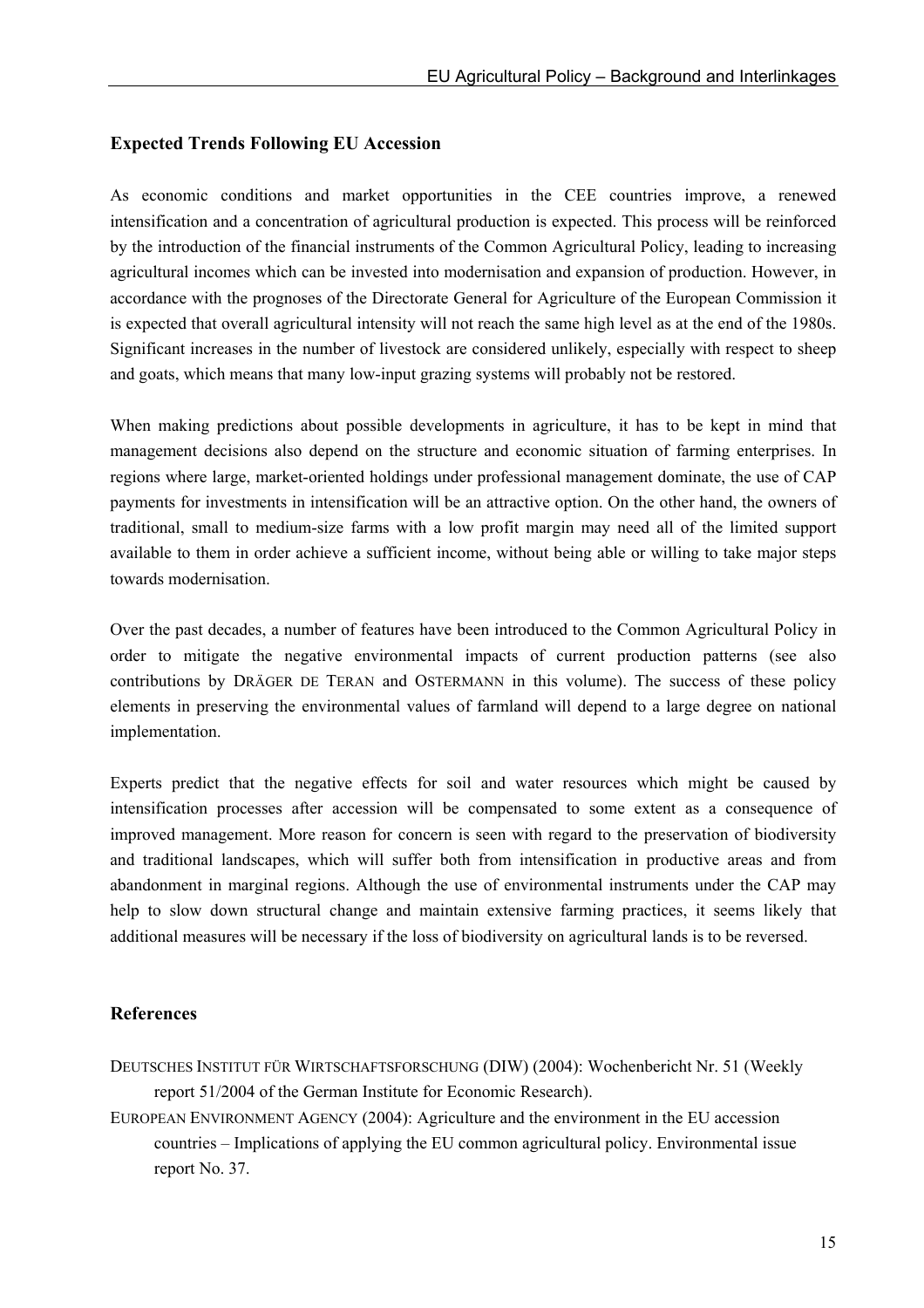KONEČNÝ, M. (ed.) (2003): The CAPacity-building manual. A background reading material for the Krakow conference on "EU Accession and Agriculture". (Available for download at: http://www.foeeurope.org/publications/publications.htm.)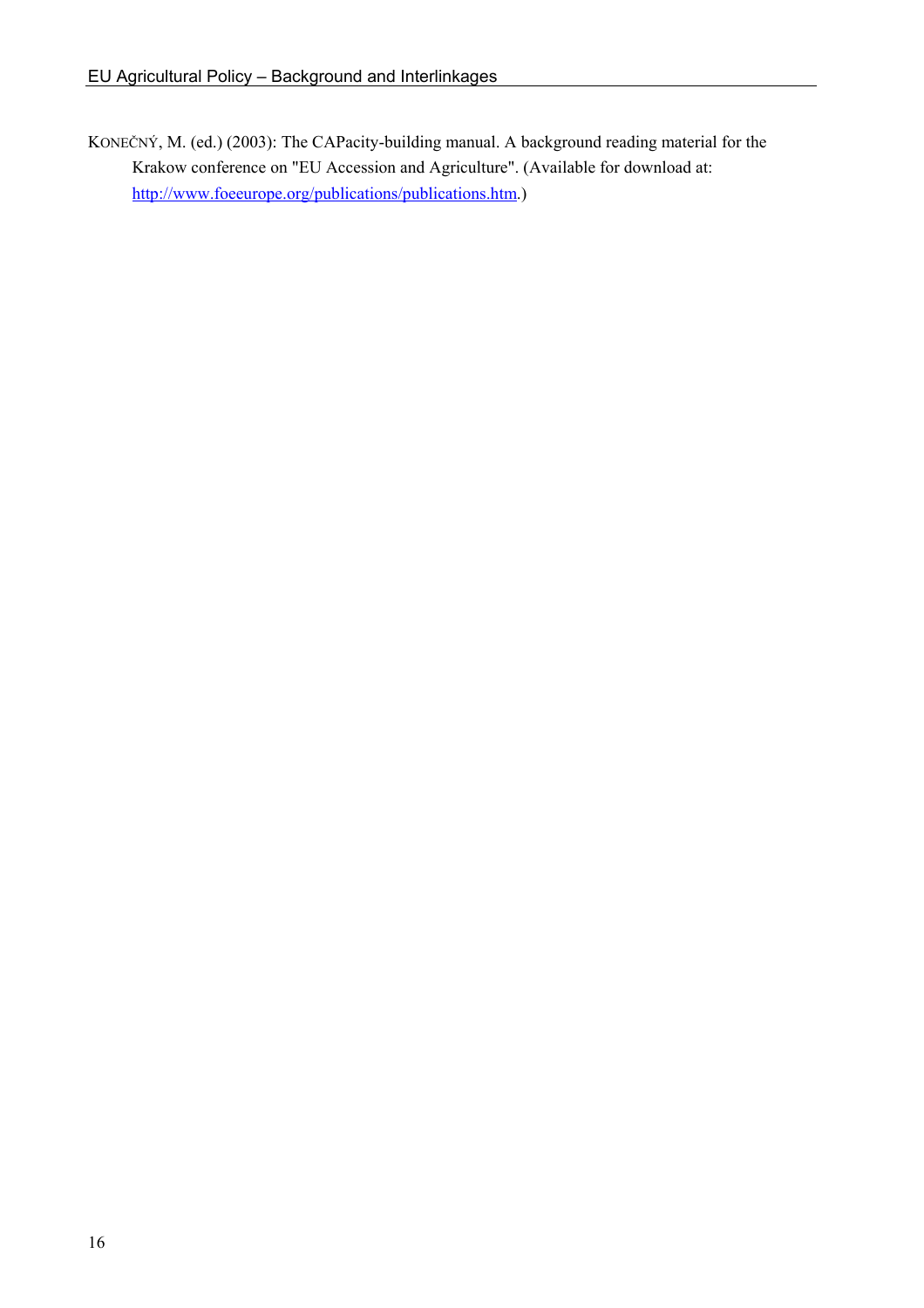# **Introduction to EU Agricultural Policy – Current Situation and Future Perspectives**

TANJA DRÄGER DE TERAN

# **Introduction**

Agriculture and forestry cover over three-quarters of the territory of the EU having therefore a great influence on nature and environment with negative as well as positive impacts.

In the last forty years, intensification, concentration, greater specialisation and abandonment of agricultural production has occurred in the EU caused by a variety of driving forces, including technical change, international market developments and policies. As a result, the pressures on the environment have increased significantly, e.g. pollution of surface waters and groundwater, loss of biodiversity, soil degradation and erosion. However, agriculture also plays an important role concerning the maintenance of cultural landscapes and semi-natural habitats, including high nature value farming systems.

One driving force, which will be discussed here, is the Common Agricultural Policy (CAP) taking into account the latest CAP reform in June 2003 and the EU-Enlargement, which took place in May 2004 and integrates 10 new Member States within the European Union.

The Common Agricultural Policy, established in 1962, is regarded as one of the European Union's most important policy areas, representing one of the highest developed forms of EU supranational decisionmaking. The CAP is financed by the European Agricultural Guidance and Guarantee Fund (EAGGF) and accounts for a substantial part of the Community budget.

The latest CAP reform took place in the light of various internal and external pressures such as the WTO negotiations, the EU enlargement process, the increased awareness about environmental protection and nature conservation, numerous crises in the food chain security and last but not least the increased expectations regarding food quality and safety.

Due to these pressures, the EU ministers of agriculture adopted in June 2003 the most fundamental and far reaching reform since the CAP was founded in 1962.

# **Decoupled Payments**

One of the key elements of the reform is the introduction of Decoupled Payments – the single farm payment scheme.<sup>2</sup> From 2005 onwards, the vast majority of direct payments will be paid to the farmers

 $\overline{a}$ 2 European Commission 2003: Council Regulation establishing common rules for direct support schemes under the common agricultural policy and establishing certain support schemes for farmers (2003/1782/EC), Official Journal L 270, 21.10.2003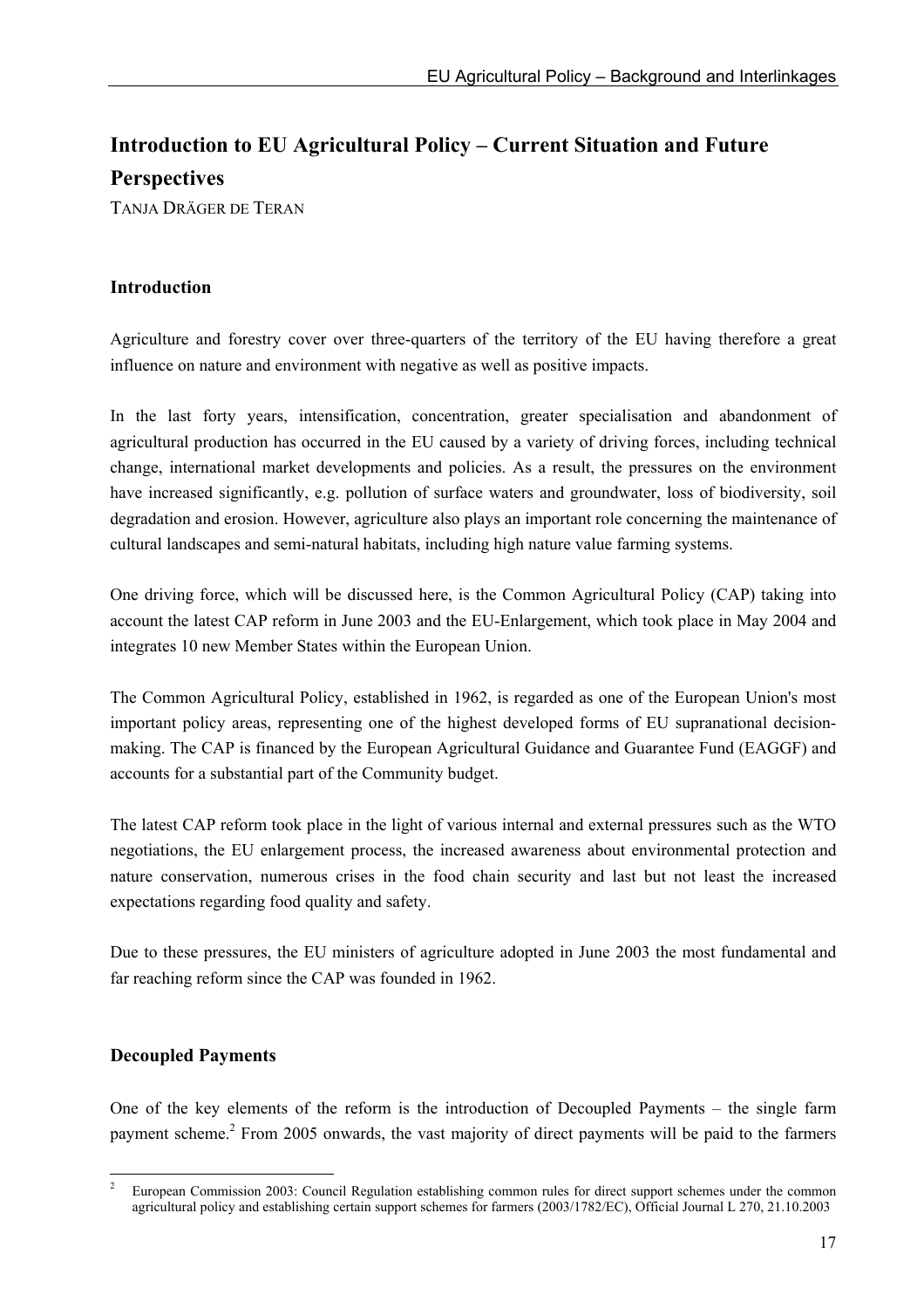independently from the volume of production severing therefore significantly the link between subsidies and production. In the past, farmers received most of the direct payments per tonne of a specific product or per head of cattle, thus the more farmers produced the more subsidy payments they received. With the reform, a further step has been undertaken to shift more funds from direct subsidy payments to direct income support. However, the single farm payment scheme will be based on historical entitlements (reference period 2000-2002) maintaining therefore the unequal distribution of subsidies (80% of the payments go to ca. 20% of the farmers). Alternatively, Member States can introduce regionalised payments calculated as a flat payment per hectare for a whole region or country. The application of the regionalised payment scheme will lead to a major redistribution of funds. However, decoupled payments as such do not encourage environmental farming. Farmers will produce in a more market-oriented way which does not necessarily mean more environmentally friendly production. Due to a more marketoriented production and a higher exposure to international competition a further intensification of production might happen in fertile regions whereas the payments might encourage land abandonment in unfavourable regions. In order to enhance a more environmentally friendly production, all payments will be conditional upon certain environmental requirements (see section cross-compliance).

#### **Application of the Decoupled Payments in the New Member States**

Direct Payments will be introduced progressively in the new Member States starting at 25% of the EU level in 2004 until 100% in 2013. The new Member States can choose to apply the above-mentioned regionalised option or the Single Area Payment Scheme (SAPS), which is only applicable for the new Member States. The SAPS will be introduced in 2005 for a transitional period (max. until 2008). The basis for calculation is the total national envelope of direct aids and utilised agricultural area and it will be paid as a flat amount of payment per hectare of farmland in the whole country. Implementation and control of this scheme will be simpler than the application of the rather complicated single farm payment. Another advantage for the new Member States is that small farms can be included. This is important taking into account that farms smaller than 5 ha account for 82% of all farms in the new Member States.<sup>3</sup> Due to these advantages, eight out of ten new Member States will apply this scheme. From an environmental point of view, it has to be considered that the payments provided by SAPS to the farmers might lead to intensification of production as farmers have more finances for buying e.g. fertilisers and pesticides whereas these payments are not as strongly linked to the cross-compliance scheme as the single farm payment (see section below). On the other hand, these funds might be used for green investments e.g. more efficient spraying equipment or management of waste.

 $\frac{1}{3}$ Friends of the Earth Europe 2004: EU Enlargement and Agriculture: Risks and Opportunities.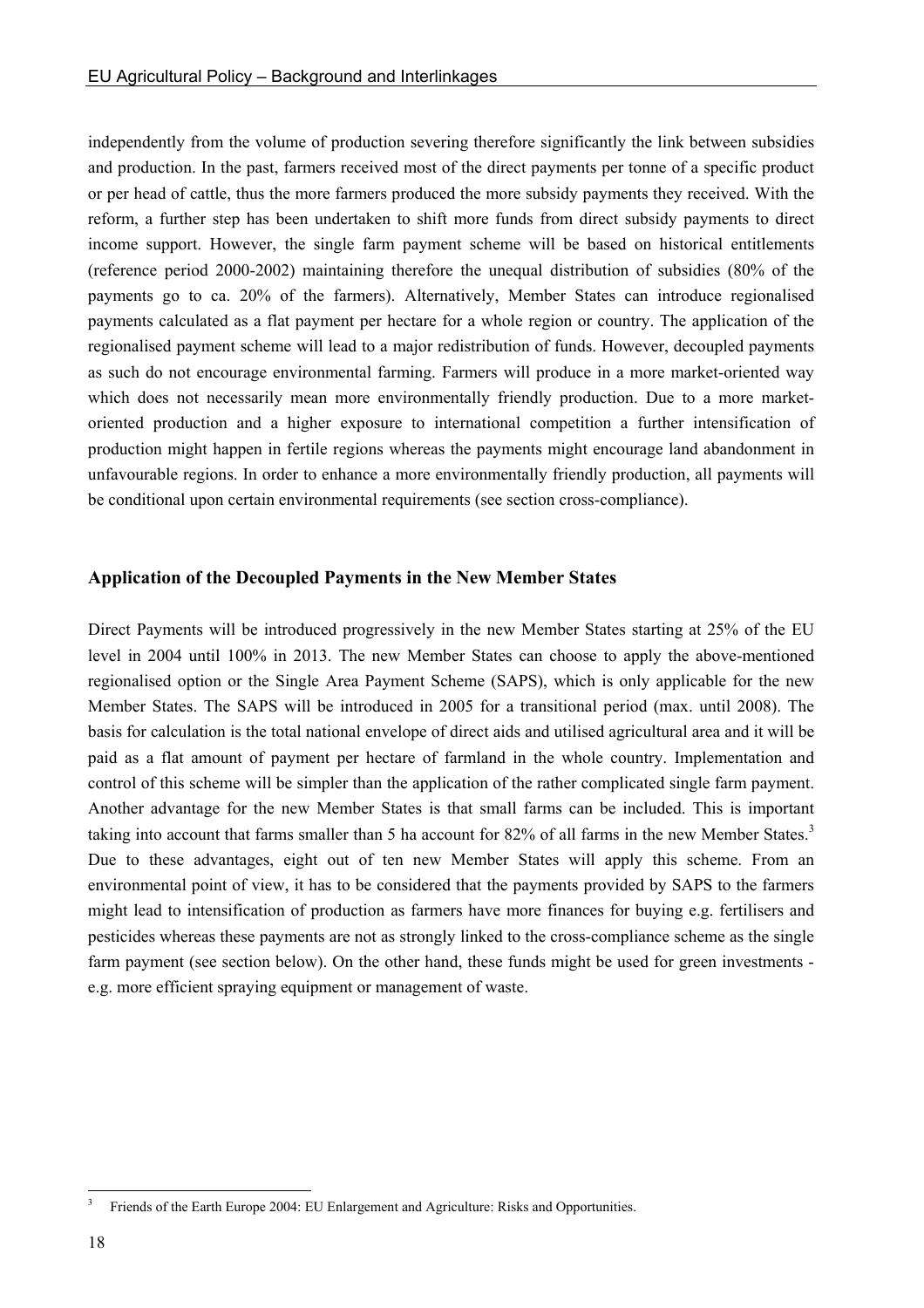#### **Cross-Compliance**

To enhance a more environmentally friendly production, the cross-compliance scheme was introduced. From 2005 onwards, all payments will be conditional upon compliance with a number of European statutory requirements<sup>4</sup> related to the environment, food safety, animal and plant health and animal welfare as well as the framework requirements for keeping all farmland in good agricultural and environmental condition<sup>5</sup> (to be defined by the Member States). Cross-Compliance will be compulsory for all Member States and progressively introduced. Therefore, every farmer throughout the EU receiving payments has to fulfil cross-compliance on the whole farm. In case of non-compliance, the total amount of direct payments will be reduced or cancelled. So far, five statutory requirements related to nature conservation and environmental protection have been included into the cross-compliance scheme, e.g. the Habitats and Birds Directives as well as the Nitrate Directive. Regarding the framework for Good Agricultural and Environmental Condition of the cross-compliance scheme, only few standards are related to nature conservation and environmental protection, e.g. the protection of permanent pasture or the retention of landscape features. Due to the introduction of the cross-compliance scheme, the adaptation to environmental standards will be enforced as well as the integration of environmental concerns on used and unused agricultural land because of the whole farm approach. However, it has to be taken into account that small farmers are probably not able to fulfil the requirements, which might lead to the abandonment of farmland, especially in the new Member States.



#### **Fig. 1: CAP subsidies in old and new Member States per hectare of farmland in 2004-2006 (source: FOEEurope 2004)**

 $\overline{a}$ 

<sup>4</sup> According to Annex III of the Regulation (2003/1782/EC), farmers have to comply with 19 legal instruments until 2007

<sup>5</sup> According to Annex IV of the Regulation (2003/1782/EC)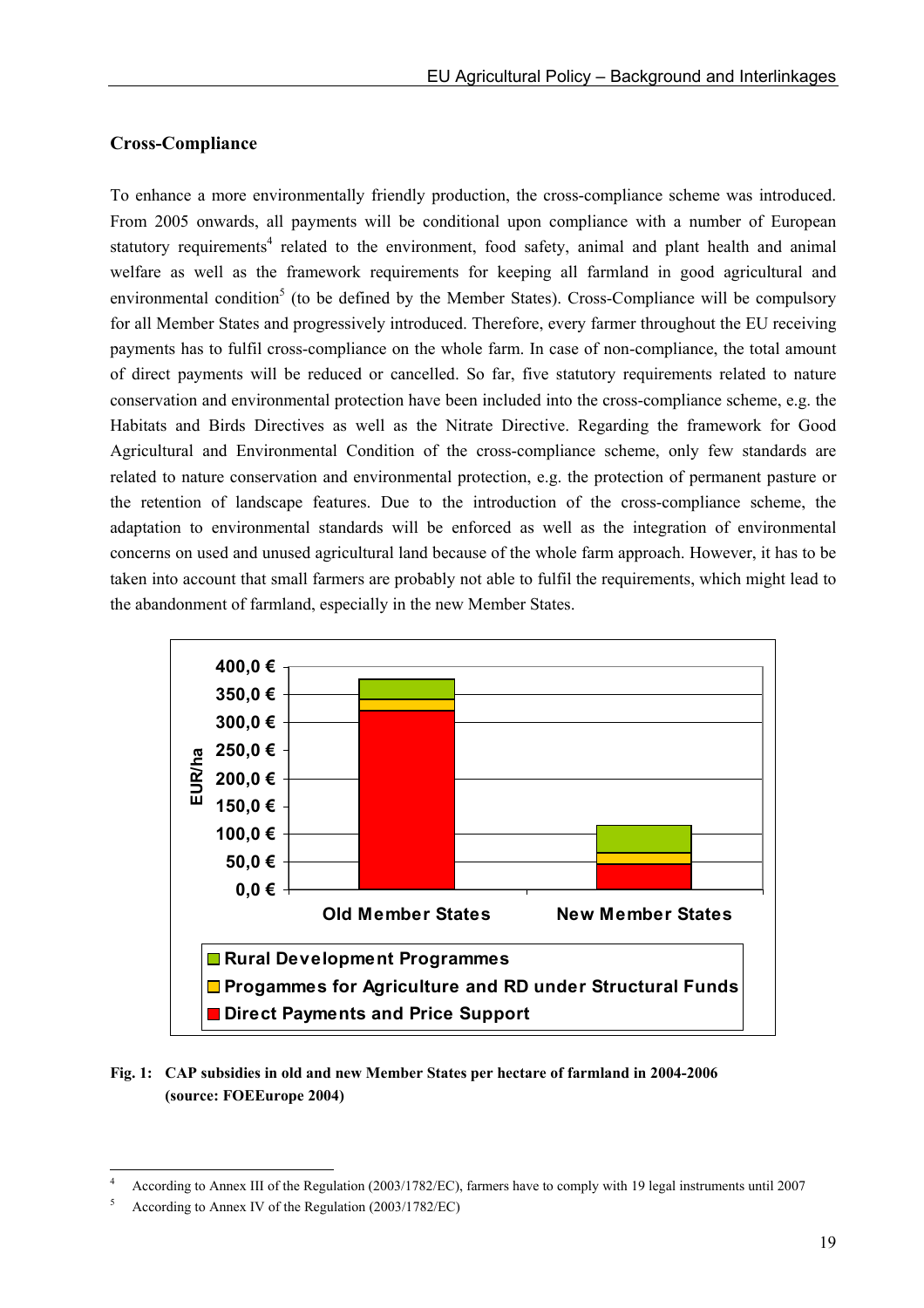#### **Application of the Cross-Compliance Scheme in the New Member States**

Under SAPS, the European statutory requirements of the cross-compliance scheme will be optional, whereas farmers have to comply with the requirements to keep farmland in good agricultural and environmental condition. As eight out of ten new Member States will apply SAPS, the impact of the cross-compliance scheme will be significantly weaker than for the old Member States, as the farmers in these countries only have to comply with the good agricultural and environmental conditions.

#### **Rural Development Programmes**

The Rural Development Regulation brings together a number of policy measures in one single instrument<sup>6</sup> and aims to put in place a consistent and lasting framework for guaranteeing the future of rural areas and promoting the maintenance and creation of employment. With the CAP reform in 2003, the Rural Development Programmes (Regulation 2003/1783/EC) have been strengthened by increasing the funds through the introduction of modulation<sup>7</sup> (around 1.2 billion  $\epsilon$  per year) and by establishing new measures addressing food safety and animal welfare. Furthermore, the Rural Development Programmes provide new support to farmers for compliance with demanding newly introduced Community standards, such as for the implementation of the Natura 2000 network. The most important measures of the Rural Development Programmes from an environmental point of view are the agri-environmental measures, support for less favoured areas, certain forestry measures and the farm advisory measure.

#### **Application of the Rural Development Programmes in the New Member States**

The new Member States will receive a higher co-financing rate (up to 85%) than the old Member States (up to 75%). Moreover, special measures addressing the needs of the new Member States have been introduced such as the special measure for semi-subsistence farms and the possibility for topping-up of direct payments. As regards the topping-up of direct payments, the new Member States can shift up to 20% of the funds dedicated to the rural development programmes to the national envelope for direct payments. Except Hungary and the Czech Republic, all new Member States have applied for this opportunity. This transfer of funds will significantly reduce the funds available for measures which would be most important to enhance a more environmentally friendly agricultural production, such as the agrienvironmental programmes, support to less favoured areas or provision of extension and advisory services.

 $\overline{a}$ 

<sup>6</sup> The new regulation includes the 'accompanying' measures of the 1992 reform (early retirement, agri-environment, afforestation and support for less-favoured areas) and measures to modernise and diversify agricultural holdings (farm investment, setting-up of young farmers, training, investment aid for processing and marketing facilities, additional assistance for forestry and the promotion and conversion of agriculture).

<sup>7</sup> Modulation has been introduced as a compulsory scheme for all Member States. The objective of Modulation is to shift funds from direct payments to rural development measures. Direct Payments will be reduced progressively (not more than 5%) from farms receiving more than 5000 Euro per year. The new Member States do not have to apply modulation until the direct payments will reach EU levels (2013).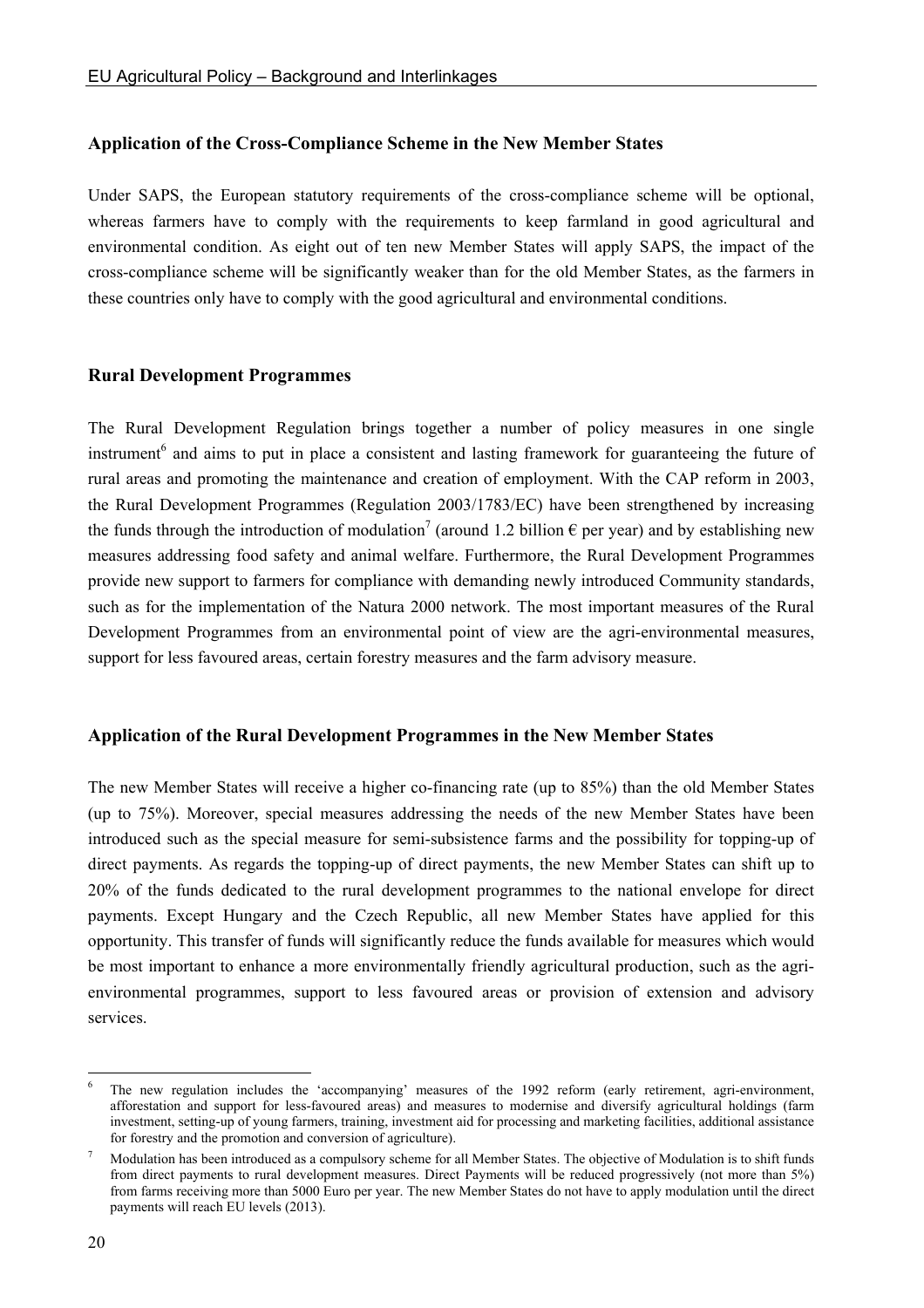As the agri-environmental programmes (AEPs) are the most important instrument of the Rural Development Programme addressing directly nature conservation and environmental protection issues, a short overview will be provided. The objective of AEPs is to promote environmentally friendly farming practices. From all the measures of the European Rural Development Regulation, the AEPs are the only compulsory one for Member States. However, the application of an agri-environmental measure is voluntary for farmers. Farmers who take part in such a scheme have to deliver environmental services going beyond the good farming practice. At present, agri-environmental programmes cover around 27% of the farmland of the EU (ranging from less than 10% in Greece or Spain to over 75% in Finland, Austria and Sweden).



**Fig. 2: Allocation of RDP funds to Agri-Environmental Programmes in eight new Member States in 2004 – 2006 (source: FOEEurope 2004)** 

The proportion of funds dedicated to AEPs varies significantly within the new Member States ranging from almost 50% in the Czech Republic down to under 10% in Latvia. From an environmental point of view, agri-environmental programmes could contribute significantly to the maintenance of high nature value farmland in the new Member States and thus help to address the crucial problem of land abandonment in some new Member States. Moreover, more funds are available to promote organic farming and to enhance training and advisory services in order to improve the environmental knowledge and awareness among farmers in the new Member States.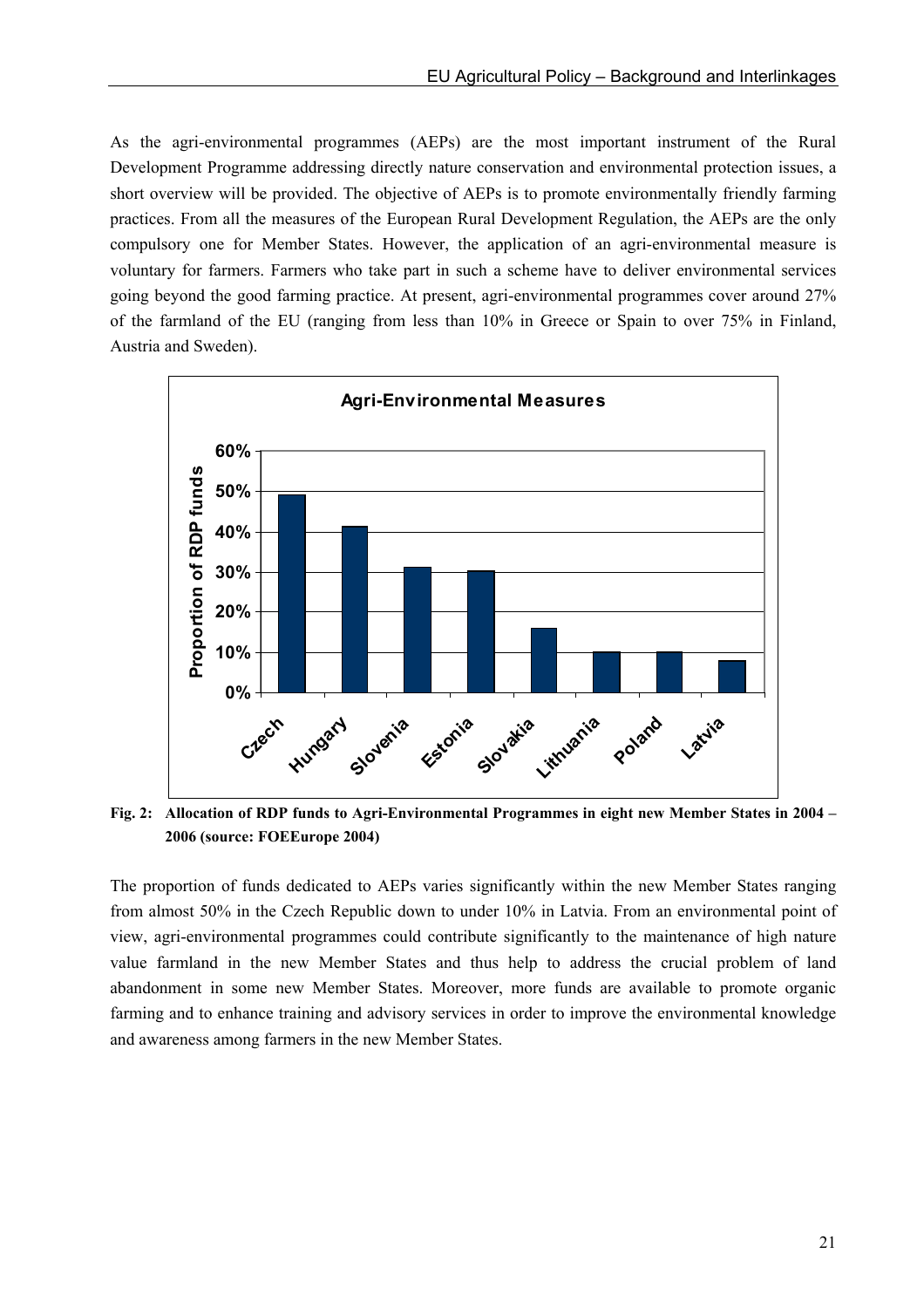# **Possibilities to Support the Tasks of Protected Areas under EU Agricultural and Structural Policy**

OLAF OSTERMANN

# **1 Introduction**

This background paper, which is based on materials prepared in connection with the 2004 EUROPARC Conference, mainly looks at present and future opportunities of financing for Natura 2000-sites. Assuming that protected areas of national categories inside the EU contain a large share of Natura 2000 sites, the related funds are for the benefit of both national protected areas and Natura 2000-sites.

In this paper Natura 2000-sites / Protected Areas are understood as tools for nature conservation under a modern approach: In order to be successful in the long term regarding their core objectives, protected areas have to be well integrated into and become living elements of their surrounding region and its sustainable development. Benefits of protected areas beyond their boundaries for local communities, enterprises and other regional stakeholders, should strengthen the network of reliable partnerships. Following this approach means that a wide range of values, goods and services are to be produced or maintained by or in connection with protected areas requiring adequate financial resources.

## **2 Diagnosis**

## **2.1 Qualitative Requirements of Natura 2000-sites / Protected Areas**

The following table gives an overview of the most common requirements in the form of a check-list (first column), whereas the other columns refer to sections following later in this background-paper.

| <b>Nr</b>      | <b>Action that requires funding</b>         | <b>Possible EU financing</b><br>source - present | <b>Possible EU financing source</b><br>-future* |
|----------------|---------------------------------------------|--------------------------------------------------|-------------------------------------------------|
| 1 <sub>1</sub> | Nature Conservation – core objectives       |                                                  |                                                 |
|                | Management planning                         | (partly) LIFE-N                                  | <b>EAFRD</b>                                    |
|                |                                             |                                                  | (Art 53)                                        |
|                | Investments (e.g. for Nature conservation,  | <b>ERDF</b>                                      | ERDF (Art. 4 Nr. 3; Art. 5Nr.2a)                |
|                | Natura 2000, Species diversity)             |                                                  | EFF (Art.37 Nr.1+2)                             |
|                |                                             |                                                  | EAFRD (Art. 38+46)                              |
|                | Special conservation concepts, studies,     | (partly) LIFE-N,                                 | EAFRD?                                          |
|                | expertises, etc                             | Leader+,                                         | LIFE+, EFF (Art3 Nr2b I)                        |
|                |                                             | EAGGF (RDR)                                      |                                                 |
|                | Purchase of land                            | (partly) LIFE-N,                                 | EAFRD (Art. 28, 38, 46, 62)                     |
|                |                                             | EAGGF (RDR)                                      |                                                 |
|                | Purchase of land-use rights                 | EAGGF (RDR)                                      | EAFRD (Art. 28, 38, 46, 62)                     |
|                | Re-establishment of biotopes, non-recurring | LIFE-Nature,<br>EAGGF (RDR)                      | EAFRD (Art. 28, 38, 46, 62)                     |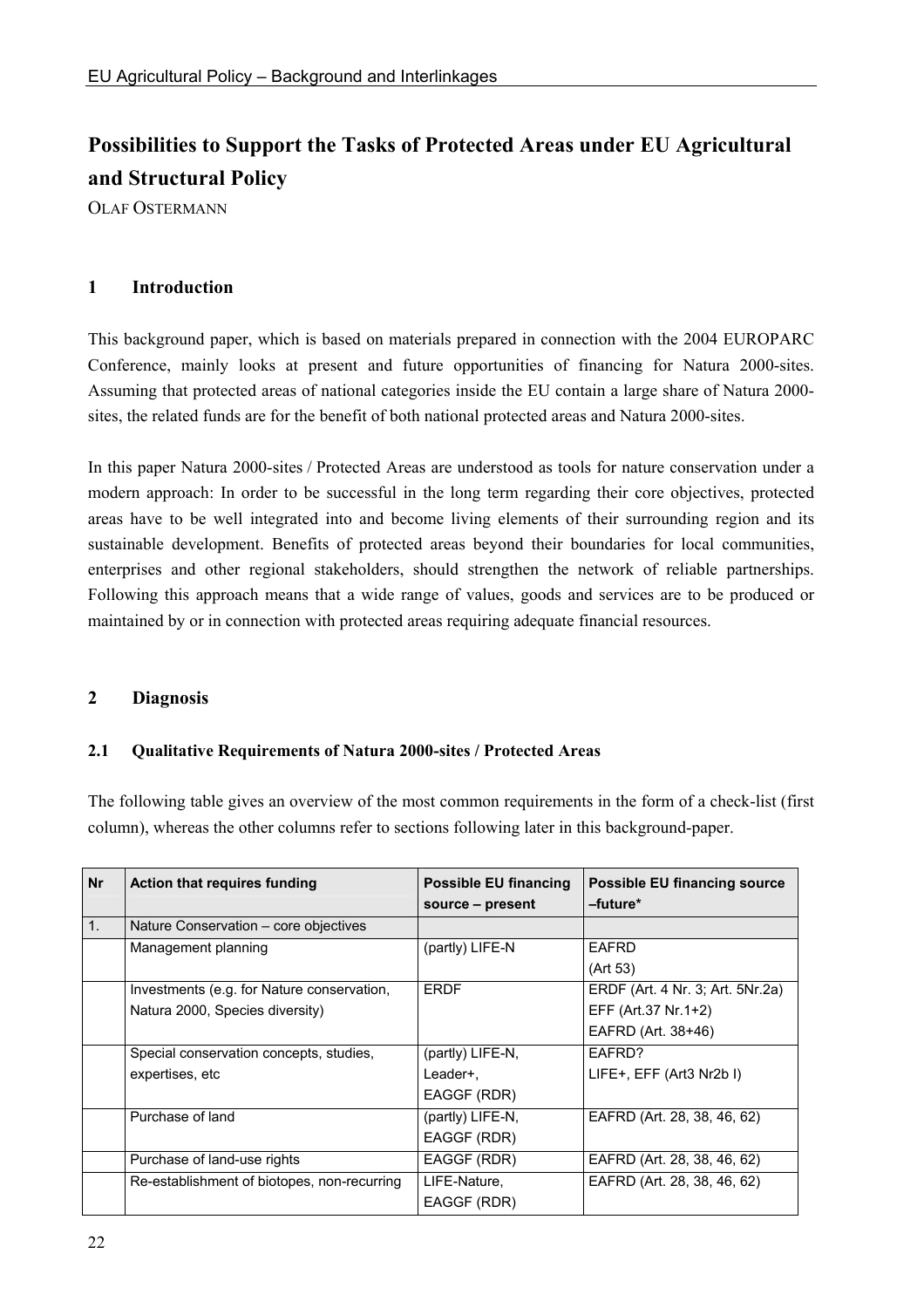| <b>Nr</b> | <b>Action that requires funding</b>             | <b>Possible EU financing</b> | <b>Possible EU financing source</b> |
|-----------|-------------------------------------------------|------------------------------|-------------------------------------|
|           |                                                 | source - present             | -future*                            |
|           | Controlling activities, ranger service          | ERDF?                        | ERDF?                               |
|           | Monitoring                                      | (partly) LIFE-N              | LIFE+; EFF (Art 45Nr1b+f)           |
|           | Research                                        | <b>RTD Framework</b>         | RTD Framework Programmes?           |
|           |                                                 | Programmes                   |                                     |
|           | Reintroduction of species                       | LIFE-N, EAGGF (RDR)?         | EAFRD?                              |
| 2.        | Agriculture                                     |                              |                                     |
|           | Farming within good agricultural /              | Non-obligatory               | obligatory                          |
|           | environmental condition (cross compliance)      | EAGGF-G                      | EAGF/ (EC) 1782/2003                |
|           | Recurring compensation for Natura 2000          | EAGGF (Art 16 RDR)           | EAFRD (Art 36)                      |
|           | restrictions                                    |                              |                                     |
|           | Recurring compensation for voluntary            | EAGGF (Art 22 RDR)           | EAFRD (Art 37)                      |
|           | farming schemes beyond good agricultural        |                              |                                     |
|           | practice: "Agri-Environment "                   |                              |                                     |
|           | Diversification of agriculture                  | EAGGF (Art.25,33RDR)         | <b>EAFRD (Art 49-52)</b>            |
|           | Development of regional brands, marketing       | EAGGF (Art.25,33RDR),        | EAFRD (Art 33)                      |
|           | of regional products                            | <b>ERDF</b>                  | ERDF?                               |
|           | Organic farming                                 | EAGGF (RDR)                  | EAFRD?                              |
|           | Further qualification for conservation friendly | EAGGF (Art. 9 RDR),          | EAFRD (Art 20, 23), LIFE+           |
|           | agriculture                                     | LIFE-N                       |                                     |
|           | Measures linked to environmental                |                              | EAFRD (Art 19, 38)                  |
|           | standards / Natura 2000 in agriculture          |                              |                                     |
| 3.        | Forestry                                        |                              |                                     |
|           | Recurring compensation for voluntary            | EAGGF (RDR)                  | EAFRD (Art 44)                      |
|           | farming schemes beyond good agricultural        |                              |                                     |
|           | practice: "Agri-Environment "                   |                              |                                     |
|           | Recurring Compensation for Natura 2000          |                              | EAFRD (Art 43)                      |
|           | restrictions                                    |                              |                                     |
|           | Marketing of regional forestry products         | EAGGF (Art 30 RDR),          | EAFRD?                              |
|           |                                                 | <b>ERDF</b>                  | ERDF?                               |
|           | Further qualification for conservation friendly | EAGGF (Art. 9 RDR)           | EAFRD (Art 20, 23a)                 |
|           | forestry                                        |                              | LIFE+                               |
|           | Fire protection systems                         | <b>ERDF</b>                  | EAFRD (Art45),                      |
|           |                                                 |                              | ERDF?                               |
|           | Measures linked to environmental standards      |                              | EAFRD (Art 46)                      |
| 4.        | Fishery                                         |                              |                                     |
|           | Compensation for fishing schemes                | <b>FIFG</b>                  | EFF (Art.31)                        |
|           | Environmentally sound fishing equipment         | <b>FIFG</b>                  | <b>EFF (Art 27)</b>                 |
|           | Marketing of regional fishery products          | FIFG (Art 2(3))              | EFF (Art 27aNr4; Art.39 Nr 3;       |
|           |                                                 |                              | Art.43; Nr1c)                       |
|           | Measures for mitigating the influence of        | <b>FIFG</b>                  | EFF(Art27aNr4; Art29Nr2, Art30;     |
|           | fishery on the environment                      |                              | Art 31 Nr.2; Art 37 Nr 1+2)         |
|           | Further qualification / training for            | <b>FIFG</b>                  | EFF (Art.3Nr 2 b ii), LIFE+         |
|           | conservation friendly fishery                   |                              |                                     |
|           | Monitoring, management                          | <b>FIFG</b>                  | EFF (Art40 Nr 2b; Art 45Nr          |
|           |                                                 |                              | $1b+f$ ,                            |
|           |                                                 |                              | LIFE+                               |
|           | Aspects of marine protected areas               | <b>FIFG</b>                  | EFF (Art.40Nr2b)                    |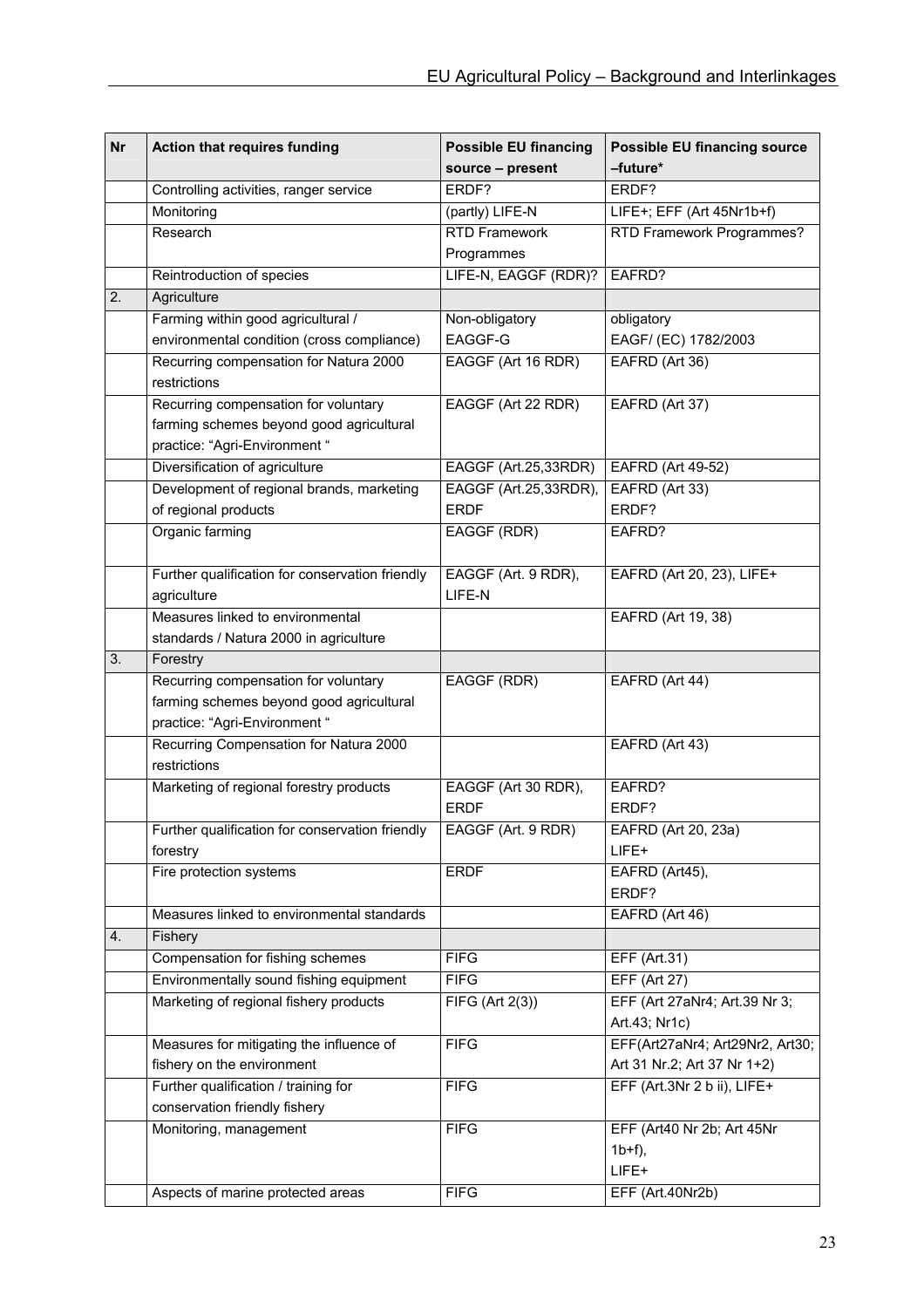| <b>Nr</b> | <b>Action that requires funding</b>           | <b>Possible EU financing</b><br>source - present | <b>Possible EU financing source</b><br>-future* |
|-----------|-----------------------------------------------|--------------------------------------------------|-------------------------------------------------|
| 5.        | Water resources                               |                                                  |                                                 |
|           | Maintaining water resources, incl. wetlands   | <b>ERDF</b>                                      | ERDF (Art. 6 Nr.2a);                            |
|           | etc.                                          |                                                  | EAFRD (Art. 28)                                 |
| 5.        | Technical measures to protect the             |                                                  |                                                 |
|           | environment                                   |                                                  |                                                 |
|           | Larger Environment Projects                   | <b>Cohesion Fund</b>                             | ERDF, Cohesion Fund                             |
|           | Decentralised sewage treatment                | ERDF, LIFE-E                                     | ERDF(Art.4Nr.3)                                 |
|           | Saving energy, utilisation of renewable       | <b>ERDF</b> (Art.2, 2e)                          | ERDF(Art.4Nr.7; Art.5 Nr2b)                     |
|           | energy sources                                |                                                  |                                                 |
|           | Technical environment projects                | LIFE-E                                           | ERDF (Art. 4)                                   |
| 6.        | Tourism                                       |                                                  |                                                 |
|           | Nature / Rural Tourism                        |                                                  | EAFRD (Art. 52,53),                             |
|           |                                               |                                                  | ERDF (Art.4 Nr.5)                               |
|           |                                               |                                                  | EFF (Art 43 Nr1)                                |
|           | Visitor centres                               | ERDF, (Leader+)                                  | EAFRD (Art 52)                                  |
|           |                                               |                                                  | <b>ERDF</b>                                     |
|           | Observation towers and platforms, walking     | ERDF, EAGGF,                                     | EAFRD (Art 52)                                  |
|           | trails, other visitor infrastructure          | (Leader+)                                        | ERDF,                                           |
|           | Qualification/training of rangers, guides     | <b>ESF</b>                                       | ESF, LIFE+                                      |
| 7.        | Regional development                          |                                                  |                                                 |
|           | Innovative projects on regional level (incl.  | EAGGF, ERDF (Art.4),                             | EAFRD (Art 53, 57);                             |
|           | Sustainable regional development strategies)  | Leader+                                          | EAFRD (Art 62aff=LEADER)                        |
|           |                                               |                                                  | EFF (Art 44 Nr.3); ERDF                         |
|           | Local employment initiatives                  | <b>ESF</b>                                       | <b>ESF</b>                                      |
|           | Environment-friendly traffic systems          | <b>ERDF</b>                                      | ERDF (Art. 4 Nr.6)                              |
|           | Conservation and maintenance of cultural      | EAGGF (Art.33 RDR),                              | EAFRD (Art 55)                                  |
|           | heritage, village restoration                 | <b>ERDF</b>                                      |                                                 |
|           | Initiatives for basic services and provisions | EAGGF (Art. 33),                                 | EAFRD (Art 54)                                  |
|           | for the rural population                      | <b>ERDF</b>                                      |                                                 |
|           | Maintenance, re-use or removal of significant | <b>EAGGF</b>                                     | EAFRD (Art 55)                                  |
|           | buildings in rural environment                |                                                  |                                                 |
| 8.        | Public relations                              |                                                  |                                                 |
|           | Creating offer-packages, marketing, etc       | <b>ERDF</b>                                      | EAFRD (Art 53, 52c)                             |
|           | Public relations campaigns etc.               | ERDF,                                            | LIFE+,                                          |
|           |                                               | <b>FIFG</b>                                      | EAFRD (Art.53);                                 |
|           |                                               |                                                  | EFF (Art45 Nr1c)                                |
|           | Information and communication                 |                                                  | LIFE+                                           |
|           | activities/events                             |                                                  |                                                 |
| 9.        | Environmental education, training, advisory   |                                                  |                                                 |
|           | services                                      |                                                  |                                                 |
|           | School projects                               | ESF, Leader+                                     | ESF,                                            |
|           |                                               |                                                  | EAFRD (Art 62 ff = LEADER),                     |
|           |                                               |                                                  | LIFE+                                           |
|           | Professional education                        | <b>ESF</b>                                       | <b>ESF</b>                                      |
|           | Out-of-school education, training             | ESF, Leader+                                     | LIFE+, ESF, EAFRD Art 57c,d;                    |
|           |                                               |                                                  | EAFRD (Art 62 ff = LEADER);                     |
|           |                                               |                                                  | EFF (Art.3Nr 2 b ii)                            |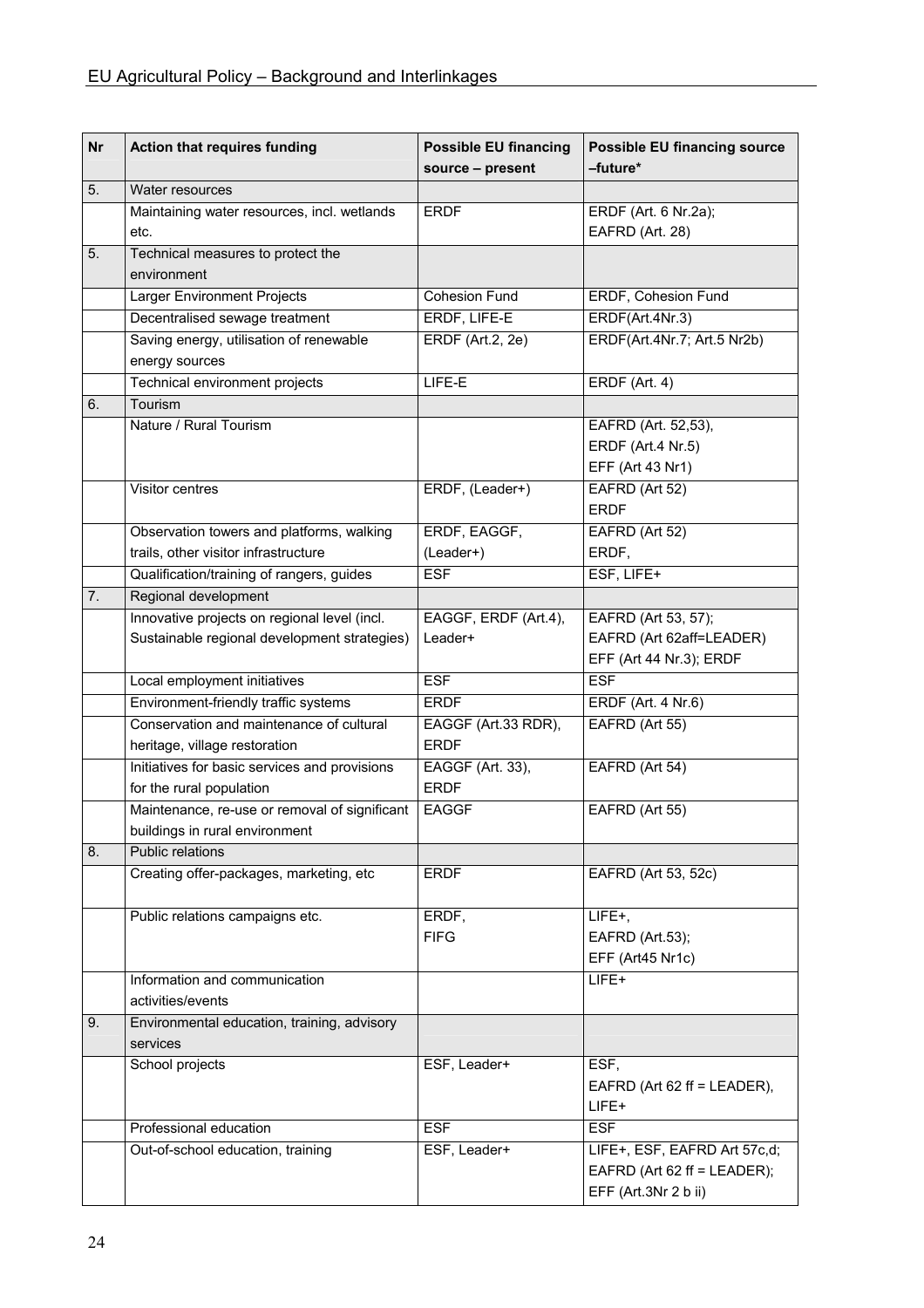| <b>Nr</b> | <b>Action that requires funding</b>          | <b>Possible EU financing</b><br>source – present | <b>Possible EU financing source</b><br>-future* |
|-----------|----------------------------------------------|--------------------------------------------------|-------------------------------------------------|
|           | Advisory services, capacity building         |                                                  | EAFRD (Art 24).<br>I IFF+                       |
| 10.       | Networking, cooperation                      |                                                  |                                                 |
|           |                                              |                                                  |                                                 |
|           | Cooperation, incl. international Cooperation | ERDF (Art.3), Interreg                           | EAFRD (Art 62b, $64$ = LEADER)                  |
|           |                                              |                                                  | ERDF Art $3+6b$ ).                              |
|           |                                              |                                                  | EFF $(Art.45Nr1g)$ ;                            |
|           |                                              |                                                  | LIFF+                                           |
|           | NGO's                                        | NGO-funding                                      | I IFF+                                          |
|           | Networking, incl. exchange of experience     |                                                  | LIFE+, EAFRD (Art 68,69)                        |
|           |                                              |                                                  | EFF $(Art.45Nr1q)$ ;                            |
|           | Moderation/Facilitation                      | EAGGF (RDR)?                                     | LIFE+, EAFRD (Art 62c ff =                      |
|           |                                              | ERDF, URBAN                                      | LEADER)                                         |

\* future means in the coming EU-funding period (2007-2013)

The third column in the above table shows that, according to the respective EU regulations, in general all major requirements of Natura 2000-sites / Protected areas could have been paid for within the current EUfunding system. However, the table does not show the quantity of financial resources necessary or available. Moreover, the national / regional governments of the EU Member States made quite different use of the given funds, so that for protected area managers or their partners it was often difficult or even impossible to get access.

Finally, a high proportion of overlap between the different funds can be seen from the table, which complicates access to the EU funding system e.g. for protected area managers.

#### **2.2 Quantitative Requirements for Natura 2000**

In order to bring some clarification regarding Art. 8 (on financing) of the Habitats Directive, the EU Commission established a working group. In its final report (2002), this working group came to an estimate of between 2.8 and 8.8 billon  $\epsilon$  per year for the financial requirements for the management of Natura 2000sites in the EU-15.

In addition, the Member States and the then accession countries were asked by a questionnaire to estimate the costs for the "post-designation" management of Natura-2000, which included management planning, recurring management activities (such as compensation), non-recurring restoration, public awareness activities etc. As a result, 6.1 billion  $\epsilon$  per year for the EU-25 has been taken as the most reliable estimate by the EU Commission.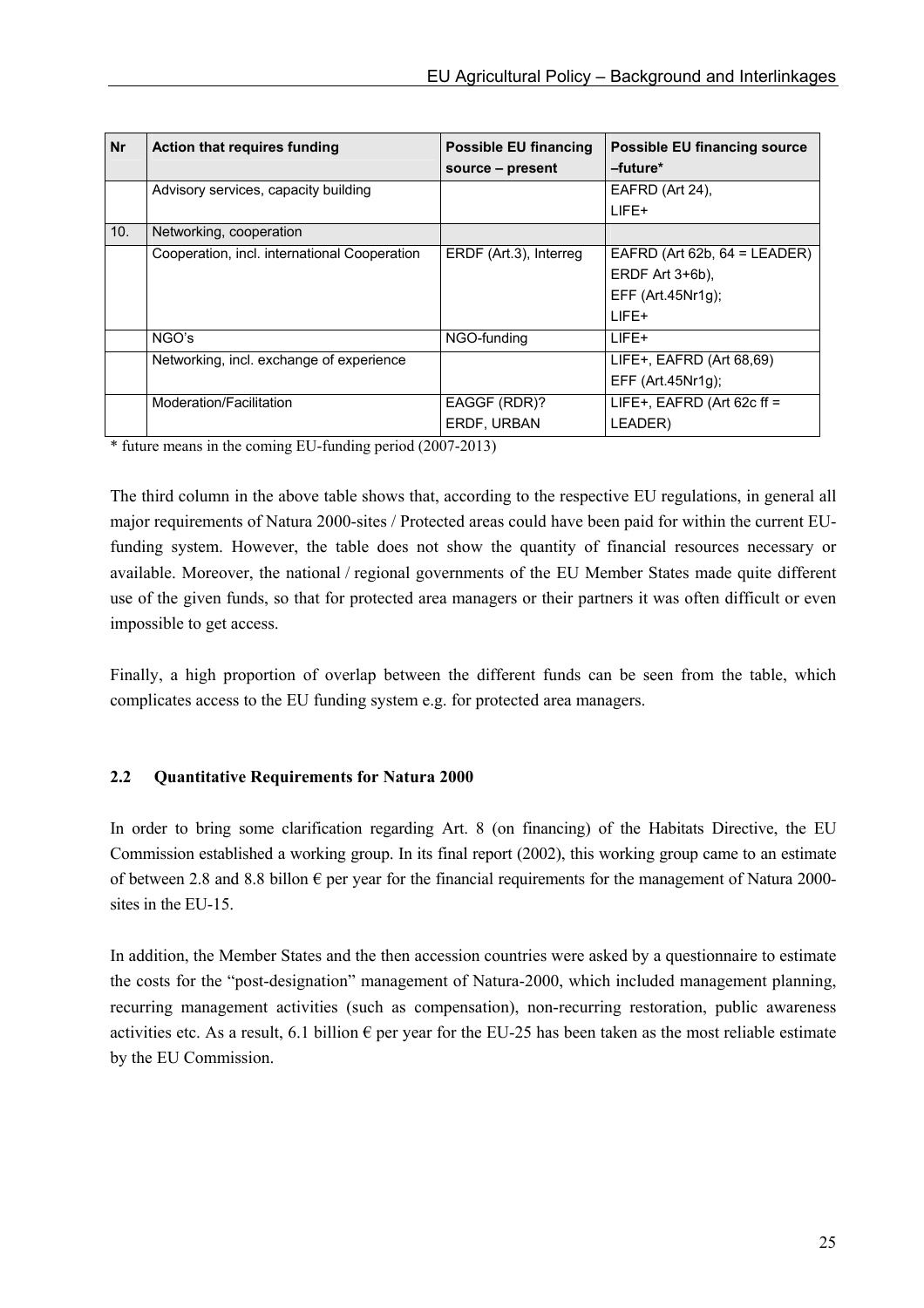# **3 Issues regarding various funding sources**

### **3.1 The Present EU Funding System**

#### **3.1.1 The First Pillar**

EU funding policies over-emphasised intensive agricultural production for a long period by high marketprice subsidies, being harmful to biodiversity and the environment in large areas. Maintaining a good conservation status on agricultural lands is crucial for reaching the 2010 biodiversity conservation target. Case studies indicated that farmland of high nature value still makes up about 20% of the utilised agricultural area in Europe and is seriously declining. The main threats are intensification and abandonment.

Only with the Agenda 2000 the EU started to promote major changes to the Common Agricultural Policy (CAP). Core elements have been the options for Member States to shift funds from the first to the second pillar (modulation) and to link a minimum of environmental criteria to the subsidies still provided under the first pillar (cross compliance). But only very few Member States made use of these opportunities.

Another core element of the Agenda 2000 has been to encourage farmers to a wider range of activities, including environmental services, through the Rural Development Regulation (see below).

#### **3.1.2 The Second Pillar**

The rural development funding as the "second pillar" of the EU funding system is mainly ruled by the Rural Development Regulation (RDR 1257/1999) and, for the ten former accession countries, by SAPARD (1268/1999). The RDR has a share of app. 10% of the total agricultural budget of the EU and its main components are:

- $\Rightarrow$  agri-environmental measures (appr. 55 % of RDR)
- $\Rightarrow$  Less-Favoured Area payments (LFA) (appr. 16 %)
- $\Rightarrow$  forestry (appr. 13 %)
- $\Rightarrow$  early retirement (appr. 6%)
- $\Rightarrow$  promoting the adaptation and development of rural areas (appr. 6 %).

The conservation of high nature value farmland depends mainly on LFA support and agri-environment schemes (see below). These instruments, however, do not appear to be well targeted at those areas. In general, the use of the funds is not directed according to nature conservation priorities nor according to the potential damage done by agricultural activities.

In some cases, even extensive agricultural land use systems (e.g. on mountain slopes, in bogs or along the banks of rivers or lakes) can not meet specific needs for the protection of soil or water resources, or they are not compatible with certain conservation objectives (e.g. protection of natural processes in some types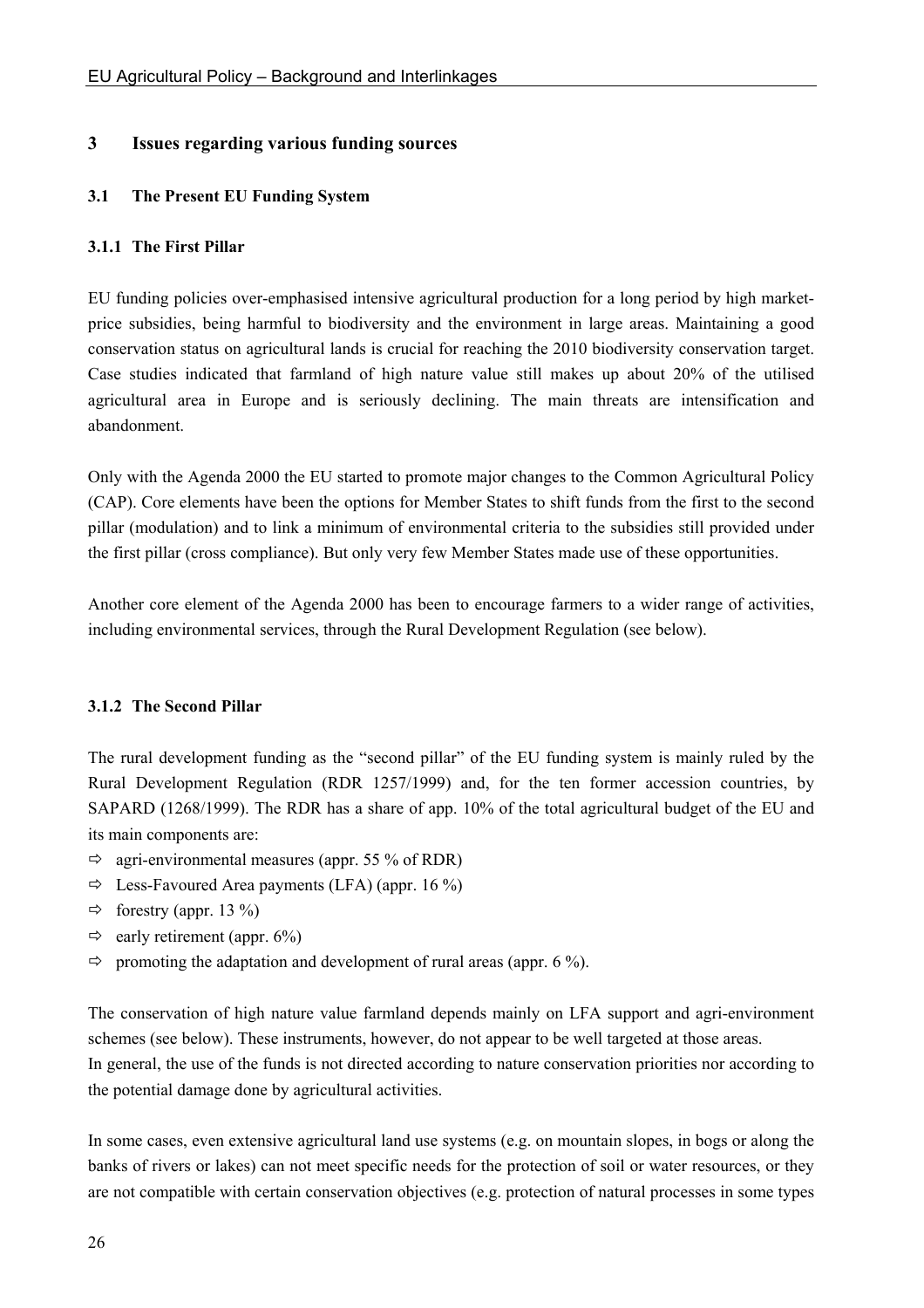of protected areas). In these cases it may be necessary to use grants to buy property or remove land use rights.

Protected areas have already achieved a high level of integration between agriculture, recreation, tourism and conservation and have been innovative in developing sustainable forms of energy production, sustainable transport systems and small-scale factory development. A number of areas have been recognised as pilot areas for demonstrating 'best practice' in implementing the philosophy of the RDR. However, protected areas as a whole are fragile and especially sensitive to change, particularly changes in the agricultural land use, which needs to be clearly recognised in EU policy.

There are marked differences in the application of the RDR between countries: Some perceive the RDR as *a tool to promote environmental land management*, for others it is essential for *the modernisation of agriculture*. It seems that the wealthier regions of the EU tend to prioritise agri-environment and LFA payments, whilst the less developed regions prioritise agricultural development.

It can also be observed that the new RDR is used either for the preservation of cultural landscapes or for the management of land use change. At the 'preservation' end of the scale are Austria, Scotland and southern Germany, where programmes are dominated by agri-environment and/or LFA aids, which may help to protect environmental and social assets through continuing public subsidy. At the 'change' end of the scale would be Poland, Hungary and Spain, where the pattern and/or the scale of change risk damaging the natural and cultural assets of rural areas.

France, Sweden, northern Germany and the rest of the UK combine a strong focus on the environment with active promotion of new forms of development and diversification.

Many RDR programmes continue to strongly refer to agriculture, while nature in some European rural areas is no longer of primarily agricultural origin. This applies to less developed economies where tourism dominates large areas, as well as to post-industrial economies where new kinds of rural business and/or commuting have developed strongly. Particularly in the most marginal areas, a broader approach to rural development is already recognised as essential.

On participation, the rural development programmes nowadays show more partnership in the *process of plan development* than generally occurred in the past. However, this is often not followed through into delivery, with many examples of relatively weak consultative arrangements for implementation.

Generally, the success of the Programmes has been restricted by three main constraints:

- 1. Budgetary constraints
- 2. Institutional constraints upon programme formulation and capacity building needs in the administrations of old and new Member States
- 3. Practical constraints upon implementation as the low capacities for co-financing have led to minimal use of many measures by resource-poor Member States.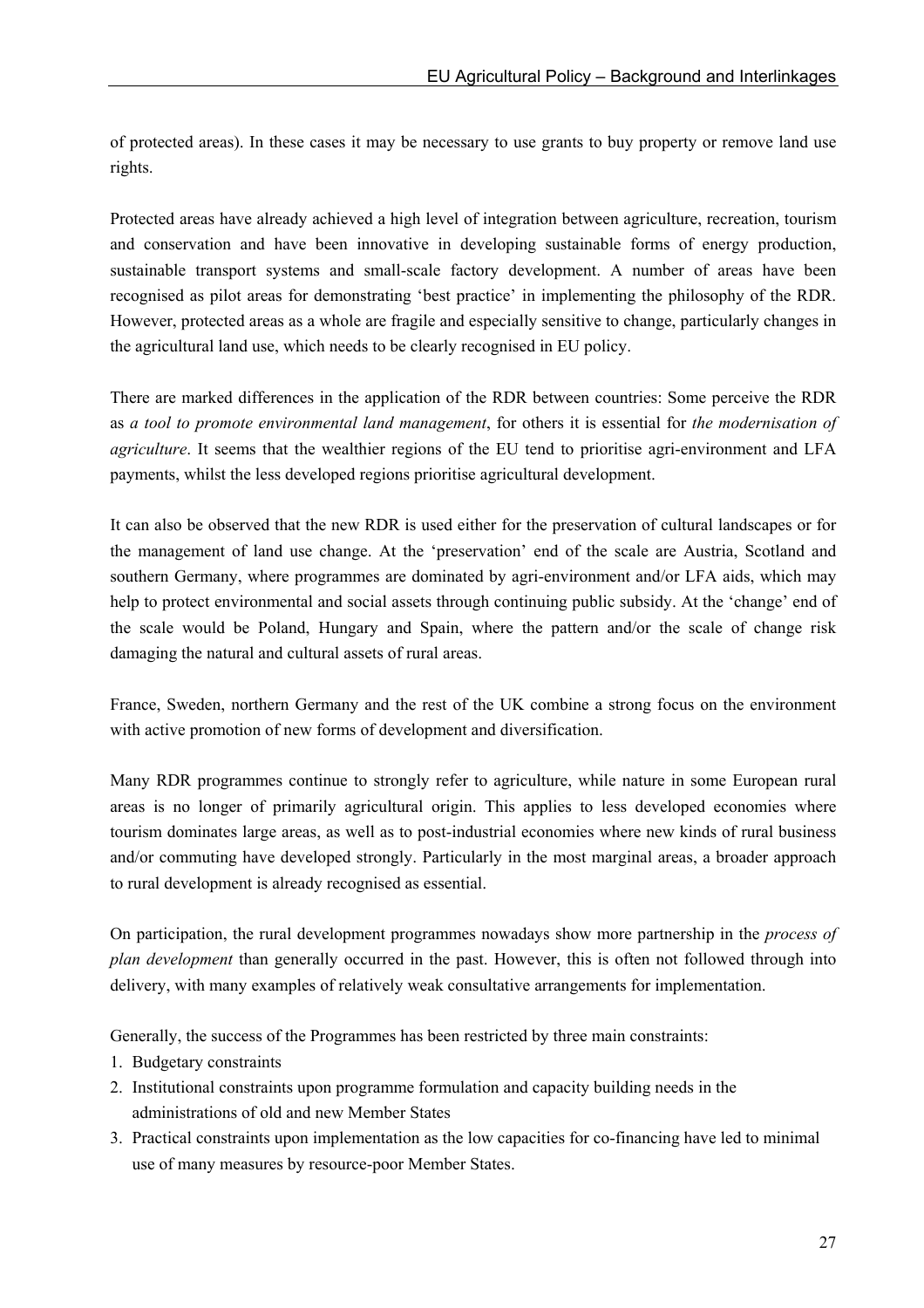The RDR is both much more complex and much less integrated than it first appears.

The programmes are too much dominated by agricultural measures and they are almost inevitably administered by agricultural administrations with limited experience in delivering such a multi-faceted instrument.

The annual budgeting and other constraints are inappropriate for the development of integrated projects, complex multi-annual initiatives and partnership projects.

The funds available for the different measures including Art. 4 RDR (investment in agricultural holdings), Agri-environment, Article 16 (1) (compensation in areas with environmental restrictions) and Article 33 (promoting the adaptation and development of rural areas) together with Article 8 of the Habitats Directive, under the existing provisions, are not calculated sufficiently high to support the Natura 2000 network. At present, only a few Member States find Article 16 sufficiently attractive to make use of it for this purpose.

#### Less-Favoured Areas

Farmers in LFAs are eligible for payments per hectare as a supplement to conventional CAP support. These compensatory payments have a combination of social and environmental objectives and are one part of the 'second pillar' of the CAP. They will generally increase profitability of farming in marginal areas under natural constraints. As such they are potentially a powerful tool for preventing abandonment of High Nature Value (HNV) farmland, provided that there are no other (investment) incentives for intensification and particularly overgrazing in the area.

Member States have considerable administrative discretion both in the level of expenditure they commit and in the precise design of the area payments system. LFA payments cover more than half of the Utilised Agricultural Area (UAA) in the EU, including all the higher and more mountainous regions. Some HNV farmland, such as salt marshes, lowland heaths and hay meadows, is outside the LFAs within the more productive areas. However, the great majority of HNV farmland falls within the LFAs.

Despite this large spatial overlap there is no clear relationship between the share of HNV farmland and actual LFA expenditure. This suggests that the potential of LFA support for preventing abandonment of HNV farmland is not fully utilised.

#### Agri-environment measures

Agri-environment measures are a core element of the RDR for Natura 2000 / Protected areas. They contribute to the solution of economic difficulties facing sustainable farming schemes as a result of structural and economic change. With their wide spectrum of different programmes set up by national and regional governments, the agri-environment measures do not only contribute to the conservation of the various types of agricultural habitats, but they also form a basis for a long-term partnership between nature conservation and agriculture in Europe's protected areas.

There is, however, a need to provide more environmental value added from agri-environment schemes. Many of these are seen as being designed for "easy compliance", requiring very little action and simply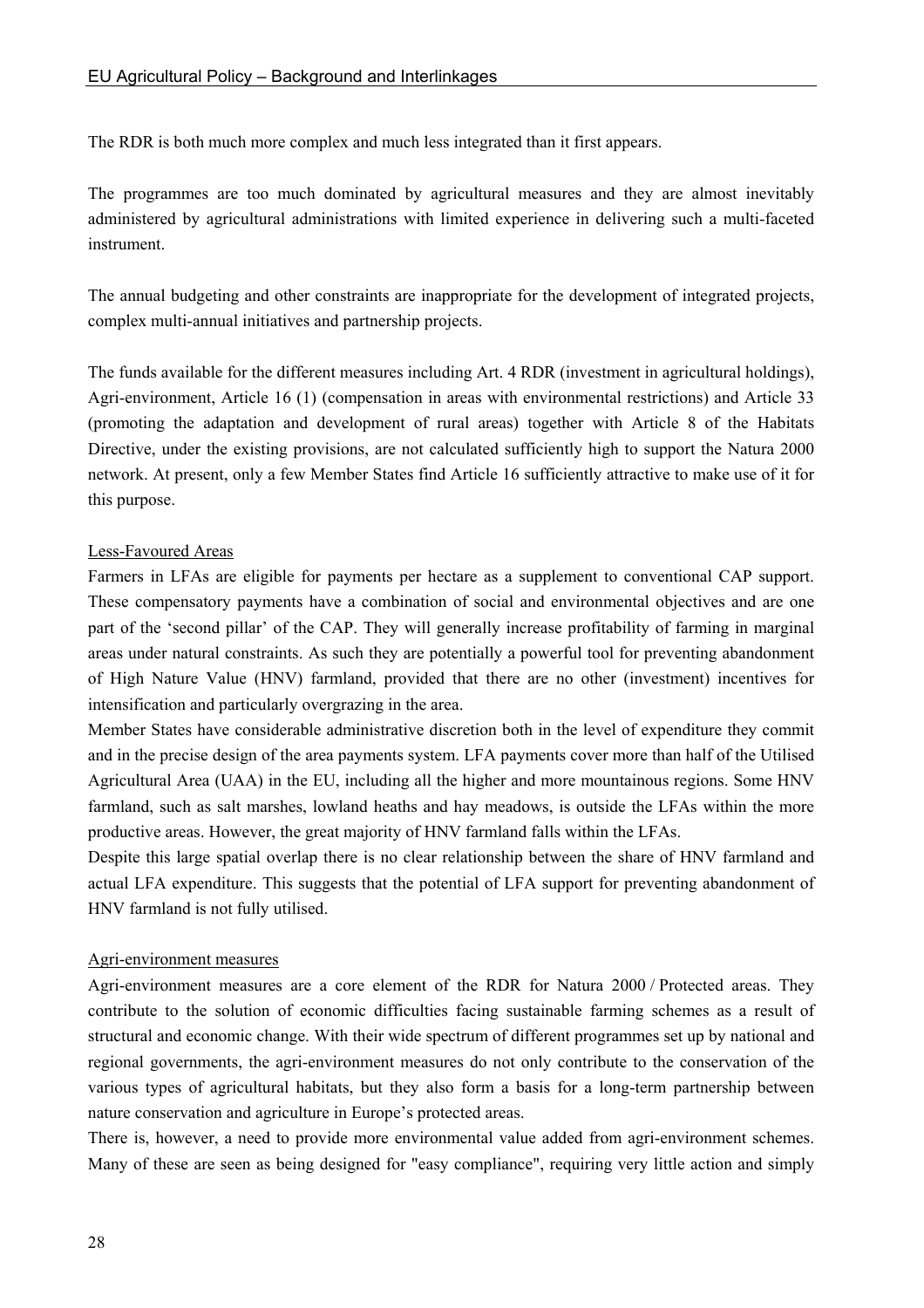rewarding farmers for activities which might be considered compulsory once the new cross-compliance rules are in place.

The Agri-environment Regulation is a flexible instrument allowing Member States to design tailor-made schemes for regional environmental issues. As a consequence, agri-environmental schemes are highly variable. The targeting of agri-environmental measures at a European level seems however far from optimal from a biodiversity conservation perspective. They are generally not targeted at distinct geographical areas on the basis of commonly agreed criteria.

#### **3.1.3 The Third Pillar**

#### Structural Funds

The Structural Funds (EAGGF-Guidance, ERDF, ESF FIFG), especially the European Regional Development Fund (ERDF), are mostly used for a small number of large-scale projects. In some cases, their impacts can even be counterproductive to the objectives of other funded projects. This applies even more to the Cohesion Fund, which supports large infrastructure projects without having the same environmental safeguards as the Structural Funds.

The debate since 2000 has in general led to calls for a greater simplification and subsidiarity in the operation of these Funds.

For protected areas, it is imperative to ensure that adequate portions of these funds are used in relation to their special qualities and needs. The protected area administrations are in a good position to ensure this and they should be given a stronger role.

Out of the four Community Initiatives funded under the Structural Funds in the current Agenda 2000 package, LEADER+ and INTERREG III are of particular relevance for protected areas. In many Protected Landscapes, links have been strengthened by LEADER+ (see also contribution by LAMP in this volume).

#### **3.1.4 Other EU Programmes**

LIFE *Nature*, the financial instrument for nature conservation in the EU, is the only fund specifically aimed at the conservation of natural habitats and wildlife.

The EU Research and Technology Development (RTD) Programme is the main instrument for research funding in Europe. A certain share of the money is allocated to "Global change and ecosystems".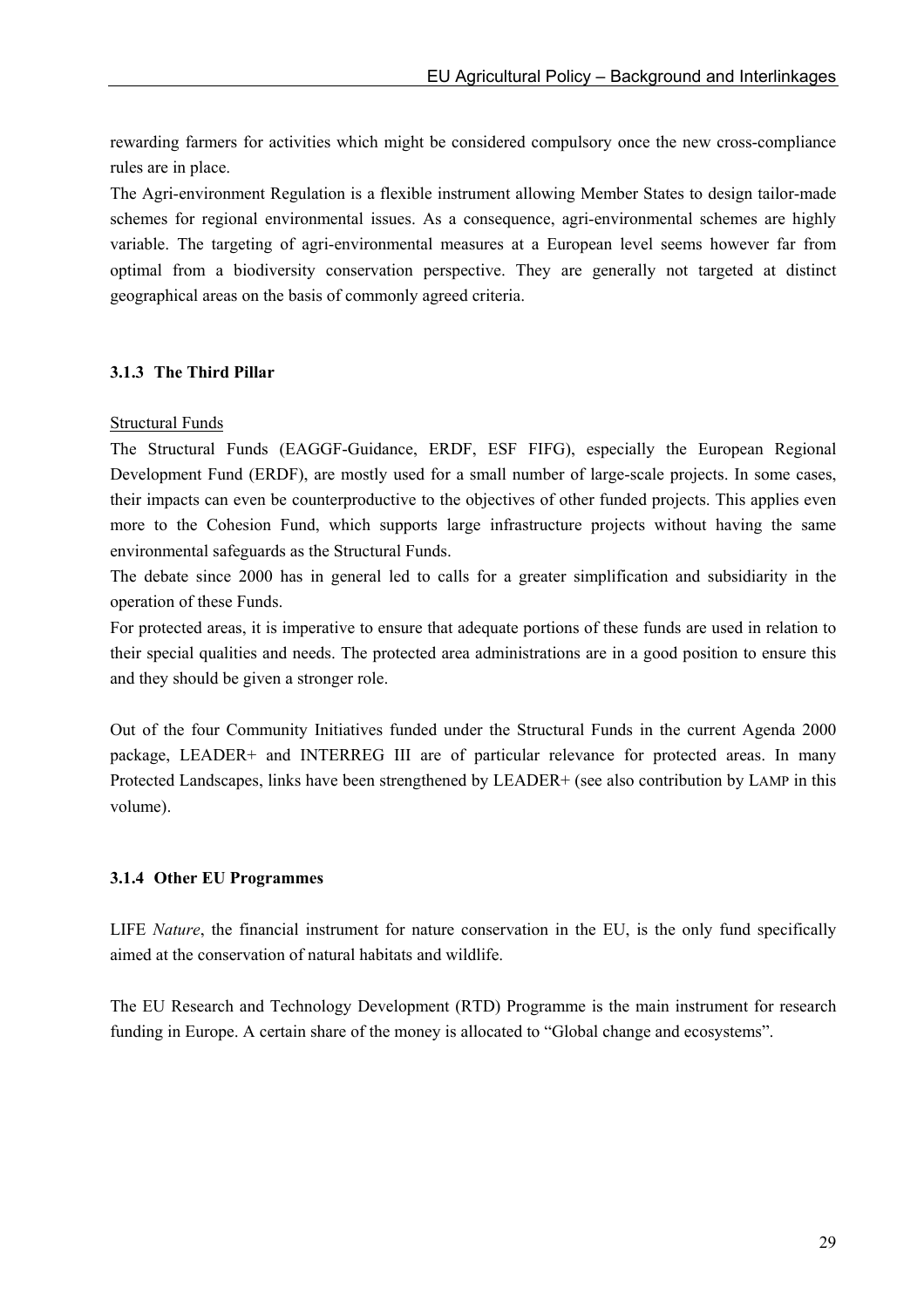### **3.2 Possible Future EU Funding System**

A first step in the further development from Agenda 2000 to Agenda 2007 has been taken by the Midterm-Evaluation with some decisions coming into force already from 2005 onwards. Main results from the Midterm evaluation are:

- $\Rightarrow$  Full or partial decoupling of subsidies from production, and the introduction of a single farm payment from 2005,
- $\Rightarrow$  Options for this form of payments to be regionalized,
- $\Rightarrow$  'National envelopes' of up to 10% of decoupled payments to provide support for e.g. environmentallysensitive farming practices,
- $\Rightarrow$  Compulsory cross-compliance relating to the single farm payment, and farm audits to be introduced progressively;
- $\Rightarrow$  Continuation of set-aside,
- $\Rightarrow$  Direct payments over 5,000 € to be subject to cuts (modulation) from 2005 to make more money available for rural development (Pillar II),
- $\Rightarrow$  Some new Pillar II measures including temporary support for farmers in complying with forthcoming EU standards, including those relating to the environment,
- $\Rightarrow$  increased rates of aid for farmers facing environmental restrictions e.g. in Natura 2000 areas.

The EU decision to decouple subsidies from production and to increase funding for the Rural Development Programme (Modulation) is generally a positive news for Natura 2000 / Protected Areas, because it includes the chance for farmers in the less favoured areas with traditional and sustainable forms of agriculture to survive in unsupported markets.

For those funds remaining in the first pillar, the introduction of cross-compliance as an obligatory element from 2005 is an important step.

For most Member States this will be the first time to implement cross-compliance, as only a few chose to implement voluntary cross-compliance after the Agenda 2000 reforms. Although most Member States will only require farmers to meet the minimum standards set out in the Regulation (1782/2003), some plan to use this as an opportunity to raise standards of good farming practice, which would automatically give the opportunity for more conservation effectiveness of subsidies above this level (e.g. agrienvironment measures).

Following the EU Commission's new proposals (July 2004) for regulations for the next funding period, there will be two distinct funds:

- The European Agricultural Fund for Rural Development (EAFRD) and the
- European Agricultural Guarantee Fund (EAGF).

The EAFRD provides the framework for rural development in the funding period from 2007 until 2013. It regroups the main existing measures under a single funding and programming instrument making them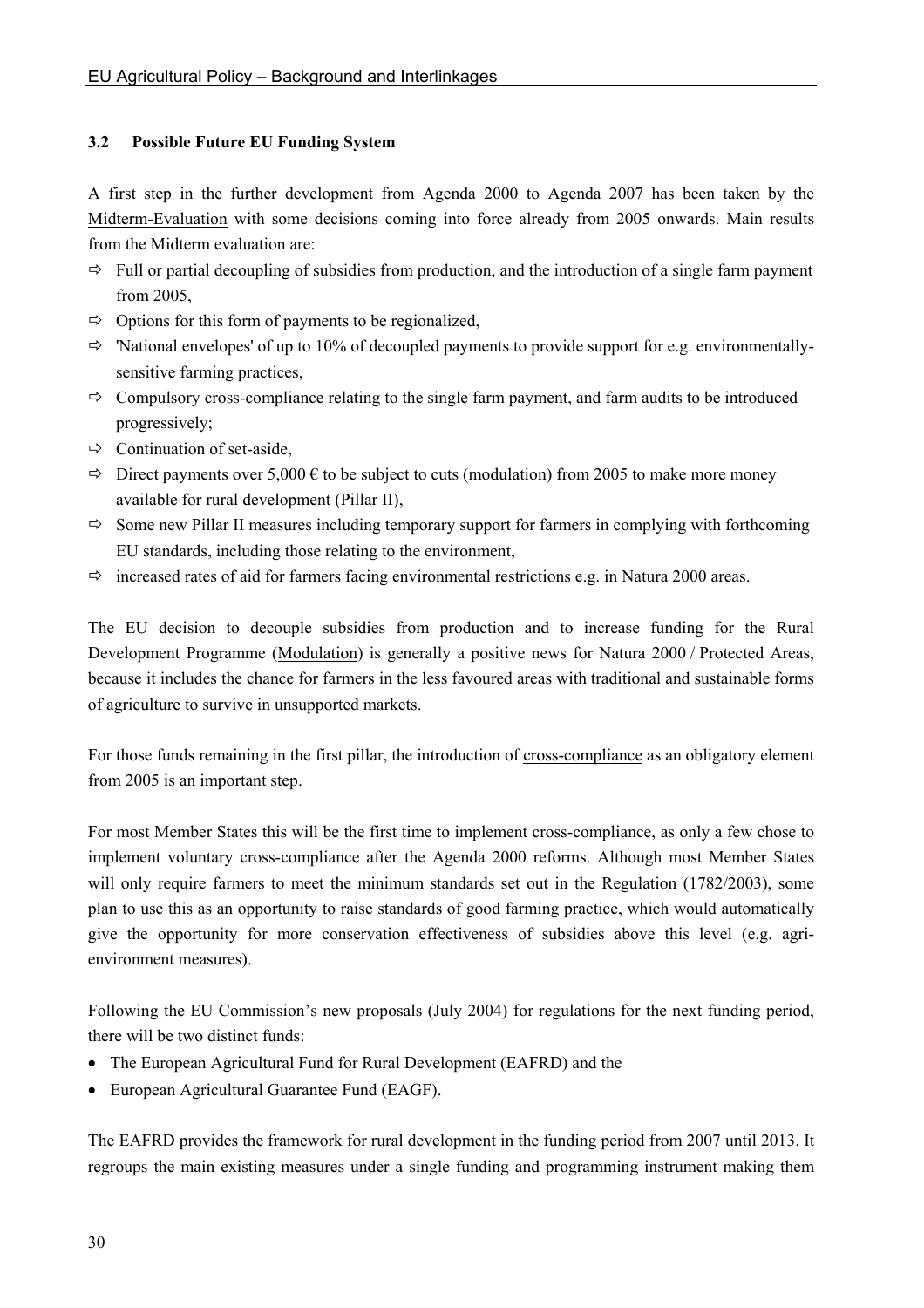more coherent and easier to implement. Transparency is increased by a strengthened system for monitoring, evaluation and reporting.

The trend is clearly towards putting agriculture (and forestry) into a broader context (multifunctionality) of their rural areas, including the protection of the environment.

The three main objectives of the EAFRD are laid down in:

Axis 1 - Improving the competitiveness of farming and forestry

Axis 2 - Environment and land management

Axis 3 - Wider rural development.

Under Axis 2, Natura 2000 is directly targeted under Art. 36 for agriculture (derived from former Art. 16 RDR) and Art. 43 for forestry, providing payments in order to compensate restrictions by Natura 2000, as well as Art. 38 for NATURA 2000-related investments. Agri-environment payments (for voluntary measures) are provided for in Art. 37 (agriculture) and Art. 44 (forestry).

However, Natura 2000-sites / Protected Areas can profit from numerous other Articles as well (see table in chapter 2.1 above). Examples for funded measures are: training, information, advisory services, management, setting up producer groups, forest fire protection, agri-environmental investments, tourism activities, management of natural or rural heritage and studies.

LEADER is now integrated as a fourth implementation axis into the EAFRD: A minimum of 7% of the programme funding under EAFRD is earmarked for the LEADER-axis in order to finance local development strategies by a bottom-up approach through local action groups, which are already known from the current LEADER initiative. The local development strategies shall be in line with the three thematic axes mentioned above.

Like in the current funding period, there is also a significant contribution from the EU Structural Funds, namely the ERDF and ESF to nature conservation (see table in chapter 2.1 above). For the fishery sector, there are a number of funding options aiming at environmental issues, some of them are especially dedicated to nature conservation and even at the creation of protected areas (Art 40 2 b).

Getting access to these funds appeared often difficult for protected area managers in the past; but the relevant articles listed in the table show clearly that there are financial resources also for Natura 2000 / Protected Areas.

Following the proposals of July 2004, those Community Initiatives most relevant for Natura 2000 / Protected Areas will be integrated into the main funds: LEADER and INTERREG will continue under Art. 60 ff EAFRD and Art 6 ERDF respectively.

## The Integrated Approach for Natura 2000 / Protected Areas

In connection with the outcome of the Natura-2000 Financing Report (see section 2.2), there have been proposals to secure a part of rural development money for the management of Natura 2000-sites by budget earmarking. But now the situation seems to remain with a completely integrated approach.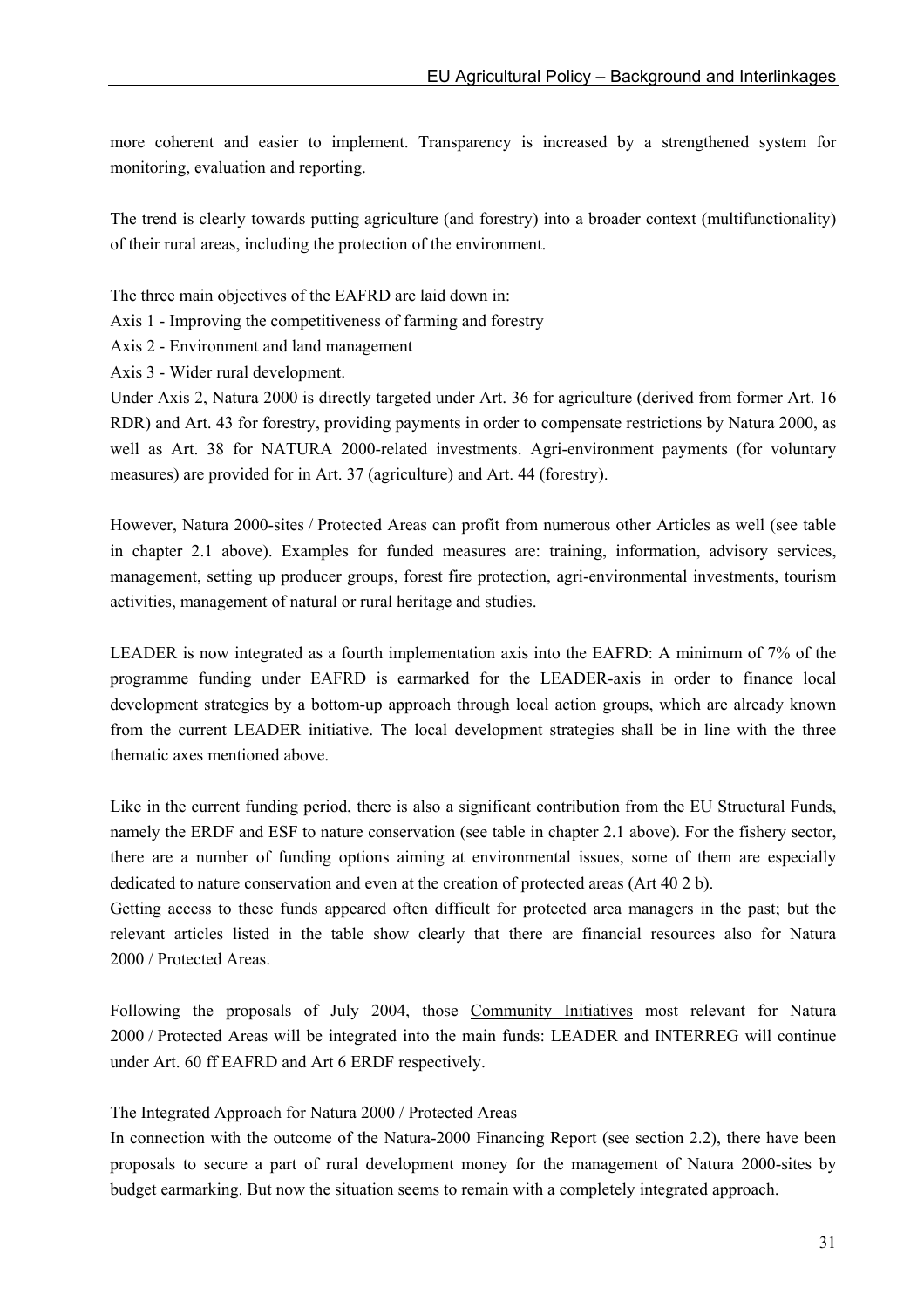Environment, as one of the main topics of the Lisbon/Gothenburg strategy, is a cross-cutting issue. The Communication "Building our common future – Policy changes and budgetary means of the enlarged Union, 2007-2013" includes the pursuit of sustainable development as an overarching aim and refers to the environment in each of the priority areas. Thus, environmental considerations are to be integrated into the sectoral policies and into funds such as those for agriculture and infrastructure.

This means that Natura 2000 / Protected Areas managers and their national or regional ministries respectively will have to look and apply for different parts of different funds in order to get access to the financial resources they need for their daily work. However, national and regional governments often assign the different funds to different departments thus lacking a common strategy and therefore failing to achieve integration.

Thus, the challenge is to establish and demonstrate effective systems and ways in practice, rather than getting bogged down in administrative bureaucracy.

#### The new Financial Instrument for the Environment

As explained above, environment issues will be integrated into the priority policy areas (cohesion, agriculture and rural development, research, pre-accession etc.) and will be funded primarily through their associated programmes. However, these programmes cannot cover all environmental requirements and this is why a new Financial Instrument for the Environment (LIFE+) has been proposed by the EU Commission in September 2004. It groups all those current budget lines in the field of environment into one instrument that are not integrated into the above-mentioned mainstream funds. So, the new LIFE+ might be designed to be complementary to the main instruments mentioned in section 3.2.3, and its accessibility might be improved.

The following main types of activities are proposed: studies, surveys, modelling, scenario building, monitoring, capacity-building assistance, training, workshops and meetings, networking, best-practice platforms, awareness-raising campaigns, information and communication actions, demonstration projects.

#### **3.3 Private Funding**

Nature conservation including its financial requirements is clearly to be seen as a public responsibility. However, it has to be recognised that public budgets decrease due to economical restrictions. At the same time, EU funds often require private co-financing or responsibility for projects. Therefore, an increasing number of protected areas (and indirectly Natura 2000-sites) look for or make use of private support. Public-private-partnerships (PPP) between protected areas and private foundations, enterprises, or NGOs should be seen as an additional funding source. At the moment, PPPs are growing fast especially in Eastern European countries. However, there is obviously still a lack of information and knowledge among protected area managers on how to find, to select and to work with private donors more systematically.

In the case of foundations (but this applies also to other types of private funds), it is important to have an understanding of what the foundation is about and what their specific interests are so that the proposals of the protected area management reflect the mission, goals and objectives of the foundation. In general, foundations (and other private funds) are mostly interested in activity- or project-based financing.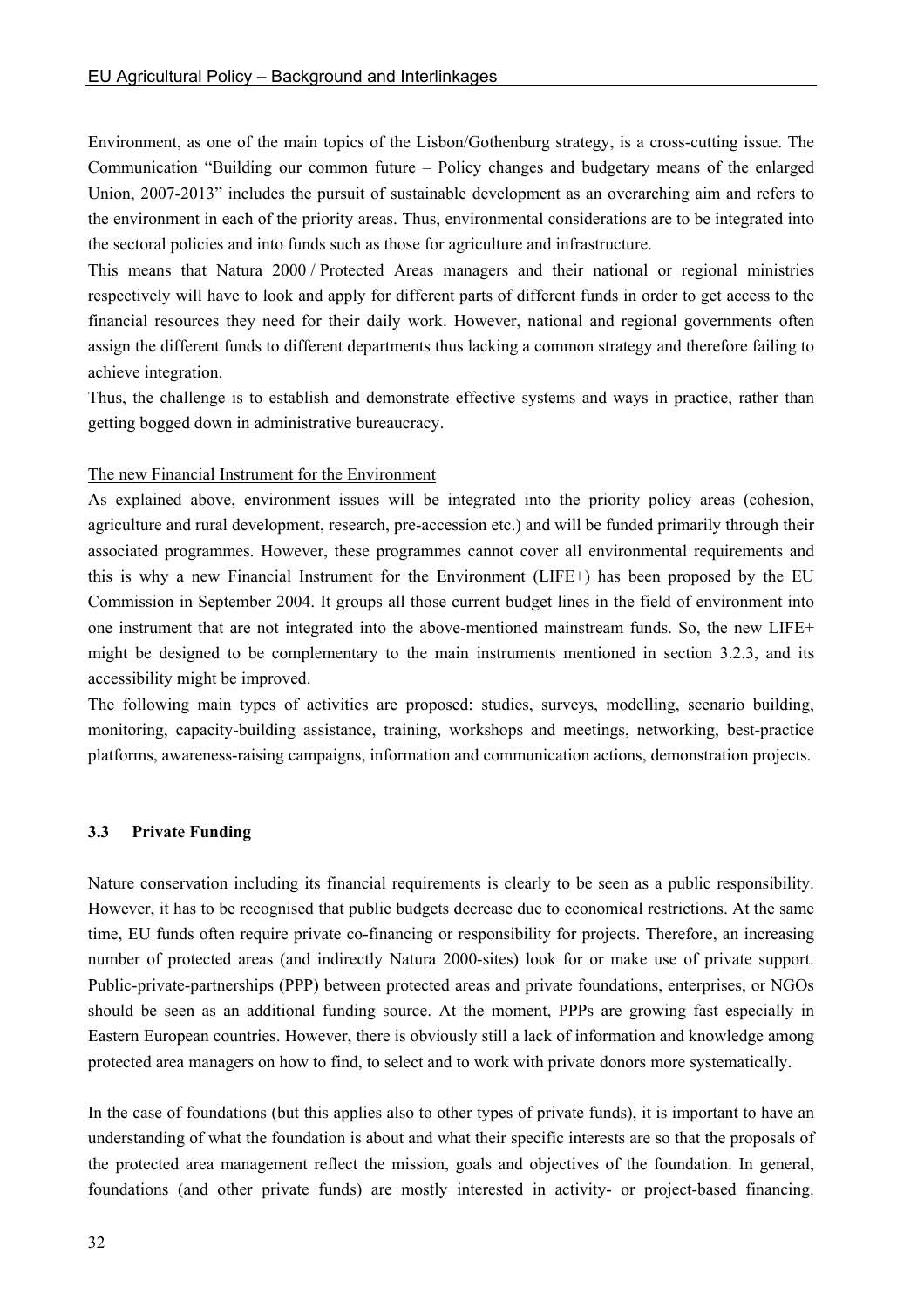Foundations usually are not suitable as a source for recurrent or core costs. They are also often interested to see that the projects or activities which they support become self-supporting or -financing. Thus they may be a source for start-up costs or one-off-projects, such as infrastructure development.

Private companies with a sense for social and ecological responsibility for the local environment also finance protected area management. There are a number of examples throughout Europe. In the box below there is an example that is regarded as positive by the responsible nature conservation authorities:

Mobitel, a Slovenian telecommunication company, as a part of their 10-year marketing and communication strategy based on birds, takes care and manages a Natura 2000-site "Sečoveljske soline". This is a Mediterranean wetland that is a Ramsar and NATURA 2000-site (both SPA and pSCI) and that enjoys the status of a national protected area. It is being managed in a traditional non-profit-oriented way supporting biodiversity.

The protected area managers need to recognise and clearly state the core mission, objectives and measures that are necessary for the maintenance of the protected area. This should be included in the protected area management plan. On this basis a business plan / financial plan should set out the financial needs on a yearly or multi-yearly basis and identify, which of the needs should be covered by sources outside the regular budget (e.g. by using funds or private sponsorship).

## **4 Information Resources**

- Communication of the Commission to the Council and the Parliament on Financing Natura 2000, KOM (2004) 431 (15.7.2004)
- Financing Protected Areas Guideline for Protected Areas Managers, IUCN / WCPA, Best Practice Protected Area Guidelines Series No. 5 (2000)
- The Nature of Rural Development: Towards a Sustainable Integrated Rural Policy in Europe A Ten-Nation Scoping Study WWF, IEEP, 2001
- Future Developments in European Regional Policy, IEEP, 2003
- Europe's Rural Futures: The Nature of Rural Development II, Rural Development in an Enlarging European Union, IEEP, 2002 (revised 2003)
- FIFG and the Environment: Guidance for Potential Beneficiaries, IEEP, December 2003
- A EUROPARC POLICY STATEMENT, The Europarc Federation, October 2002
- Brussels in Brief, A Guide to the European Union Environment Policy regular feature to the IUCN Newsletter, IUCN, IEEP, 2004
- Final Report on Financing Natura 2000 working group on Art. 8 Habitats Directive ("Marklandreport"), 2002
- Communication from the Commission to the Council and the European Parliament on a European Community biodiversity strategy, EU Commission (COM/98/0042 final), 1998
- EU Sustainable Development Strategy, European Commission, 2001
- Report of the Commission on the Habitats Directive, European Commission, KOM (2003) 845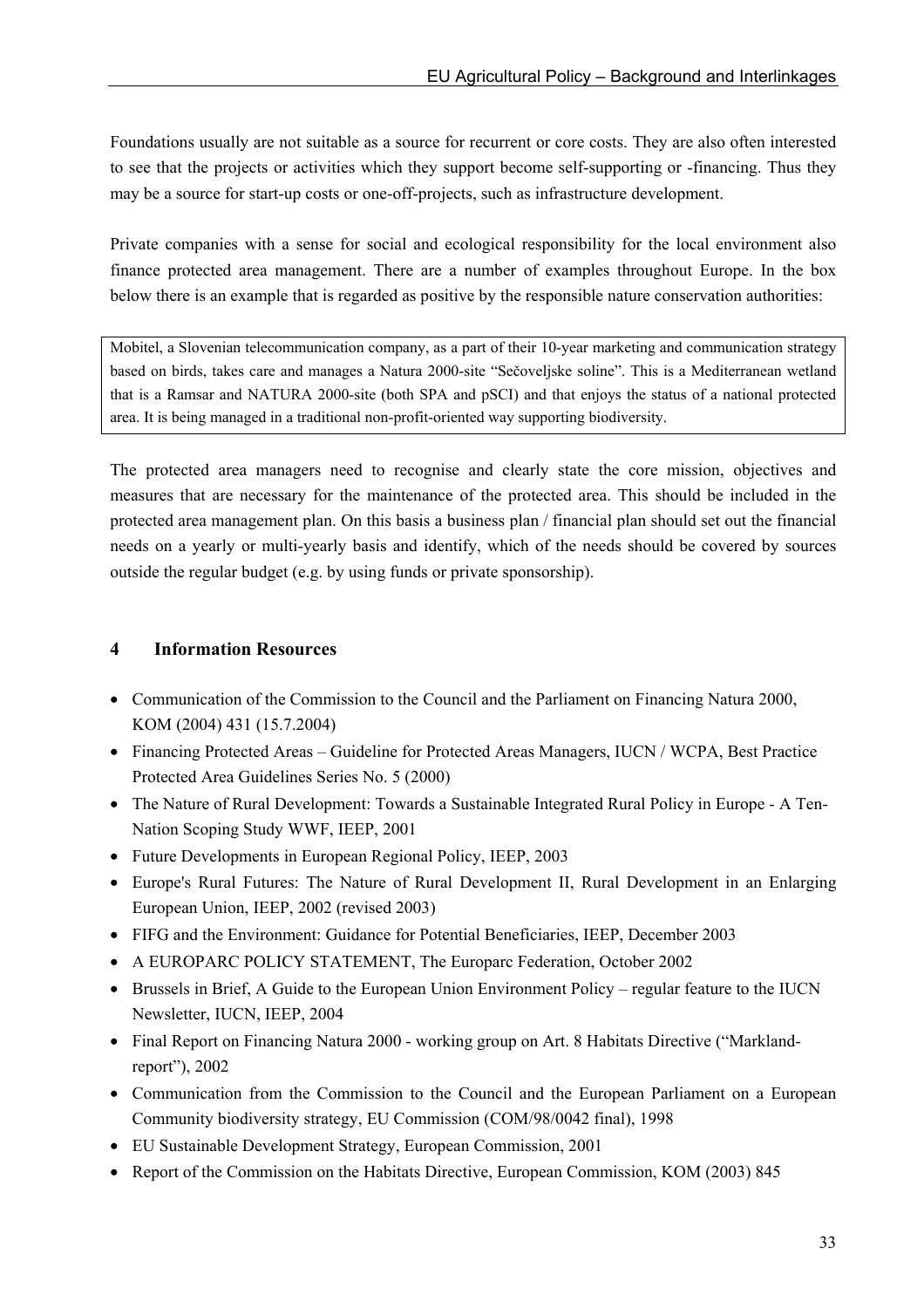- Building our common future: Financial and political outlook for the enlarged Union 2007-2013, European Commission, 2004
- Proposals for the new Structural Funds Regulations (ERDF, ESF, Cohesion Fund), the European Fisheries Fund (EFF), the European Agricultural Fund for Rural Development (EAFRD) for the period 2007-2013 (European Commission, July 2004)
- Proposal for a Regulation concerning the Financial Instrument for the Environment (LIFE+), presented by the Commission on 29.9.2004 (COM (2004) 621 final)

# **5 Recommendations**

To the European Parliament and Council:

- Funding opportunities from agricultural or structural funds should be more clearly secured for Natura 2000 / biodiversity. This should be achieved by earmarking a significant share of Rural & Structural Funds dedicated to the implementation of Natura 2000 or by giving it a high priority when Rural / Regional Development Plans of the Member States are to be agreed on by the Commission. Additionally, a higher EU co-financing rate could be offered for all measures promoting Natura 2000 / Protected Areas / biodiversity goals.
- The ELER is an innovative and ambitious instrument. Using it wisely requires skill and imagination. It is essential that the EU and the Member States recognise the importance of supporting technical assistance, capacity building and facilitation in the effective development and delivery of programmes. An exchange of information and promoting of best practice seems necessary on the European level.

## To the National / Regional Governments:

- Natura 2000 / Protected Areas should become a major focus for the further development of the Rural Development Regulation and other EU Funds. This could even increase their effectiveness at the same time, in view of the EU enlargement without a rising budget at the same rate
- Special attention should be paid to the important role of farmers in securing protected landscapes through sustainable forms of land use.
- Protected areas with a high share of Natura 2000-sites should be strongly promoted as model areas to provide 'best practice' for sustainable rural development. Thus, the role of protected areas as mediators for Natura 2000-sites in their regions should be supported.
- In the case of those natural habitat types which are not depending on any kind of land use (coastal areas, streams, virgin forests, etc.) it should be possible to support the transfer of property or of land use rights from farmers to appropriate nature protection bodies, in order to resolve conflicts.
- A greater share of the structural funds (esp. of ERDF, ESF and the Cohesion Fund) should be used for smaller scale, sustainable and integrated projects generated locally to ensure a proper and sustainable balance especially in relation to social and environmental needs. A mechanism similar to that of LEADER+ could be an appropriate vehicle for achieving this goal.
- At national and regional levels there is an urgent need to set up ongoing feedback and controlling mechanisms, which will enable the tracking of scheme outcomes and identification of obstacles, and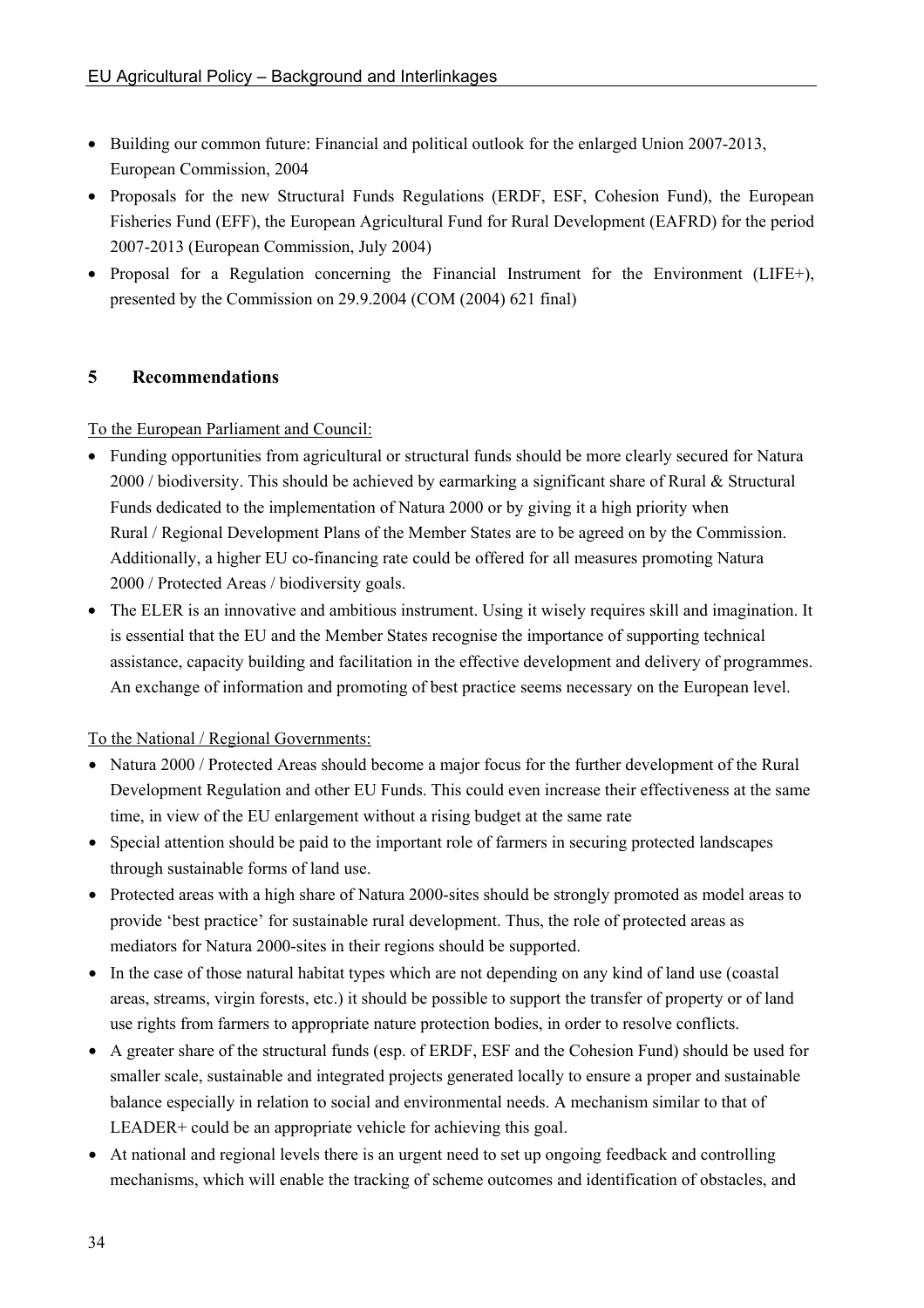thus generate ideas to enhance effective delivery. Agri-environment measures should be better monitored to assess their effectiveness in achieving conservation objectives.

### To Natura 2000 / Protected Area Managers:

- Protected area managers should go on building strong partnerships on local, regional, national and global level, because they will need these partners (and vice-versa) to make best use of the widespread opportunities in the different Funds.
- Protected area managers or their authorities should be encouraged to work out a business plan / financial plan for their protected area in order to make best use of the various public and private financial sources.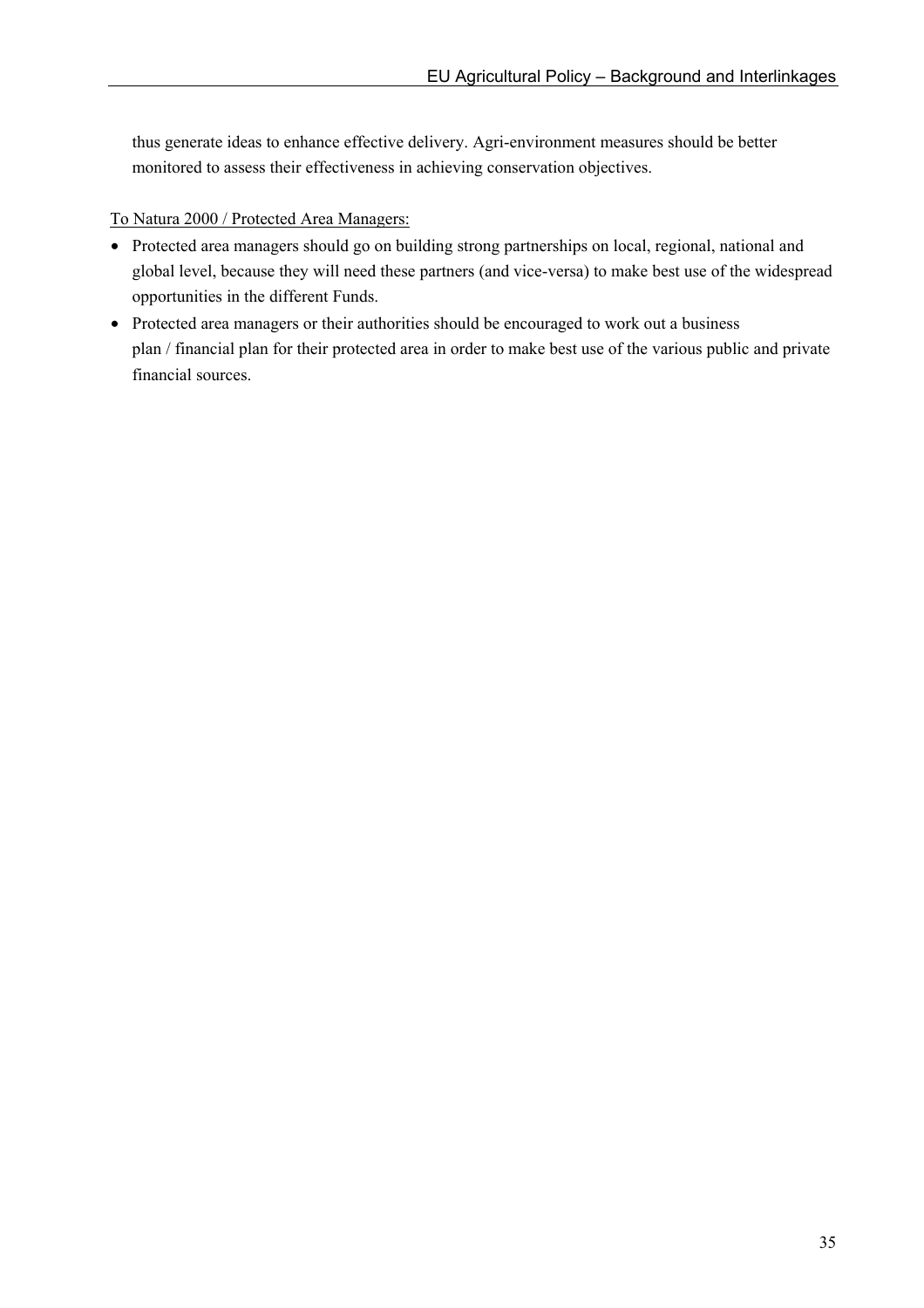## **Agriculture - An Essential Part of Nature Conservation**

MARIJA MARKEŠ

A successful development of protected areas is inseparable from the conscious choice of an integral approach in relation to both, development issues and nature.

The underlying principle of development activities should therefore be the search for models of efficient, premeditated and nature-friendly use of regional natural and economic resources.

Regarding the relationship between conservation and agriculture, one should keep in mind that the better part of natural resources is in the farmer's hands. Agriculture plays a multiple role. The functions of agriculture are not limited merely to production and economic purposes. On the contrary – agriculture is highly important also because of its social and cultural value and the impact it has on settlement culture and nature conservation.

In Slovenia, forests cover 1.1 million hectares or 56% of the country's total area, agricultural land has a 42% share. 65% of the agricultural land is grassland, 28% is arable land, the rest are orchards and vineyards.

The average size of an agricultural holding in Slovenia is 5 ha. According to official statistics 785,000 ha of agricultural land is used. Some 110,000 ha of agricultural land are not exploited for agricultural use any more. 80% of Slovenian territory are mountain and less favoured areas.

Agriculture is undoubtedly interested in having a transparent and long-term system of agricultural and rural development policies as well as clear positions of ministries and their offices on rural areas. This will enable farm men and farm women to plan the development of their farms in the long run, and give them reliable conditions for agricultural activities over a longer period.

Special rural programmes are needed in protected areas:

- they can help to make the transition from sector-oriented development programmes to integral programmes;
- both the ecological and the economic component of development can be taken into account;
- special local resources and needs can be identified;
- priorities of development can be appointed;
- nature conservation should be introduced with a positive connotation into the concept of development;

A rural development plan for protected areas should:

- **provide and maintain job positions in country areas;**
- $\blacksquare$  encourage ecologically appropriate methods of agricultural production and processing agrienvironmental programmes
- develop trade marks for mountain and hill areas and regional trade marks;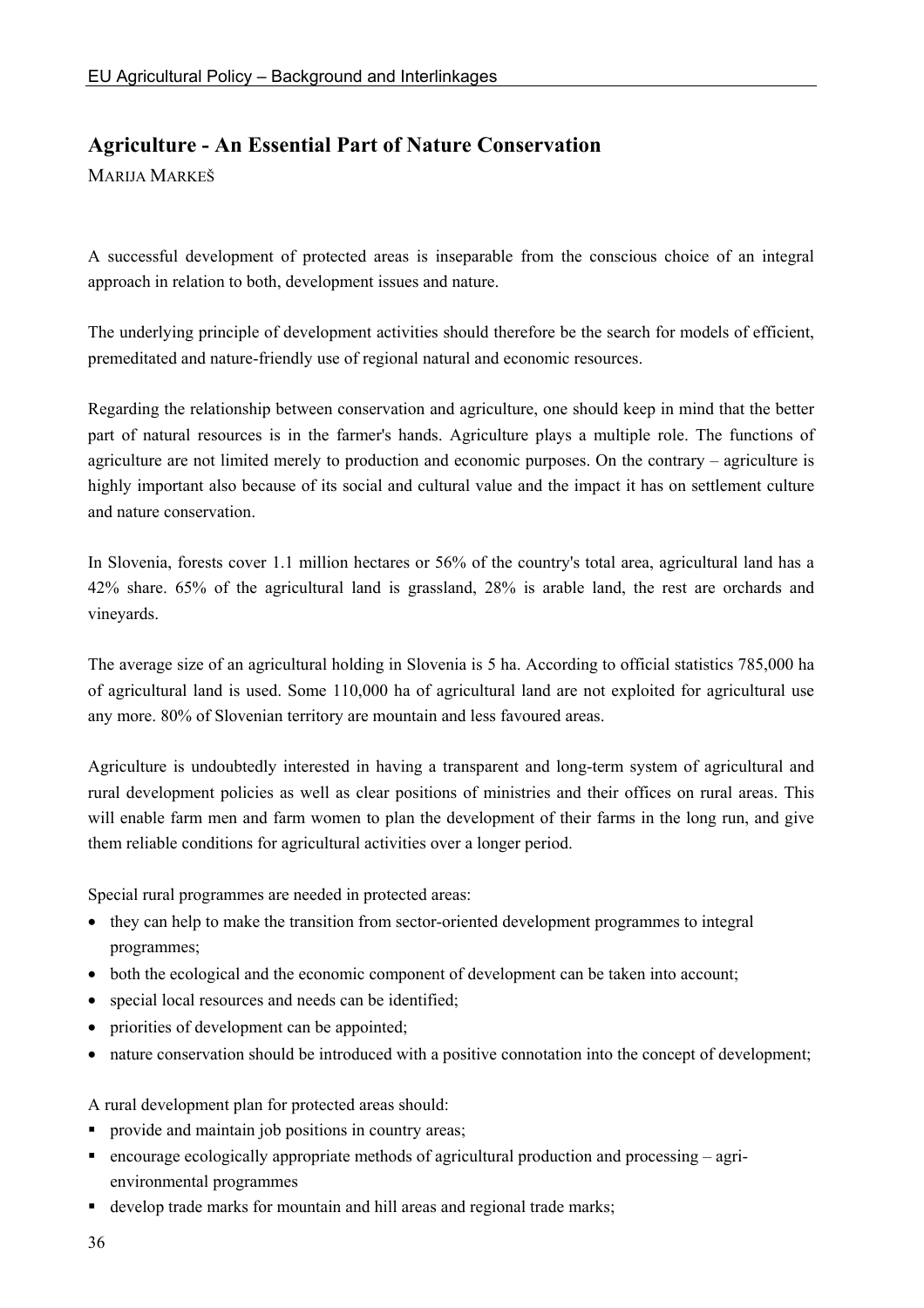- consider the socio-cultural diversity and ecological potential of the territory together with the quality of life;
- contribute to the maintenance of biodiversity.

Possibilities to support the provision of jobs for local people exist for example in the protected areas' authorities (park management, INFO centres, rangers), by developing agricultural and supplementary activities and by developing direct co-operation with local people in services, tourism or agriculture.

Possibilities to support the development of additional activities on farm include planning and advising (for example on rural development, organic farming, food processing), the development of markets (for example by promoting trade marks or agro-tourism), providing financial support (for example to the continued use of high mountains pastures or the renewal of dairies), educational measures (for example on management, quality control, hygiene standards, processing and marketing), exchanges and study tours.

The future of agriculture and rural development depends on the capability of rural areas and their agricultural sector to prepare good programmes and take part in the run for European financial funds.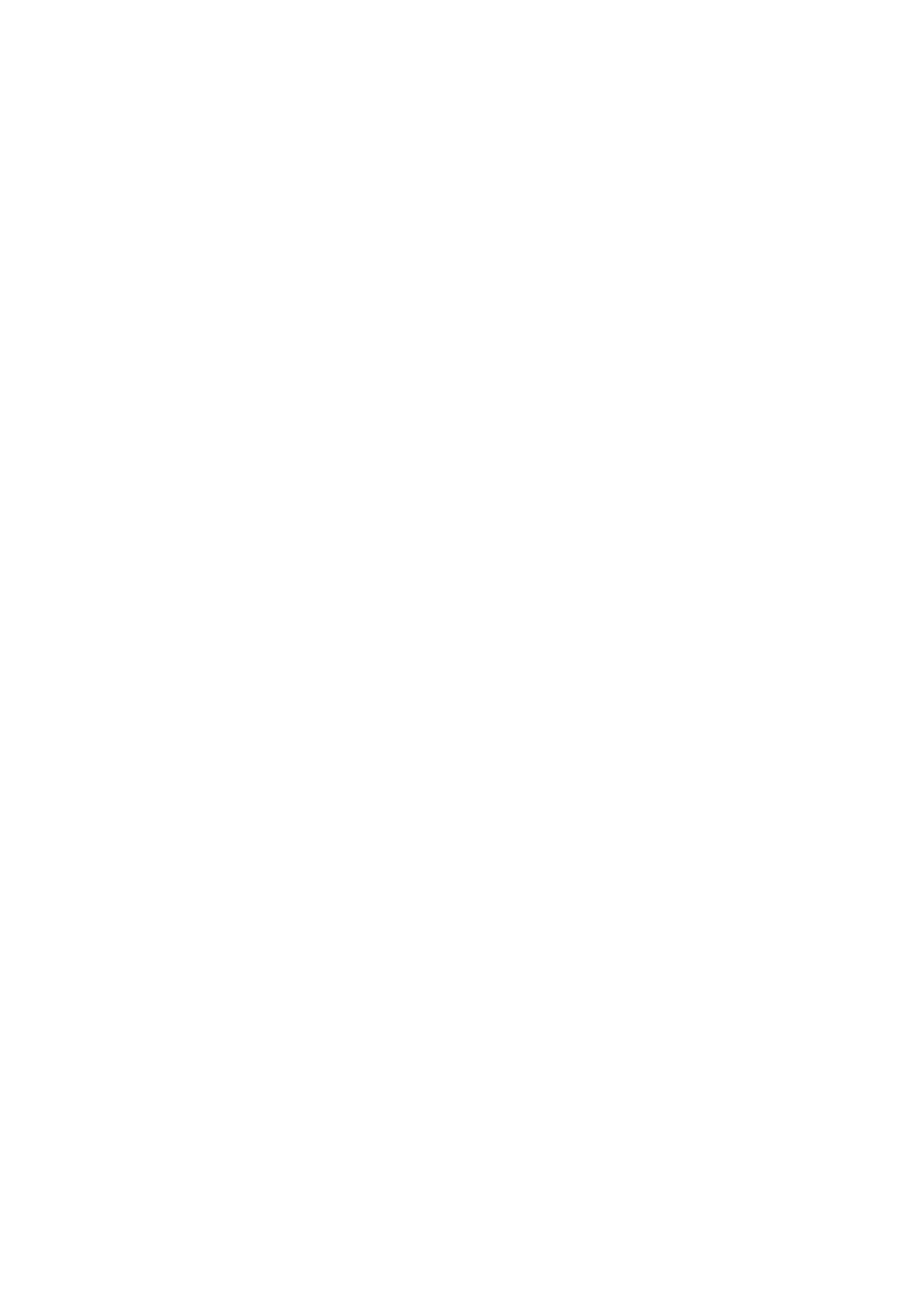## **4 Case Studies from Central and Eastern European Countries**

# **What does the CAP Mean for Protected Areas in the New Member States? Results of a Situation Analysis in Selected Regions**

JÖRG HOFFMANN

 $\overline{a}$ 

In order to deepen the understanding of the complex interactions of the instruments of the Common Agricultural Policy, with special regard to the anticipated effects in the New Member States which since 1 May 2004 are a vital part of the enlarged European Union, and in order to enhance the development of sustainable agricultural policy, as required by the Treaty of Amsterdam, the IUCN Office for Central Europe together with a network of experts in the region made an initial inquiry about the impacts of the Common Agricultural Policy (CAP) on protected areas in chosen EU-acceding countries: Lithuania, Poland and Slovakia"<sup>8</sup>.

The study, commissioned to IUCN – The World Conservation Union by the German Federal Agency for Nature Conservation, concentrates on the connections between agricultural land use and nature values and on likely changes in agriculture as a result of applying the CAP. It weighs the effects of different CAP instruments and looks into anticipated consequences in the medium and long term for rural areas in the New Member States. A notable share of the study is dedicated to detecting gaps and limitations of various kinds that might hamper effective application of the CAP instruments. The study thus also deals with the question how different Acceding States have prepared for using the opportunities of the so-called *Pillar II*  of the Common Agricultural Policy, as set forth by the Rural Development Regulation (EC No.1257/99) and the Horizontal Regulation (EC No.1783/2003).

The following protected areas formed the empirical basis for the study:

- Poland Biebrza National Park, Bieszczady National Park and Landscape Parks (Wetlinski and San Landscape Parks), Wigry National Park
- Slovakia Mala Fatra National Park, Slovensky Raj National Park
- Lithuania Aukstaitija National Park, Zuvintas Biosphere Reserve.

They were selected for the purpose of the study according to a set of criteria (i.e. high impact of agriculture on the protected area, agriculture creating substantial income for the rural population, the protected area itself being representative for the country's protection regime, bearing important geographical and biological landscape features).

<sup>&</sup>lt;sup>8</sup> The full publication "Study on the Impacts of the Common Agricultural Policy (CAP) on Protected Areas in chosen EU-Acceding Countries: Lithuania, Poland, Slovakia", BfN-Skripten 100, Bonn, Germany 2004, can be downloaded as a PDF-file from http://www.bfn.de/09/skript100.pdf (2.8 MB).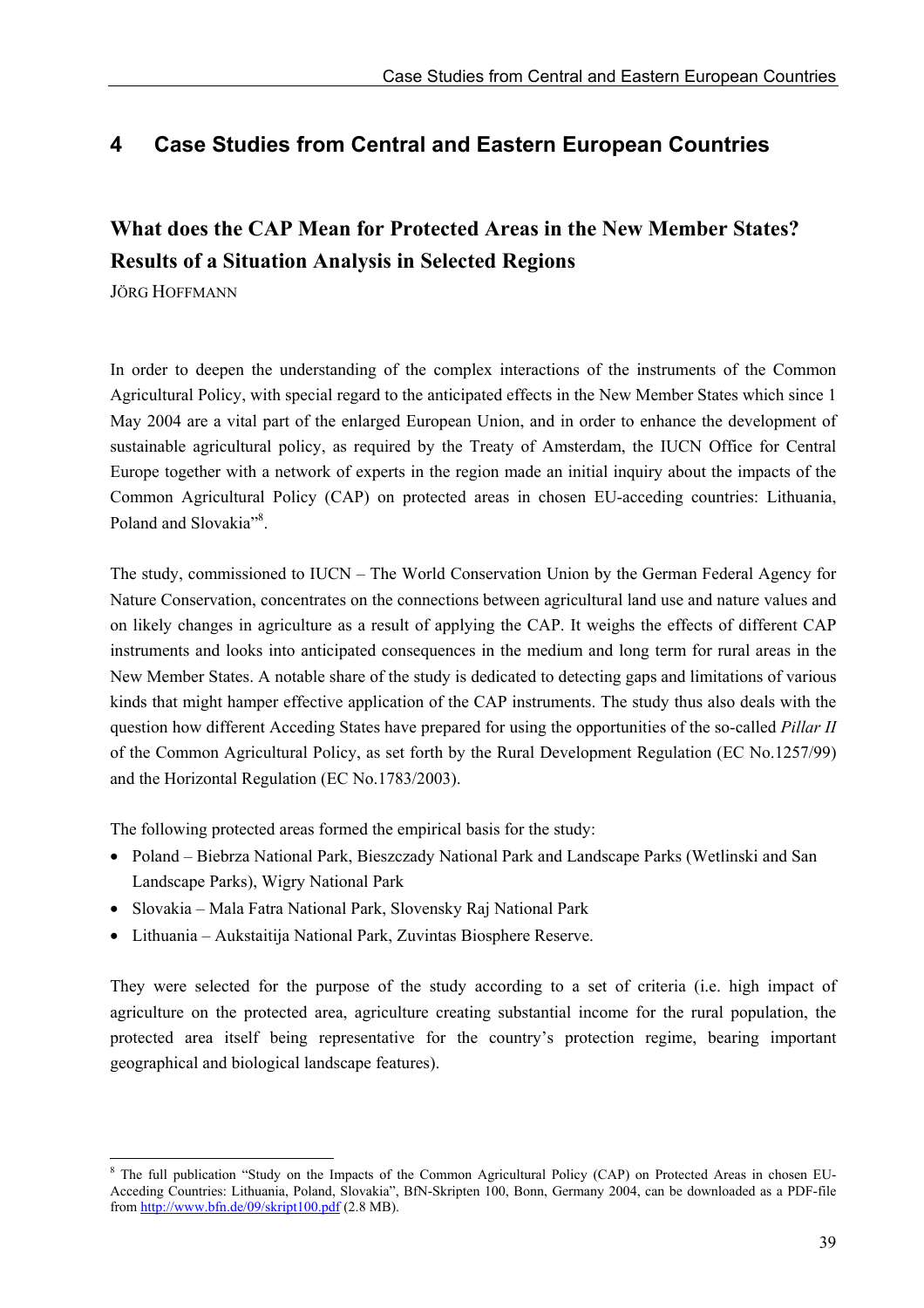With ongoing reforms of the CAP and the Member States' administrations, and with the study having been carried out fairly before Accession Day, the study and its findings must be considered preliminary. There is a need of updating and widening the empirical basis soon to fully cover the new Member States.

However, the observations on the two important changes of universal character to agriculture in the new Member States, which present a threat to nature conservation, can be expected to have long-lasting validity: Firstly, intensification of agriculture can be observed both within protected areas and in the surrounding areas with shared ecosystems, and secondly, the abandonment of agricultural production and letting arable lands become fallow occurs as a regular feature on less-productive soils. The low profitability of agricultural production has a significant influence driving both these changes.

The study attaches great importance to integrated rural development strategies, as they are perceived as viable tools which not only prevent depopulation and land abandonment in rural areas – both are relevant causes for the deterioration and loss of species-rich habitats – but are furthermore of vital interest for the social situation in the new Member States, potentially leading also to less migration, both at domestic and international level.

### **Key Findings**

It is considered that threats to nature conservation, caused on the one hand by intensification of agricultural production on productive soils and by the abandonment of less-productive agricultural lands on the other, will become more acute in the coming years, due to an expected polarisation of agricultural production.

The introduction of area payments, in the form adopted at the Copenhagen Summit in 2002, could clearly have positive impacts in this context, since they are expected to allow slow progress towards sustainable land use: only those farmers who have maintained their land "in good agricultural condition" (= who have cultivated their land) for the recent two years are eligible for decoupled area payments.

All activities undertaken within the scope of the Rural Development Plans (CAP financing documents of the new Member States for the years 2004-2006) have some significance for conservation: positive influences are to be expected from Agri-Environmental Programmes (AEP), from activities supporting Less-Favoured Areas (LFA), and from compensation payments in areas with environmental restrictions. Negative impacts can arise especially from land consolidation, but also from Early Retirement schemes and the mechanism labelled as support for young farmers, since these financial instruments are likely to be used for promoting the intensification of agricultural production.

The introduction of agri-environmental programmes and assurance of their long-term positive effects in protected areas depend mainly on: 1) successful engagement of farmers in their implementation; 2) active promotion of the programmes by the public administration, including support of farmers through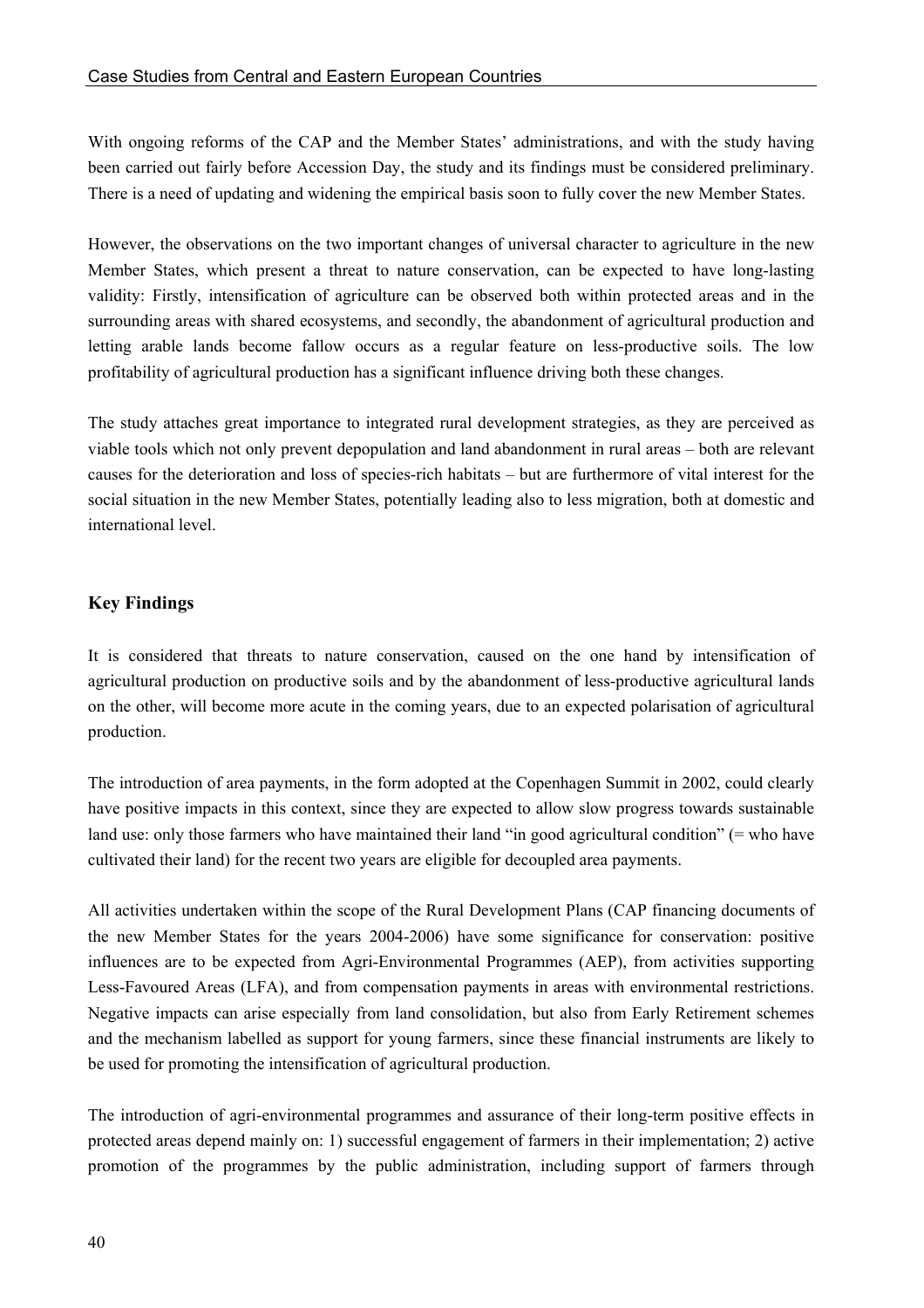communication support and a well-equipped advisory system; and 3) the methods and amounts of proposed payments.

The design of agri-environmental programmes should show better integration with the requirements of the planned 'Natura 2000' network of European nature conservation sites. Payment levels of specially targeted AEP sub-measures should be of such a kind as to compete with increasing economic yields, in order to prevent a degradation of high nature-value sites due to increased intensity of agricultural activities or other potentially harmful types of land development (e.g. extension of ski resorts in Slovakia).

In implementation of agri-environmental programmes in the EU-15, the notion of restoring biodiversity dominated over the conservation of existing biodiversity. Since in the new Member States a high level of biodiversity exists as a result of applying extensive agricultural methods, the focus therefore has to shift. The new Member States should put a stronger emphasis on preserving those still applied methods of agricultural production which conserve a rich biodiversity. This could effectively be done by means of a well-developed agri-environmental programme.

Besides the necessary integration of environmental policy with other key economic sectors – primarily agriculture – there needs to be a greater engagement of local stakeholders: nature conservation employees, local agricultural organisations, local administrations and interested individuals should be involved in the course of various planning processes. Capacity building measures such as information and education campaigns are essential and should be an integral part of every planning process.

For rural localities, nature conservation can provide a viable source of income. However, participatory approaches often remain an illusion: A clear lack of participation by both governmental as well as nongovernmental nature conservation stakeholders was stated by the rural development experts of the study. The reasons for this are multifaceted. It becomes clear, however, that agricultural administrations, as the "owners" of the rural development portfolio, hold the key to improve co-operation.

### **Recommendations**

In order to guarantee that the instruments of the Common Agricultural Policy will be implemented with the greatest benefits for agriculture, the local population and nature conservation, investments into raising the environmental awareness of farmers are needed. To maintain and/or achieve a sustainable land use that is adapted to the specific regional conditions, a thorough training of agricultural advisors is particularly required. The advisory training should incorporate the promotion of appropriate environmentally friendly farming techniques.

Secondly, participatory approaches should ensure full stakeholder involvement: through involving farmers and groups of interested individuals at all stages of the decision-making process, a broadly shared "vision for rural development" can be shaped thus leading to a better targeting of CAP instruments.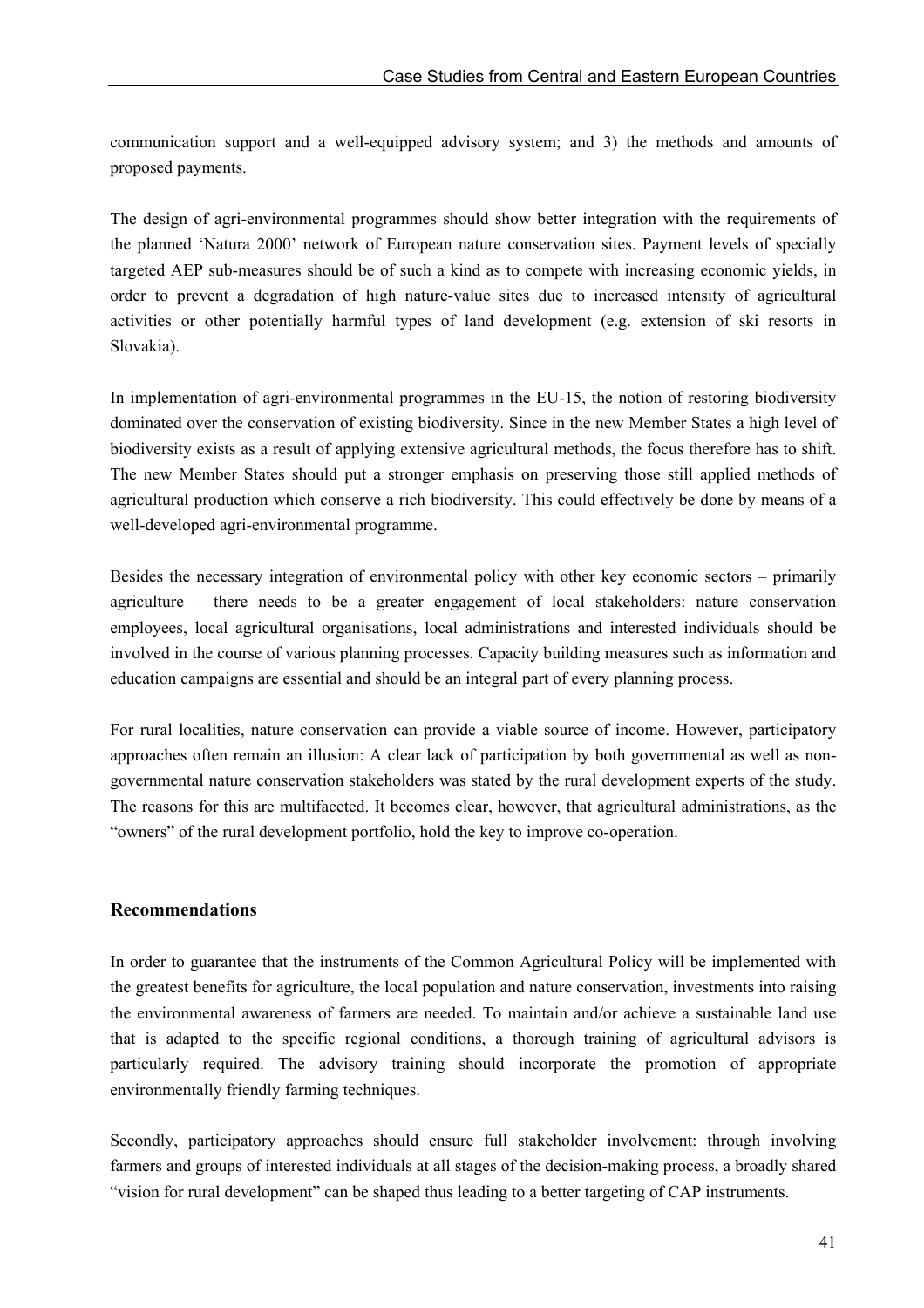Thirdly, as a general pre-requisite, the communication and co-operation between different authorities, in particular between agricultural and environmental administrations, should be improved, to come up with truly integrated rural development strategies, making best use of already available CAP funding opportunities.

Administrative bodies of protected areas should more strongly perceive themselves as stakeholders of the Common Agricultural Policy and engage more actively in the development of financial measures for agriculture. Thus it can be achieved that CAP measures are better targeted towards the protected areas' management aims.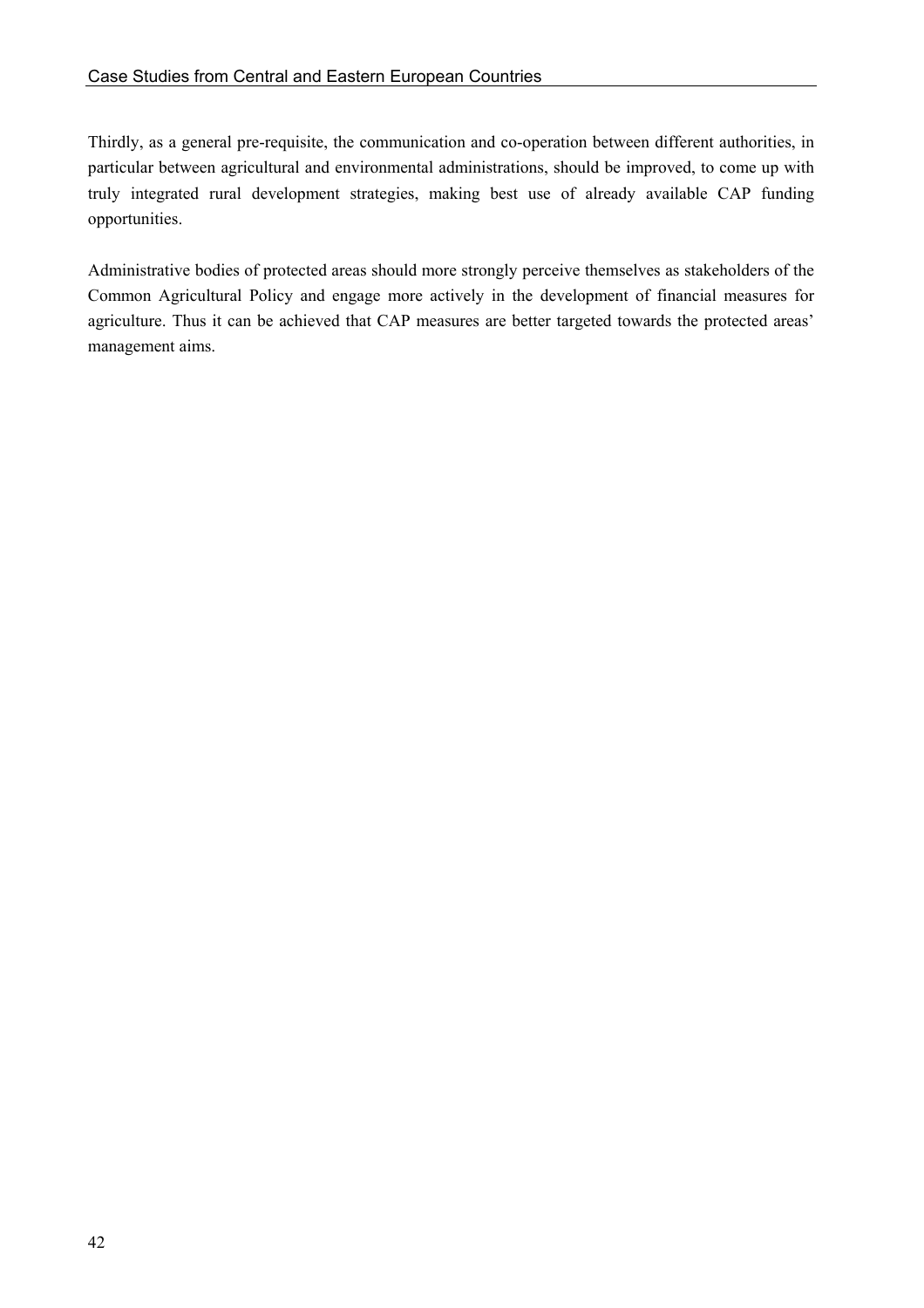# **Perspectives of Agri-Environmental Programme Implementation for Biodiversity Conservation of Biebrza National Park**

HELENA BARTOSZUK

The Biebrza National Park is situated in the north-eastern part of Poland. The park was established in 1993. The Biebrza National Park protects the last almost intact extensively used valley peatlands in Central and Western Europe with a unique diversity of habitats, communities, and plant and animal species.

Several types of wetlands can be found in the Biebrza valley. The dominant types are fens, marshes, swamp forests and riverine floodplains. Within the park borders, meadows (natural, semi-natural and cultivated) and pastures occupy 69%, forests 26%, waters 2%, arable land 1%, roads and settlements 2% of the area.

Many of the plant communities occurring in the Biebrza National Park are listed on Annex I of the Habitats Directive (14 habitat types, occupying 13,369 ha). The most important among them are: transition mires, *Molinion* meadows, northern boreal alluvial meadows, bog woodlands and oakhornbeam forests.

921 species of vascular plants and many species of mosses have been registered in the Biebrza National Park. Many rare and protected species declining in Poland and Europe occur in the Biebrza valley. 79 of the vascular plants occurring in the Biebrza National Park are protected by law, 29 species of them are in the Polish Red Data Book, 45 are on the Red List of Threatened Plants in Poland and 5 species of vascular plants and one moss species are listed on Annex II of the Habitats Directive (*Cypripedium calceolus, Liparis loeselii, Saxifraga hirculus, Pulsatilla patens, Thesium ebracteatum* and *Drepanocladus vernicosus).* 

The Biebrza valley is a refuge for a rich and varied wildlife, both resident and migrant. Many rare and protected species declining in Poland and Europe depend on the valley for their survival.

So far, 275 bird species (about 191 breeding), 48 mammals, 5 reptiles, 12 amphibians, 36 fish species, over 750 species of moths and butterflies, 500 species of beetles, 450 spider species, 42 species of caddisfly and 19 of leeches have been registered here. The Biebrza valley's value for birds, rich both in numbers and variety, is unique. The long list of nesting birds includes such rare species as the aquatic warbler, black grouse, black stork, corncrake, great snipe, white-winged black tern and many more. Moreover, the Biebrza valley plays an outstanding role as feeding ground and stopover for migratory birds, especially during the spring migration. Regarding the number of migrating flocks and the diversity of bird species, the Biebrza stands out among other Polish river valleys. In 1995, the Biebrza National Park was inscribed in the Ramsar list. The Biebrza wetlands are also an important breeding habitat in Europe for birds of prey like: *Aquila clanga, A. pomarina, Cyrcus pygargus* and *Haliaeetus albicilla.* 79 bird species (38 breeding) that have been registered in the Biebrza valley are on Annex I of the Birds Directive*.* For many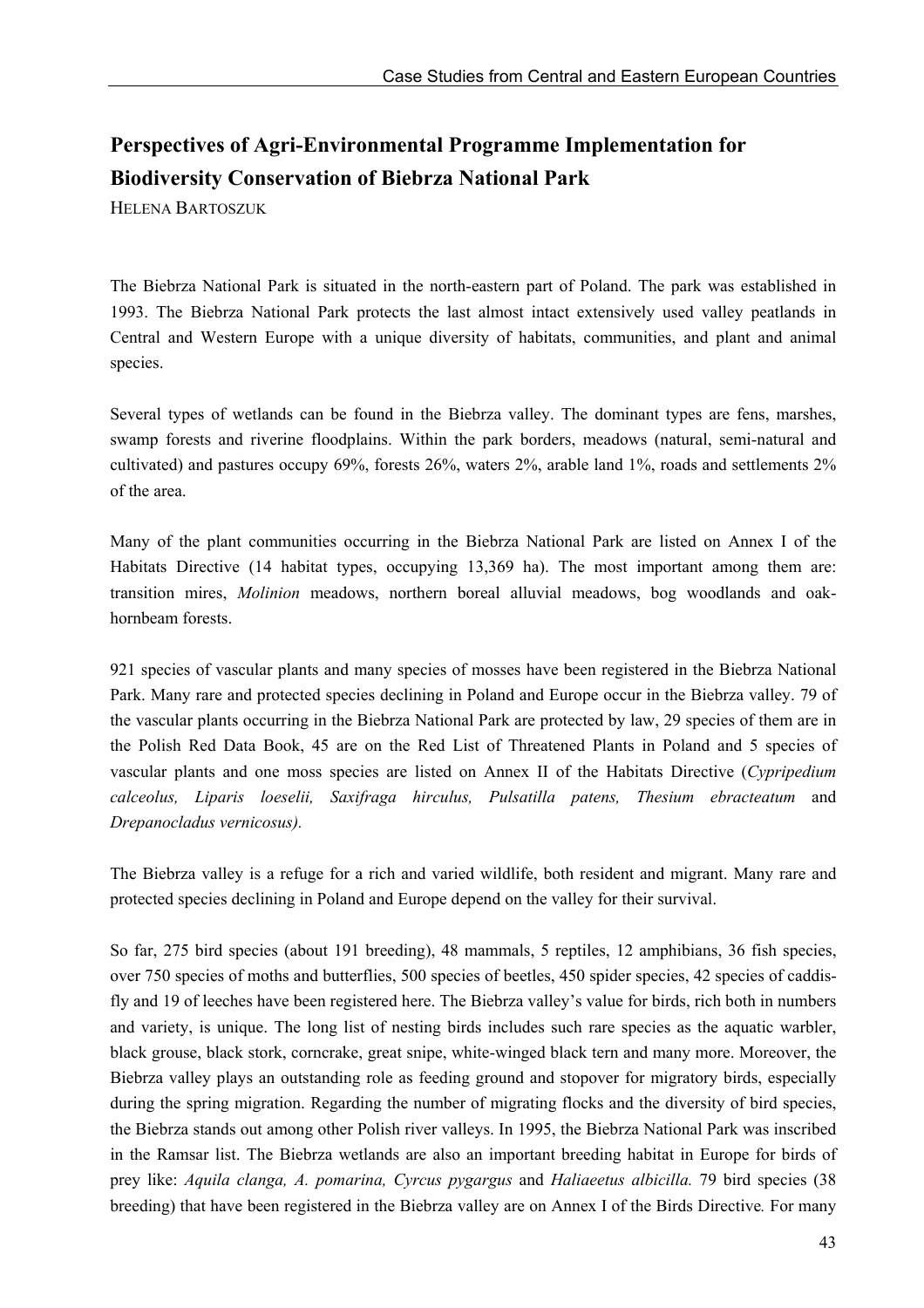of the birds, the Biebrza valley is an important refuge, e.g.: the Aquatic Warbler *Acrocephalus paludicola*  (about 79% of the Polish and 14 % of the global population), the Spotted Eagle *Aquila clanga* (100% of the Polish population), the Great Snipe *Gallinago media* (60% of the Polish population, main breeding site in Central Europe), the Black Grouse *Tetrao tetrix* (17% of the Polish population) etc.

Among the species mentioned on Annex II of the Habitats Directive, seven mammal species (*Barbastella barbastellus, Myosotis dasycneme, M. myosotis, Castor fiber* (c. 1,600 individuals)*, Canis lupus* (16 individuals) and *Lutra lutra)*, one species of *Reptilia –*(*Lacerta agilis*)*,* and two amphibian species (*Bombina bombina* and *Triturus cristatus*) occur in the Biebrza valley, and five fish species (*Cobitis taenia, Misgurnus fossilis, Aspius aspius, Rhodeus sericeus* and the lamprey species *Eudontomyzon mariae*) live in the Biebrza river.

The Biebrza National Park owns its unique values because of the natural character of the Biebrza river and the extensive management of the valley for hay-making in the past. 42% of the park area is private property, including more than 37% meadows, pastures and so-called waste land (low classified meadows). During the last decades, the agricultural use of the Biebrza valley has been decreasing and is recently limited to the area where machinery can be used. Farmers managed about 5,000 ha in the park in a wet year (2001) and about 11,000 ha in an extremely dry one (2003).

One of the main threats to the Biebrza National Park nature values is the plant succession, caused mostly by the abandonment of wetlands. About 15,000 ha are threatened by willow, birch and reed encroachment. According to the Draft Management Plan for the Biebrza National Park, there is an area of 32,000 ha that should be mowed, and an area of 8,000 ha, where bushes should be removed. A few projects are undertaken to restrain the plant succession in the Biebrza National Park. They have covered an area of about 2,500 ha until now.

There are 17,278 private landowners in the Biebrza National Park, who can be considered potential beneficiaries of Rural Development Programme instruments. Almost all of the RDP instruments can have positive effects for the park. The most recommended are: Agri-environment, Less-Favoured Areas, improving processing and marketing, and promoting the adaptation and development of rural areas. In particular, the agri-environmental programme that promotes extensive agriculture may help to maintain the unique biodiversity of the flora and fauna species and their habitats in the Biebrza National Park. Seven packages are proposed by the Polish Agri-environmental Programme to be applied in 2004-2006: sustainable farming, organic farming, maintenance of extensive meadows, maintenance of extensive pastures, erosion and water pollution control, buffer zones and protection of genetic resources of traditional animal breeds. Farmers can implement three of them on one farm. The most important for the Biebrza National Park is the implementation of the package for the maintenance of extensive meadows, variant – single swath swamped meadows (it can be implemented in an area of more than 20,000 ha), followed by variant – double swath meadows (about 700 ha) and the package for the maintenance of extensive pastures (about 1,000 ha).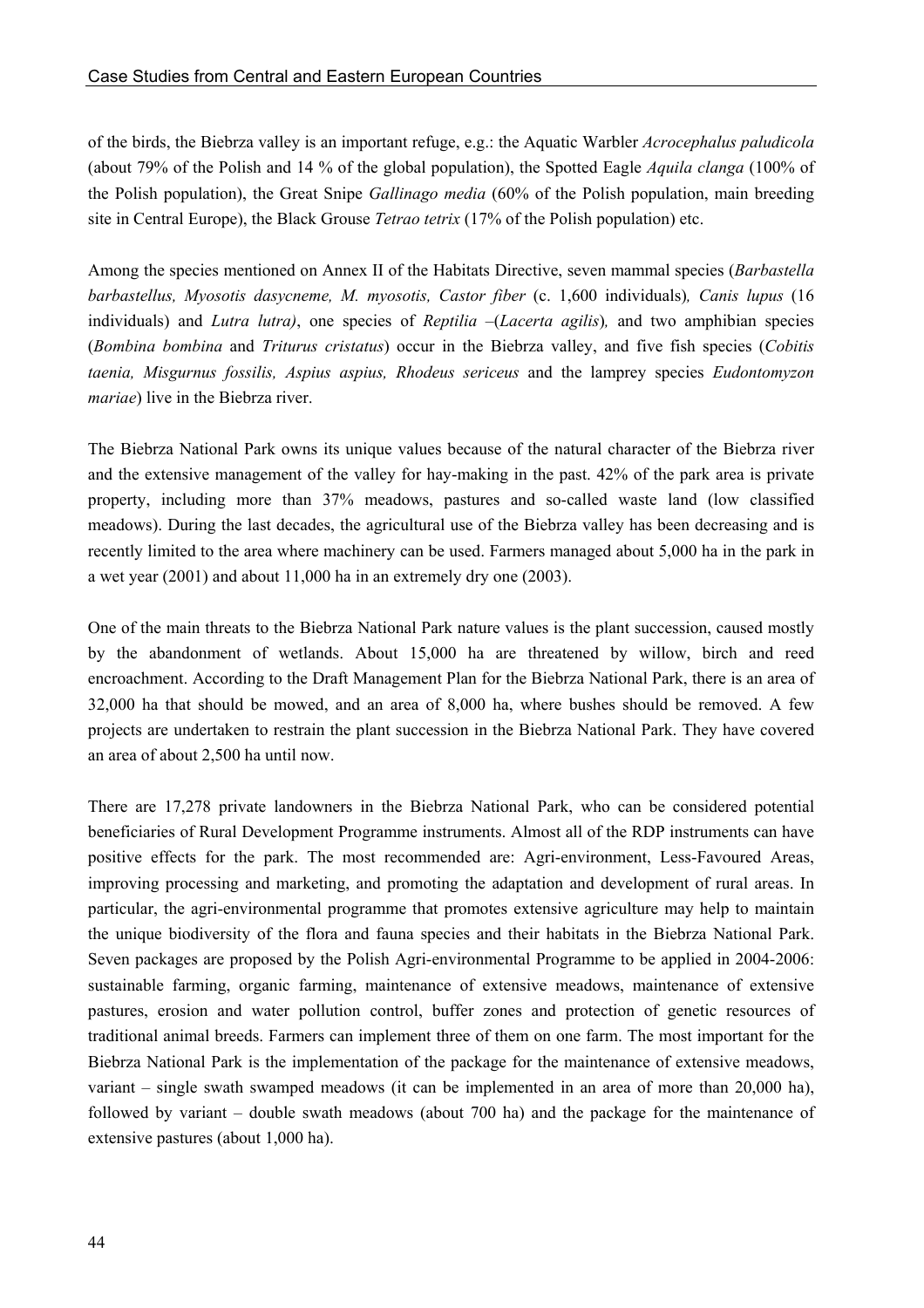There are high potentials for the implementation of agri-environmental measures in the Biebrza National Park: More than 20,000 ha of swamped and wet meadows, a high number of private landowners, and a quite attractive proposal for financial compensation for extensive agricultural use.

The following difficulties or limitations exist for the implementation of RDP measures in the Biebrza National Park:

- $\Rightarrow$  small number of advisors (field officers) working with farmers (six advisors working in the region and two co-ordinators),
- $\Rightarrow$  the dispersed property structure (more than 17,000 private landowners, more than 12,000 parcels smaller than 1 ha, which for effective bird habitat protection need integration of agri-environmental measures on neighbouring parcels),
- $\Rightarrow$  the majority of landowners live outside the Biebrza National Park and many of them live far away from the valley - the distance from the meadows to the owners' places of residence is on average 10- 20 km (based on data for 66% of meadows in the southern and more than 30% in the middle and northern Biebrza valley),
- $\Rightarrow$  the difficulty of access to the meadows and pastures on swamped hydrogenic habitats that substantially limits the possibilities of machine use, especially in wet years;
- $\Rightarrow$  in majority low quality of the hay and decreasing demand for bedding;
- $\Rightarrow$  about 10,000 ha of abandoned fens overgrown by bushes and birch must be cleared before the implementation of agri-environmental measures;
- $\Rightarrow$  gradual decrease in the number of farms in the BNP area.

The state of implementation of RDP measures in the region is as follows: farmers have submitted applications for production subsidies and direct payments, for LFA payments, for early retirement incentives and for organic farming. The first applicants received payments for production subsidies and direct payments, for LFA payments and for organic farming. Several training courses were organised for advisors, park workers, and farmers. Applications for the rest of the agri-environmental packages can be submitted from the beginning of 2005. Supported by professional advisors, farmers have started to prepare agri-environmental plans for their farms and to apply for the respective environmental packages.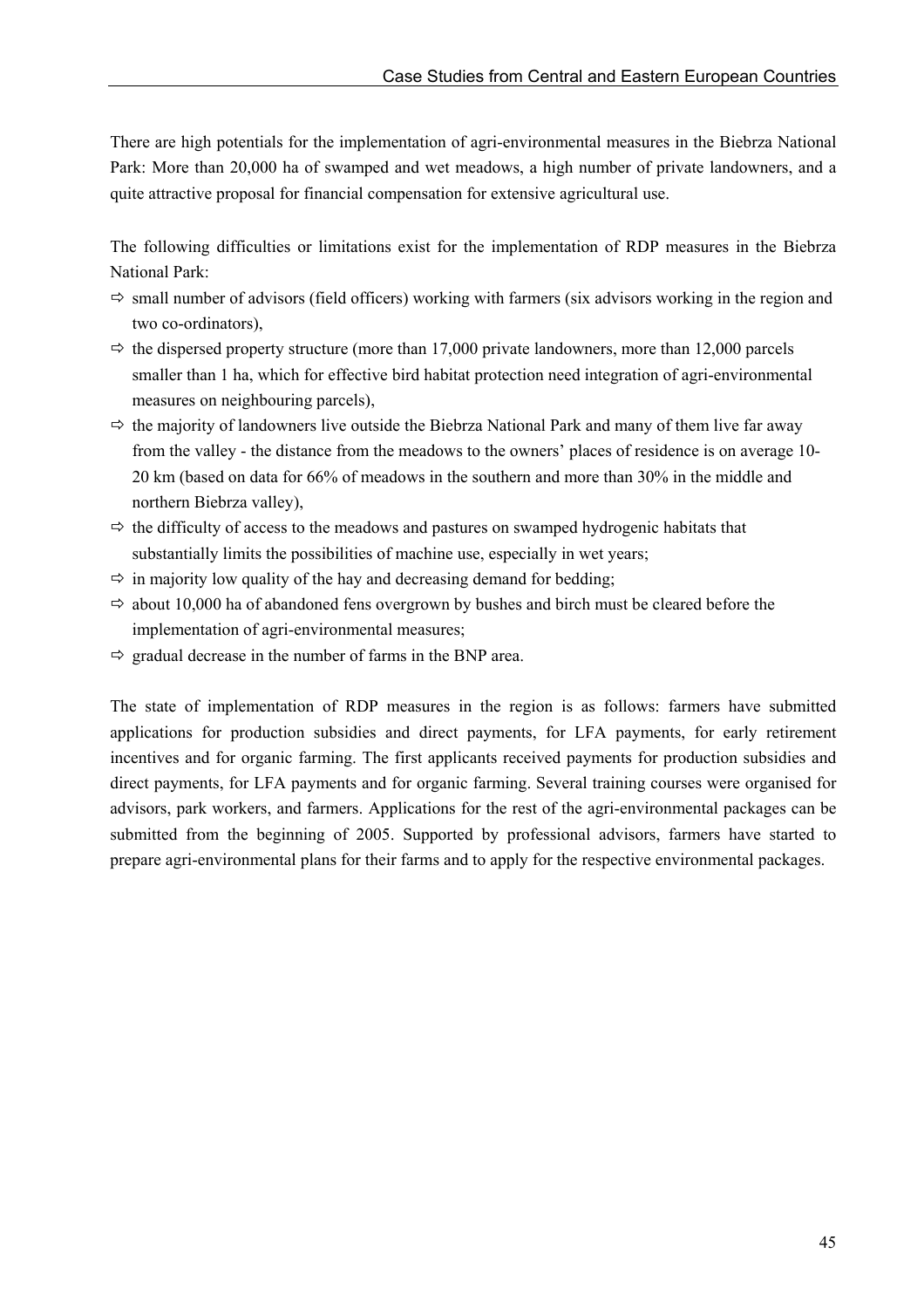## **The Conservation of Agricultural Biodiversity in Wigry National Park**  JOANNA GÓRECKA

#### **Restitution of Local Breeds of Farm Animals and Restoration of Old Apple Cultivars**

The Wigry National Park is located in the north-eastern part of Poland. This part of Poland is called the 'Green Lungs' of Poland and is rich in pristine nature. Characteristic for the area of the Wigry National Park is the high diversity of ecosystems. Within the borders of the Park around Wigry Lake there are other, smaller lakes, rivers, swamps, forests and rural areas. The total area of the Park is 15,086 ha with 2,228.8 ha of agricultural lands. The farms in the region are usually extensively managed. Their average size is small (8 ha). The regional conditions for agricultural production are difficult due to the climate, the poor quality of the soils and the topography.

To support nature conservation and the sustainable use of natural resources in the region, the Association Conference of the Services for Protection of Nature of the Green Lungs of Poland (Stowarzyszenie Konferencja Służb Ochrony Przyrody Zielonych Płuc Polski), the Wigry National Park, the Global Environment Facility with its Small Grant Programme (GEF/SGP), UNDP, and the Foundation EkoFundusz established a concerted project for the 'Conservation of Agricultural Biodiversity in the Wigry National Park'.

The objectives of the project are the conservation of the existing agro-biodiversity through an increased population of local breeds which are at risk of extinction, and the conservation of the traditional regional apple orchards. In the long term, the project is aiming at the sustainable development of the region by improving the ecological knowledge of the local society. The desired result from these efforts is an agricultural production which is consistent with the natural environment in the Wigry National Park. The effect of the project will be an enhanced development co-operation among the services of the Park and the local farmers, increased earnings of the farmers through the development of agro-tourism, and the promotion of local agricultural products from the area of the Wigry National Park.

From the 76 different breeds, types or lines among the Polish genetic resources of domestic animals that are at risk of loss, five breeds have been chosen: Polish Horse (Konik polski), Polish Red Cattle (Bydło polskie czerwone), Pied Zlotnicka Pig (Świnia złotnicka pstra), Green-Legged Hen (Kura zielononóżka), and Suwalska Goose (Gęś suwalska).

The local breeds are characterised by:

- $\Rightarrow$  adaptation to the local conditions (e.g. climatic conditions)
- $\Rightarrow$  good disease resistance
- $\Rightarrow$  easy care
- $\Rightarrow$  sometimes unique traits, which distinguish them from all other species
- $\Rightarrow$  high fertility
- $\Rightarrow$  high feeding efficiency
- $\Rightarrow$  basis for specific regional products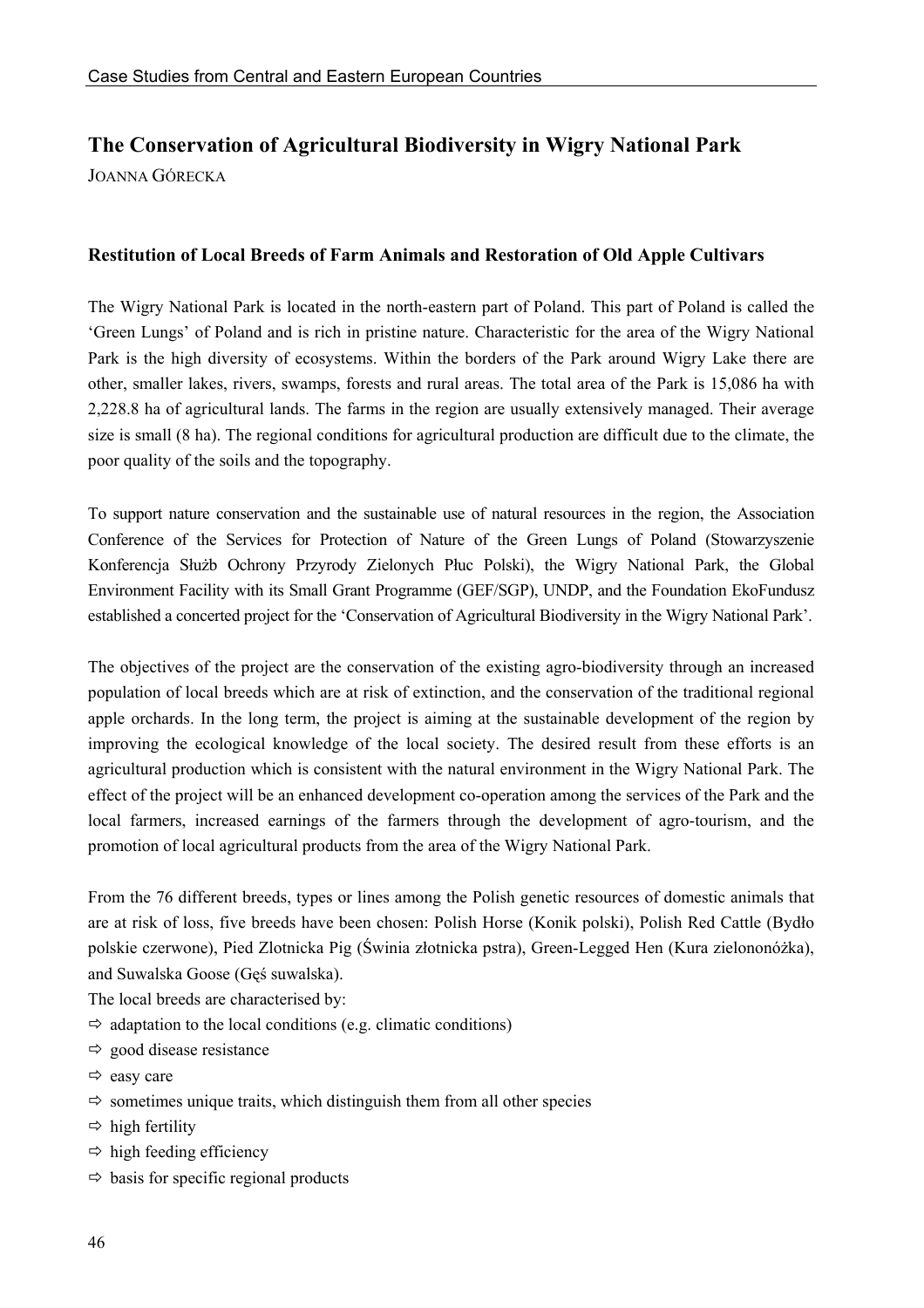The Polish Horse is a cousin of the Tarpan Bilgoraj Forest Horse. It has a gentle, calm and pleasant character and is strong and durable in work. The Polish Horse is suitable for horseback riding or for use in carts. The Polish Red Cattle is characterised through its red colour of the fur. It is a local dairy cattle that has earlier been raised in the north-eastern part of Poland. The milk from this cow is of high quality with a high content of fat and protein. The Zlotnicka Pig is suitable for the production of meat and lard. Earlier it was bred in the region of Wilenszczyzna (Vilnius region) in Lithuania. The meat from the Zlotnicka Pig is very appetising, has a large share of internal grease and is very good for the production of durable pork. Females of the Zlotnicka Pig fit to cross-breeding with other breeds. The Suwalska Goose comes from Suwalszczyzna in the north-eastern part of Poland. This breed has good traits of meat and the geese may be used for cross-breeding. The Green-Legged Hen is very independent and characterised by the ability to find the majority of its fodder on its own in the grass. Its meat is of excellent taste with lower levels of cholesterol in the yolk of its eggs.

The realisation of the project consists of four parts: During the initial stage, an inquiry among farmers within the area of the Wigry National Park had been carried out, accompanied by a consultation with the National Focal Point for the Management of Farm Animal Genetic Resources. Through this, more than thirty different subspecies of apples could be identified in the old orchards of the Wigry National Park.

The second important part of the project is the training for farmers. From May 2003 until today, already ten meetings with farmers were held. During the trainings, farmers are provided with information about local breeds and the management of old orchards and of apple tree species. Two excursions to places with similar projects were organised: to Kurpie, where the institute "Społeczny Instytut Ekologiczny" realised a model project on agro-biodiversity, and to the lower Wisla Valley, where cultivars of old fruit trees were re-established. A package of seven folders was published for the education of the farmers. These folders include information on different breeds of farm animals, about old apple tree species and basic information about the National Agri-Environmental Programme.

The core of the project is the re-production of young trees of a traditional apple tree species as well as the preservation of apple trees, the purchase of animals and their restitution to the farms in the region, and finally the breeding of animals. The cultivation of young apple trees is situated in Tartak at the Wigry Lake. In April 2004, 300 trees were planted, which were inoculated in the following August. Remaining tasks soon to be realised are the transplantation of the young apple trees to the traditional orchards of the farmers, and the purchase of animals: ten Polish Horses, nine Polish Red Cattle, eight Zlotnicka Pigs, 100 Green-Legged Hens, and 100 Suwalska Geese. The animals will be bought in 2005.

The final stage of the project will concentrate on the promotion of the farms which take part in the programme, and on the promotion of the products from their animals and orchards. Advertisements in publications, the participation of the farmers in local fairs, tourist events etc. will help to achieve this goal.

The expected effect of the project and its development perspectives is that the animals and the orchards will be attractions for tourists. The products (eggs, pork, meat) will stand out for their specific value of taste and for their high quality. A regional 'brand' will be created for the commercialisation of the products to stand out from other products of this type. Furthermore, the farmers who keep the horses and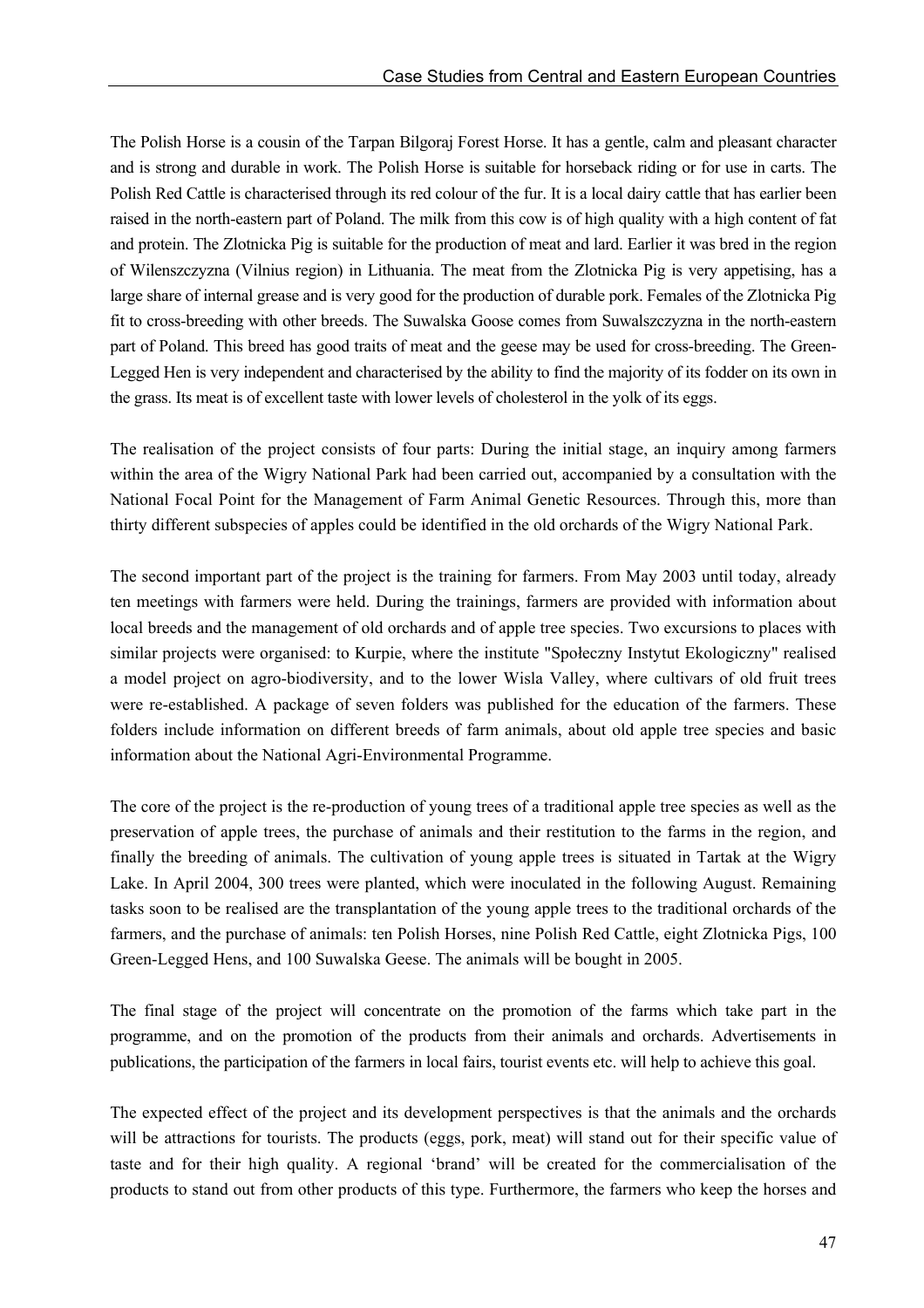cows will have the possibility to take part in the National Agricultural Programme – packet G01 that is concerned with the conservation of animal genetic resources.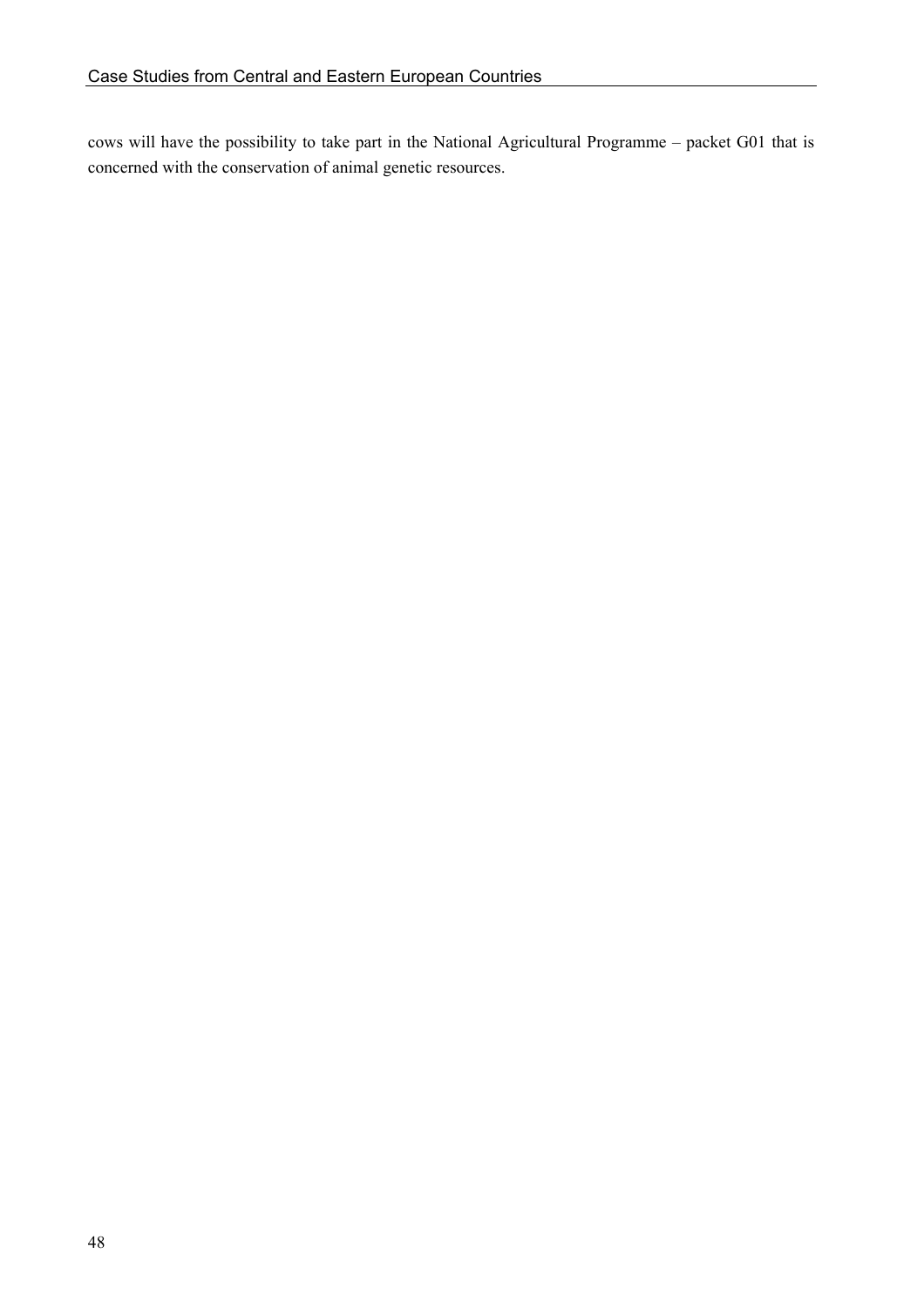# **A National Agri-Environmental Scheme in Practice in the Kiskunság National Park, 2002-2003**

ANDRÁS BANKOVICS

In 2002, a National Agri-Environmental Programme (NAEP) was launched in Hungary to promote an environmentally friendly agriculture and sustainable land use. Horizontal and zonal schemes were identified and the management of grasslands, fishponds, the cultivation of vegetables, fruits, grapes, and certain cultures on arable fields were subsidised. The participation in the programme was voluntary, payments varied between 32-200 Euro per hectare. Payments of zonal schemes were higher as there are more restrictions through Environmentally Sensitive Areas (ESAs).

The network of ESAs has been created by a team that includes researchers, decision makers and national park experts. It is based upon the agropotential, the environmental sensitivity and the features of surface cover in the respective area. Naturally, nature conservation values and traditional agricultural practices were also taken into consideration. By the help of three categories (very important, important and potential areas), very important areas were identified, where a considerable amount of environmental values of international significance occur and where the mid-term (5-10 years) existence would be threatened without establishing an environmentally friendly management. In 2002, in eleven pilot areas covering 441,000 hectares of these very important areas, zonal subsidies were paid for farmers.

In the Kiskunság National Park administrative region, seven target programmes have been set up in the Dunavölgyi-sík ESA. Three of them are targeting arable fields (alfalfa cultivation, rape and autumn corn, rape and spring corn rotation), the other four have been established for the management of grasslands (alkaline wet meadows and turján land) by grazing or mowing. These programmes were especially created for the protection of two globally threatened vertebrate species: the Great Bustard (*Otis tarda*) and the Meadow Viper (*Vipera ursinii*).

At the end of the second year of the programme, the total of financially supported areas almost reached 8,000 hectares. Half of them were pastures, while hayfields and arable land were one quarter each. The subsidies paid per hectare reached between 90-150 Euro. In the first year, 54 contracts have been signed with 33 farmers, and in the following year another 38 contracts have been signed. A distinct contract was needed to be signed for each target programme, thus a farmer could have signed more than one and get the respective payments.

Main restrictions on arable fields included the ban of herbicides and on melioration, drainage or irrigation measures. Mechanical agricultural operations were not allowed in the breeding season (1st May – 1st July), and harvesting and mowing had to be started from the middle of the fields heading outside using a chain row for alarming wild animals. In the case of a nest found, immediate contact with nature conservation staff is obligatory.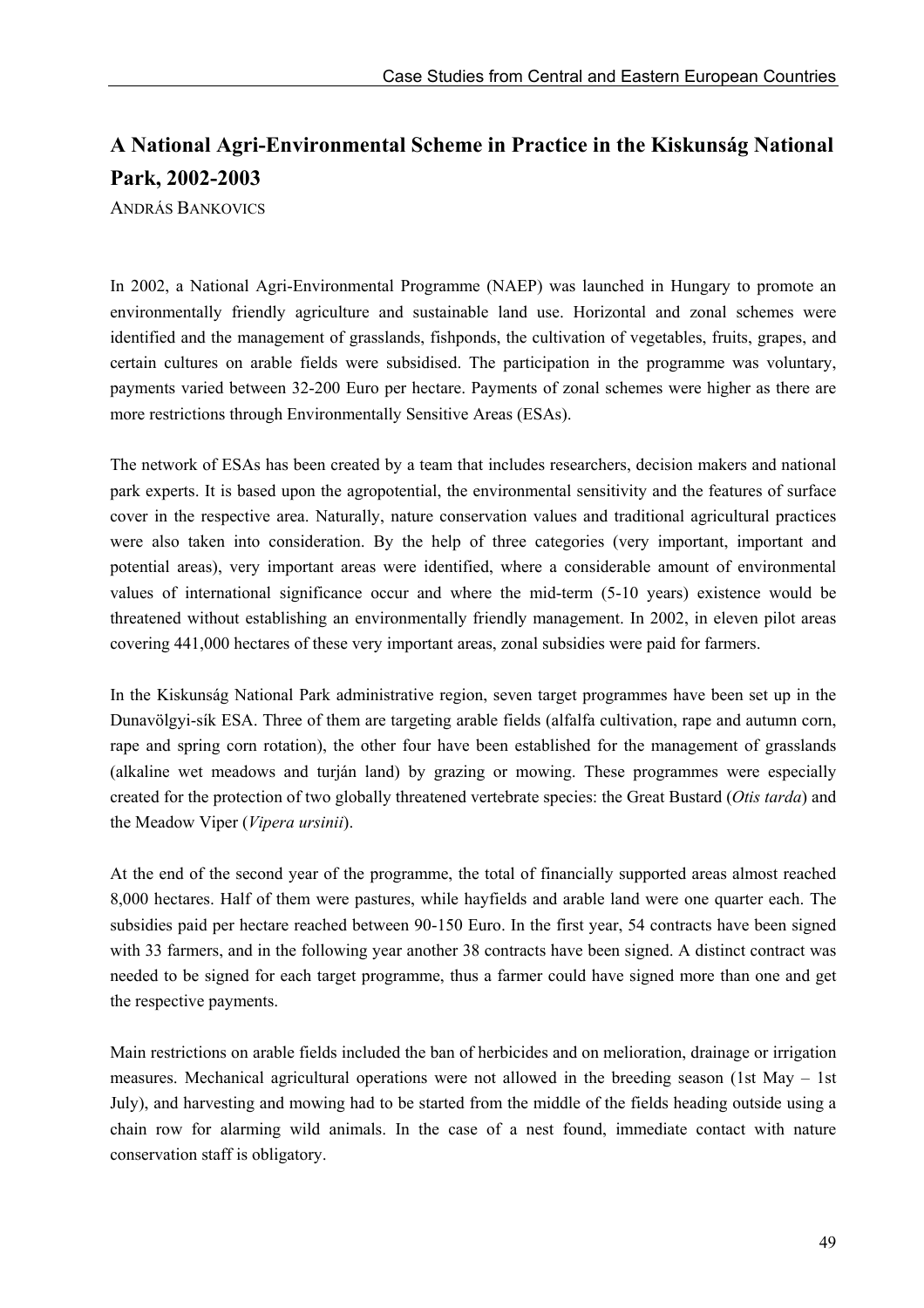In the target programmes of grassland management by grazing, the use of livestock species is restricted. Traditional, Hungarian-bred beef cattle species were preferred, such as the Hungarian Grey Cattle. The density of grazing animals (0.3-0.5 cattle/ha) and the period of grazing (usually after mid-April till end of October) are also restricted. The use of fertilizers, chemicals and pesticides is strictly forbidden. As a result of these actions and restrictions, it has been experienced that moderate cattle grazing had positive effects on the structure of the grass, on the diversity of insects and on the reproduction rate of *Otis tarda*. Former hay fields were used as pastures, thus increasing the biodiversity level of the grassland habitats.

Like in every programme, experiences show that the NAEP had both strong and weak parts. The latter is mainly due to the limited availability of support. In the second year of the programme, when farmers had enough information on the programme, the number of applications was twice as much as that of the signed contracts. This and late payments have caused misunderstandings between nature conservation experts and farmers and did not help the general aim to promote best agricultural practices in protected areas. Fortunately, the positive effects have been more numerous. In the Kiskunság National Park, another 8,000 hectares have been managed in an ecologically suitable way, and with the payments the farmers' attitude also changed. They are willing to take nature conservation seriously, so no forcing instruments were needed anymore.

The subsidies were paid to the land users, the ones who actually did the management of a certain area, and not to the landowners. The result was an increased willingness to voluntarily participate in the programme. Another attraction was that in many cases people only had to do what they had been doing for centuries as the traditional land use.

Finally, it can be said that the NAEP has more or less reached its goal, as it was a preliminary national programme prior to accession to the EU, and helped the farmers to prepare for the increased administrative duties they will have to cope with to get EU subsidies.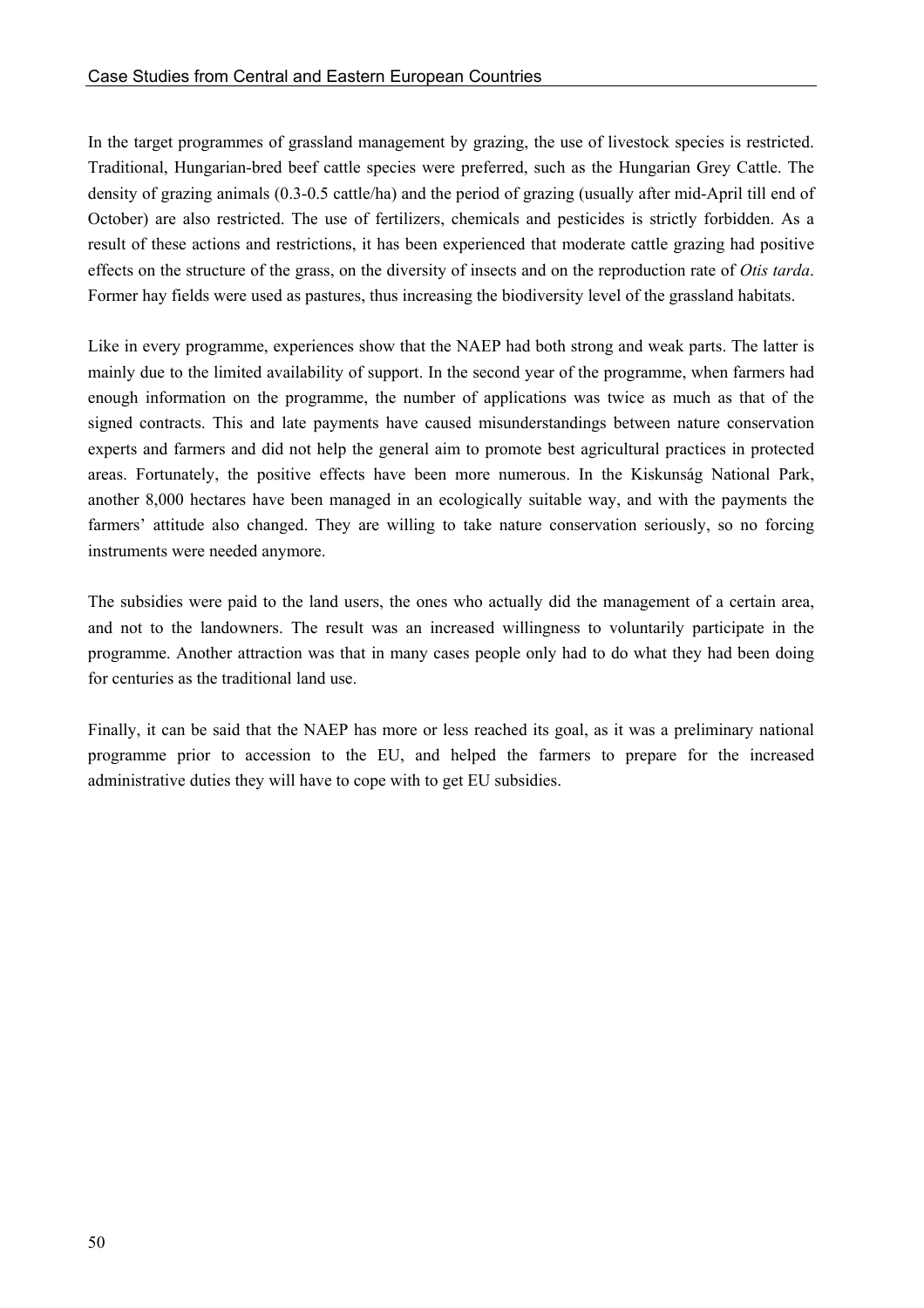# **Biodiversity Protection and its Practical Realization Including Agricultural Areas in the Protected Landscape Area - Biosphere Reserve Pol'ana**  MARTINA PILÁTOVÁ

**The Protected Landscape Area – the Biosphere Reserve Poľana** 

The Poľana Mountain is one of the greatest former volcanoes in Europe and it is the highest volcanic mountain range in Slovakia. The area was developed in four periods of volcanic activity 13 – 15 million years ago.

Since 1981 it has been a Protected Landscape Area. In 1990, Poľana was declared as a Biosphere Reserve. The Pol'ana Biosphere Reserve comprises an area of 203.6  $\text{km}^2$ . Agricultural land presents 15%, forest occurs on 84% of the area and 1% are buildings and water areas. The whole area is assigned to the European network of protected areas, Natura 2000.

### **IUCN Project "Biodiversity Protection in the Protected Landscape Area – Biosphere Reserve Poľana and Management of its Grasslands"**

In the period 1996 – 1999, the Poľana grasslands were analyzed and evaluated by the agricultural project "Biodiversity protection in the Protected Landscape Area – Biosphere Reserve Poľana and management of its grasslands" in cooperation with IUCN - The World Conservation Union.

The final result of the IUCN project is the proposal for a strategy for the sustainable development of grassland agriculture, which is based on the integration of nature conservation with the agricultural use of these grasslands considering the results of the work of botanists and zoologists. Thus, this strategy takes into account the floristic composition of the grasslands, the nesting conditions for bird species and the migration of animal populations, and it aims for the application of natural management systems which do not require high energy inputs.

A total of 3,270 ha of meadows and pastures were evaluated during the project period – 2,566.7 ha of these are part of the Poľana Biosphere Reserve. Grassland communities cover up to 10 % of the total area of the Poľana Biosphere Reserve (2,400 ha) and they are owned by agricultural cooperatives and companies as well as by private farmers.

### **History of Agriculture in the Poľana Mountain Region**

Originally, the Poľana Mountain was covered by forests. After the arrival of the first settlers, the forests were cut down and the colonized land was used for agricultural purposes. Mountain meadows were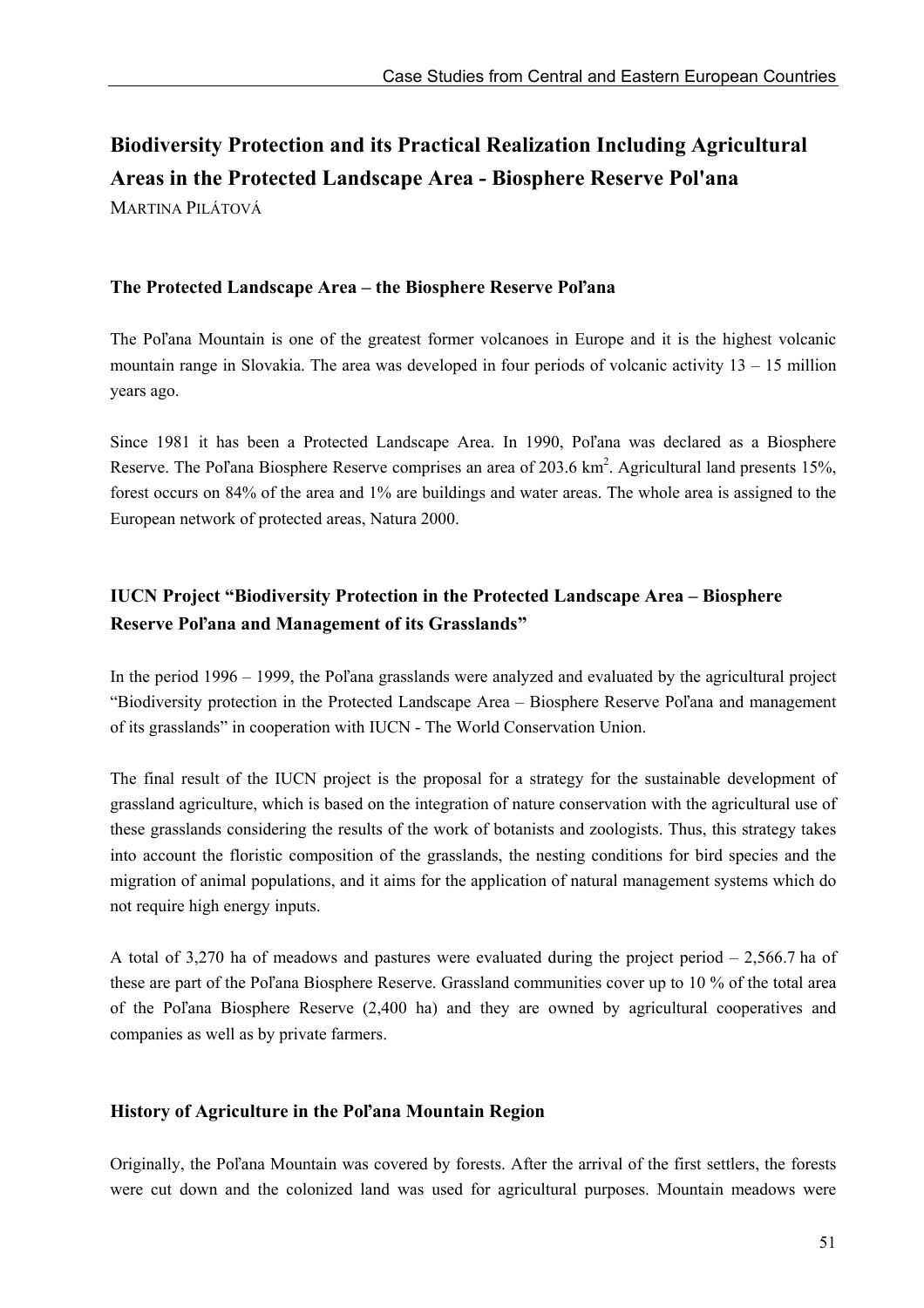regularly cleared, no fertilizers were used. Grasslands were regularly mowed, once or twice a year, and then grazed by cattle or sheep. The land was necessary for making a living, so people honoured it and had a highly positive connection to the land.

In the 1950s, the agricultural production in Slovakia was collectivized. This process was connected with the creation of big agricultural cooperatives, who became owners and managers of all agricultural land. Agricultural cooperatives were focused on intensive agriculture. In the following time, parts of the meadows were converted into pastures. Step by step, old and approved practices of traditional farming disappeared and the number and diversity of livestock decreased. The extent of agricultural land was reduced, which was accompanied by a decreasing quality of the land.

It was apparent that this trend had to be stopped. With state assistance, re-cultivations were carried out with the aim to increase the quality of the meadows and to intensify their utilization. However, agricultural cooperatives were motivated by economic incomes only. Therefore, less suitable grasslands were insufficiently used and thus degraded through the encroachment of trees, bushes, and less valuable plants.

After 1990, further changes affected the agricultural system. They were characterised by a decline of the agricultural production and by the abandonment of agricultural lands, even previously re-cultivated ones. Agricultural cooperatives were broken up and agricultural lands were returned to the original owners.

Therefore, the overgrowing of unused and abandoned grasslands is the most important problem on the Poľana Mountain nowadays. It takes only  $10 - 30$  years until unused meadows or pastures are totally overgrown. Today, 30.5% of the grasslands in the Poľana Biosphere Reserve are overgrown and influenced by the succession process.

| Project | Total area (ha) | Reduced area (ha) | Dry matter $(t.ha^{-1})$ | Dry matter production $(t.ha^{-1})$ |
|---------|-----------------|-------------------|--------------------------|-------------------------------------|
| part 1  | 1,327.7         | 839.1             | 2.57                     | 2,158.5                             |
| part 2  | 1.235.0         | 997.3             | 2.36                     | 2.362.8                             |
| Total   | 2,566.7         | 1,836.4           | 2.46                     | 4.521.3                             |

**Table 1:Production potential of permanent grassland project in PLA – BR Poľana** 

| Table 2: Mean dry matter production of permanent grassland and feasible stocking rate as livestock unit (LU) |  |  |  |  |
|--------------------------------------------------------------------------------------------------------------|--|--|--|--|
|--------------------------------------------------------------------------------------------------------------|--|--|--|--|

| Project | <b>Meadows</b> |                              |           | Pastures  |                |           |            |
|---------|----------------|------------------------------|-----------|-----------|----------------|-----------|------------|
|         |                | Area (ha) $\vert$ Dry matter | for LU    | Area (ha) | Dry matter     | for LU in | LU/ha of   |
|         |                | production $(t)$             | in winter |           | production (t) | summer    | grasslands |
| part 1  | 222.8          | 540.8                        | 231.9     | 616.3     | 1,617.7        | 862.4     | 1.02       |
| part 2  | 444.6          | 973.2                        | 406.1     | 552.7     | 1,397.4        | 731.4     | 0.73       |
| Total   | 667.4          | 1,514.0                      | 638.0     | 1,169.0   | 3,015.1        | 1,593.8   | 0.86       |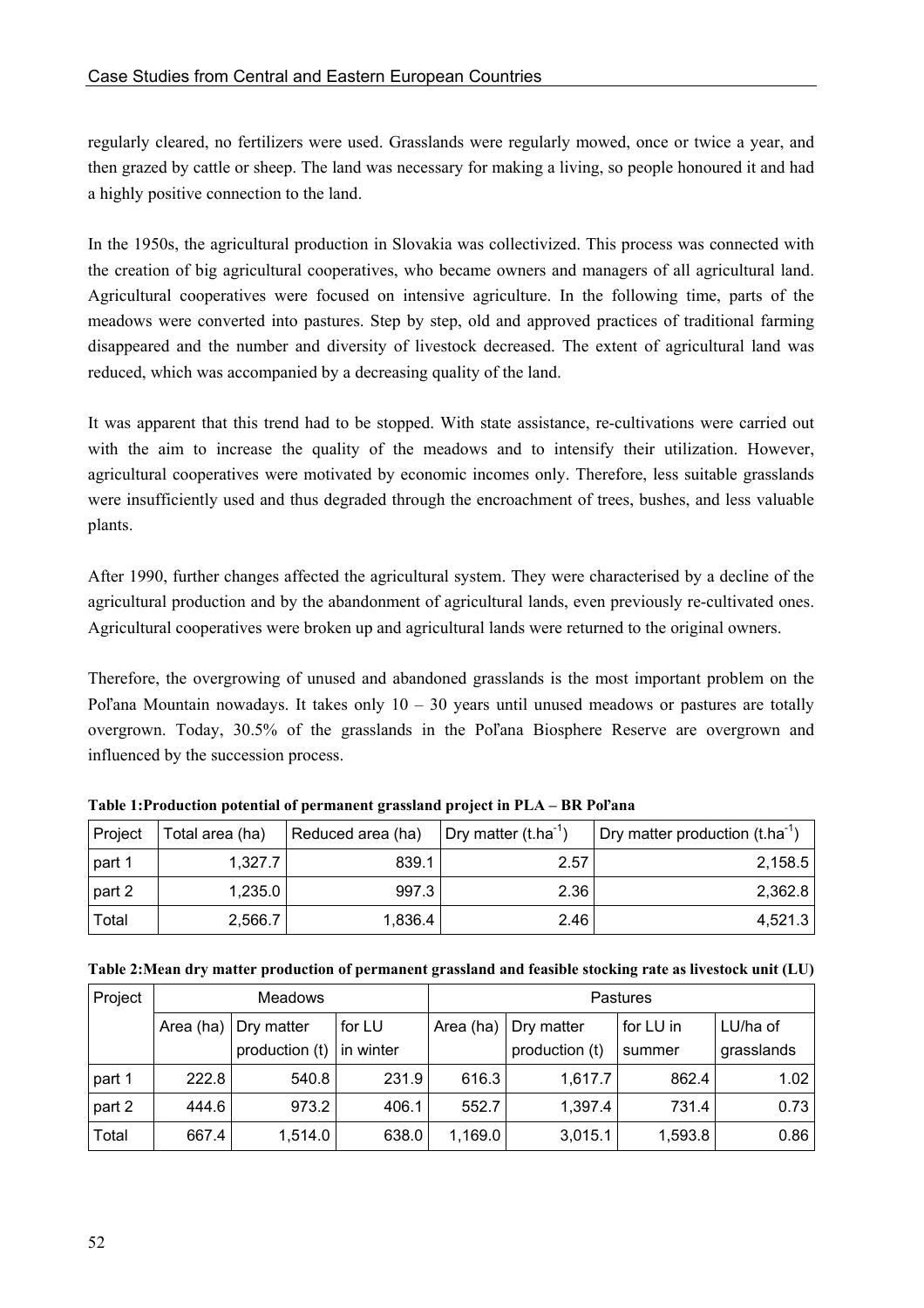### **Proposal of a Sustainable Development Strategy for the Poľana Biosphere Reserve**

The proposal recommends technological parameters and procedures for the use of grasslands in the particular areas.

Sustainable development of meadow and pasture communities

1) Preservation of specific wetland and spring communities requires:

- protection against trampling by grazing animals through fencing by locally available wooden material;
- mowing by light machinery in one or two-year intervals, during time of the soil drying (August), seeding and drying of copse and use of hay as litter in livestock stables;
- informing herdsmen about the marked gene pool areas, which should be protected against devastation.
- 2) The first mowing of the alluvial meadows should be shifted to the time of decreasing underground water levels and increased mechanical carrying capacity of the soil. The second cut should be done no later than six weeks after the first one. Alternative autumn grazing is possible in case of dry weather. Hurdling is not recommended.
- 3) The following management is appropriate for mesophilous meadows to preserve both their productivity and biodiversity:
	- hurdling in intervals of  $6 7$  years; in early spring and summer the hurdled areas are mowed and the grass is used as a green fodder; careful grazing under dry conditions;
	- in the following spring, mowing of the sward in the phase of the appearance of the dominant grasses and, if possible, second cut  $5 - 6$  weeks after the first one;
	- additional careful autumn grazing of aftermath;
	- in the second till fifth year after hurdling: first mowing in the phase of full earing till the beginning of flowering; aftermath grazing in two grazing cycles;
	- one to two years before new hurdling: shift mowing to seed production time (in order to use the hay for game feeding) and graze aftermath in autumn;
	- preservation of nutrient-poorer wildflower meadows by selecting the most typical sites, in which hurdling will not be used, and fertilize some of them periodically with manure from permanent pens.
- 4) It is recommended to manage the prevailing grassland communities in the area the following way:
	- enlarge the harvested areas in all parts that are accessible for machinery by thinning thick swards and collecting the rocks;
	- include the prepared harvested parts of the fields into the cycle of regular hurdling use similar management as for meadows with the difference that they will be mowed just once and grazed in summer and in the autumn;
	- one to two years after hurdling, the mowing should be done in the phase of earing of the dominant grass species and clovers, summer and autumn aftermath will be grazed;
	- in the following years, mowing can be postponed to the phase of flowering without a significant loss in quality;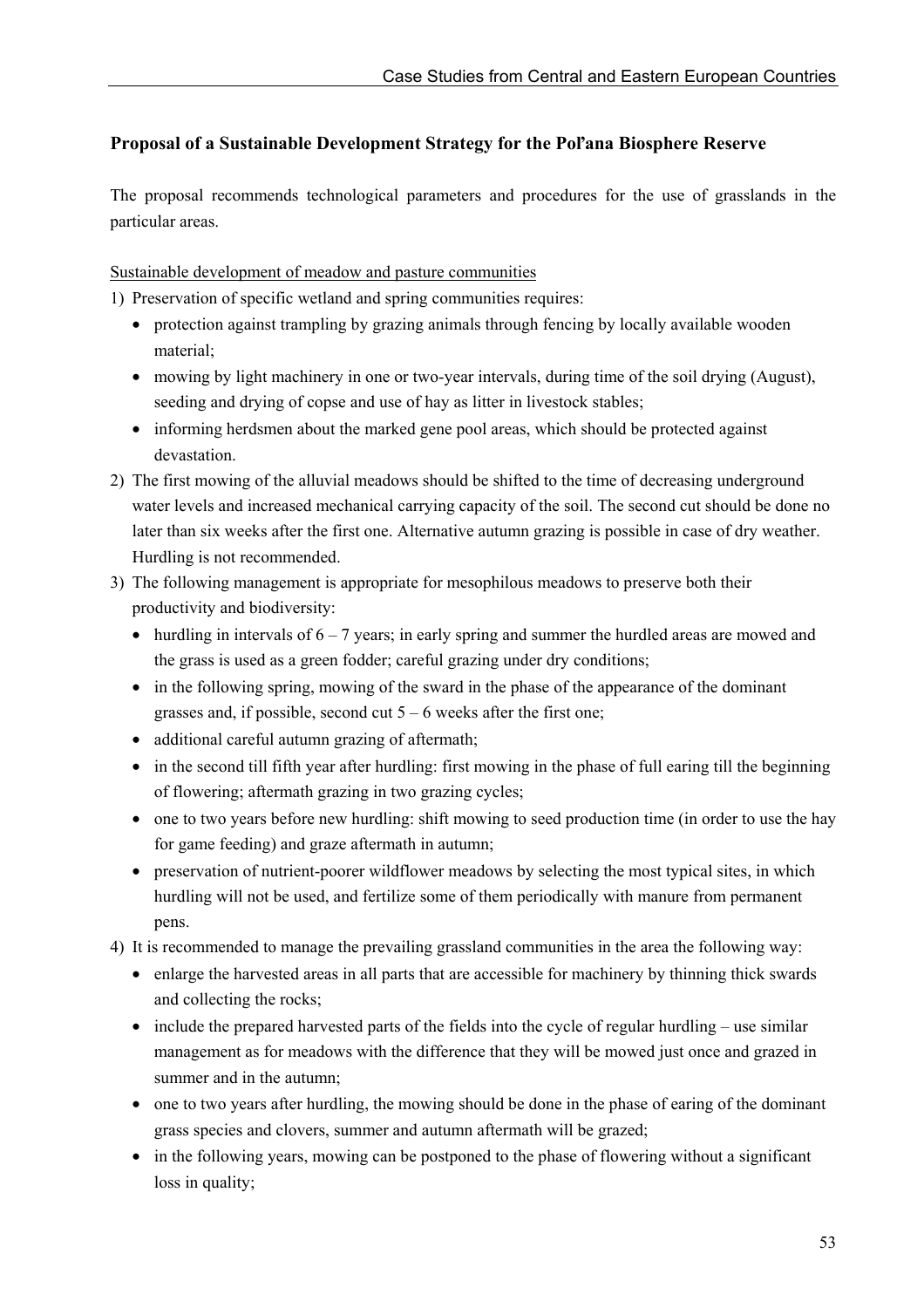- the last year before hurdling, at least one part of the swards should be left to over-ripen, the low quality hay should be used for game mangers and the aftermath left for wild animals;
- in areas inaccessible to machinery, but suitable for hurdling, the sufficiency of nutrients should be utilized for repeated grazing, which will be started at the beginning of the grazing season (the same management can be applied in the second year after hurdling).
- 5) It is recommended to manage the degraded areas with high grown grass species (such as *Brachypodium pinnatum, Calamagrostis epigeios, C arundinacea* and *Deschampsia caespitosa*), which are less valuable from the fodder production point of view, in the following way:
	- on the places, where at least light machinery can be used, the swards should be cut in the phase of earing, using the lowest stubble height - a higher effect can be expected when using rotation mowers – swath should be removed from the area and used as litter;
	- graze the aftermath by herds of goats or horses;
	- the above process should be repeated at least three to four years (according to current experience, however, it is very hard to remove the swath).
- 6) After excessive hurdling, nitrophilous and ruderal communities are very persistent and their change into valuable, more diverse grass phytocoenoses is lengthy. The following precautions will help:
	- mowing swards before flowering of the ruderal species, if possible twice a year;
	- intensive grazing of aftermath to utilize the effect of heavy trampling, which is not in favour of ruderal species;
	- to exclude regular hurdling and to replace it by keeping livestock at one place in a permanent pen, where a special layer, not allowing leakages, should be created on a fenced area (from plastic foil, asphalt) and the outflow of liquid waste into a waterproof cesspool should be safeguarded;
	- each year, a low quality hay-stack is prepared for each pen, which is used as a bedding throughout the following year; in this way the manure is produced, which can be used for autumn manuring of non-eutrophised swards – the effect is lower but the swards are more diverse;
	- the change can be speeded up through the liquidation of the growth by herbicides and by a subsequent direct drilling of clover-grass mixture;
	- the synanthropic species *Cirsium vulgare* and *Urtica dioica* are also found on heaps of stones and soil after reclamation; to get rid of these growths is only possible by patient mowing by hand.

### **Sustainable Development of Fauna Communities**

Apart from interventions in swards, the following other biodiversity measures are important:

- 1) For insect feeding on pollen, nectar and seeds, grassland enclaves in the forests are important as well as ungrazed remnants in pastures, especially sheep pastures (due to higher selectivity of sheep), also aftermath with the occurrence of richly flowering leguminous plants and some other herb species as well as ungrazed steeper parts of pastures.
- 2) Preventing hurdling in poor parts of pastures with low vegetation for protection of the habitats of epigeic insects.
- 3) Gradual mowing of grassland and alternate grazing of the fields can provide enough food for insectivorous birds, and also possibilities of retreat for birds that are nesting on the ground.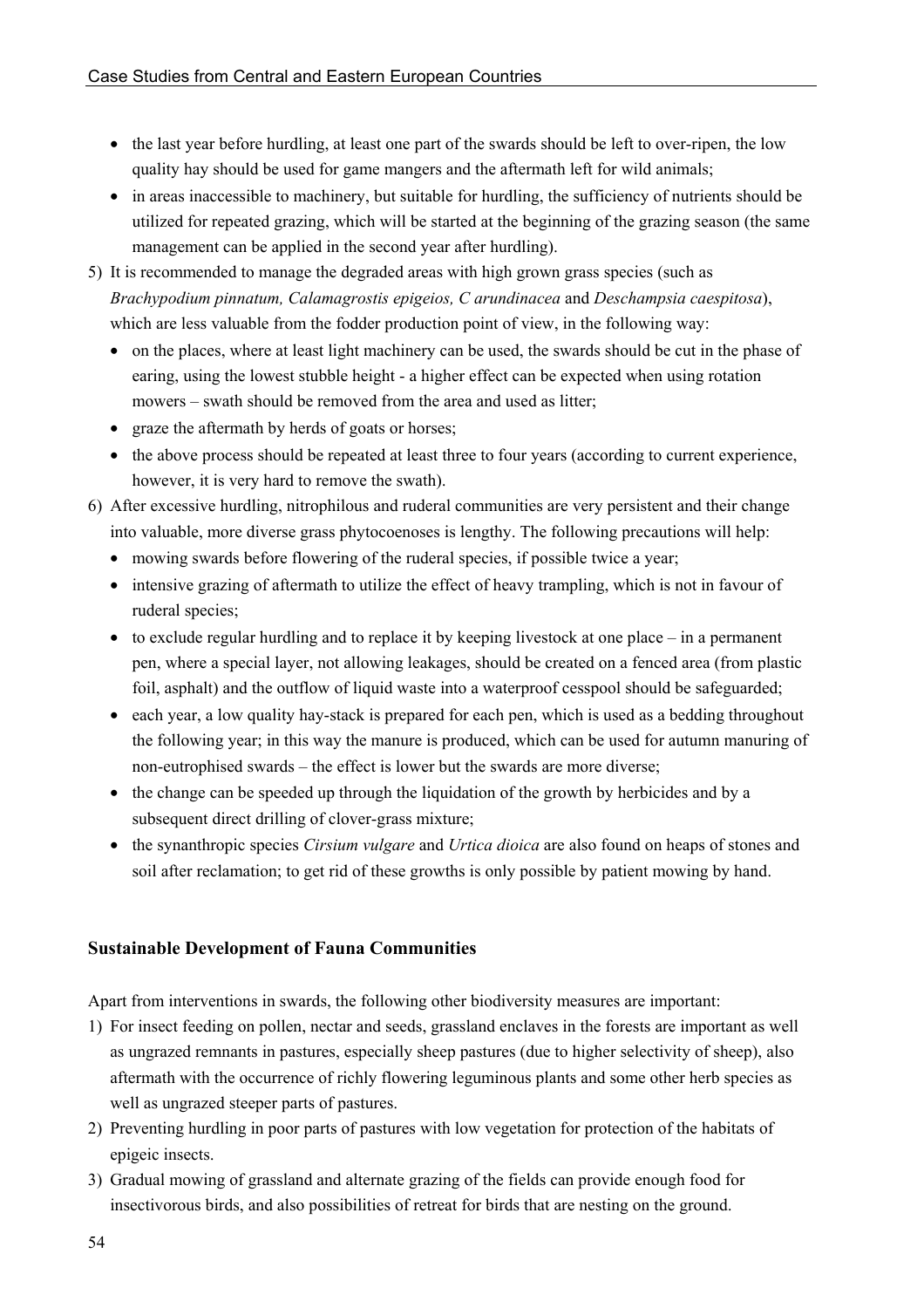- 4) Left-over shrub and tree growths and tree solitaires can provide a good nesting or feeding habitat for specific fauna species, e.g. birds and vertebrates.
- 5) Heaps and little walls, heaps of stones and soil from reclamation but also from the clearing of new areas provide good refuges for several groups of animals.
- 6) It is recommended to preserve existing hay-sheds and to build new ones and huts from the existing wooden materials to provide alternate hurdling in the individual pasture units – these huts do not only improve the scenic beauty of the territory but provide conditions for nesting of birds and serve as refuges for other groups of animals.
- 7) Sites with the occurrence of specific rare animal species can be protected by fencing and by means of ecological management of these areas.

### **Prerequisites for the Realisation of the Proposed Measures – Actual Problems in the Evaluated Areas**

The IUCN project offers basic measures to reach both, sustainable development of agricultural use and biodiversity conservation. It should serve as the base for other agricultural projects in the area and for the practical cultivation of agricultural land as well as for the protection of nature values. However, first there must be resolved some actual human problems such as:

- Lack of private farmers in the Poľana Mountain region. Agricultural cooperatives still dominate.
- The willingness of the local people to live in the area and to work on the land is affected by an uncertain and limited market demand for animal products.
- Traditional agricultural products do not meet new requirements and norms of the EU.
- State subsidies are insufficient.
- The complicated land ownership restrains decision-making on ways of grassland utilization.
- Economic and social limitations, resulting in a lack of motivation for involved people.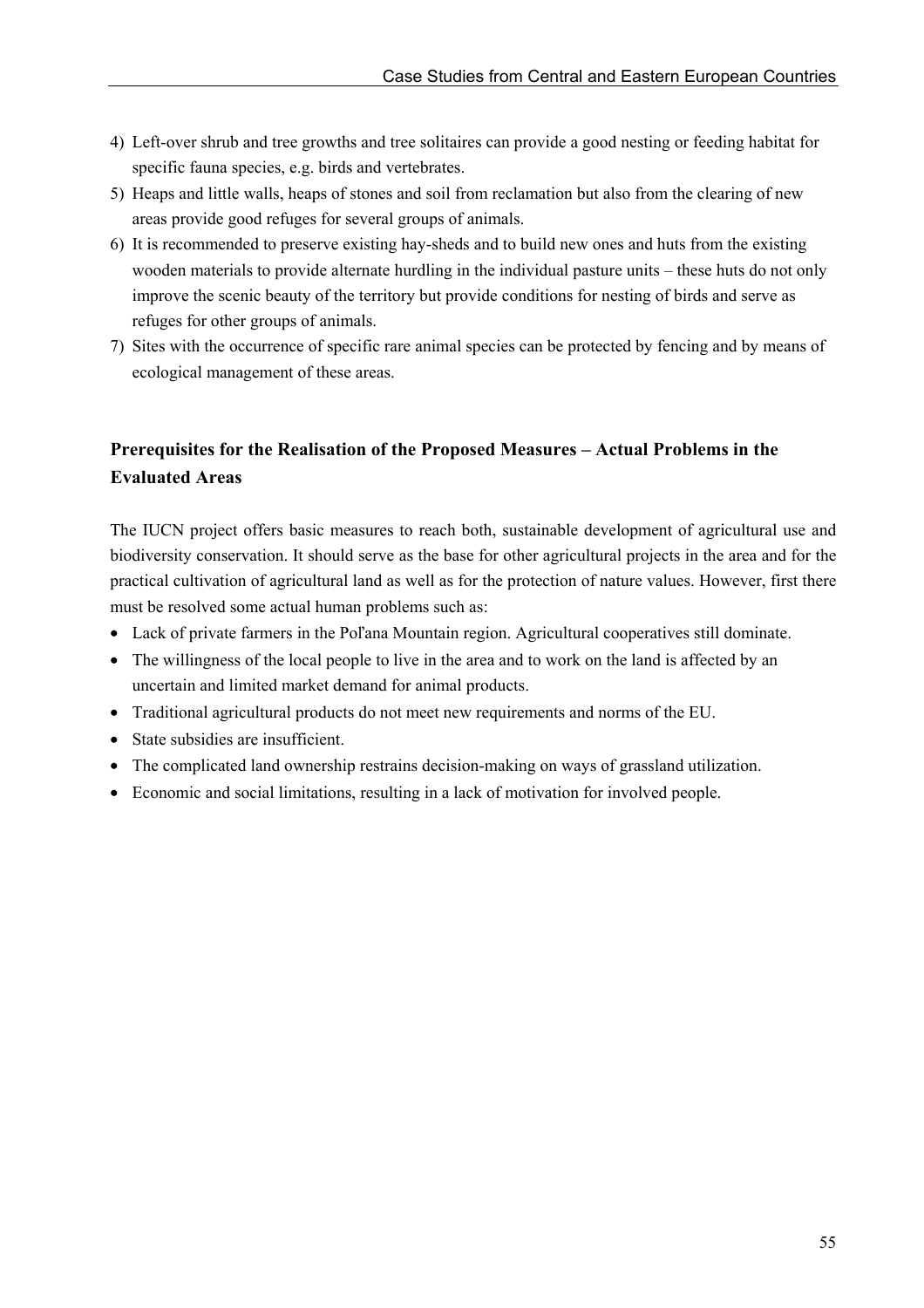# **Calcareous Grassland of the Slovenian Sub-Mediterranean Region – its Biodiversity and Conservation**

KLEMEN ELER

In the process of the pre-accession negotiations to join the European Union, Slovenia had the right to propose habitat types and species to be included into the Annexes of either Birds or Habitats Directive. Out of 14 proposed plant species, 14 animal species and four habitat types, 20 proposals were accepted by the Commission. The huge majority of the accepted species and habitats has its origin in the Slovenian sub-Mediterranean region, which is an indicator of the high biological value of this area. Limestone basis, climate characteristics and past agricultural use of the region (which is called Kras or Karst in English) formed a special habitat type – the east-Mediterranean Illyrian calcareous grasslands or Karst grasslands for short. The major part of these grasslands were included in the Slovenian proposal for the Natura 2000 network. However, the low production capacity of these grasslands and changing socio-economic conditions have caused large-scale abandonment and afforestation of the area in the last decades. Fortunately, the thin soil layer coupled with a poor nutrient availability, strong winds and regular droughts during the vegetation period suppress quick bush- and tree-encroachment (pseudo-steppe), otherwise the majority of the area would already be covered with forest today. However, immediate actions to stop the abandonment of agricultural lands and the decline in rural population in the area are needed.

In the past, two different management systems of grassland use determined the characteristics of the regional Karst landscape. Those were uncontrolled grazing by small ruminants and the cutting of grassland for hay for the purpose of indoor livestock feeding (VIDRIH & LOBNIK 2003). The former system was carried out in the form of transhumance – annual seasonal movement of livestock (mainly sheep and goats, to a smaller degree also horses and cattle) from winter grazing on the lowland pastures of Istria to summer grazing in mountainous regions of the so-called high Karst. These long-distance movements of herds caused a genetic flow of plant and animal (insect) species (zoochory), which is essential for the viability of natural populations (KALIGARIČ 1997). The extent to which the viability of these populations will be affected by the lack of transhumant grazing is not clear.

For the maintenance of Karst grasslands, the following instruments of the Slovenian Agri-Environmental Programme (2001, 2004) are available:

- Suppression of bush-encroachment (removing overgrowth) (not available in 2004)
- Ecological farming
- Sustainable breeding of domestic animals
- Maintenance of cultivated land and rural population density on the protected areas
- Maintenance of extensively used grasslands
- Conservation of special grassland habitats
- Restructuring of the breeding of domestic animals in the area of occurrence of large carnivores (partially).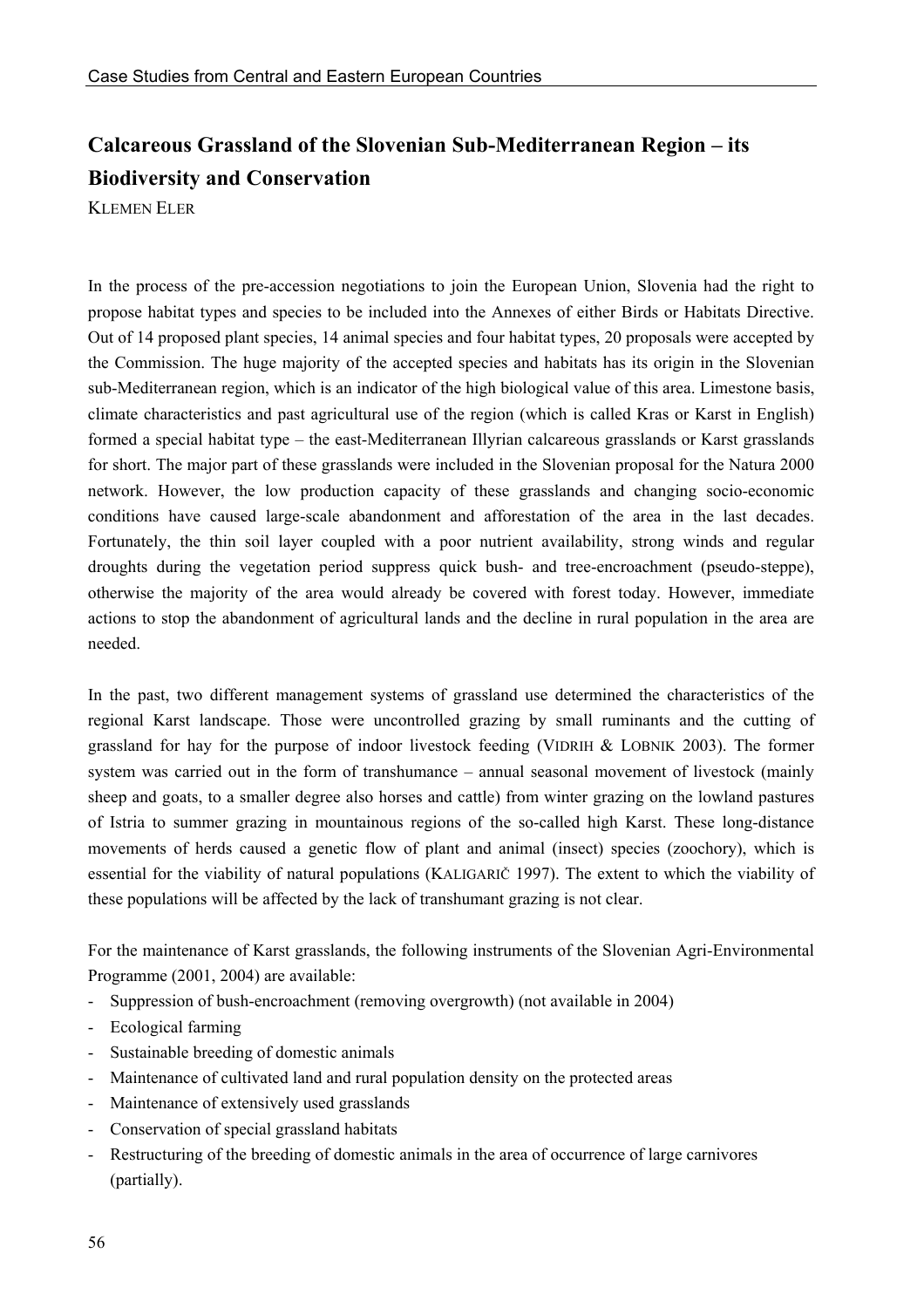These instruments are quite general and not site-specific. In certain habitat types, they may also cause a decrease of biodiversity. For the refinement of these instruments and for the design of new, site-specific measures for the Karst region, additional case studies are needed. Within the framework of an ongoing LIFE-Nature project, which has started in 2002, special attention is devoted to the clearance of bushes and trees and to the re-establishment of grazing schemes in the area of the so-called Karst edge (transition between limestone and flysh area), where biodiversity is particularly high. Preliminary results of this project show some weaknesses in the measures designed for the suppression of bush encroachment. According to the existing regulations, the clearance of bush overgrowth must be completed within a single year, which means that it needs to be done by hand (very laborious) or by using heavy machinery. After clearance, intensive and controlled grazing should be established to suppress newly emerging shoots. However, such a grazing regime can cause a lot of damage to the vulnerable vegetation of the area. An alternative technique could be the use of goats, which can successfully stop bush invasion with their browsing capability, but they need a longer period of time (a couple of years) to exhaust bush overgrowth.

According to the Slovenian Agri-Environmental Programme, the primary objectives of conservation of Karst grasslands are the prevention of afforestation and the maintenance of the rural population density. Not only because of limited financial resources, it is quite clear that the area is simply too large to be maintained in full extent. The quality of the managed habitats is of secondary importance according to the current programme, however, it will need to become significant in the newly designed Natura 2000 sites and in other types of protected areas. For the preparation of regional management plans, a list of agrienvironmental measures specific for Karst grasslands will be needed that will answer the following questions:

- 1. Which combination of grazing animals is the most efficient to maintain target plant communities and habitat types (goat and sheep, goat and horse, sheep and horse, cattle and sheep)?
- 2. What is an optimum stocking rate for a certain combination of grazing animals?
- 3. What is an optimum grazing duration on a certain pasture?
- 4. What are the eutrophication effects of all-year long grazing (the need for supplement feeding)?
- 5. Are vulnerable habitat types of the Karst region appropriate for sheep milk production?
- 6. Should we promote controlled grazing systems, where the pasture is divided into many paddocks, or should we promote large-scale grazing and forming of so called semi-open pasture landscapes (FINCK et al., 2002)?
- 7. For Karst meadows: how important is the time of mowing and how often should it be carried out (every year, once in 2-3 years)?
- 8. Could mowing be replaced with a grazing regime?
- 9. How to protect domestic animals from attacks of large carnivores (fences, type of grazing animal, compensations for lost animals, use of sheepdogs, donkeys, etc.)?
- 10. What to do with non-indigenous black pine trees (*Pinus nigra*) should we promote eradication or should we incorporate them in Karst grasslands to form some sort of dehesa (i.e. a patchy type of savannah landscape that connects natural with agricultural flora and fauna)?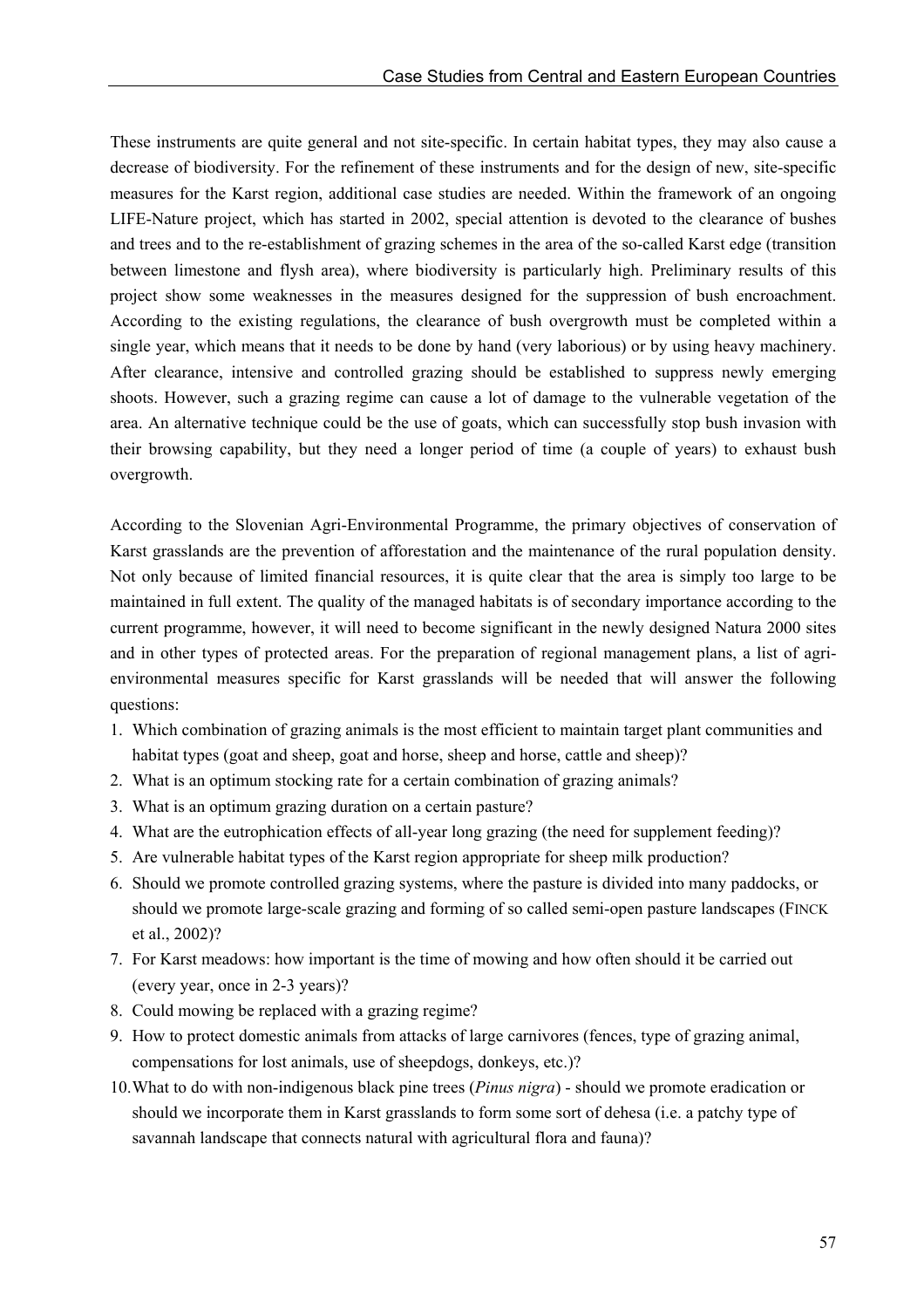Until now, nature conservation in Slovenia was almost exclusively a domain of biologists, and the majority of these questions remained unanswered. The lack of communication between biologists and agronomists must be eliminated and a close collaboration in the following case-studies in the Slovenian Karst and other regions will be indispensable. If we focus on the endangered plants, animals and habitat types only, but forget about the people, who should live and prosper in the countryside, then the whole effort of maintaining biodiversity in the Slovenian agri-environment and of promoting rural development will be in vain.

### **References**

- ANONYMOUS 2001. Slovenski kmetijsko okoljski program = Slovenian Agri-Environmental Programme. MKGP, Ljubljana: 36 str.
- ANONYMOUS 2004. Uredba o plačilih za ukrepe Programa razvoja podeželja 2004-2006 za leto 2004. Ur.l.RS 24-1010/2004
- FINCK P., RIECKEN U., SCHRÖDER E. 2002. Pasture landscapes and nature conservation new strategies for preservation of open landscapes in Europe. In: REDECKER B. et al. Pasture Landscapes and Nature Conservation. Berlin, Springer Verlag: 1-13
- KALIGARIČ M. 1997. Rastlinstvo Primorskega krasa in Slovenske Istre : travniki in pašniki. Koper, Zgodovinsko društvo za južno Primorsko: Znanstveno-raziskovalno središče Republike Slovenije: 111 s.
- VIDRIH T., LOBNIK F. 2003. The use and improvement of karst grassland. Zbornik Biotehniške fakultete UL - Kmetijstvo, 81, 1: 179-190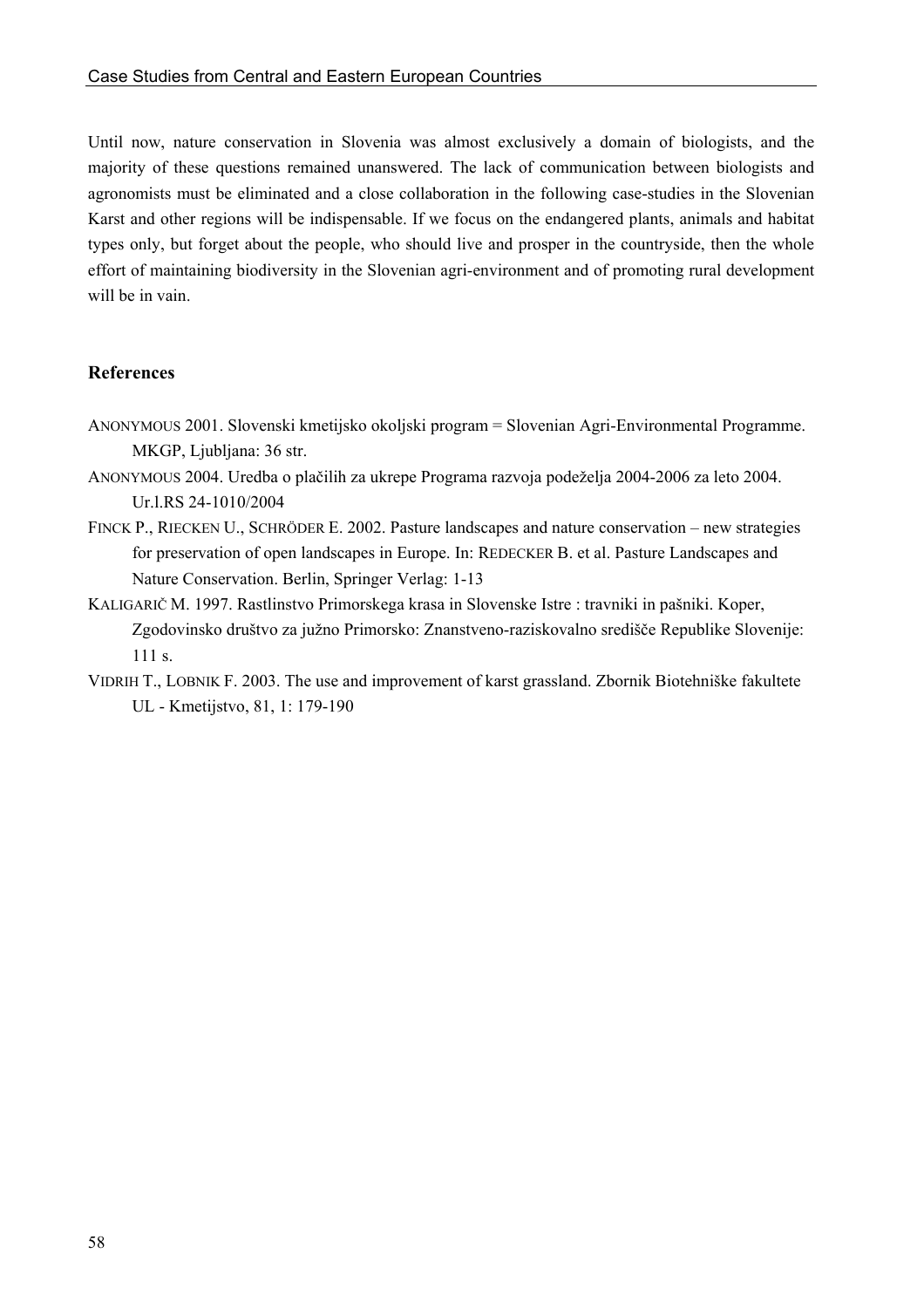# **5 Case Studies from Germany**

# **Cooperation Between Conservation and Agriculture in the Müritz National Park**

VOLKER SPICHER

### **Müritz National Park – An Introduction**

The Müritz National Park (total area 322 km²) is situated in the north east of Germany half way between Berlin and Rostock. It represents a typical part of the forest and lakeland district of Mecklenburg. 17 municipalities and the Mecklenburg-Strelitz and Müritz districts neighbour the National Park. With 53 inhabitants per square kilometre, the region is sparsely populated.

The Müritz National Park was established in September 1990 and designated as an SPA in 1993. In 2003, the park attracted 584,000 visitors and employed 120 people of staff. With 117 km² in size, the lake Müritz is the biggest lake in the north of Germany, famous for its clear water and an enchanting landscape. A 500 m wide strip of the shore belongs to the National Park. There are well over a hundred lakes with a size of more than one hectare in the Müritz National Park. The larger part of the National Park (260 km²), situated on the east shore, is characterized by extensive pine forests and big moors. In the smaller part near Serrahn (62 km²) you will find old beech woods in a hilly landscape with many small lakes and bogs.

The 'Nationalparkamt Müritz' is the park authority for the Müritz National Park. Under the aegis of the Ministry of Agriculture and the Ministry of Nature Conservation of the Mecklenburg-Western Pomeranian state, it is responsible for the administration and management of the park.

Typical habitats are woods and forests (72%), lakes (13%), bogs 8%, pastures (5%) and cultivated areas (2%). Agricultural land within the borders of the park has a total size of 2,262 ha. In the active management zone (34%), the use of fertilizer is limited, whereas unrestricted conventional agriculture is allowed in the developing zone (66%).

Before the establishment of the Müritz National Park, several attempts had been made to develop the humid fen lowlands, in which the lakes are set, as productive farmland. Right up to 1980, these peaty basins were drained to colonise the fens for agriculture. In the following last two decades of the  $20<sup>th</sup>$ century, the peat mass was lost due to mineralization, which led to a collapse of the soil structures and to falling ground water levels.

One important task of the National Park administration is to transform the exploitative bog utilisation into a sustainable management scheme.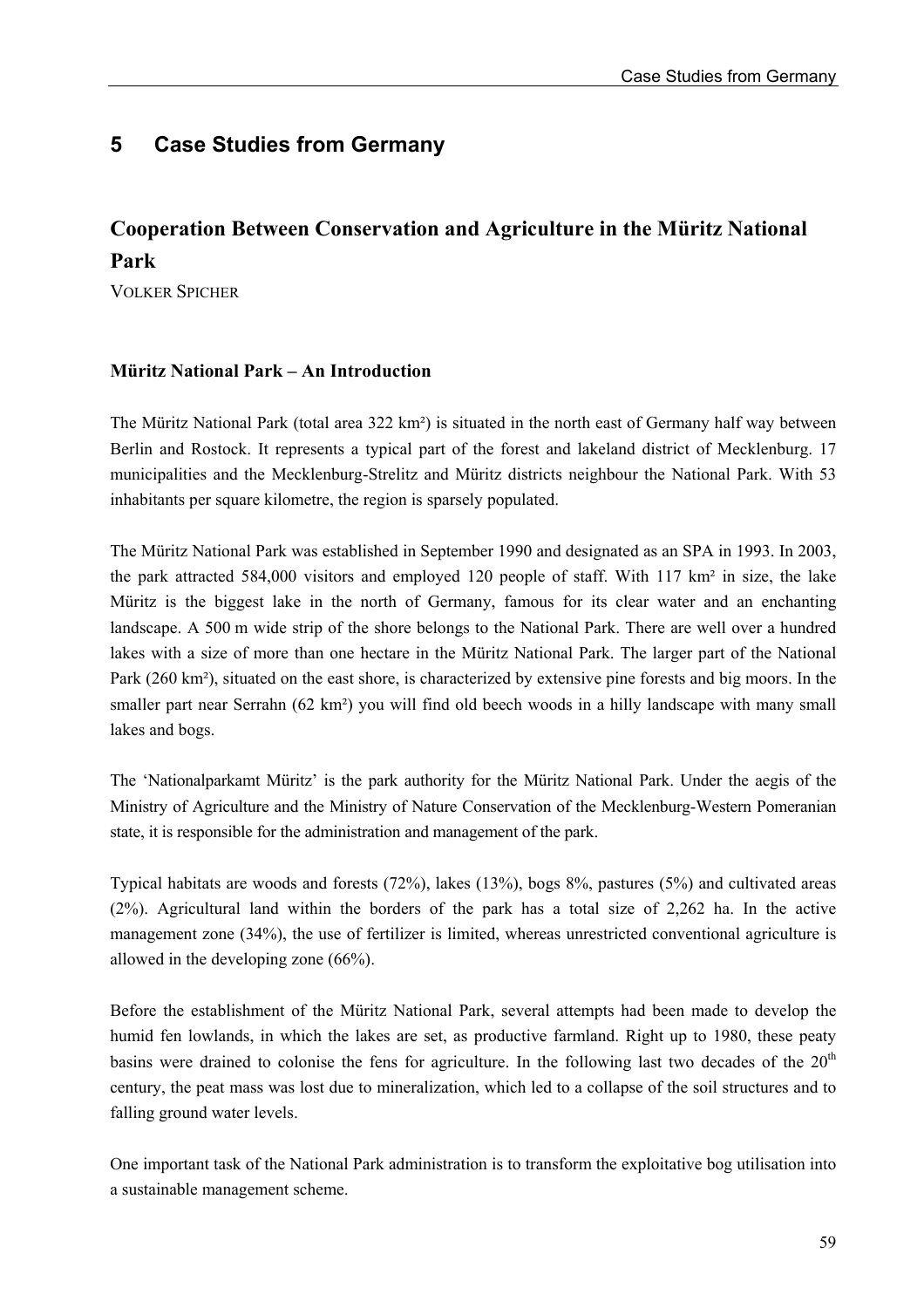The following aims for the agricultural development within the Müritz National Park were formulated:

- Safeguard specially protected species and habitats (orchids/gentians/*Crassulaceae*)
- Safeguard the landscape scenery near the villages
- Consider the socio-economic situation of the people in the region

To mitigate the negative impacts of standard agricultural management, the following guidelines for agricultural practice in the Müritz National Park were adopted:

- Avoid the input of pesticides and fertilizer into soils, groundwater, lakes and rivers
- Safeguard and develop the typical biodiversity of pastures and meadows
- Use the bogs sustainably
- Consider the historical aspects of the landscape scenery

## **Experiences with the European Agricultural Guarantee and Guidance Fund – Agri-Environmental Programmes**

The European Agricultural Guarantee and Guidance Fund (EAGGF) promotes *inter alia* the nature-near use of pastures and meadows. The aims of the financial programme within the Müritz National Park are the protection of species and landscape scenery as well as of regional natural resources. The support through the EU programme co-finances the project in the Müritz National Park with 50%.

Between the farmers and the park authority, a voluntary agreement was negotiated that formulates the following regulations for agricultural management within the borders of the Müritz National Park:

- No fertilizer or pesticides should be used
- No ploughing of land or re-seeding is allowed
- The high level of groundwater should be maintained
- Fixed date for mowing of meadows
- Fixed number of livestock for the pastures

Within the frame of the project, 20 partners are contracted with an area of 1,114 ha involved. The contract term is 5 years and the annual support is 204  $\epsilon$  per hectare. However, there are some critical points to the programme:

- administration expenditures (regulations/application/local controlling) are high for both the farmers and the park authority; this trend is increasing
- the sanctions after a violation of the contract are comparably strong
- the contract term is too short, which makes planning more difficult (for both partners)
- the quality and quantity of feed decreases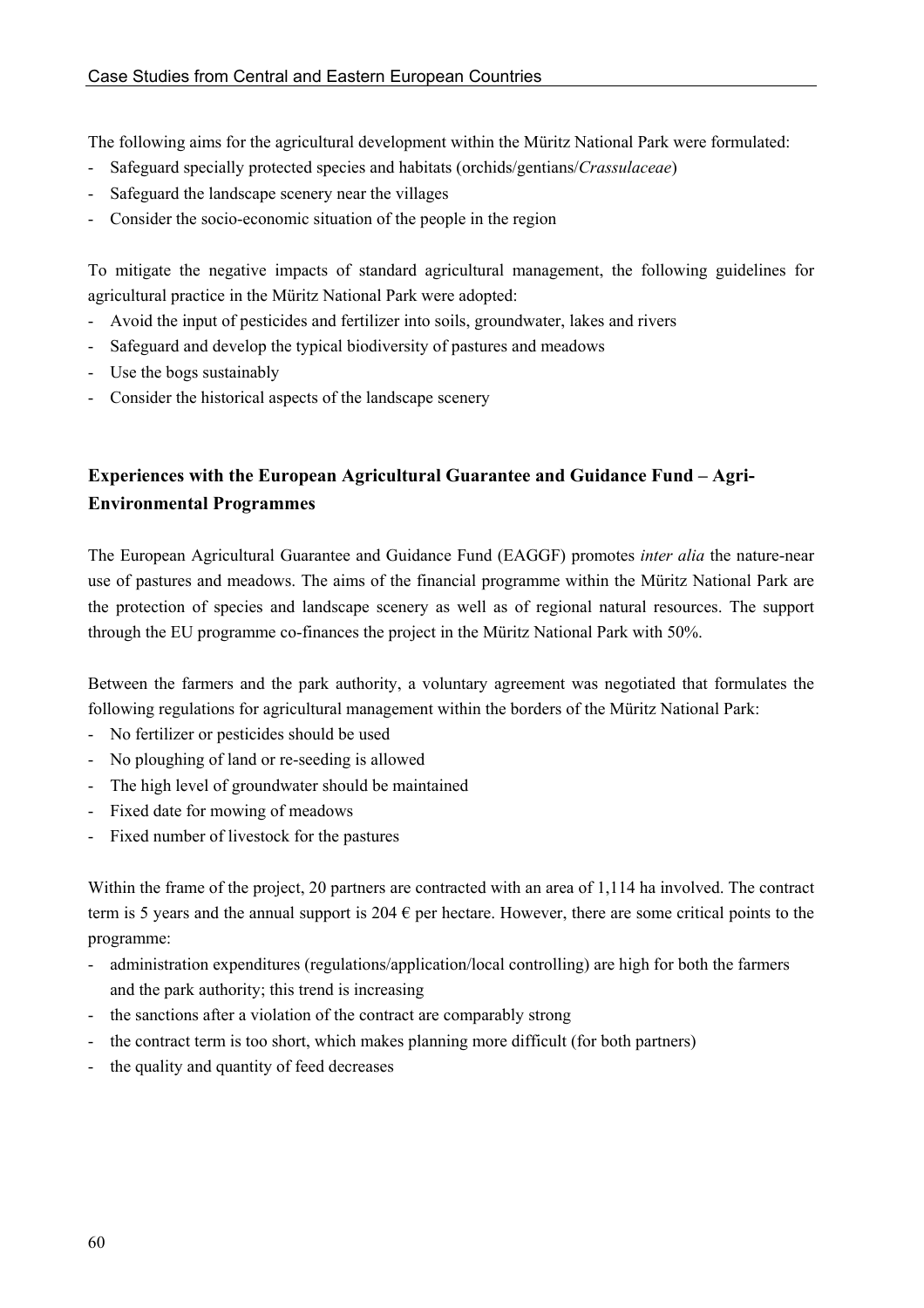## **Experience with the EU LIFE-Nature II Fund - Environmental Programme for Biodiversity**

Launched in 1992, LIFE co-finances environmental initiatives in the European Union and certain third countries bordering on the Mediterranean and the Baltic Sea and in the Central and Eastern European accession candidate countries that have decided to participate in LIFE.

The specific objective of LIFE-Nature is to contribute to the implementation of Community nature conservation legislation: the "Birds" Directive (79/409/EEC) and the "Habitats" Directive (92/43/EEC), and in particular the establishment of the Natura 2000 network for the in situ management and conservation of Europe's most remarkable fauna and flora species and habitats.

Nature conservation projects which contribute to maintaining or restoring natural habitats and/or species populations to a favourable conservation status in the sense of the Habitats Directive are eligible for LIFE-Nature. Projects must concern Special Protection Areas or Sites of Community Importance and the species listed in these Directives.

The European Union has allocated approximately 300 million Euros for LIFE-Nature for the period 2000- 2004. The rate of Community co-financing may be up to 50% of the costs. By way of exception, for projects concerning priority natural habitats or priority species defined in the Habitats Directive, the Commission can finance up to 75% of the eligible costs (for further details see LIFE homepage: http://europa.eu.int/comm/environment/life/home.htm).

The purpose of the LIFE-project in the Müritz National Park is to end the agricultural exploitation of the bogs inside the park. To re-establish the specific, peat-forming vegetation in degraded bogs, the groundwater level will be raised. A further objective of this measure is the stabilisation of the existing vegetation in the adjoining nutrient-poor and acid bogs. A stretch of 4.5 km of natural streamlet including moist forests which are still existing from the time before drainage will be recreated. The project intends to extend the existing calcareous swamps and the reeds, a habitat of the bittern. Finally the project intends to offer a new tourism attraction.

The following measures are financed by the LIFE-project:

- $\Rightarrow$  Purchase of land
- $\Rightarrow$  Compensation for yield loss
- $\Rightarrow$  Planning by engineers/expert report/consulting
- $\Rightarrow$  Measures to protect the infrastructure
- $\Rightarrow$  Hydraulic engineering
- $\Rightarrow$  Facilities for visitors (visitors' tower)
- $\Rightarrow$  Public relations activities (flyer/events)
- $\Rightarrow$  coordinator (plus seminar/travelling costs)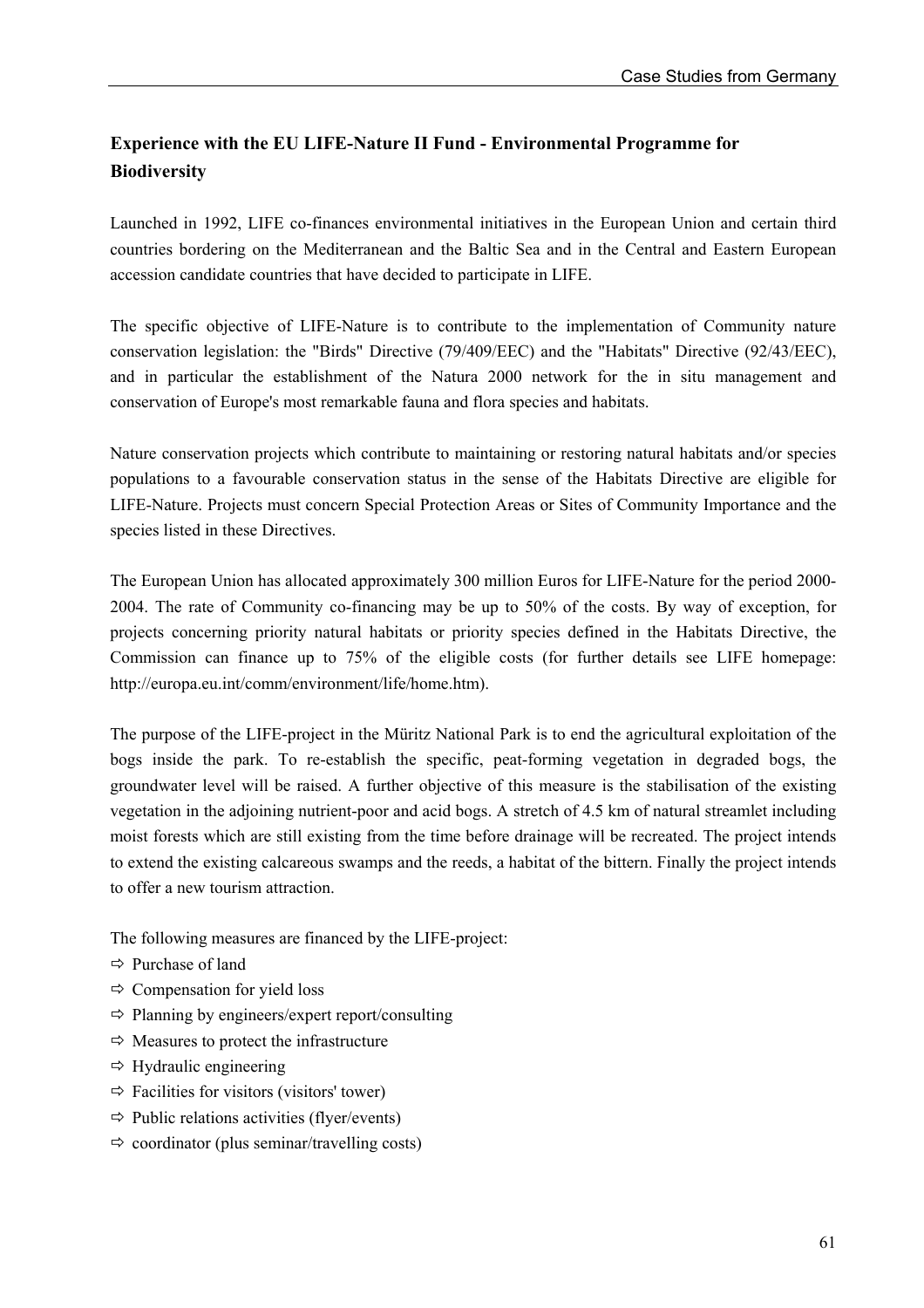There are some critical points to the EU LIFE-Nature Programme from the point of view of the park authority:

- The application procedure is quite extensive and not co-financed
- There is no guarantee to get a positive answer
- The reporting duty transforms the receiving organisation into a "glass receiver"
- An expansion of the budget- is not possible
- A close fitting deadline
- Only one additional agreement as a "joker" is possible

In sum, the flexibility of the programme is low.

#### **Summary**

The EU LIFE-Nature and EAGGF funds are important financial instruments to translate conservation of natural habitats and sustainable use of natural resources in protected areas into action.

The EU programmes promote the partnership between land users and park management. The programmes function as a stepping-stone for supporting rural development. Despite the above-mentioned criticism, there are a lot of good reasons to take the hurdle of bureaucracy and to apply for the programmes.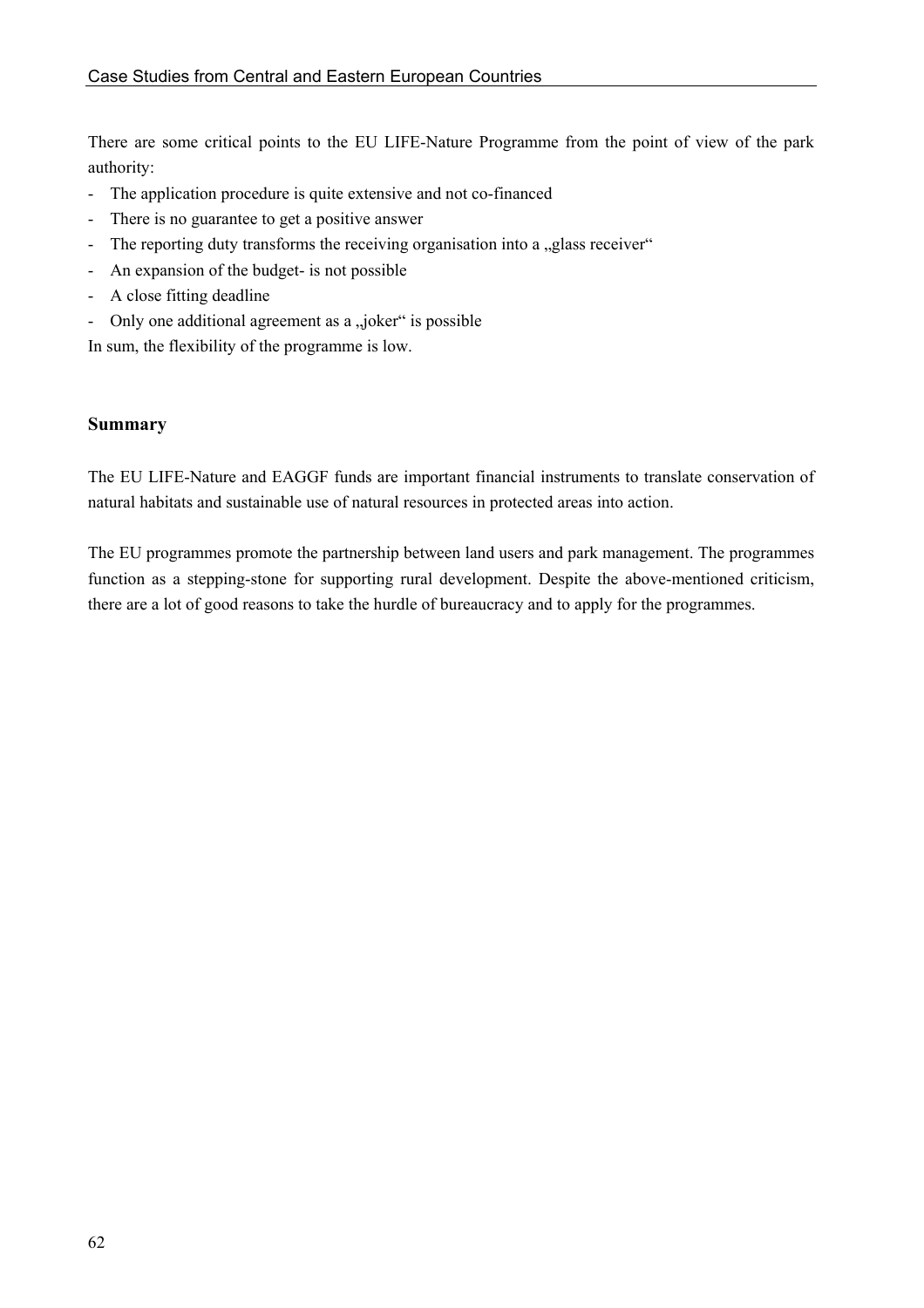# **Experiences in Integrated Rural Development and the German Pilot Programme "REGIONEN AKTIV"**

ARNO TODT

Integrated rural development is based upon three main principles: integration, regionalisation and partnership. Integration means the consideration of economic progress, ecological stability and social needs at the different stages of planning and implementation. Regionalisation: the scale for development planning and project realisation is the regional dimension. Further, decisions on development objectives and the support of measures are shifted to the regional level. Partnership: a fundamental element of the bottom-up approach in integrated rural development is the co-operation and decision-making by stakeholder partnerships. Important instruments for the implementation are integrated regional development concepts and regional management. The German pilot programme REGIONEN AKTIV and the European Community initiative LEADER+ follow this integrated rural development approach.

"REGIONEN AKTIV – Land gestaltet Zukunft" (Active Regions - Country Shapes Future) is a pilot programme of the Federal Ministry of Consumer Protection, Food and Agriculture. 18 model regions were selected by an independent jury for the development of best practice examples in integrated rural development. From 2002 until 2005 the ministry supports the implementation of the 18 regional development concepts. Concepts and projects have to focus on:

- Strengthening of rural areas and creation of income
- Nature-friendly land use
- Consumer-oriented food production
- Intensified links between rural and municipal areas

REGIONEN AKTIV offers important experiences for the national implementation and regional realisation of the new EU rural development policy in the period of 2007 – 2013.

On the regional level, there are two main approaches for the participation of stakeholders, e.g. nature conservation, in the regional development processes. They could take part in the regional partnership institution that is responsible for the main decisions and the regional process control. In this core institution all important regional interest groups should be represented. Besides, the realisation of projects that match the goals of the development concepts offers good opportunities for participation on the implementation level. The experiences with integrated regional development processes show that there are key factors for a successful participation:

- Sufficient manpower
- Co-operation and networking ability
- Win-win objectives and win-win project ideas
- Know-how in project design and project management.

At the mid-term of REGIONEN AKTIV there are important soft effects regarding the development processes in the 18 model regions: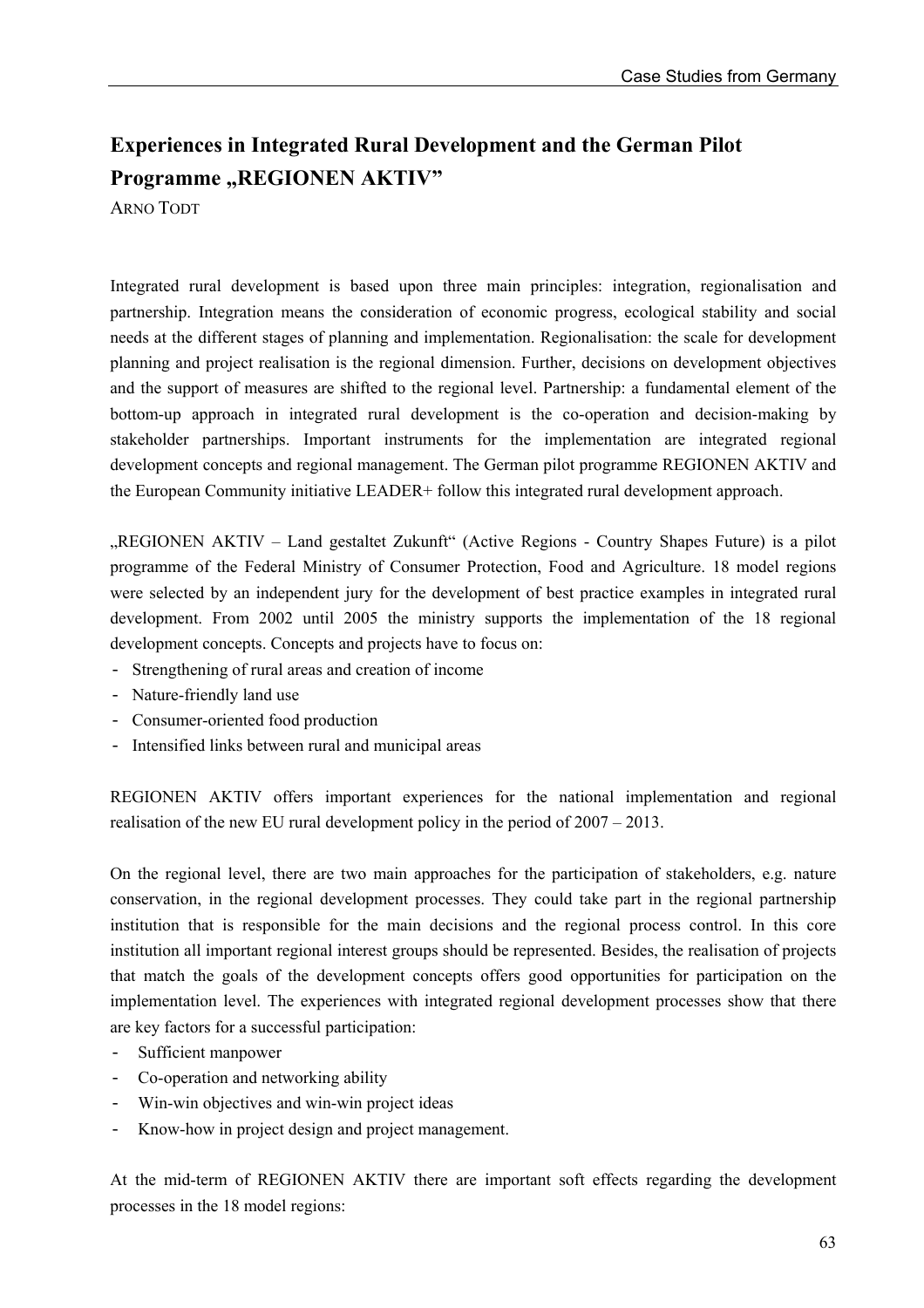- 1. Identification of opportunities and difficulties: The development concepts have provided a targeted analysis of regional strengths and weaknesses. Difficulties and their solutions were discussed by all regional sectors.
- 2. Mobilisation and motivation: People are able to participate in the development activities directly. They are proud of their common results and their region.
- 3. Gaining new regional actors: In the "Nordlichter-Initiative" for example, about 80 public and private institutions are engaged. It is a new positive experience to engage directly in rural development decisions.
- 4. Creation of new co-operations: REGIONEN AKTIV created an atmosphere of taking a fresh start. Traditional differences between groups were overcome.

At mid-term, October 2004, the 18 model regions have realised about 450 projects in the following six fields: regional marketing, rural tourism, education and qualification, renewable resources, renewable energies, agri-environmental measures. The most important topics are regional marketing and rural tourism. The regions implemented many projects that can be used as best practice examples for the integration of economic and ecological interests in rural development.

More information is available at the website of the programme (www.modellregionen.de).

### **Literature**

BMVEL, 2004: Regionen aktiv – Land gestaltet Zukunft, Zwischenbericht zum Wettbewerb. Brochure. Federal Ministry of Consumer Protection, Food and Agriculture, Bonn.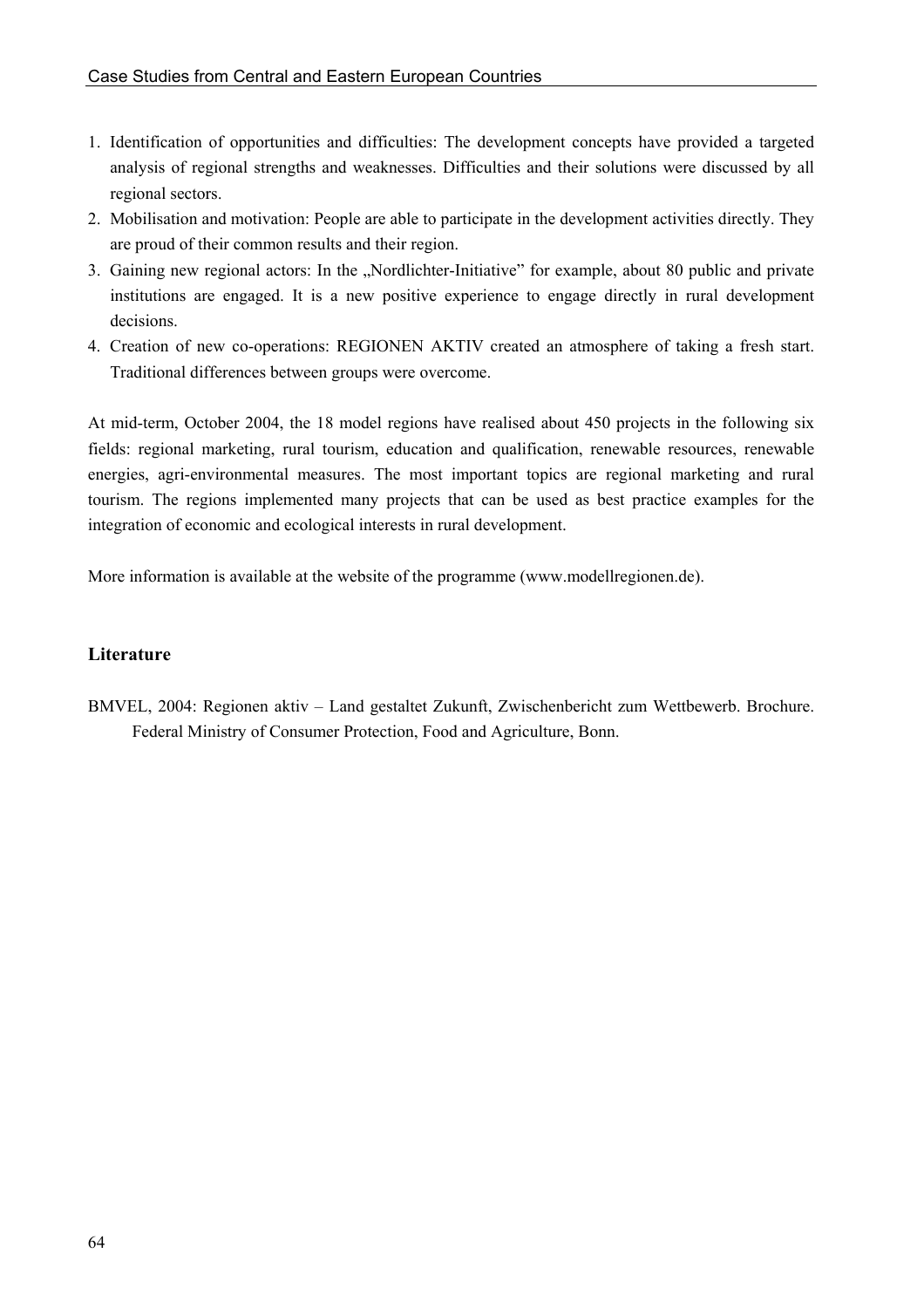# **Nature Conservation Advisory Service for Farmers - A New Approach to Integrate Nature Conservation on Farm Level**

THOMAS VAN ELSEN

#### **The Impact of Agriculture on Landscape Development and Biodiversity in Europe**

From a historical point of view, it is obvious that agriculture is responsible for building the cultural landscapes of Europe. In a process of hundreds of years, the natural landscapes had been replaced by cultural ones. Of course, agriculture led to extinction of at least some mammal species, but replacing the forests by settlements with pastures, meadows, orchards, arable fields and structural elements increased the number of plant and animal species in the landscape. Several species were introduced from other continents.

Since the introduction of mineral fertilisers and pesticides, the role of agriculture has changed. Nowadays modern farming techniques are accused of being responsible for the decrease of species numbers and a decay of the cultural landscapes in Europe. Two different tendencies affect biodiversity quite strongly: the high input of chemicals and fertilisers in regions with good soils and high yields, and the abandonment of farmed land in marginal regions with shallow soils and difficult climatic conditions (such as mountain areas). Both tendencies lead to a decline of biodiversity. In highly productive areas only few species survive the regular spraying of herbicides, insecticides and fungicides, and in marginal regions species disappear that depend on agricultural measures like ploughing, mowing of the grassland and other agricultural operations. In the course of succession, shrubs and trees take over, and farmers themselves become species of the red list data books.

#### **The Contribution of Sustainable Farming to Biodiversity Conservation**

The conversion from conventional to organic farming means to stop using pesticides and mineral fertilisers, mostly wider crop rotations and – if conversion is aiming for cycles of energy and nutrient flows – mixed farms with both plant and animal production. Many investigations have proven that nature benefits a lot from organic farming. More wild arable field plants and insect species on the fields, more birds on the farmland, a higher diversity of organisms under the surface of the soil and populations of micro-organisms being more active have been found in a lot of investigations (cf. WEIGER & WILLER 1997, VAN ELSEN 2000, SOIL ASSOCIATION 2000). Organic farming can integrate contributions to biodiversity conservation in its farming system, whereas former approaches of the nature conservation movement often tried to preserve biodiversity separated from the area where intensive production takes place. For example the field margin programmes, which are implemented in Germany, Great Britain and Denmark, compensate the farmers for not using pesticides along the edges of their conventionally managed fields. In the unsprayed field margins, arable field plants and wildlife are allowed to develop, whereas the rest of the field is managed by using chemicals. Within the nature conservation movement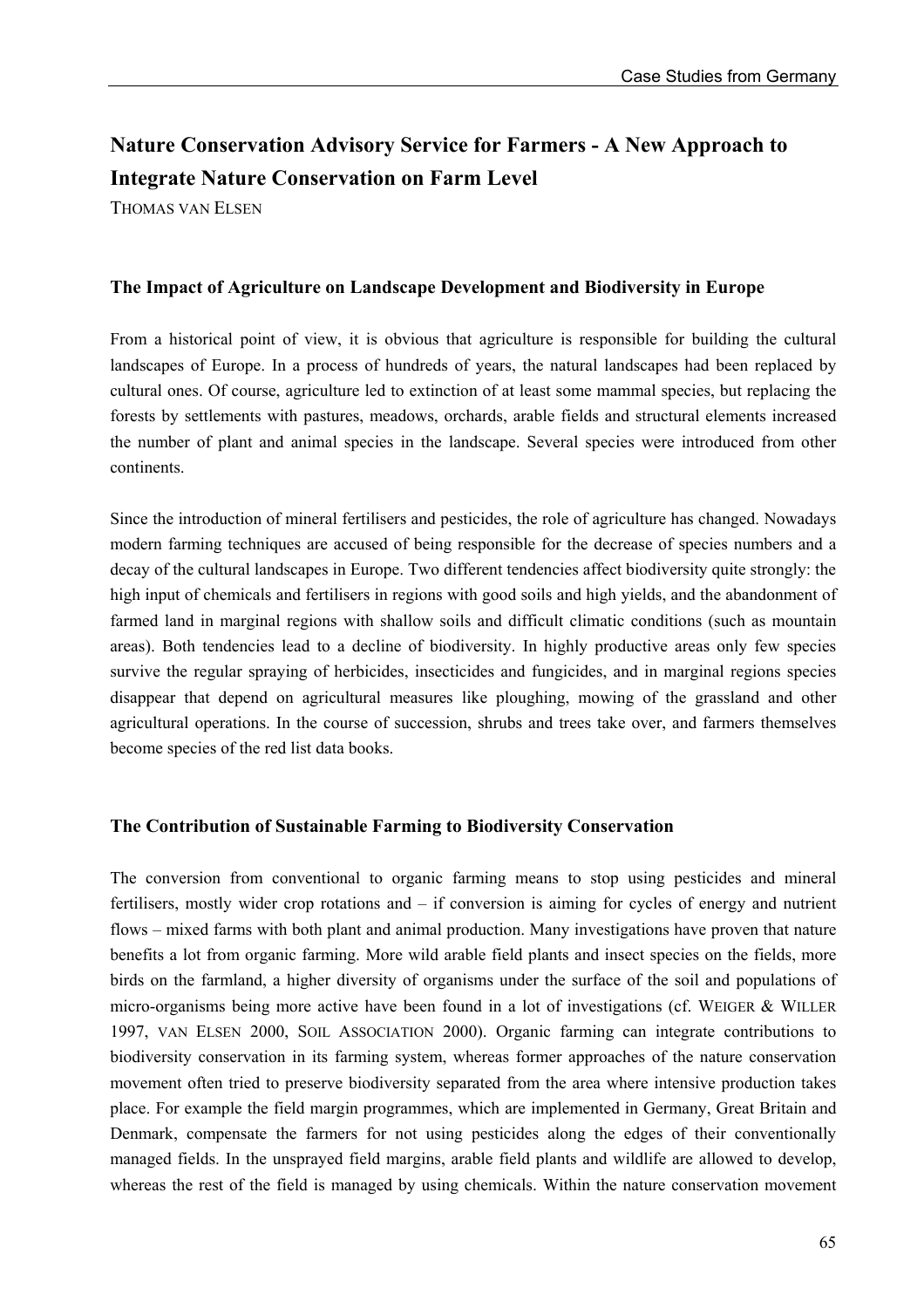such approaches are more and more replaced by a demand for extensification of land use in general: a shift from "separation" to "integration" is taking place (cf. the campaign "Landschaft schmeckt" [landscape's tasty] of the German NGO "Naturschutzbund").

Does organic farming fulfil the expectations of the nature conservation movement? A closer look at the situation of organic farms shows that there are still problems to be solved, that improvement of organic farming techniques is needed to preserve and develop biodiversity on the organically managed land. For example the biodiversity of many grassland communities depends on extensive mowing or grazing systems, which normally cannot be reached just by converting to organic farming. The cutting regime and frequency does not differ that much from management on conventional farms. Frequent cutting of field fodder (clover grass) keeps sky larks from successful breeding, and cutting grassland for silage in May prevents most plants from flowering and producing seeds; the number of plant species decreases. – Few organic farmers grow old varieties or crops or use old breeds of livestock. The tendency towards large fields without special biotopes and with only few structural elements does not differ that much from conventional farms – nowadays cultural landscapes do not develop just by conversion to an environmentally friendly management system. Also the abandonment of marginal land cannot be stopped by conversion.

Despite these points, where improvement is still needed, organic farmers already contribute a lot to the preservation of biodiversity. In a project about the optimisation of organic farming under the aspect of preserving biodiversity, which was supported by the German Federal Agency for Nature Conservation with funds of the Federal Environment Ministry, different examples of farms were investigated, whose farmers have different approaches to integrate nature conservation goals into their management system. On most of the farms, the planting of hedgerows has been an important issue. Hedges prevent soil erosion and attract birds and insects, including beneficial organisms for the health of the crop. At least some of the farmers are also interested to use leaves and branches as winter fodder for their livestock. Especially in regions with large fields and before having converted to organic management schemes, some farmers have made big efforts to structure their land by planting hedgerows and trees and creating biotopes like ponds and walls of stones collected on the arable fields. If it is not possible to build perennial structures like hedges, a strip of spontaneous or sown flowers can easily be introduced to attract beneficial insects and to contribute to an aesthetic and diverse structure of the landscape.

### **Quo Vadis, Organic Farming? – Landscape Development by Organic Farming: A Challenge for the Future?**

Despite many examples of farmers contributing to landscape and nature conservation as a consequence of the growing support for conversion, more and more farmers decide to undertake conversion more for economical than for idealistic reasons. Will it be possible to combine the quantitative growth of organic farming with the aim to preserve and even increase biodiversity by organic farming?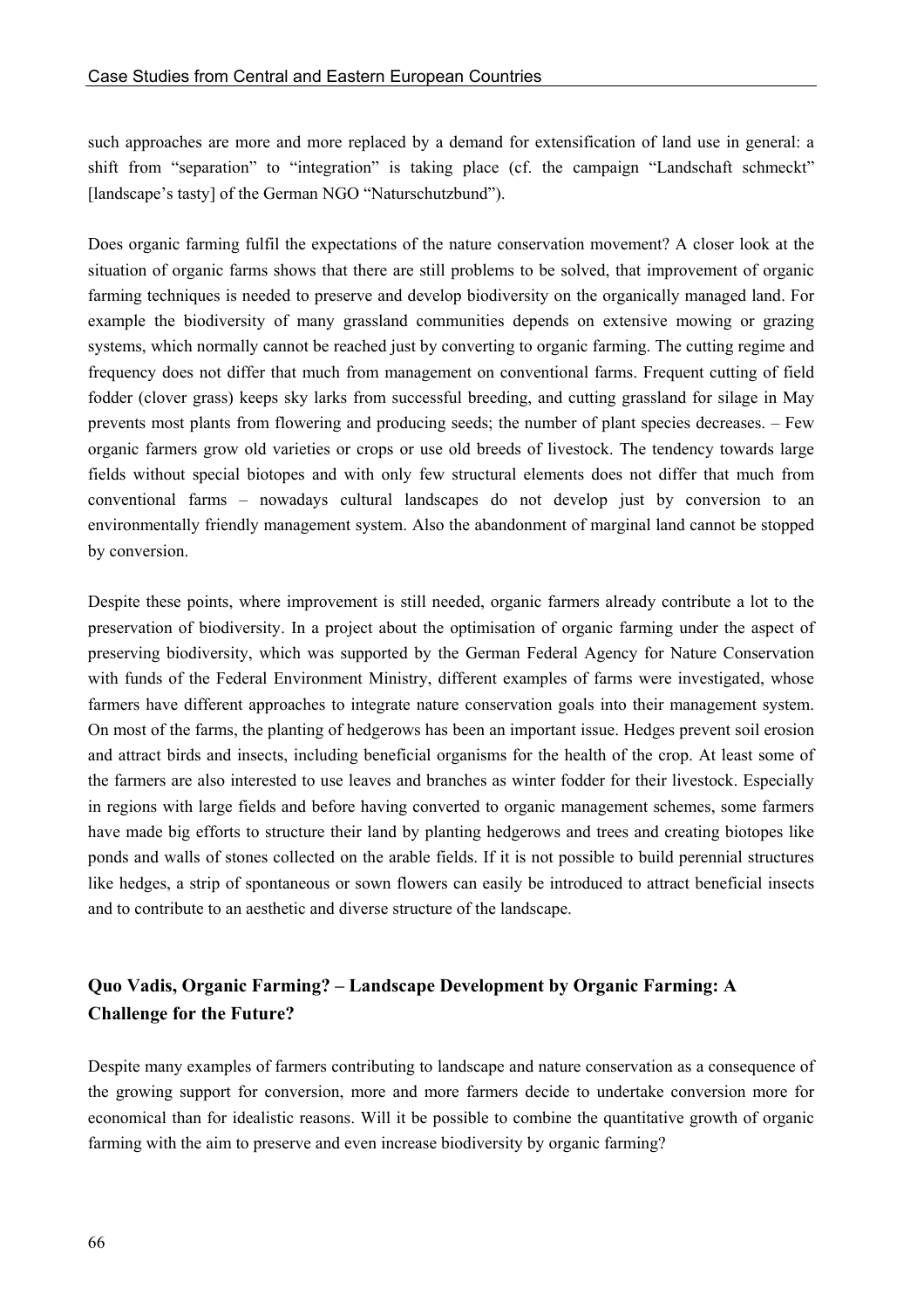Modern landscape development on organic farms needs:

- a participatory approach (bottom-up instead of top-down planning),
- a qualified advisory service for farmers who are willing to improve their impact on biodiversity,
- support for farmers by better agri-environmental schemes, which help farmers to realise locally adapted concepts,
- better education at agricultural schools and universities.

There is a growing demand to improve the guidelines of organic farming and to integrate the task of nature development and the "production of biodiversity" into the regulations. However, the better landscape is not produced by better regulations but by farmers who are willing to improve their land, who are convinced of this task, and who change their attitude towards nature. This needs advice and education; it needs a participatory approach and cooperation between landscape planners, farmers and experts from the nature conservation movement. The integration of nature preservation is not only a question of natural or environmental sciences, but a social question, how people with different professions and backgrounds can work together: the farmers with their unique experience in managing the land, the environmentalists and biologists, who know the species, and customers and friends of the farm, who practically give hands to support the farmer to improve the landscape, and who care for biotopes. Landscape development can become an added value of multifunctional farming, being the starting point of a new culture of the European landscape.

### **Approaches to Improve the Positive Impact of Organic Farming on Nature and Landscape**

The conversion to organic farming already means a contribution to nature conservation. However, organic farming also shows a tendency towards intensification and specialisation, which reduces these positive effects. Do organic farms show the interest and the will to integrate certain measures of nature conservation (such as planting of structural elements) in their farm? By acting this way they could push forward the leading role of organic farming towards a multifunctional and environmentally friendly type of agriculture (VAN ELSEN & DANIEL 2000).

In order to help and to support farmers, an advisory service for organic farming was implemented at the "Competence Centre for Organic Farming" in the German state of Lower Saxony in November 2001, after a test-period of four months. The intention of this offer is to support farmers with an on-farm-advice service to put more means of nature protection into practice on their farms.

The advice for single farms is provided directly on the farms, but often help via telephone communications can also solve a lot of problems. The advisory service is an "all-round service" including support on the following issues that often consists of more than only advisory talks:

- Development of ideas and practical actions that can be implemented on the farm.
- Practical realisation of these actions.
- Advice for financial support activities.
- Communication-support if there are problems with nature conservationists.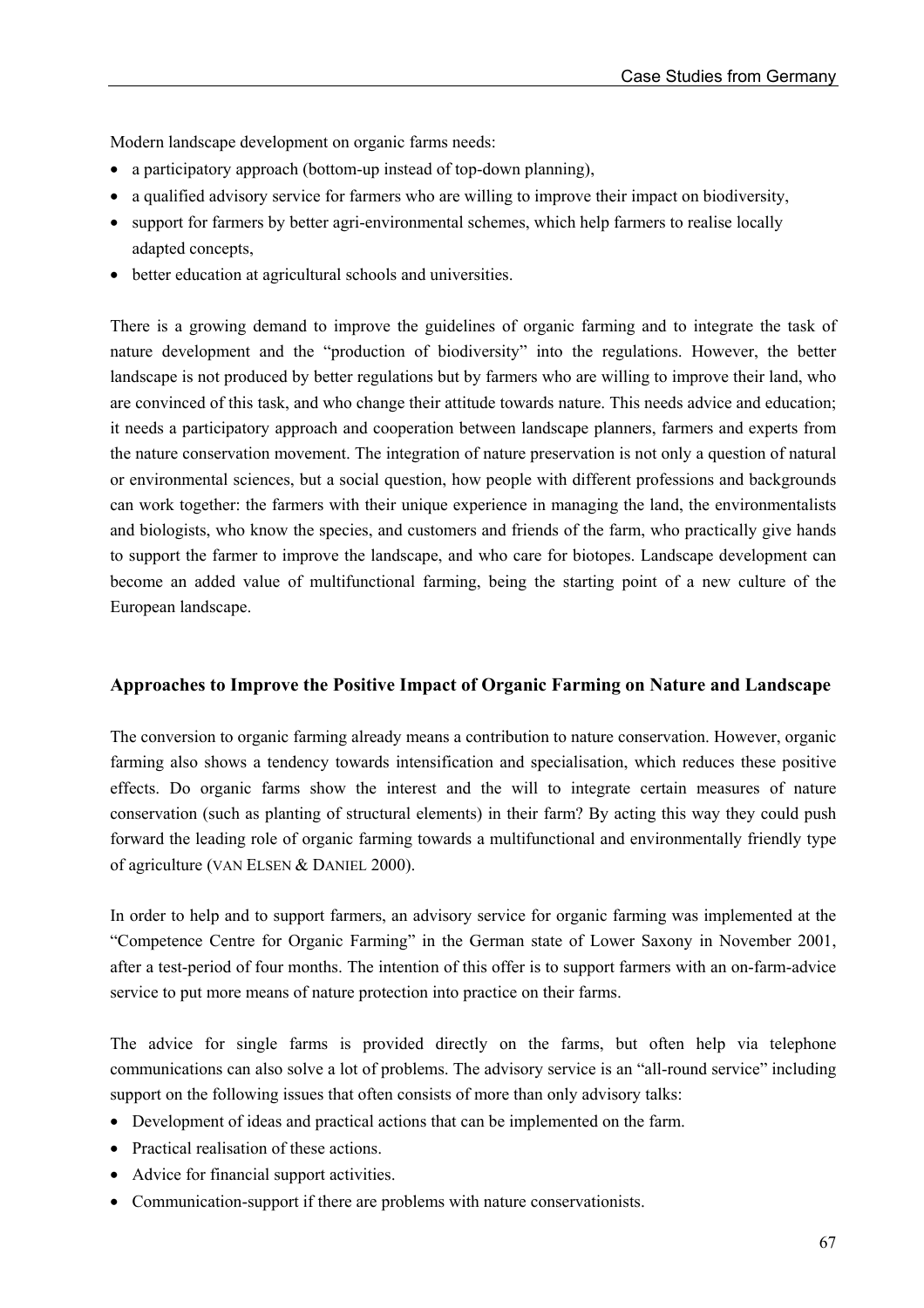• Organizing actions together with nature conservationists and other groups.

The advisory service is based upon the needs and the interests of the farmers. They are supported in realizing their own ideas and to optimise approaches under the aspect of nature conservation. Many farmers have taken advice and a lot of measures have been implemented successfully on their farms. The interest in the service shows the good will of farmers to integrate aims of nature conservation. On the other hand qualified support is needed to find the right means for each farm and for the special landscape concerned. It helps a lot that the advisory service in Lower Saxony is linked to an agricultural advisory institution. The service is a model being unique in Germany and supporting the development of organic farming towards a faming system that also develops nature.

Besides implementing such advisory services all over the country it is still necessary to improve the concept, especially by developing model farms, using participatory concepts to develop nature and landscapes on farm level as good examples (evaluation report: VAN ELSEN et al. 2003). To support these aims and to build up a network for nature conservation advisory services on farm level, a new project has started in Germany at the German Research Institute for Organic Farming (Forschungsinstitut für Biologischen Landbau, FiBL).

#### **What Motivates the Farmer to Integrate Aims and Objectives of Nature Conservation?**

During the project "Optimising nature conservation on organic farms" (see above), farms were investigated which integrate approaches of nature conservation into their practice (VAN ELSEN et al. 2002). What is the motivation of these farmers to deal with questions of nature conservation and landscape development, and − furthermore − to create and develop their landscape actively? Which circumstances allow such initiatives? What are the motives behind them?

The following hypotheses were the starting point of the investigation:

- There are organic farms that are exceptional among organic farms concerning their engagement in nature conservation and landscape development.
- There are different motives that lead to actions.
- There are different ways of acting and different systems of knowledge applied in order to find ideas and realise means of landscape development.

Due to the lack of previous investigations an explorative approach was chosen. In different regions of Germany, 13 interviews were carried out on organic farms belonging to different certifying organisations. A wide spectrum of farms with respect to size, geographical location, structure, social structure and assumed intentions of the farmers were chosen. The interviews were carried out using methods of qualitative social analysis (MAYRING 1988, STRAUß & CORBIN 1996).

The results show that the motives of the farmers are exceptionally intrinsic in nature. Especially their relationship to nature is very important. Two types can be discerned, one of which is an "intimate"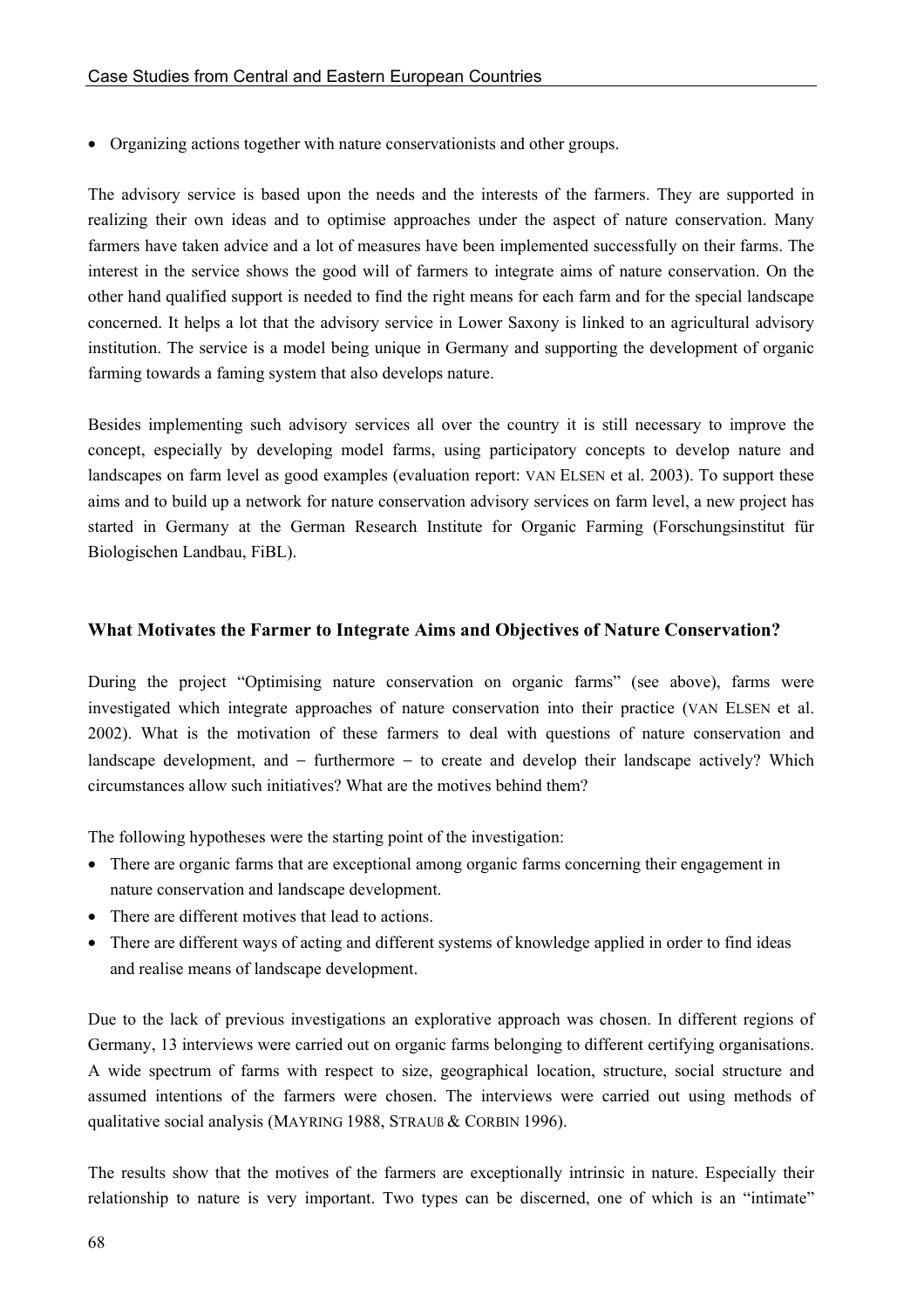relation to nature, which is characterized by a close connection to nature and landscape including feelings and the ability of "living within". The other type is characterized by a "more distant" relationship to nature.

With respect to the reasons for acting, again two types can be found: On the one hand the protection of endangered plant and animal species and biotopes, and on the other hand a phenomenological approach with a strong connection and reflection of own experiences. Such farmers rather have the whole farm in their mind. The measures implemented on the farms are more similar than the approaches of the farmers.

#### **References**

- VAN ELSEN, T. 2000: Species diversity as a task for organic agriculture in Europe. Agriculture, Ecosystems & Environment 77 (1-2). Special Issue: "Criteria for sustainable Landscape Development": p. 101-109. Elsevier, Amsterdam/ Lausanne/ New York/ Oxford/ Shannon/ Tokyo.
- VAN ELSEN, T., DANIEL, G. 2000: Naturschutz praktisch. Ein Handbuch für den ökologischen Landbau. (Praxis des Ökolandbaus) Bioland Verlag, Mainz, 108 pp.
- VAN ELSEN, T., KEUFER, E., GOßE, A., DIENER, J. 2003: Naturschutzberatung für den Ökologischen Landbau – eine Projektstudie zur Integration von Naturschutzzielen auf Biohöfen. − Abschlussbericht zum Projekt 02OE459, gefördert vom Bundesministerium für Verbraucherschutz, Ernährung und Landwirtschaft (BMVEL) im Rahmen des Bundesprogramms Ökologischer Landbau. Witzenhausen, 263 pp. Available as Download: http://orgprints.org/00002577/
- VAN ELSEN, T., MEYERHOFF, E., OPPERMANN, R., WIERSBINSKI, N. (eds.) 2004: Naturschutzberatung für die Landwirtschaft. Ergebnisse des 1. Trainingsseminares vom 16. – 20. Februar 2004 am Bundesamt für Naturschutz, Internationale Naturschutzakademie Insel Vilm. − BfN-Skript 119, Bonn. Available as Download: http://www.bfn.de/09/skript119.pdf
- VAN ELSEN, T., RÖHRIG, P., KULESSA, V., SCHRECK, C., HEß, J. 2003: Praxisansätze und Naturschutzpotenziale auf Höfen des Ökologischen Landbaus zur Entwicklung von Kulturlandschaft. − Angewandte Landschaftsökologie 60, Bonn, 359 pp.
- MAYRING, P. 1988: Qualitative Inhaltsanalyse. Deutscher Studienverlag, Weinheim, 120 pp.
- SOIL ASSOCIATION 2000: The Biodiversity benefits of organic farming.
- STRAUSS, A., CORBIN, J. 1996: Grounded Theory. Psychologie Verlags Union, Weinheim, 227 pp.
- WEIGER, H., WILLER, H. (eds.) 1997: Naturschutz durch ökologischen Landbau. Ökologische Konzepte 95, Bad Dürkheim.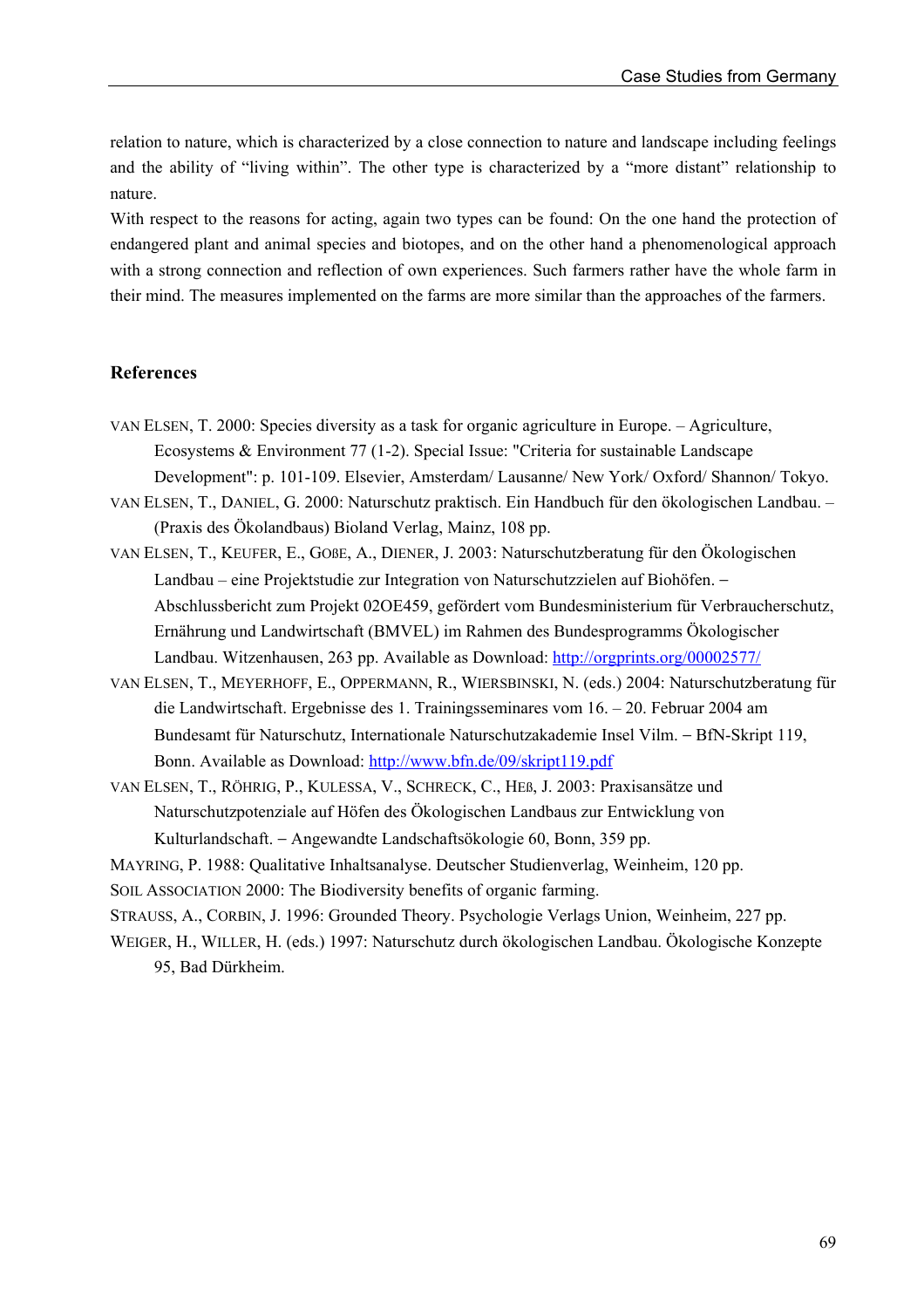# **LEADER+-Projects and their Potential to Contribute to Conservation - Experiences from the Model Region Rügen**

JOCHEN LAMP

LEADER+ is a European Community initiative for assisting rural communities in improving the quality of life and economic prosperity in their local area. It runs from 2000 to 2006, plus two years to finish all other projects. It is the third LEADER Programme, and was preceded by LEADER I and II.

The programme is designed to encourage enhancement of the natural and cultural heritage, to reinforce the economic environment in order to foster job creation, and to improve the organisation abilities of local communities. Important underlying concepts are the use of regional structures, the donation of identity, sustainability in the strong sense (i.e. economical, ecological and social), a bottom-up approach and the promotion of networking and integrated approaches as well as innovation and gaining transferable experiences in projects with a pioneer character.

The island of Rügen with its approximately 75.000 inhabitants is well suited as a LEADER Region both because it is governed by a single administration and because of its rich natural values: two national parks, a biosphere reserve, several SACs and SPAs.

The administrative district of Rügen participated in LEADER II until 1999. The participation in a competition for further funding under LEADER+ in Germany was successful with an approach of valorisation of natural/cultural heritage (which is one of the four Strategy options set out by the EU).

In 2001, four preparation meetings were held with all interested parties. These meetings led to the formation of a LAG (Local Action Group), which was approved by the district parliament, as well as the matching funds budget.

After participation in the final competition on the level of the federal state of Mecklenburg-Western Pomerania, the LEADER+-Strategy for Rügen was prepared, and management of projects started at the end of 2002.

The focus of the LEADER Strategy for Rügen lies on the rural part of the island. The Strategy aims to redevelop a common identity for the region, to balance the tourism development boom with nature conservation and to promote networking within sectors and between sectors. Under the main heading "valorisation of natural and cultural potentials", the Strategy lays down four fields of work:

- identification with cultural heritage,
- enhancement of natural and cultural resources,
- establishment of effective networks of quality, and
- sustainable agriculture and regional flows of resources.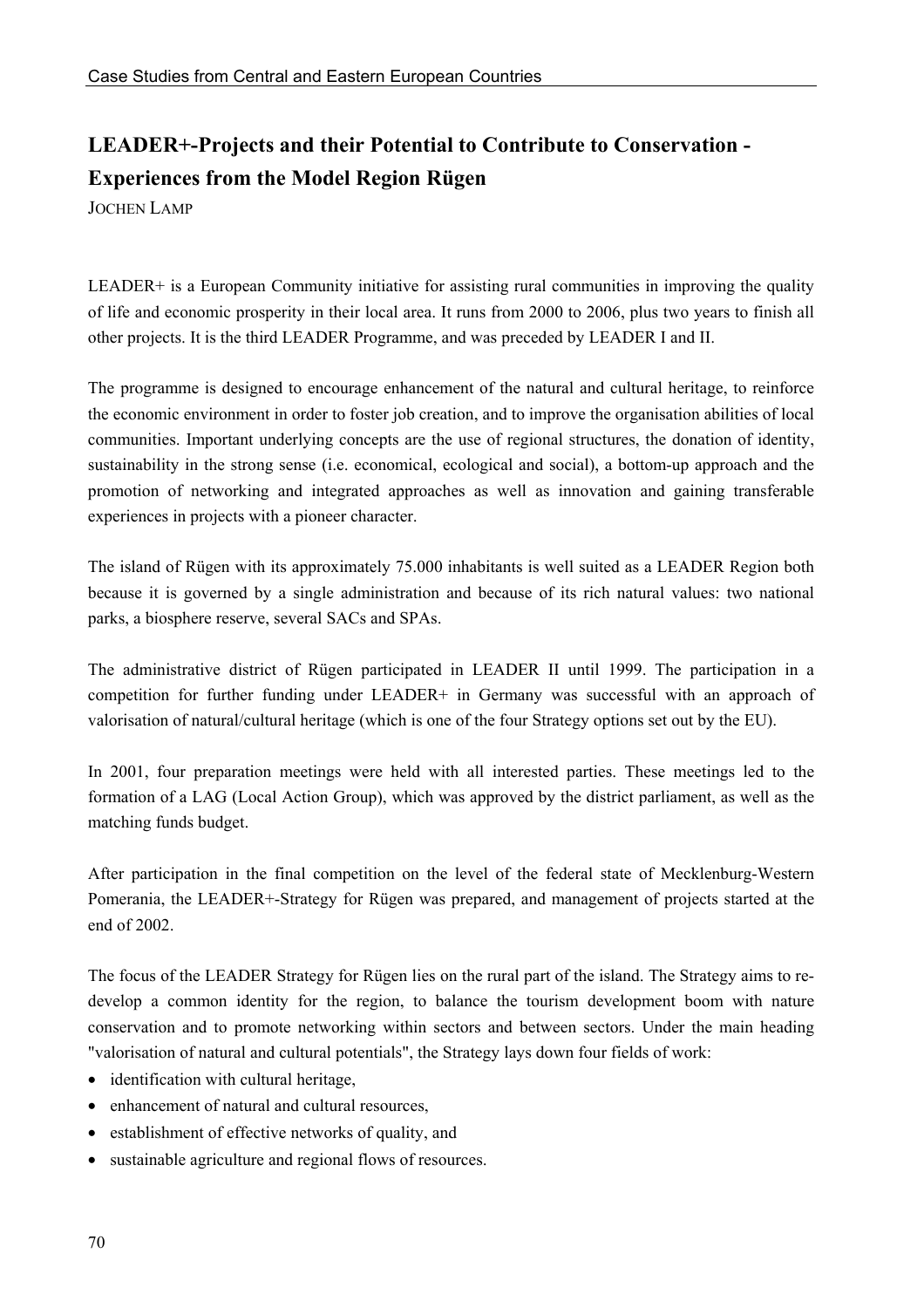The LAG for the model region Rügen consists of 17 members active in different sectors on the island (e. g. the tourism board, the farmers' association, the labour agency, the finance sector, public transport, the youth and education sector, nature conservation NGOs, the National Park administration, the forestry administration and the head of the district administration). In addition to this, there are three speakers and a professional LEADER management unit consisting of a manager and an assistant.

The LAG is responsible for establishing the Programme Strategy and the terms of reference for project design and local conditions (co-financing), as well as for the approval of projects. The financial volume of the whole programme is 2.5 Mio  $\epsilon$  until 2006, while an average project has a budget of about 60.000  $\epsilon$ . The final approval of projects rests with the funds manager in the ministry for agriculture and forestry of Mecklenburg-Western Pomerania.

The tasks of the LEADER management unit include consultation for project applicants, the organisation of qualification workshops, public relations work, project administration, the preparation of LAGmeetings and reporting.

Some examples of projects supported under the LEADER programme are:

Enhancement of re-colonisation of rural settlements with endangered birds and bats (under the programme element "enhancement of natural and cultural resources"): this project aims to improve the supply of nesting facilities for endangered animals at and close to buildings and to sensitize private house owners for taking responsibility for endangered species.

Quality standards for nature tourism (also under the programme element "enhancement of natural and cultural resources"): this project is intended to define a quality standard for touristic outdoor activities in protected areas (e.g. respect for nature and protected area regulations, good performance and safety) through a cooperative effort involving nature conservationists, tourist operators and tourist organisations, and to secure implementation of the standard and its transfer into the Quality Brand "Rügen".

Independent Primary School "Freie Schule Rügen" (under the programme element "identification with cultural heritage"): the project encompassed the establishment of an independent school with a special educational approach (e.g. Montessori teaching methods, ecological education, one-world-aspects), which was opened in August 2004. The necessary reconstruction of the school building was conducted in line with the principles of ecological building.

Experiences of the LEADER process on Rügen can be summed up as follows: Although LEADER is a time-consuming process and restrictions posed by the EU and the responsible German federal states can make processes even slower and frustrate active group members, the introduction of a bottom-up approach is possible. The LEADER programme offers opportunities for capacity-building of actors and for the development of a common understanding among stakeholders, which grows during the joint decision-making processes. The financial commitment of project applicants enhances responsibility and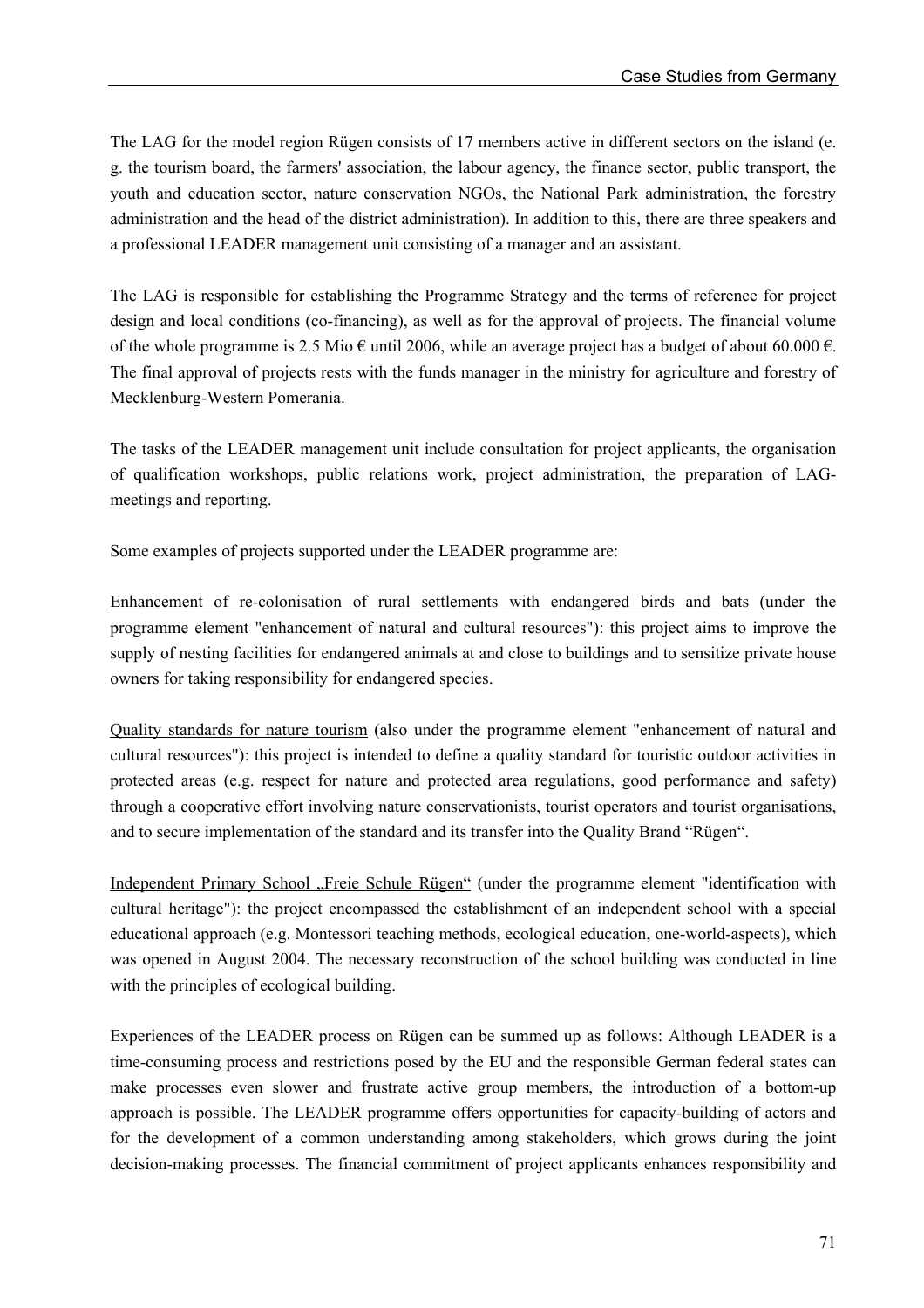performance. For the success of the process, transparent and clear rules/terms of reference and the existence of a professional management are important.

The degree to which links between conservation and development can be established successfully depends on the composition of the LAG, the level of trust established during the process and the participation of creative activists with good project ideas. A characteristic feature on Rügen is the linking of conservation with the mainstream economy (e.g. tourism); conservation is introduced rather as a crosscutting issue than an explicit working field. The well-balanced composition of the LAG and the speaker board have created reliability and enhanced a good climate for conservation projects. It can be hoped that the structures created by the LEADER Process and the evolving know-how constitute a good basis for future work beyond the LEADER+ period.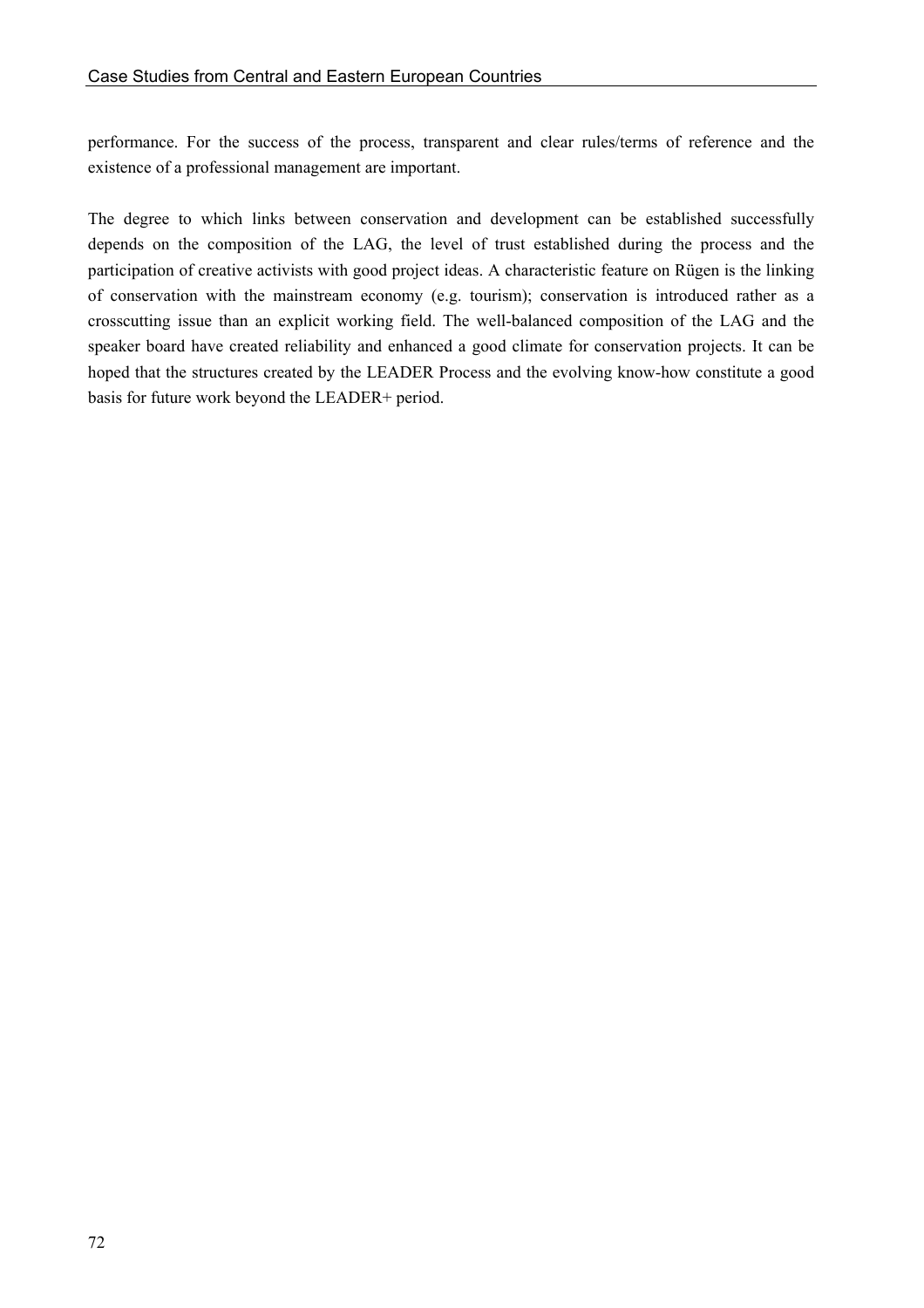# **6 Short Statements by Participants on the State of Implementation of Measures from the Rural Development Plan in their Regions**

# **EU Rural Development Instruments in the Czech Republic**

BOHUMIL FIŠER, VACLAV TREML, ŠÁRKA KOZUBÍKOVÁ

# **Basic Settings in Nature Conservation and Agriculture**

Specially Protected Areas comprise 16% of the territory of the Czech Republic and include four National Parks, 24 Protected Landscape Areas (PLAs) and 2,142 Small-size Specially Protected Areas (SSPAs). For the establishment of the Natura 2000 Network, so far six Special Protection Areas (SPAs) have been validated under the Birds Directive, 35 SPAs have been proposed, and 883 sites have been proposed as Sites of Community Importance (pSCI) under the Habitats Directive.

60% of the Specially Protected Areas of the Czech Republic are covered by forests, 20% are used as arable land, and 15% are used as permanent grassland.



### **Fig. 1: National Protected Areas and the Proposal of NATURA 2000 Sites**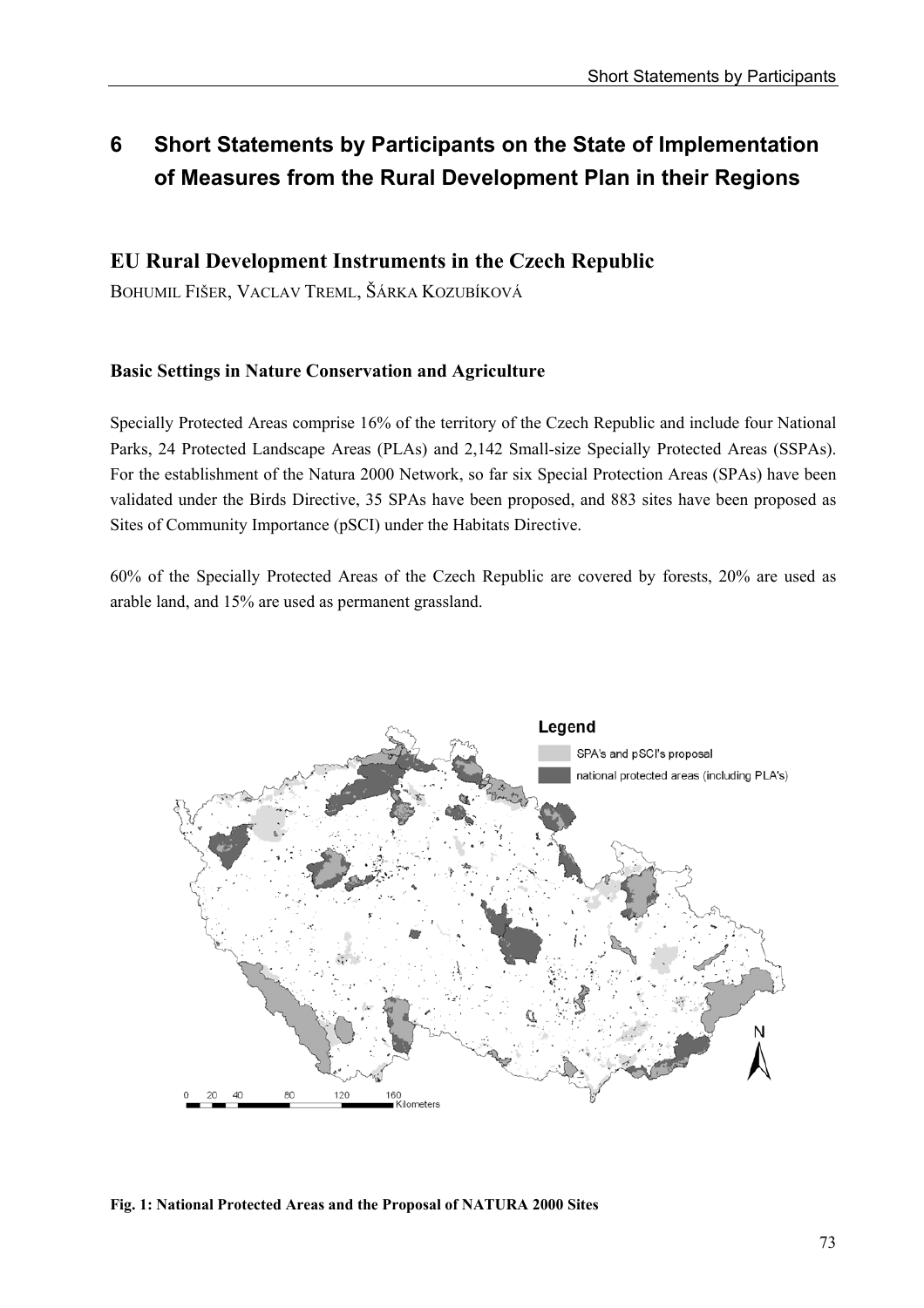Agriculture in the Czech Republic is characterised by large holdings: the majority of farms (managing 66% of total agricultural land and 76% of the cultivated area) is larger than 500 ha. 90% of farmers in the Czech Republic work on the basis of rented land. There is a significant trend of land abandonment (in 2002: 7% of total agricultural land).

### **Funding instruments**

Funding for environmentally friendly management of agricultural lands can be provided by EU funding instruments such as environmental less-favoured area payments (E-LFA), agri-environmental measures and the LIFE-Programme. In addition, specially targeted national funding is available from the State Environmental Fund under the Ministry of Environment within the so-called Landscape Management Programmes, which provide support to focused measures in the form of subsidies for the establishment of conditions for securing significant habitats and for other biodiversity conservation measures.

The introduction of environmental less-favoured area payments is proposed in the Czech Horizontal Rural Development Plan and is expected to begin in 2005. The territorial scope will include the core zones of National Parks and Protected Landscape Areas and overlap with NATURA 2000 sites. Payments will be made as compensation for the ban of using fertilizers on permanent grasslands and will amount to  $90 \in \ell$ hectare.

## **Agri-Environmental Schemes in the Czech Republic**

The following agri-environmental schemes are available:

### Horizontal programmes

- $\Rightarrow$  Organic farming
- $\Rightarrow$  Introduction of food stripes on arable land (using a wildlife seed mixture)
- $\Rightarrow$  Reduction of fertilizer use on meadows (whole farm approach)
- $\Rightarrow$  Reduction of livestock density (whole farm approach)
- $\Rightarrow$  Conversion of arable land to grassland (grassing or re-grassing) / establishment of grass belts on sloping plots
- $\Rightarrow$  Growing of intercrops (catch crop)

### Special programmes for Protected Areas

- a) Extensive meadows:
- $\Rightarrow$  No nutrient fertilization
- $\Rightarrow$  Mowing of meadows
- $\Rightarrow$  90  $\epsilon$ /hectare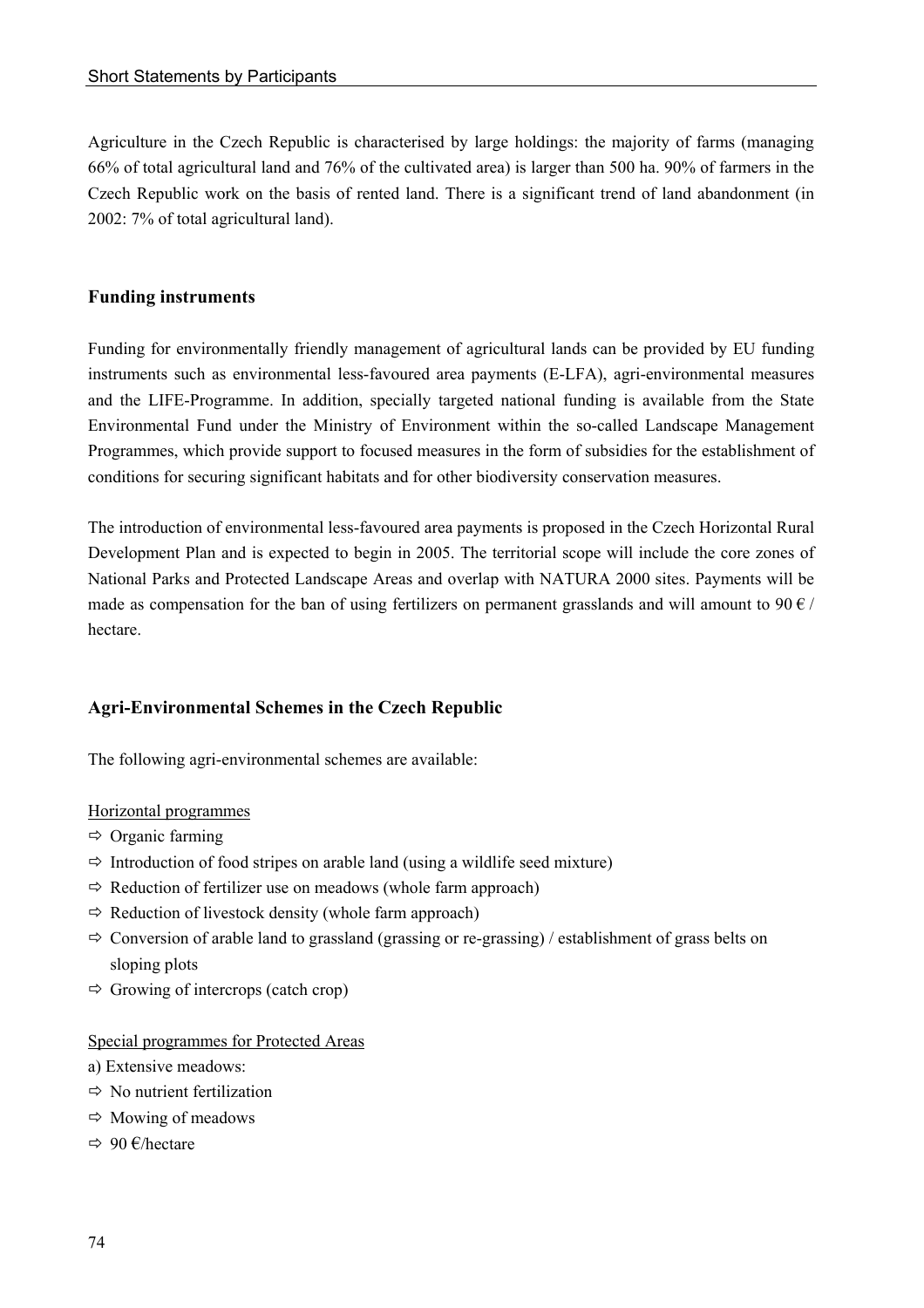- b) Extensive pastures:
- $\Rightarrow$  Livestock density 0.4 0.8 LU/ha
- $\Rightarrow$  No nutrient fertilization
- $\Rightarrow$  Mowing of residue of plants after pasturing
- $\Rightarrow$  140 €/hectare
- c) Late mowing of meadows:
- $\Rightarrow$  First mowing after 15th July
- $\Rightarrow$  No nutrient fertilization
- $\Rightarrow$  165 €/hectare
- d) Leaving unmowed belts
- $\Rightarrow$  5 10 % of the area of meadows to be kept in shape strips (6 12 m) without mowing until the second mowing
- $\Rightarrow$  Limitation of nutrient fertilization to 40 kg N/ha –> 75 €/ha; no nutrient fertilization –> 101 €/ha

### Programmes for Specially Designated Areas

- a) Maintenance and enhancing of breeding sites of endangered bird species:
- $\Rightarrow$  Maintenance of breeding sites of Corncrake and waders (Redshank, Lapwing, Black-tailed Godwit and Common Snipe)
- $\Rightarrow$  First mowing after 15th August
- $\Rightarrow$  No nutrient fertilization
- $\Rightarrow$  For corncrake– mowing from the centre towards the edges of plots
- $\Rightarrow$  For waders rolling or chain harrowing in spring prohibited, one more mowing of meadows after 30th September
- $\Rightarrow$  167 €/hectare for corncrake, 179 EUR/hectare for the others
- b) Permanently waterlogged meadows and peatland meadows:
- $\Rightarrow$  No nutrient fertilization
- $\Rightarrow$  Hand mowing of meadows (exact period of mowing)
- $\Rightarrow$  390 €/hectare
- $\Rightarrow$  Only at specific habitats (from the Habitats Directive 92/43/EEC):
	- Wet *Cirsium* meadows (NO)
	- Continental inundated meadows (YES)
	- Intermittently wet *Molinia* meadows (YES)
	- Calcareous meadow springs (YES, priority)
	- Non-calcareous meadow springs (NO)
	- Calcareous and acidic moss-rich fens (YES)

### Zonal Programmes

a) Crop rotation in cave protection zones: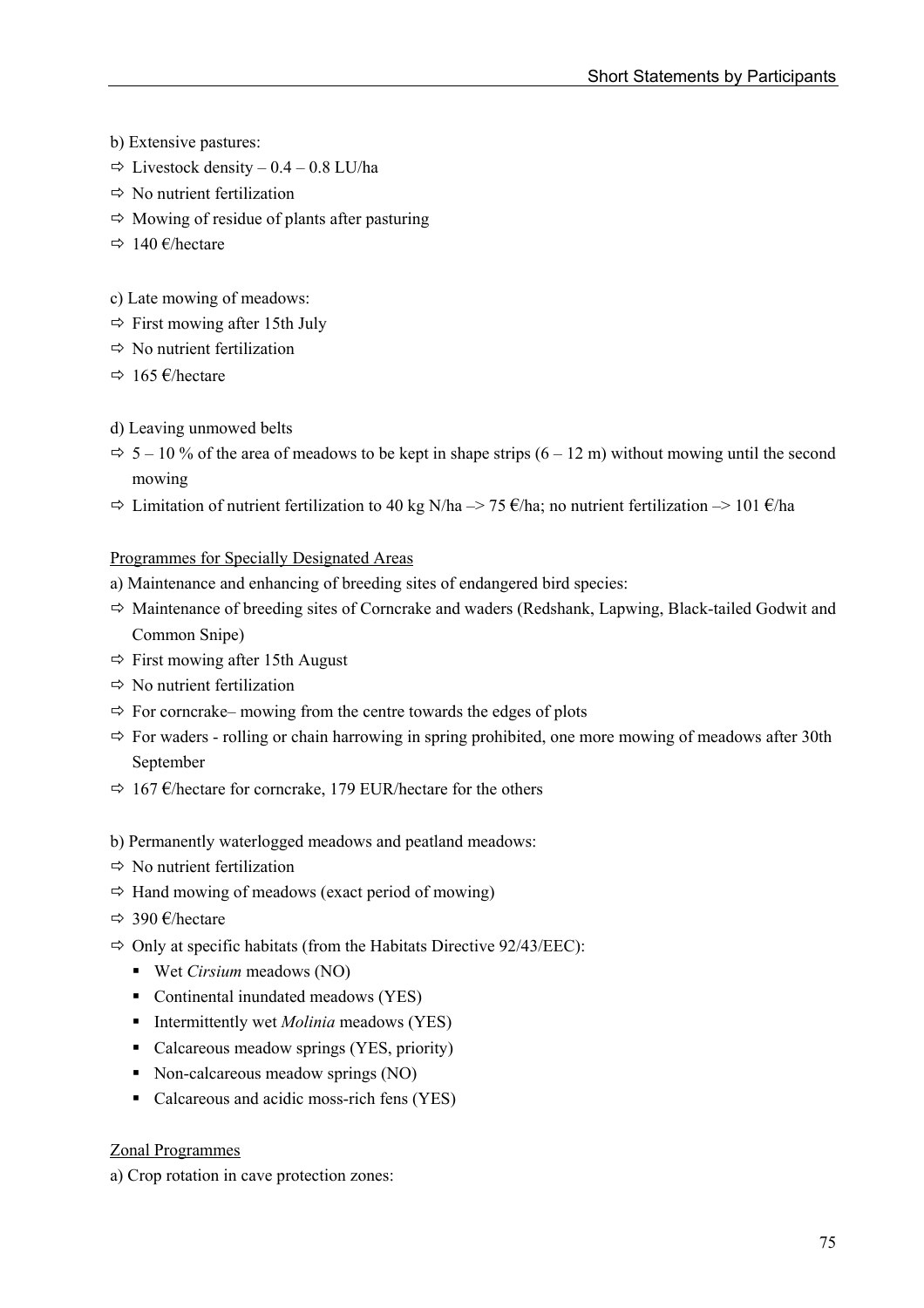- $\Rightarrow$  On arable land areas designated by a nature conservation authority, maize shall be excluded from crop rotation and the share of cereals shall be reduced to a maximum of 50% of the areas concerned
- $\Rightarrow$  16.98 €/ha

b) Conversion of arable land into grassland using regional grass seed mixture

|                                               | Tab. 1: Area (in ha) covered by the programmes (according to the number of submitted applications in 2004, |
|-----------------------------------------------|------------------------------------------------------------------------------------------------------------|
| <b>Source: Czech Ministry of Agriculture)</b> |                                                                                                            |

| Organic Farming                                                                      | 213,000 |
|--------------------------------------------------------------------------------------|---------|
| Reduction of fertilizers use on meadows (whole farm)                                 | 311,000 |
| Reduction of livestock density (whole farm)                                          | 277,000 |
| Grassing of arable land (re-grassing), establishment of grass belts on sloping plots | 5,800   |
| Growing of intercrops (catch crop)                                                   | 196,000 |
| Food strips on arable land                                                           | 264     |
| <b>Extensive meadows</b>                                                             | 22,000  |
| Extensive pastures                                                                   | 56,000  |
| Late mowing of extensive meadows                                                     | 23      |
| Maintenance and enhancing of breeding sites of endangered bird species               | 6,280   |
| Permanently waterlogged meadows and peatland meadows                                 | 175     |
| Crop rotation in cave protection zones                                               | 50      |
| Conversion of arable land into grassland using regional grass seed mixture           | 8       |

On the whole, there is quite a good acceptance, especially of the horizontal programmes.

## **Positive Aspects of the Situation in the Czech Republic**

- $\Rightarrow$  Good cooperation between the Ministry of Agriculture and the Ministry of Environment
- $\Rightarrow$  Several programmes for special needs of protected areas
- $\Rightarrow$  Favouring of farmers in protected areas

## **Negative Aspects of the Situation in the Czech Republic**

- $\Rightarrow$  Low level of farmers' awareness about programmes
- $\Rightarrow$  Obligatory farm wide approach of programme grassland maintenance
- $\Rightarrow$  Compatibility of programmes (also national and EU)
- $\Rightarrow$  Problems with administration on land parcels
- $\Rightarrow$  Regional differences are insufficiently incorporated
- $\Rightarrow$  Land abandoning is not solved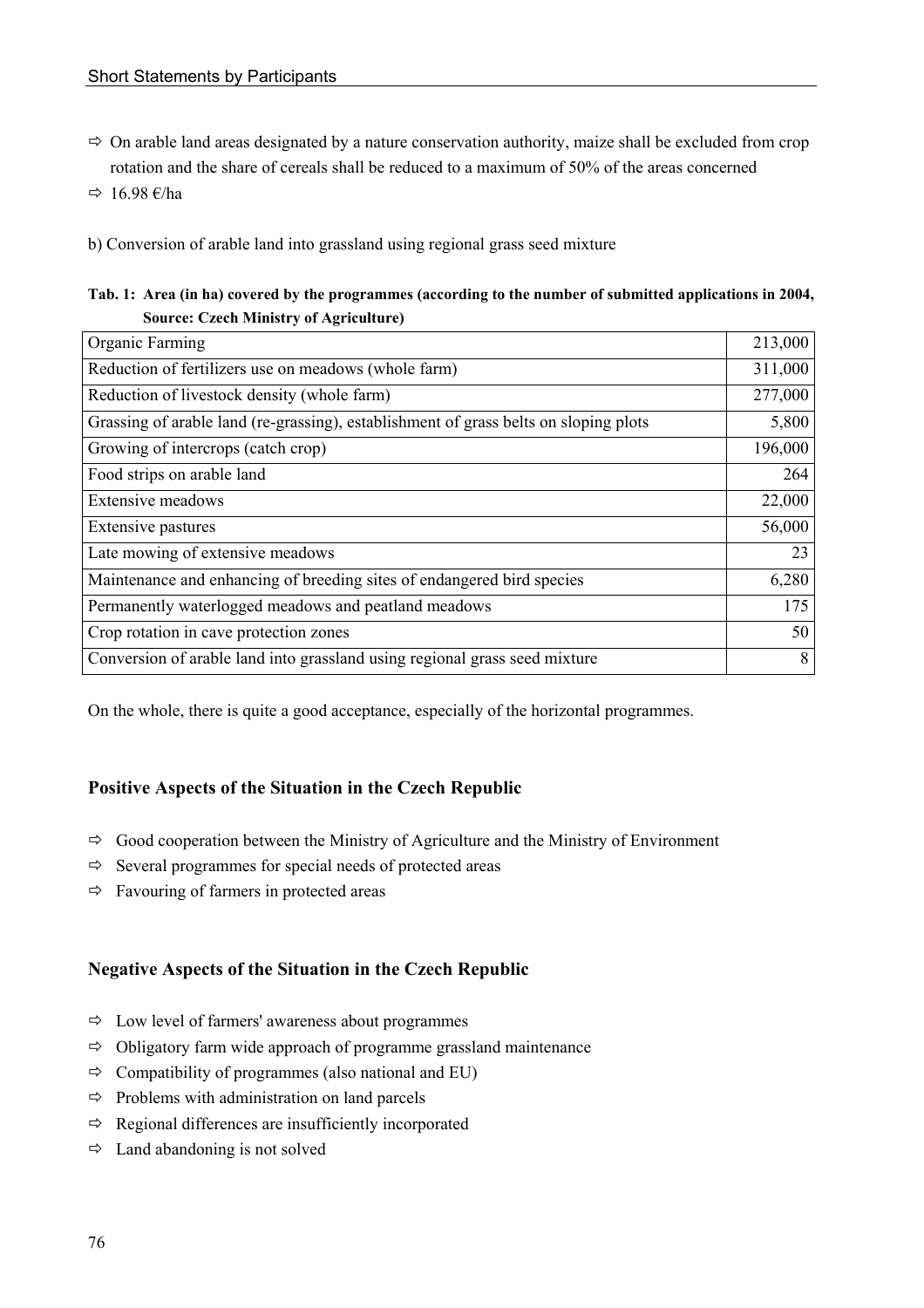# **Poland**

HELENA BARTOSZUK

In Poland, the Rural Development Plan (RDP) for 2004-2006 includes the following nine measures:

- 1. Early retirement
- 2. Support for semi-subsistence farms undergoing restructuring
- 3. Support for less-favoured areas (LFA)
- 4. Support for agri-environmental measures and animal welfare (AEP)
- 5. Afforestation of agricultural land
- 6. Meeting EU standards
- 7. Support for agricultural producers' groups
- 8. Technical assistance
- 9. Complements to direct payments.

Most of these measures are horizontal - for the whole territory of Poland - and two of them are zonal: LFA (the share of LFAs in Poland is 54% of the farmland) and some packages of AEP which are for Priority Zones (PZ). There are 169 PZ (some of them are Environmentally Sensitive Areas) and they cover 32% of the country. The most important measure for nature conservation within the RDP is measure 4 - support for agri-environmental measures and animal welfare (AEP). The Polish Agri-Environmental Programme proposes the following packages:

S01 – Sustainable farming

S02 – Organic farming

P01 – Maintenance of extensive meadows with three variants:

P01a – semi-natural single-swath meadows – hand mowing,

P01a02 – semi-natural single-swath meadows – mechanical mowing,

- P01b semi-natural double-swath meadows
- P02 Maintenance of extensive pastures with three variants:

P02a – pastures on xerothermic grasslands,

P02b – lowland pastures,

P02c - mountain pastures (P02c01- mountain pastures at 350-500 m asl, and P02c02 – mountain pastures above 500 m asl.)

K01 – Soil and water protection with three variants:

K01a – Catch crop as undergrowth

K01b – Winter intercrop

K01c – Stubble intercrop

K02 - Buffer zones: 2 meters and 5 meters buffer zones on poor soils, 2 meters and 5 meters buffer zones on rich soils

G01 – Maintenance of local animal breeds (11 breeds of cattle, horses and sheep are mentioned).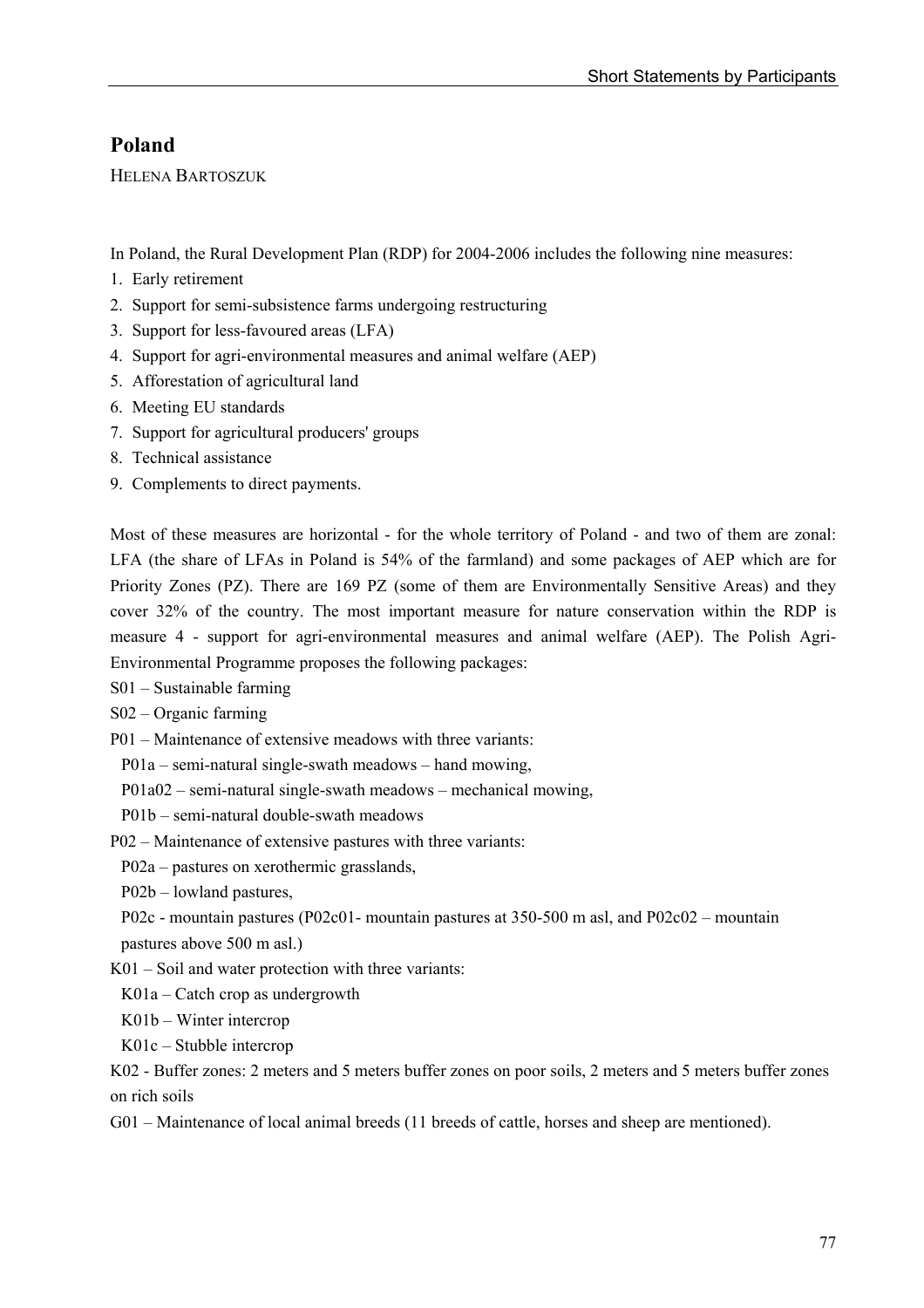It is a pre-condition for the application of AEP and LFA measures to fulfil Good Agricultural Practice on the whole farm. Agri-environmental payments are increased by 20% of the basic payment when the packages (at least one) are being implemented within a NATURA 2000 area.

Some remarks on the implementation of measures from the Rural Development Plan in Poland:

- 1. Less-Favoured Areas: in 2004 a lot of farmers applied, because application was combined with application for direct payments.
- 2. Early retirement: in 2004 there were more applications than could be accepted because of the budgetary limit for this measure.
- 3. Afforestation of agricultural land was started in 2003 from the national budget, which was limited. In 2004 the regulation concerning afforestation in Poland was changed and from 2005 the measure will continue with RDP funds.
- 4. Until 2005 organic farming was paid from a limited national budget. In 2004, the number of participating farmers increased from 2,200 up to 3,200. In the Biebrza valley, until 2004 there were four organic farmers.
- 5. Maintenance of genetic resources of local animal breeds: In Poland most traditional breeds of farm animals have been protected since many years. From the year 2000, the Ministry of Agriculture started with conservation programmes for 75 breeds and varieties of 14 farm animal species, e.g. cows, horses, pigs, sheep, hens, ducks, geese, rabbits and bees. From 2002, all activities for the conservation of genetic resources of farm animals have been coordinated by the Institute of Animal Husbandry in Kraków which cooperates with the FAO within the framework of the World Strategy for the Maintenance of Genetic Resources of Farm Animals. Until 2005, these measures were covered by the national budget. From 2005 onwards, they will partly be covered by EU funds under the agri-environmental programme (for breeds of cows, horses, sheep), but the remaining farm species will still be covered by the national budget.

More AEP measures will be available from 2005 onwards. Applications for the rest of the agrienvironmental packages can be submitted from the beginning of 2005. In 2004, farmers, supported by professional advisors, have started to prepare agri-environmental plans for their farms.

During the period 1998-2003, the Polish Ministry of Agriculture implemented 41 projects under the PHARE programme. These projects included: preparation for the implementation of the Common Agricultural Policy, agricultural advisory system, farm standards, organic farming, preparation for selected CAP instruments, training for CAP, preparation for implementation of European Agricultural Guarantee and Guidance Fund (EAGGF) programmes, and strengthening implementation of EAGGF programmes. Some of them were partly implemented in the Biebrza valley, e.g. the project concerning selected CAP instruments (grazing as a tool for nature conservation), and identification of necessary AEP measures for nature conservation in Environmentally Sensitive Areas (Biebrza and Narew valleys). Several training courses for advisors, farmers and national park employees were organised. The preparation of the agri-environmental measures' design, the preparation of monitoring methods of AEP effects, and the training for and promotion of AEP were supported by PHARE funds, but also from Dutch MATRA funds (IUCN and Avalon pilot project) and Norwegian funds (WWF Poland project). RDP measures were tested also in another pilot project, which was co-financed from European Union funds under the PHARE Programme: Rural Development Measures for the Warmia and Mazury and Podkarpacie Voivodships.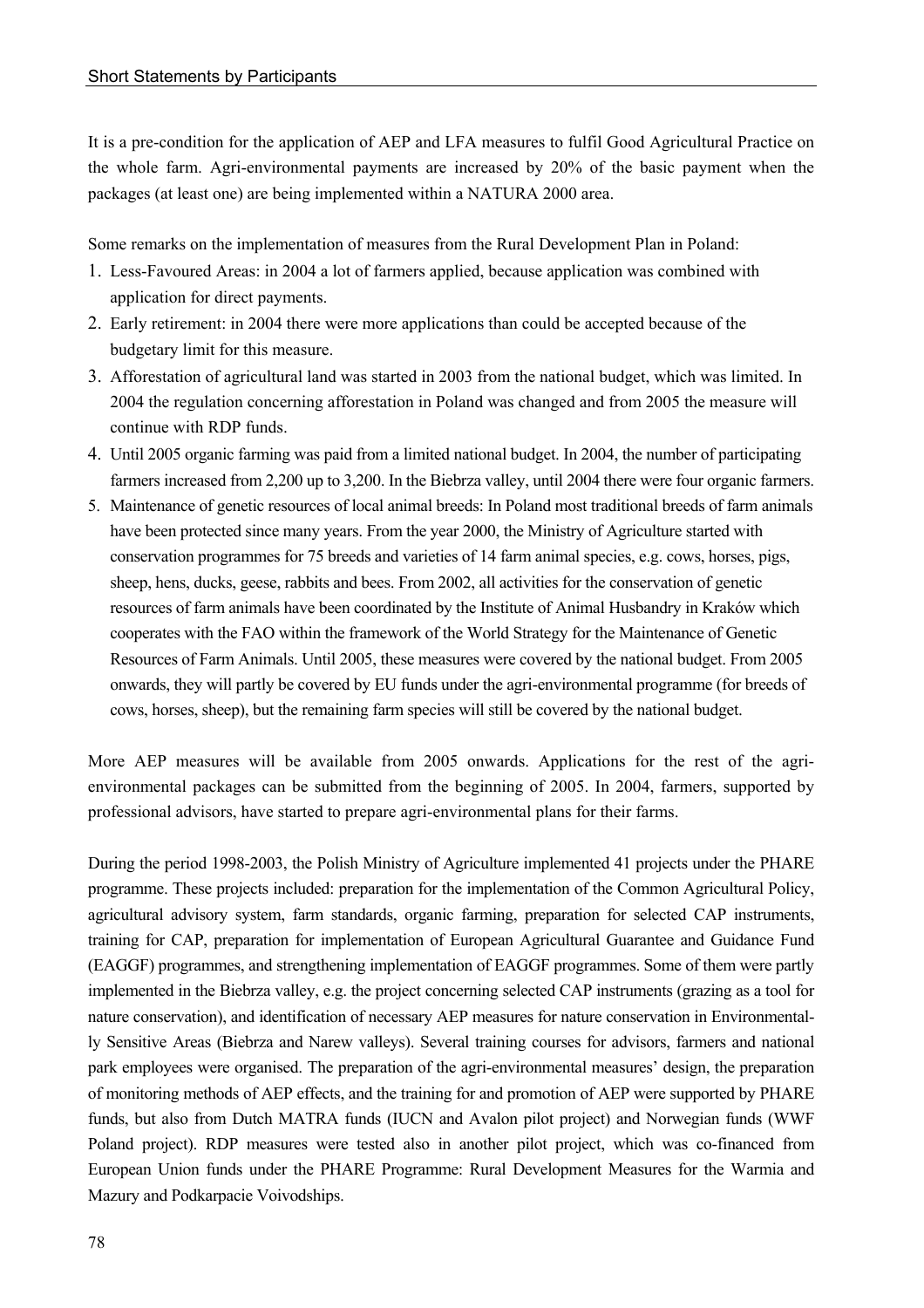# **Hungary**

ANDRÁS BANKOVICS

### **Rural Development Plan Measures for Protected Areas**

In the Hungarian Rural Development Plan (RDP) there are horizontal and zonal programmes including measures for nature protection. Any land user can join horizontal programmes, as they are for the whole territory of Hungary. The programmes for High Nature Value Areas (zonal programmes), formerly called Environmentally Sensitive Areas, are for land users managing land in certain areas. There are 15 such areas in Hungary in 2004; one of them is situated in the Kiskunság National Park administrative area. Land management on High Nature Value Areas is partly controlled by national park staff on-site. The agricultural authority is in charge of providing information for farmers on available supports and subsidies, collecting and checking applications for funds, and conducts on-site and remote sensing control. Subsidies are paid on a territorial basis, ranging from 80 to 400  $\epsilon$  per hectare. Unfortunately, the advisory system is not really efficient, a new one is hoped to be set up in 2005. The objectives of the measures are generally good, as in the preparation experts on nature conservation had also taken part. The greatest threat for the programme is the late payment, as it inhibits nature conservation land management practices to be disseminated and to become widespread.

The Agri-Environmental Programme is part of the RDP with the following measures:

- A.1. Arable stewardship scheme (arable crops, vegetables)
- A.2. Tanya farming system (arable crops, vegetables)
- A.3. Apiculture cropping
- A.4. Integrated crop management (arable crops, vegetables)
- A.5. Organic farming scheme (arable crops, vegetables) (payment is differentiated for fields in conversion stage and already converted)
- A.6. Long term environmental set-aside
- A.7. Maintenance of rare plant varieties (arable crops, vegetables)
- A.8. Arable schemes in High Nature Value areas
- A.8.1. Arable farming for great bustard habitat development
- A.8.2. Arable farming for bird protection
- A.8.3. Alfalfa production for great bustard habitat development
- A.8.4. Arable farming for habitat development
- B.1. Grassland stewardship scheme a) maintenance of grassland habitats b) conversion of arable land into species rich grassland
- B.2. Organic grassland management scheme
- B.3. Grassland management schemes in High Nature Value areas
- B.3.1. Grassland management for great bustard habitat development
- B.3.2. Grassland management for corncrake habitat development
- B.3.3. Grassland management for bird habitat development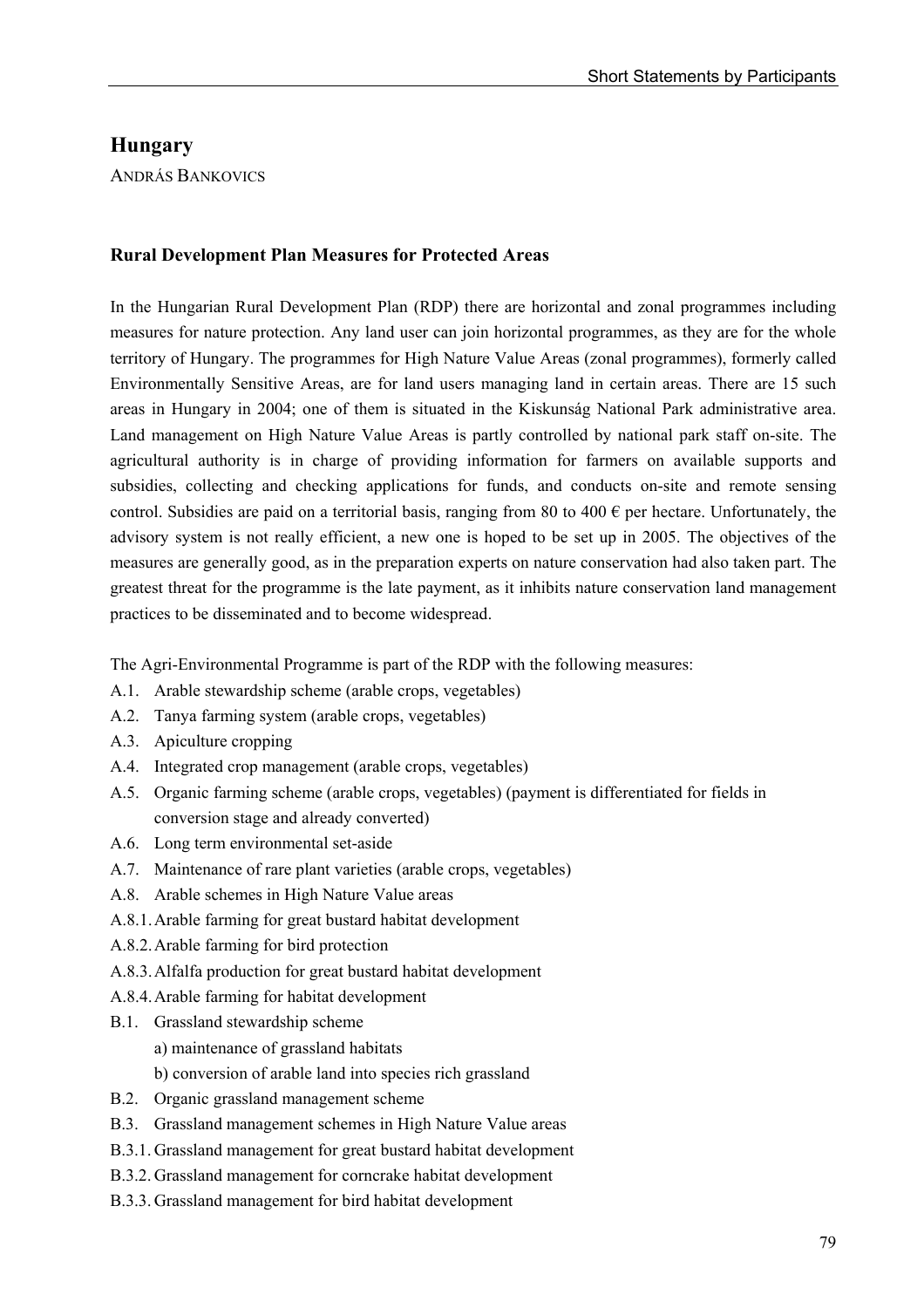- B.3.4. Grassland development in HNV areas
- C.1. Integrated fruit and grape production scheme
- C.2. Organic fruit and grape production (payment is differentiated for fields in conversion stage and already converted)
- C.3. Maintenance of rare plant varieties, permanent cultures
- D.1. Extensive management of fishponds
- D.2. Wetland creation
- D.2.1. Conversion of arable land into wetland
- D.2.2. Wetland creation for spawning areas
- D.3. Maintenance of wet grasslands, bogs, marshlands
- D.4. Reed management
- E.1. Keeping endangered breeds
- E.2. Organic livestock keeping
- F.1. Erosion control
- F.1.1. a) Water erosion control in permanent crops
- F.1.1. b) Water erosion control on arable land (spring crop)
- F.1.1. b) Water erosion control on arable land (winter crop)
- F.1.2. Wind erosion control on arable land
- F.2. Grass margin
- F.3 Scrub control

A.8. and B.3. programs are mostly for protected areas.

### **LIFE-Nature Projects in Hungary**

Though Life-Nature projects are not part of the RDP in Hungary, they play an important role in financing nature conservation efforts at Natura 2000 sites. Actually, there are ten running Life-Nature projects in Hungary. The largest LIFE-Nature project of Hungary, both in terms of financial volume and of complexity (4.3 Mio Euro, nine organisations involved), is run by the Kiskunság National Park.

The main objective of the 'Conservation of *Otis tarda* in Hungary' project is to reinforce the on-going national efforts to strengthen the populations of the Great Bustard, a globally threatened species included in Annex I of the EU Birds Directive. The Hungarian population of the species has decreased from 8,557 in 1941 to 1,100-1,300 individuals by 1988 after long stagnation in the 1970s. The sudden decline of the population in the mid-80s has proved that the population can be maintained only if it is able to compensate the heavy losses it may suffer during harsh winters. The current stagnation of the population imposes a high risk of further decline.

The purpose of this project is to create favourable conditions for the growth in the short-term and to achieve through this a steady growth of the Hungarian *Otis tarda* population after the measures taken in the project take effect.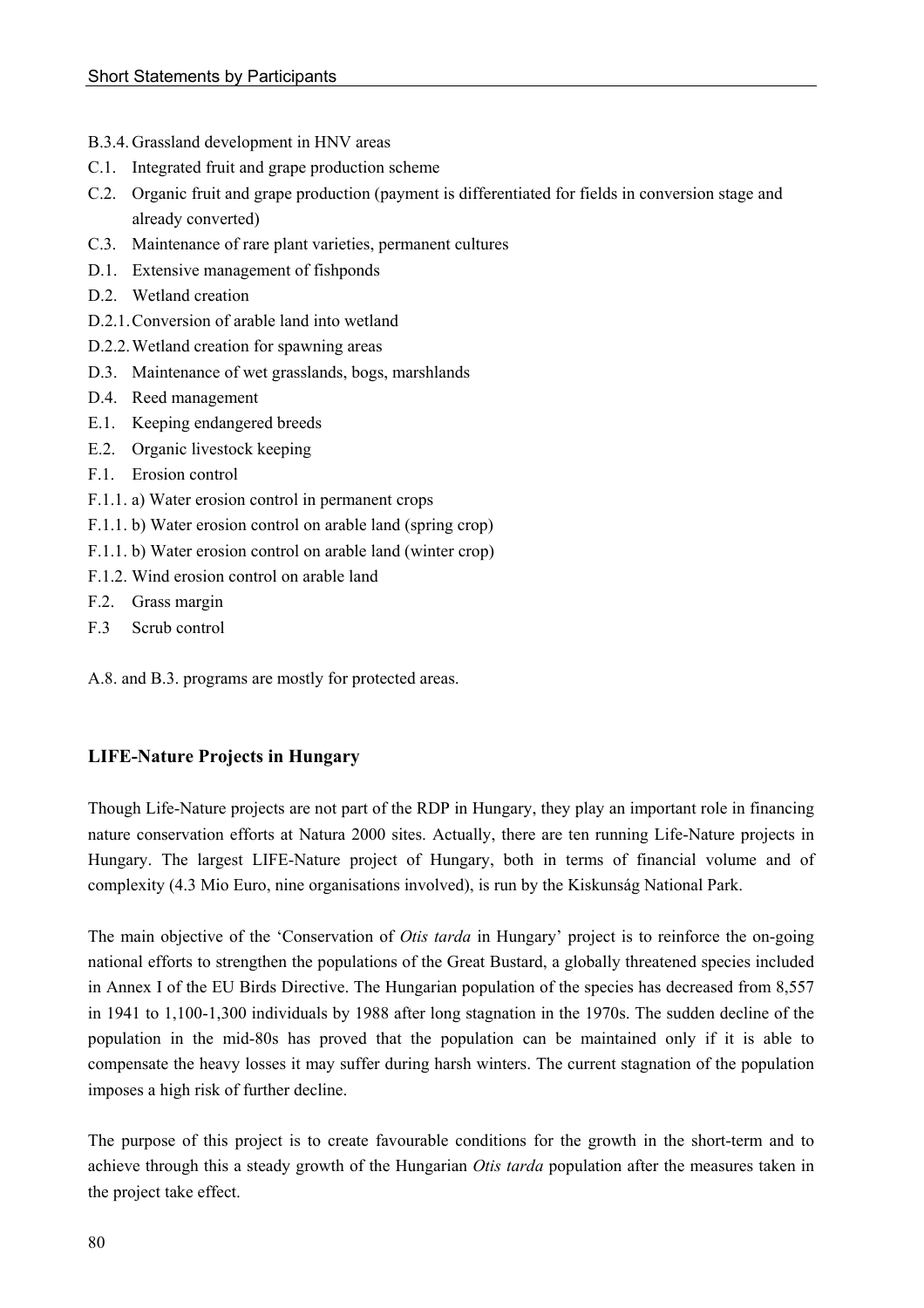The project will focus on habitat conservation measures in nine regions (Mosoni-sík, Kiskunsági szikes puszták, Solti-sík, Dévaványai-sík, Kis-Sárrét, Bihari-sík, Hortobágy, Borsodi Mezőség and Hevesi-sík), all to be classified as Special Protection Areas (SPAs) under the Birds Directive. In the framework of the project, management plans will be drawn up for these SPAs and some land will be purchased at key locations, such as display and wintering grounds, to complement earlier efforts of Hungarian nature conservation organisations. Preserved Zones will be created at these places, where the land will be managed in order to create favourable habitat structures (grassland restoration, alfalfa establishment, crop rotation systems) that provide good feeding opportunities all year round and reduce disturbances in the critical periods of the species life-cycle.

The project will also take actions to reduce key factors of mortality. This will involve the establishment of a national network of regional officers dealing with the safeguarding of nests threatened by agricultural works. The high mortality of eggs and chicks will be reduced through putting in place a joint national Predator Management Plan in collaboration with all stakeholders. The high mortality of adult individuals will be reduced through removing some dangerous sections of power lines crossing traditional display or wintering grounds. Winter mortality will be reduced through improving access to food in winter by growing oilseed rape and alfalfa in the Preserved Zones and clearing snow from foraging areas in emergency situations when the population would otherwise die from starvation. An intensive communication programme, targeting farmers, game managers and political decision-makers at local and national level, will increase awareness among the target groups and create support for conservation measures for *Otis tarda*, including the creation of Natura 2000 sites covering the whole area important for the species. A comprehensive monitoring programme will inform about the changes in population parameters, in habitats and in the numbers of key predator species. Personnel and technical limitations of carrying out necessary conservation actions will also be addressed in the framework of the project.

As a result of the project, the conditions for the conservation of *Otis tarda* will significantly improve in Hungary. It is expected that the productivity of the total population will exceed 0.7 chicks per female and adult mortality will be reduced to under 5%. This will allow an increase of population of about 10% during the project and 50% within 10 years. Overall, this ambitious, but carefully planned project will complement and reinforce on-going national efforts and enable the recovery of this majestic farmland bird.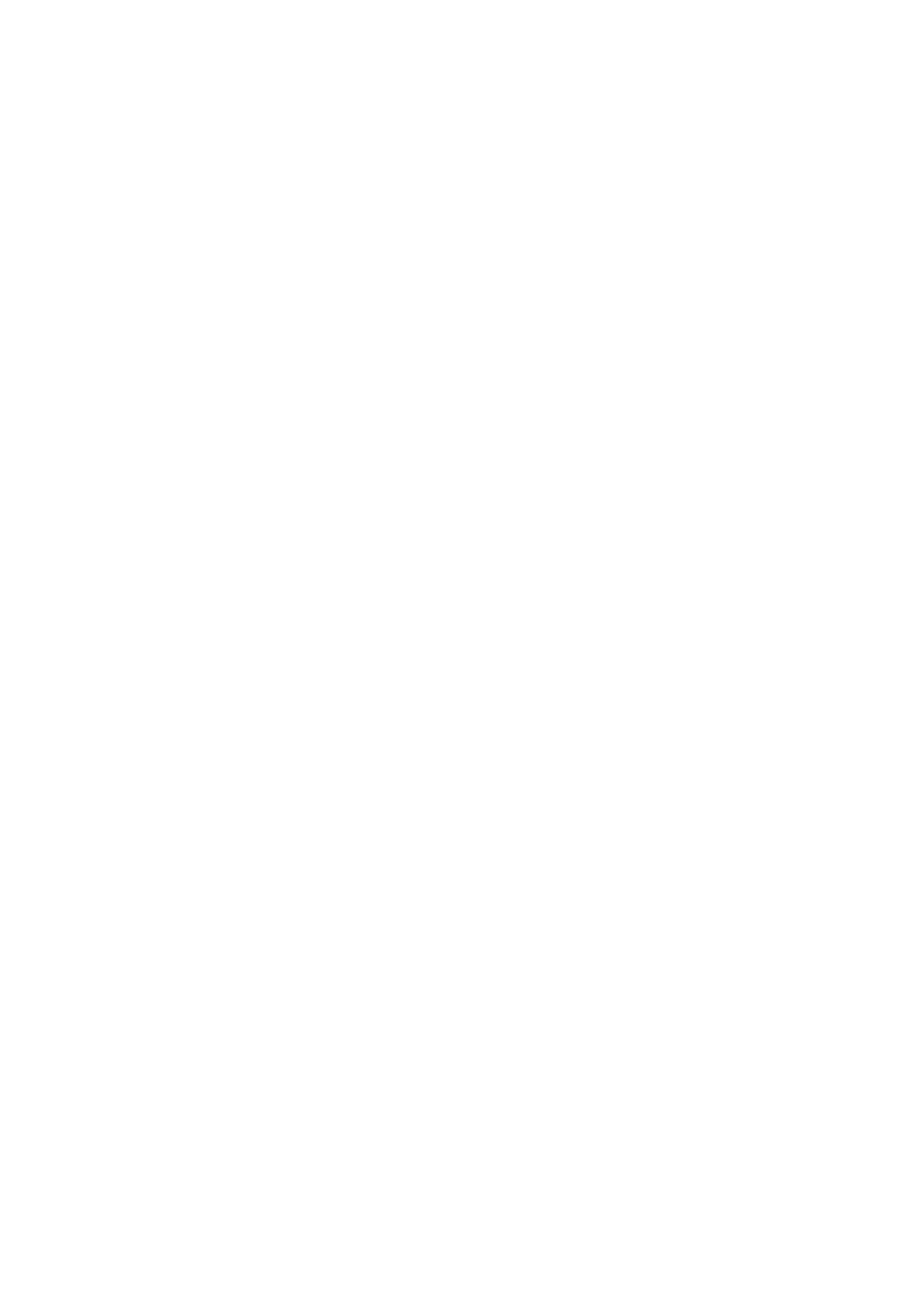# **Glossary of Acronyms**

| <b>ADP</b>      | <b>Agricultural Development Programme</b>                                               |
|-----------------|-----------------------------------------------------------------------------------------|
| AEP             | Agri-Environmental Programme                                                            |
| <b>BfN</b>      | Bundesamt für Naturschutz (German Federal Agency for Nature Conservation)               |
| CAP             | Common Agricultural Policy (EU)                                                         |
| <b>CBD</b>      | Convention on Biological Diversity                                                      |
| <b>COP</b>      | Conference of the Parties                                                               |
| <b>EAGGF</b>    | European Agricultural Guarantee and Guidance Fund                                       |
| <b>EAFRD</b>    | European Agricultural Fund for Rural Development                                        |
| EC              | <b>European Commission</b>                                                              |
| EFF             | European Fisheries Fund                                                                 |
| <b>ERDF</b>     | European Regional Development Fund                                                      |
| <b>ESA</b>      | <b>Environmentally Sensitive Area</b>                                                   |
| <b>ESF</b>      | European Social Fund                                                                    |
| EU              | European Union                                                                          |
| <b>FIFG</b>     | Financial Instrument for Fisheries Guidance                                             |
| <b>GEF</b>      | Global Environment Facility                                                             |
| <b>HNV</b>      | High Nature Value (farmland)                                                            |
| <b>IEEP</b>     | Institute for European Environmental Policy                                             |
| <b>INTERREG</b> | Community initiative for interregional cooperation financed under ERDF                  |
| <b>IUCN</b>     | The World Conservation Union (International Union for the Conservation of Nature and    |
|                 | Natural Resources)                                                                      |
| LAG             | Local Action Group                                                                      |
| LEADER+         | Liaison entre actions de développement de l'économie rurale – EU initiative for rural   |
|                 | development                                                                             |
| <b>LFA</b>      | Less Favoured Area                                                                      |
| $LIFE+$         | Financial Instrument for the Environment                                                |
| LU              | Livestock Unit                                                                          |
| <b>NAEP</b>     | National Agri-Environmental Programme                                                   |
| NGO             | Non-Governmental Organisation                                                           |
| <b>PHARE</b>    | Pre-accession instrument for the promotion of economic and social cohesion and          |
|                 | preparation for adoption and implementation of EU legislation, financed by the European |
|                 | Union                                                                                   |
| <b>PLA</b>      | Protected Landscape Area                                                                |
| <b>PPP</b>      | Public-Private-Partnerships                                                             |
| pSCI            | proposed Site of Community Importance (for NATURA 2000)                                 |
| <b>RDP</b>      | Rural Development Programme                                                             |
| <b>RDR</b>      | Rural Development Regulation (1257/99)                                                  |
| <b>RTD</b>      | Research and Technological Development                                                  |
| <b>SAPS</b>     | Single Area Payment Scheme                                                              |
| <b>SAPARD</b>   | Special Accession Programme for Agriculture and Rural Development (EU)                  |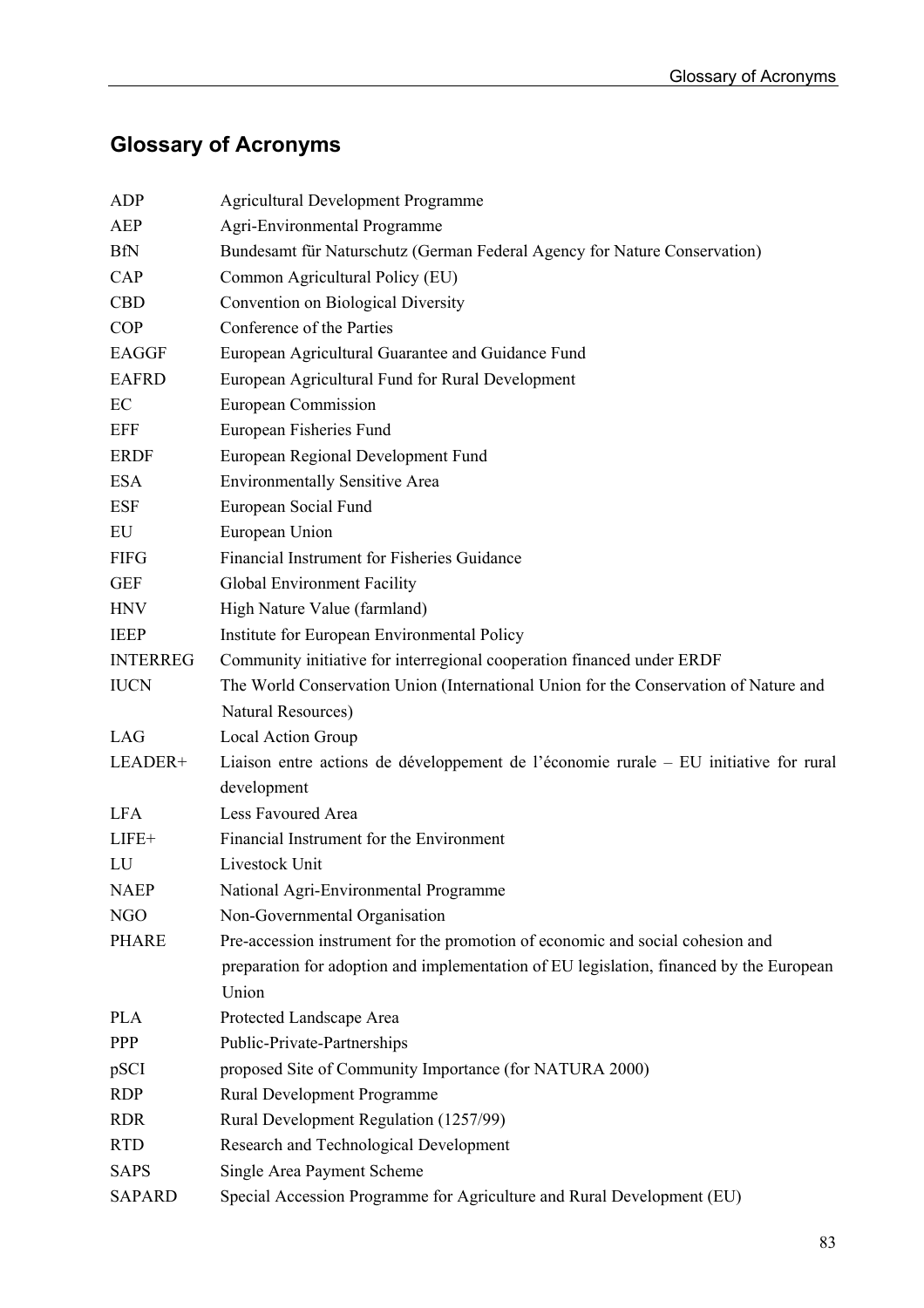| <b>SPA</b>  | Special Protection Area (Birds Directive)            |
|-------------|------------------------------------------------------|
| <b>SSPA</b> | Small-size Specially Protected Area (Czech Republic) |
| <b>UAA</b>  | Utilised Agricultural Area                           |
| <b>WCPA</b> | World Commission on Protected Areas                  |
| <b>WTO</b>  | World Trade Organisation                             |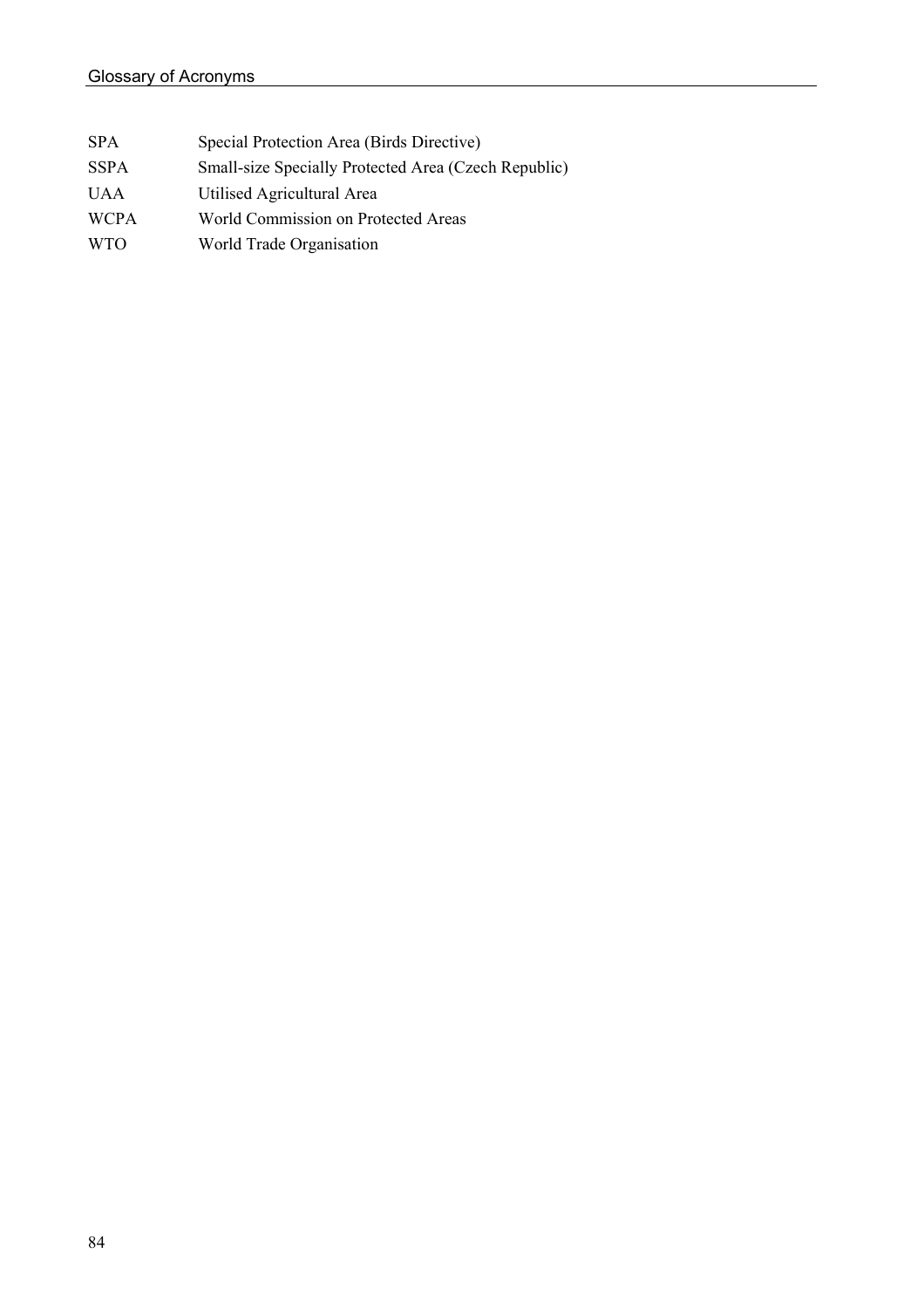# **List of Participants**

| Last name        | <b>First name</b>     | <b>Institution</b>                                                                  | <b>Address</b>                                                                                                                                                      |
|------------------|-----------------------|-------------------------------------------------------------------------------------|---------------------------------------------------------------------------------------------------------------------------------------------------------------------|
| <b>Bankovics</b> | András<br>Mr.         | Kiskunság National Park<br>Directorate                                              | Liszt F. u. 19<br>HU-6000 Kecskemét<br><b>HUNGARY</b><br>phone: 0036 30 5551171<br>fax: 0036 76 481074<br>e-mail: bankovicsa@knp.hu                                 |
| <b>Bartoszuk</b> | Helena<br>Ms.         | <b>Biebrza National Park</b>                                                        | Osowiec - Twierdza 8<br>PL-19-110 Goniądz<br><b>POLAND</b><br>phone: 0048 86 2720620<br>fax: 0048 86 2720620<br>e-mail: h.bartoszuk@biebrza.org.pl                  |
| Dräger de Teran  | Tanja<br>Ms.          | Ecologic Institute for<br>International and European<br><b>Environmental Policy</b> | Pfalzburgerstr. 43-44<br>D-10717 Berlin<br><b>GERMANY</b><br>phone: 0049 30 86880105<br>e-mail: draeger@ecologic.de                                                 |
| Eler             | Klemen<br>Mr.         | University of Ljubljana<br>Faculty for Biotechnology                                | Jamnikarjeva 101<br>SL-1000 Lubljana<br><b>SLOVENIA</b><br>phone: 00386 1 4231161<br>e-mail: klemen.eler@bf.uni-lj.si                                               |
| Epple            | Cordula<br>Ms.        | German Federal Agency for<br><b>Nature Conservation</b>                             | <b>INA Insel Vilm</b><br>D-18581 Putbus<br><b>GERMANY</b><br>phone: 0049 38301 86136<br>fax: 0049 38301 86150<br>e-mail: cordula.epple@bfn-vilm.de                  |
| Fišer            | <b>Bohumil</b><br>Mr. | <b>Executive of the Nature</b><br>Conservation                                      | Správa ochrany přirody<br>Nuselská 39<br>CZ-14000 Praha 4<br><b>CZECH REPUBLIC</b><br>phone: 00420 241 082 212<br>fax: 00420 241 082999<br>e-mail: fiser@schkocr.cz |
| Górecka          | Joanna<br>Ms.         | <b>Wigry National Park</b>                                                          | Krzywe 82<br>PL-16-400 Suwałki<br><b>POLAND</b><br>phone: 0048 87 5632540<br>fax: 0048 87 5632541<br>e-mail: goreckaj@wigry.org.pl                                  |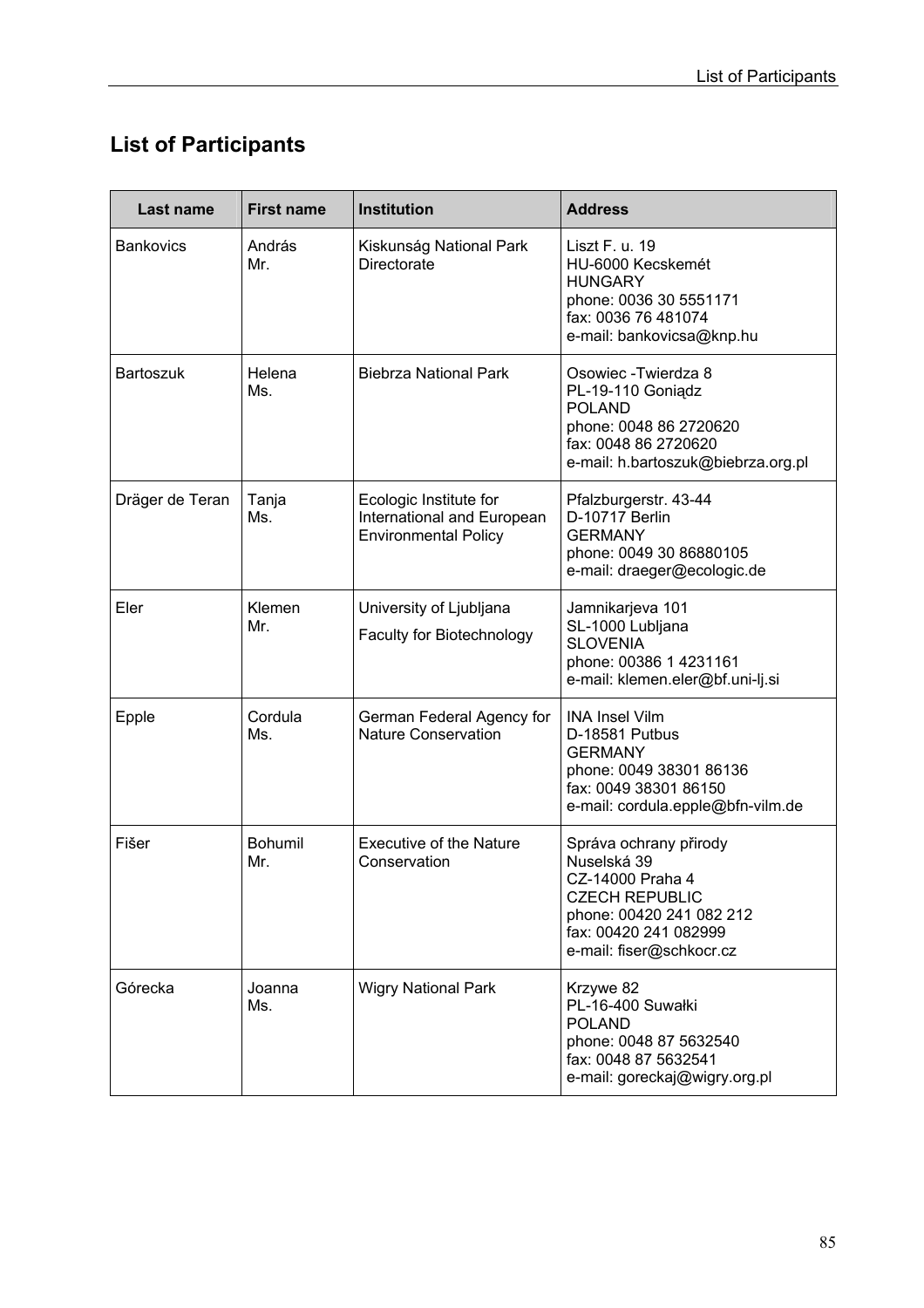| Last name   | <b>First name</b> | <b>Institution</b>                                                                            | <b>Address</b>                                                                                                                                                                   |
|-------------|-------------------|-----------------------------------------------------------------------------------------------|----------------------------------------------------------------------------------------------------------------------------------------------------------------------------------|
| Hoffmann    | Jörg<br>Mr.       |                                                                                               | Im Pump 1<br>D-31893 Coppenbrügge<br><b>GERMANY</b><br>phone: 0049 5156 990510<br>fax: 0049 5156 990510<br>e-mail: HOFFMANN-Joerg@WEB.DE                                         |
| Kempczyňski | Jakub<br>Mr.      | The National Council of<br><b>Agricultural Chambers</b>                                       | ul. Wspólna 30<br>PL-00-930 Warszawa<br><b>POLAND</b><br>phone: 0048 22 6232756<br>fax: 0048 22 6232756<br>e-mail:<br>jakub.kempczynski@minrol.gov.pl                            |
| Korn        | Horst<br>Mr.      | German Federal Agency for<br><b>Nature Conservation</b>                                       | <b>INA Insel Vilm</b><br>D-18581 Putbus<br><b>GERMANY</b><br>phone: 0049 38301 86130<br>fax: 0049 38301 86150<br>e-mail: horst.korn@bfn-vilm.de                                  |
| Kozubíková  | Šárka<br>Ms.      | <b>White Carpathians</b><br>Protected Landscape Area                                          | <b>SCHKO Bile Karpaty</b><br>Nádražni 318<br>CZ-763 26 Luhacovice<br><b>CZECH REPUBLIC</b><br>phone: 00420 577 119 626<br>fax: 00420 577 119629<br>e-mail: kozubikova@schkocr.cz |
| Lamp        | Jochen<br>Mr.     | World Wide Fund for Nature<br><b>Baltic Sea Office</b>                                        | Knieperwall 1<br>D-18439 Stralsund<br><b>GERMANY</b><br>phone: 03831 297018<br>e-mail: lamp@wwf.de                                                                               |
| Łopata      | Agnieszka<br>Ms.  | Carpathian Heritage Society                                                                   | Czysta 17/4<br>PL-31-121 Kraków<br><b>POLAND</b><br>phone: 0048 69 7997917<br>fax: 0048 12 2950374<br>e-mail: lopata@carpathians.pl                                              |
| Markeš      | Marija<br>Ms.     | Ministry of Agriculture,<br>Forestry and Food                                                 | Dunajska 56-58<br>SI-1000 Ljubljana<br><b>SLOVENIA</b><br>phone: 00386 1 4789117<br>fax: 00386 1 4789035<br>e-mail: marija.markes@gov.si                                         |
| Ostermann   | Olaf<br>Mr.       | <b>State Agency for Forests</b><br>and Protected Areas of<br>Mecklenburg-Western<br>Pomerania | Fritz-Reuter-Platz 9<br>D-17139 Malchin<br><b>GERMANY</b><br>phone: 0049 3994 235410<br>e-mail: o.ostermann@lfg.mvnet.de                                                         |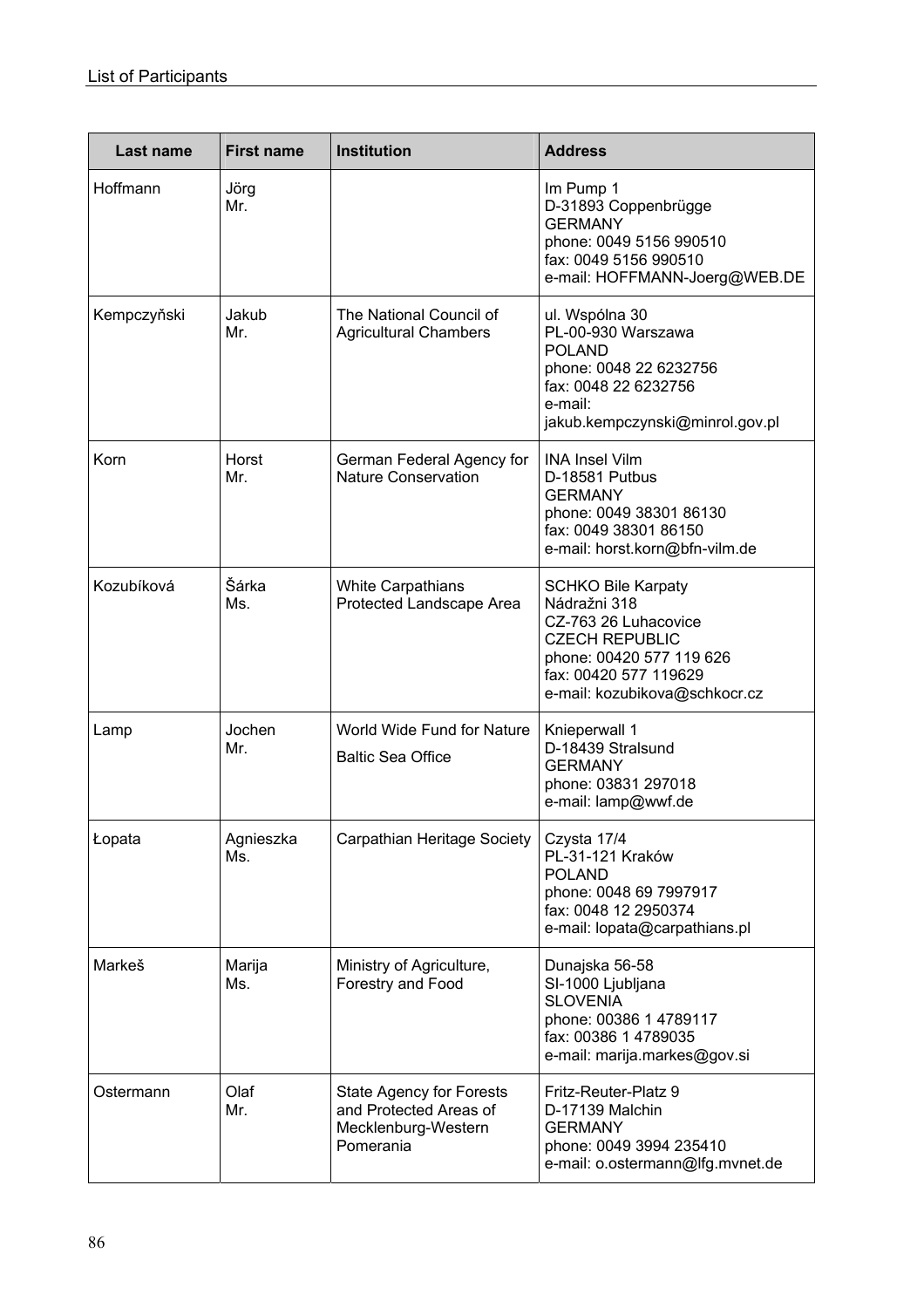| Last name      | <b>First name</b> | <b>Institution</b>                                                                 | <b>Address</b>                                                                                                                                                |
|----------------|-------------------|------------------------------------------------------------------------------------|---------------------------------------------------------------------------------------------------------------------------------------------------------------|
| Pilátová       | Martina<br>Ms.    | <b>Administration of Protected</b><br>Landscape Areas<br>Biosphere Reserve Pol'ana | Hurbanova 20<br><b>SK-960 01 Zvolen</b><br><b>SLOVAKIA</b><br>phone: 00421 45 5333657<br>fax: 00421 45 5334834<br>e-mail: pilatova@sopsr.sk                   |
| Schliep        | Rainer<br>Mr.     |                                                                                    | Offenbacher Str. 17A<br>D-14197 Berlin<br><b>GERMANY</b><br>phone: 0049 30 89733164<br>e-mail: rainer.schliep@gmx.de                                          |
| Spicher        | Volker<br>Mr.     | Müritz National Park                                                               | Schlossplatz 3<br>D-17237 Hohenzieritz<br><b>GERMANY</b><br>phone: 0049 39824 25225<br>fax: 0049 39824 25250<br>e-mail: v.spicher@nationalpark-<br>mueritz.de |
| <b>Stadler</b> | Jutta<br>Ms.      | German Federal Agency for<br><b>Nature Conservation</b>                            | <b>INA Insel Vilm</b><br>D-18581 Putbus<br><b>GERMANY</b><br>phone: 0049 38301 86134<br>fax: 0049 38301 86150<br>e-mail: jutta.stadler@bfn-vilm.de            |
| <b>Szkiruć</b> | Zdzisław<br>Mr.   | <b>Wigry National Park</b>                                                         | Krzywe 82<br>PL-16-400 Suwałki<br><b>POLAND</b><br>phone: 0048 87 5632540<br>fax: 0048 87 5632541<br>e-mail: wigry_pn@su.onet.pl                              |
| Todt           | Arno<br>Mr.       | Nova-Institute for Ecology<br>and Innovation                                       | Goldenbergstr. 2<br>D-50354 Hürth<br><b>GERMANY</b><br>phone: 0049 2233 949041<br>e-mail: arno.todt@nova-institut.de                                          |
| Treml          | Vaclav<br>Mr.     | <b>Agency for Nature</b><br>Protection and Landscape<br>Conservation               | Kalisnicka 4-6<br>CZ-130 23 Praha<br><b>CZECH REPUBLIC</b><br>phone: 00420 603 330922<br>fax: 00420 283 069247<br>e-mail: vaclav_treml@nature.cz              |
| van Elsen      | Thomas<br>Mr.     | Research Institute of<br>Organic Agriculture                                       | Nordbahnhofstr. 1a<br>D-37213 Witzenhausen<br><b>GERMANY</b><br>phone: 0049 5542 981655<br>fax: 0049 5542 981568<br>e-mail: thomas.vanelsen@fibl.org          |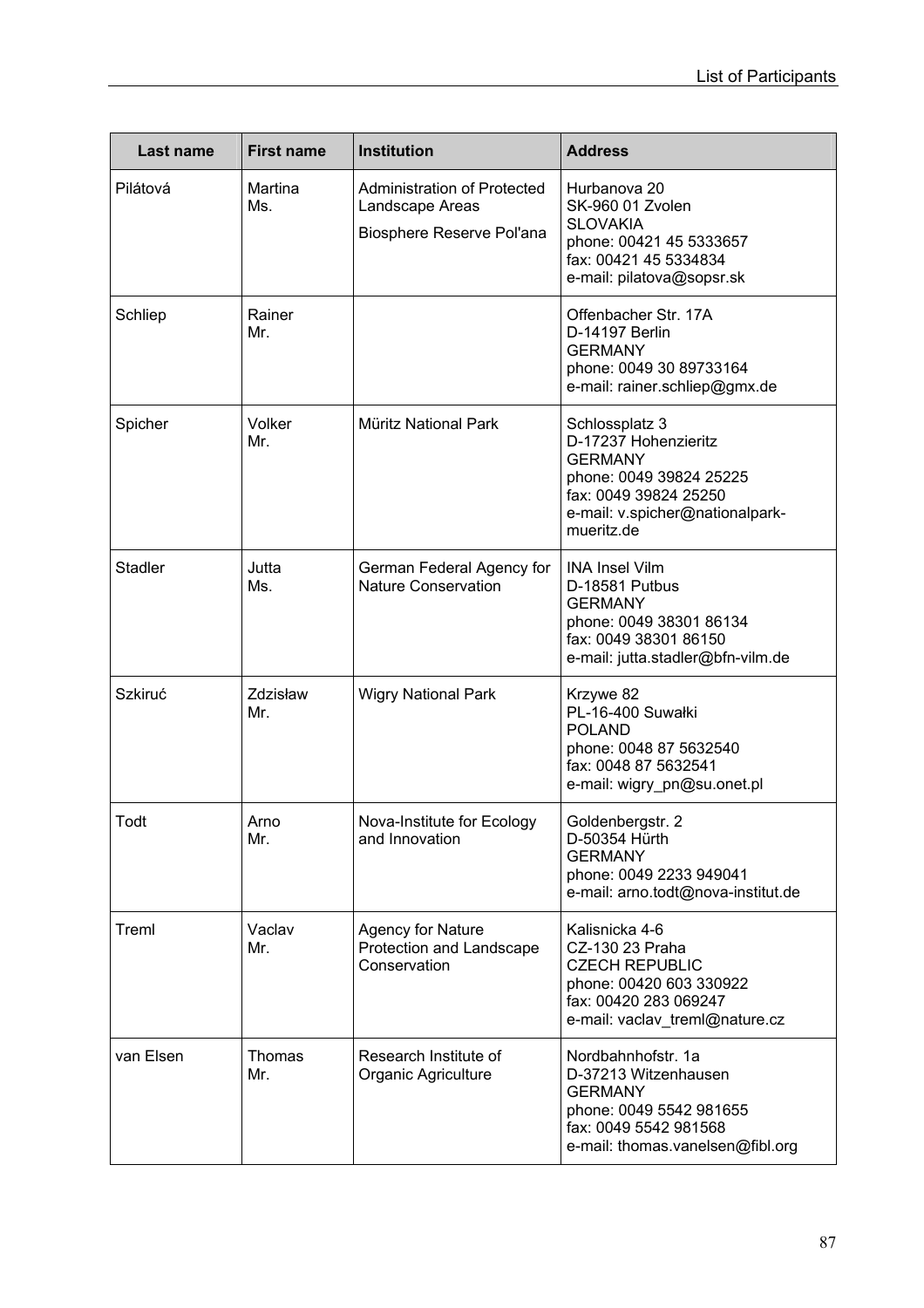# **Workshop Programme**

### **Wednesday, October 27th 2004**

Arrival of the participants at the Isle of Vilm

- *18.30 Dinner*
- 21.00 Welcome of the participants, introduction to the workshop (C. Epple, Federal Agency for Nature Conservation - BfN)

### **Thursday, October 28th 2004**

- *08.00 Breakfast*
- **I Background and Interlinkages**
- 09.00 **CORDULA EPPLE, Germany:**  Ongoing developments in the agricultural sector of the CEE new member states and their impact on nature and the environment
- 09.15 **TANJA DRÄGER DE TERAN, Germany:** Introduction to EU Agricultural and Structural Policy – current situation and future perspectives
- 10.00 **OLAF OSTERMANN, Germany:**  Possibilities to support the tasks of protected areas under EU Agricultural and Structural Policy
- *10.45 Coffee/Tea break*
- 11.15 **MARIJA MARKEŠ, Slovenia:**  Agriculture - an essential component of conservation
- 11.45 **VOLKER SPICHER, Germany:**  Cooperation between conservation and agriculture in the Müritz National Park
- *12.30 Lunch*
- *13.30 Guided tour through the nature reserve "Isle of Vilm"*
- *15.00 Break*

### **II Case Studies from CEE Countries**

#### 15.30 **JÖRG HOFFMANN, Germany:**

What does the CAP mean for protected areas in the new member states? Results of a situation analysis in selected regions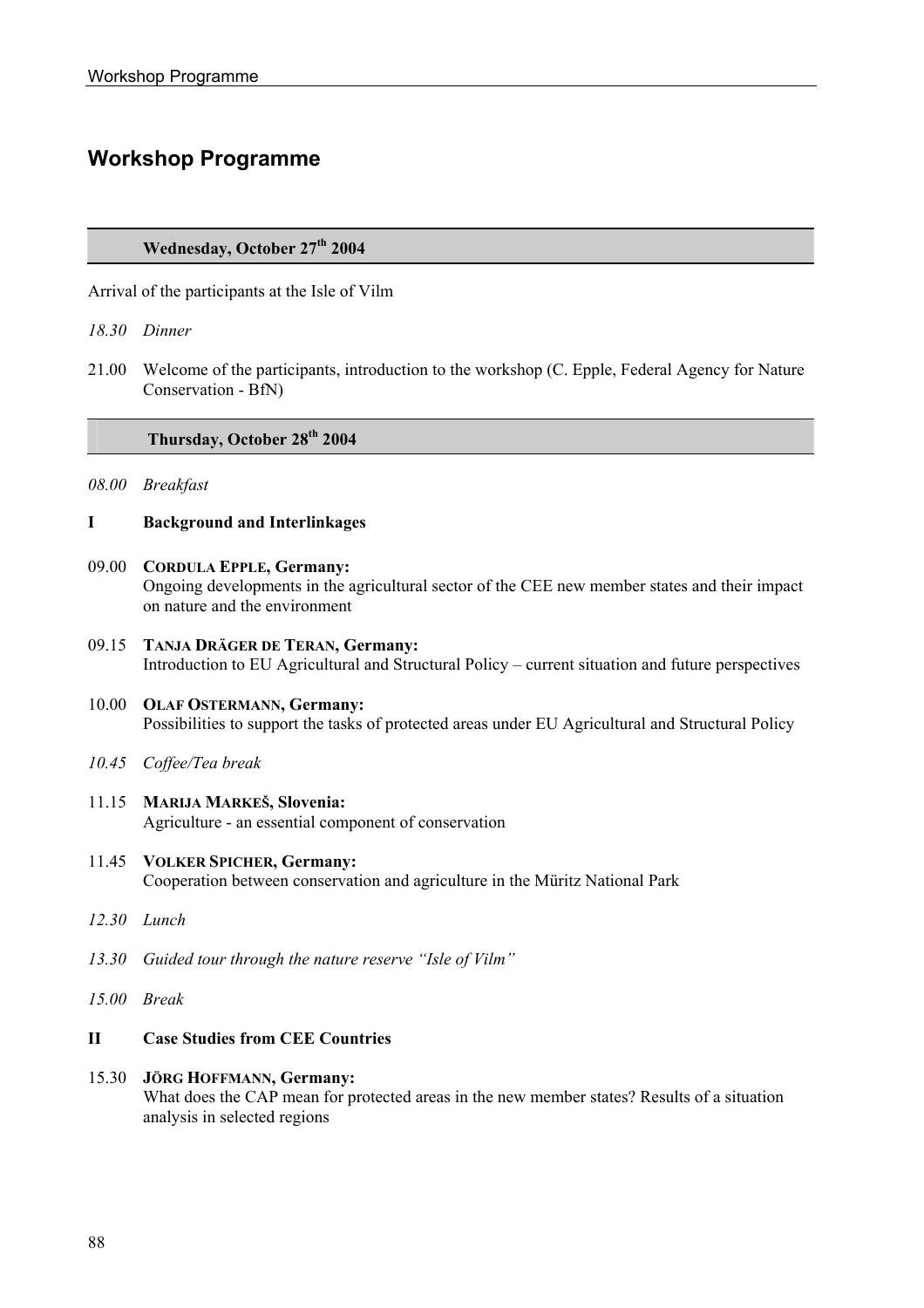### 16.00 **HELENA BARTOSZUK, Poland:**

Perspectives of agri-environmental programme implementation for biodiversity conservation of Biebrza National Park

16.30 **JOANNA GÓRECKA, Poland:**  The conservation of agricultural biodiversity in Wigry National Park

### 17.00 **ANDRÁS BANKOVICS, Hungary:** A national agri-environmental scheme in practice in the Kiskunság National Park, 2002-2003

*17.30 Coffee/Tea break* 

### 17.45 **MARTINA PILÁTOVÁ, Slovakia:** Biodiversity protection and its practical realization including agricultural areas in the Protected Landscape Area - Biosphere Reserve Pol'ana

### 18.15 **KLEMEN ELER, Slovenia:**  Calcareous grasslands of the Slovenian Submediterranean Region – its biodiversity and conservation

- *18.30 Dinner*
- 20.00 Short statements by protected area representatives on state of implementation of RDP measures in their regions Plenary discussion

### **Friday, October 29th 2004**

*08.00 Breakfast* 

### **III Case Studies from Germany**

09.00 **ARNO TODT, Germany:** Experiences from the German Rural Development Pilot Programme "Regionen aktiv"

### 10.00 **THOMAS VAN ELSEN, Germany:**

Nature conservation advisory service for farmers - a new approach to integrate nature conservation on farm level

*11.00 Coffee/Tea break* 

### 11.30 **JOCHEN LAMP, Germany:**  LEADER+-projects and their potential to contribute to conservation - experiences from the model region Rügen

*12.30 Lunch* 

### **IV Elaboration of Recommendations**

14.00 Working Groups: Elaboration of recommendations for the use of currently available instruments and for the further development of instruments and requirements at the national and international level